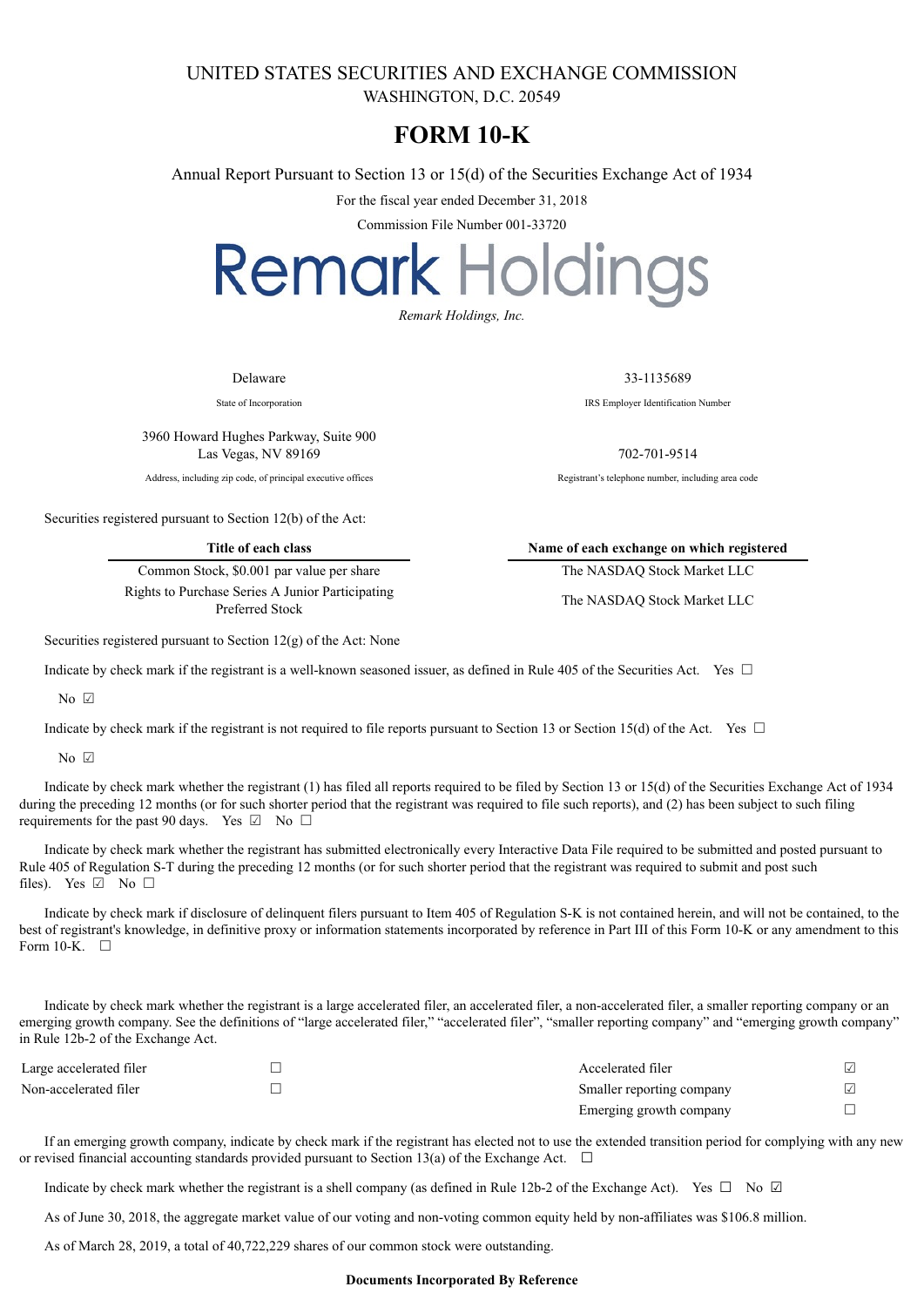Information required by Part III of this Annual Report on Form 10-K is incorporated by reference to portions of our definitive proxy statement for our 2019 annual meeting of stockholders which we will file with the Securities and Exchange Commission.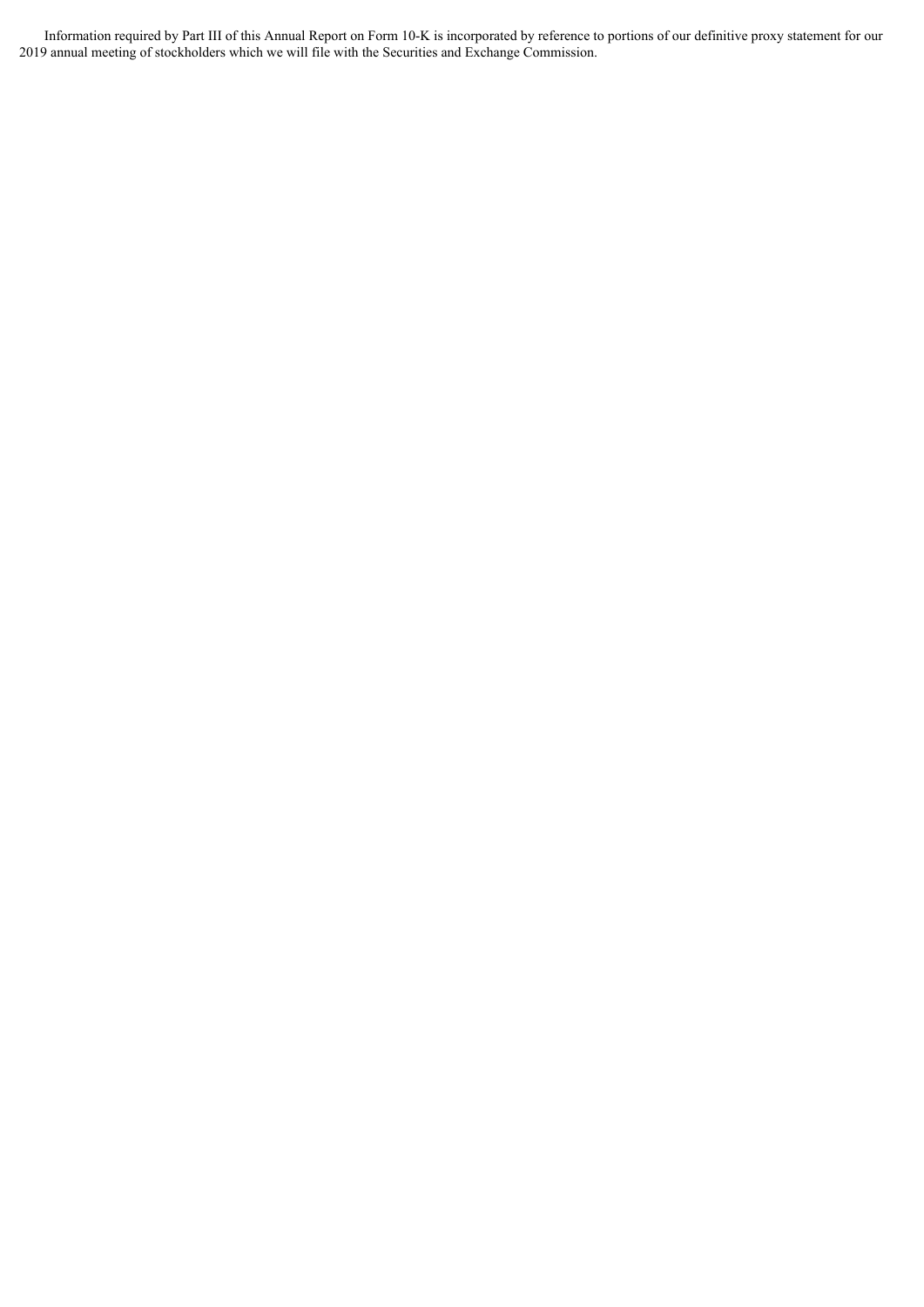## **TABLE OF CONTENTS**

# <span id="page-2-0"></span>**PART I Iftem [1](#page-4-0).** [Business](#page-4-0) **1** Item 1A. Risk [Factors](#page-10-0) **[7](#page-10-0)** Item 1B. [Unresolved](#page-28-0) Staff Comments<br>
Item 2. Properties [25](#page-28-0) Item 2. [Properties](#page-28-1) [25](#page-28-1) Item 3. Legal [Proceedings](#page-28-2) [25](#page-28-2)<br>Item 4. <u>Mine Safety Disclosures</u> 20 Item 4. Mine Safety [Disclosures](#page-29-0)

# **PART II**

| Item 5.    | Market for Registrant's Common Equity, Related Stockholder Matters and Issuer Purchases of Equity Securities | 27              |
|------------|--------------------------------------------------------------------------------------------------------------|-----------------|
| Item $6$ . | <b>Selected Financial Data</b>                                                                               | 27              |
| Item 7.    | Management's Discussion and Analysis of Financial Condition and Results of Operations                        | 27              |
| Item 7A.   | Quantitative and Qualitative Disclosures About Market Risk                                                   | 38              |
| Item 8.    | <b>Financial Statements and Supplementary Data</b>                                                           | 38              |
| Item 9.    | Changes in and Disagreements with Accountants on Accounting and Financial Disclosure                         | 38              |
| Item 9A.   | <b>Controls and Procedures</b>                                                                               | 38              |
| Item 9B.   | <b>Other Information</b>                                                                                     | $\overline{41}$ |
|            |                                                                                                              |                 |

# **PART III**

| Item $10$ . | Directors, Executive Officers and Corporate Governance                                                |                 |
|-------------|-------------------------------------------------------------------------------------------------------|-----------------|
| Item $11$ . | <b>Executive Compensation</b>                                                                         | 43              |
| Item $12$ . | <b>Security Ownership of Certain Beneficial Owners and Management and Related Stockholder Matters</b> | 43              |
| Item $13$ . | Certain Relationships and Related Transactions and Director Independence                              | $\overline{43}$ |
| Item $14$ . | <b>Principal Accountant Fees and Services</b>                                                         | $\overline{43}$ |

## **PART IV**

| Item 15. | <b>Exhibits and Financial Statement Schedules</b> |                  |  |
|----------|---------------------------------------------------|------------------|--|
|          |                                                   |                  |  |
|          | <b>Exhibit Index</b>                              | 44               |  |
|          | <b>Signatures</b>                                 | $\underline{48}$ |  |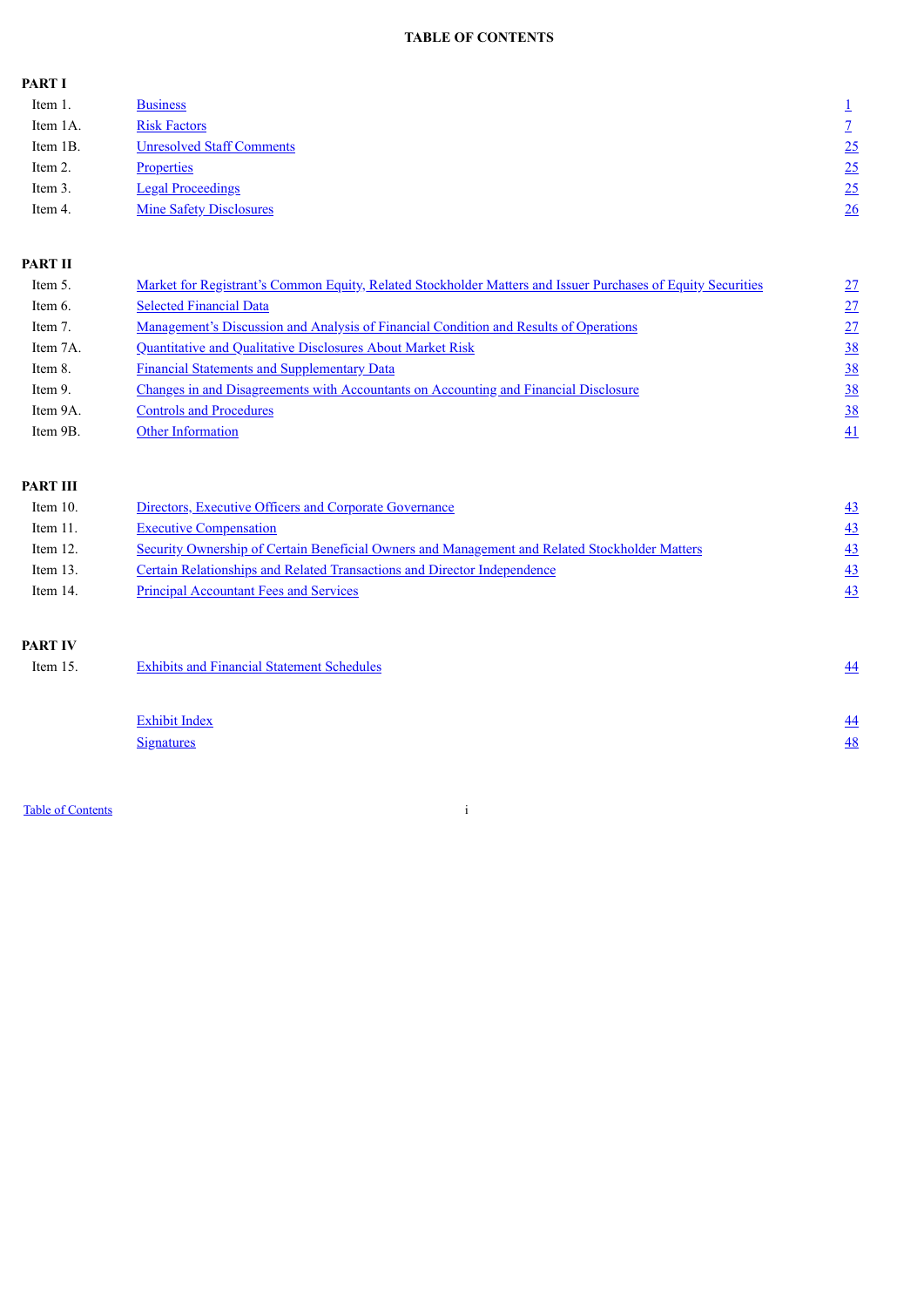#### **SPECIAL NOTE REGARDING FORWARD-LOOKING STATEMENTS**

<span id="page-3-0"></span>The matters discussed in this Annual Report on Form 10-K (this "2018 Form 10-K") include "forward-looking statements" about the plans, strategies, objectives, goals or expectations of Remark Holdings, Inc. and subsidiaries ("Remark", "we", "us", "our"). You will find forward-looking statements principally in the sections entitled Risk [Factors](#page-10-0) and [Management's](#page-30-2) Discussion and Analysis of Financial Condition and Results of Operations. These forwardlooking statements are identifiable by words or phrases indicating that Remark or management "expects," "anticipates," "plans," "believes," or "estimates," or that a particular occurrence or event "will," "may," "could," "should," or "will likely" result, occur or be pursued or "continue" in the future, that the "outlook" or "trend" is toward a particular result or occurrence, that a development is an "opportunity," "priority," "strategy," "focus," that we are "positioned" for a particular result, or similarly stated expectations. Undue reliance should not be placed on these forward-looking statements, which speak only as of the date of this 2018 Form 10-K, other report, release, presentation, or statement.

In addition to other risks and uncertainties described in connection with the forward-looking statements contained in this 2018 Form 10-K and other periodic reports filed with the Securities and Exchange Commission ("SEC"), there are many important factors that could cause actual results to differ materially. Such risks and uncertainties include general business conditions, changes in overall economic conditions, our ability to integrate acquired assets, the impact of competition and other factors which are often beyond our control.

This should not be construed as a complete list of all of the economic, competitive, governmental, technological and other factors that could adversely affect our expected consolidated financial position, results of operations or liquidity. Additional risks and uncertainties not currently known to us or that we currently believe are immaterial also may impair our business, operations, liquidity, financial condition and prospects. We undertake no obligation to update or revise our forward-looking statements to reflect developments that occur or information that we obtain after the date of this 2018 Form 10-K.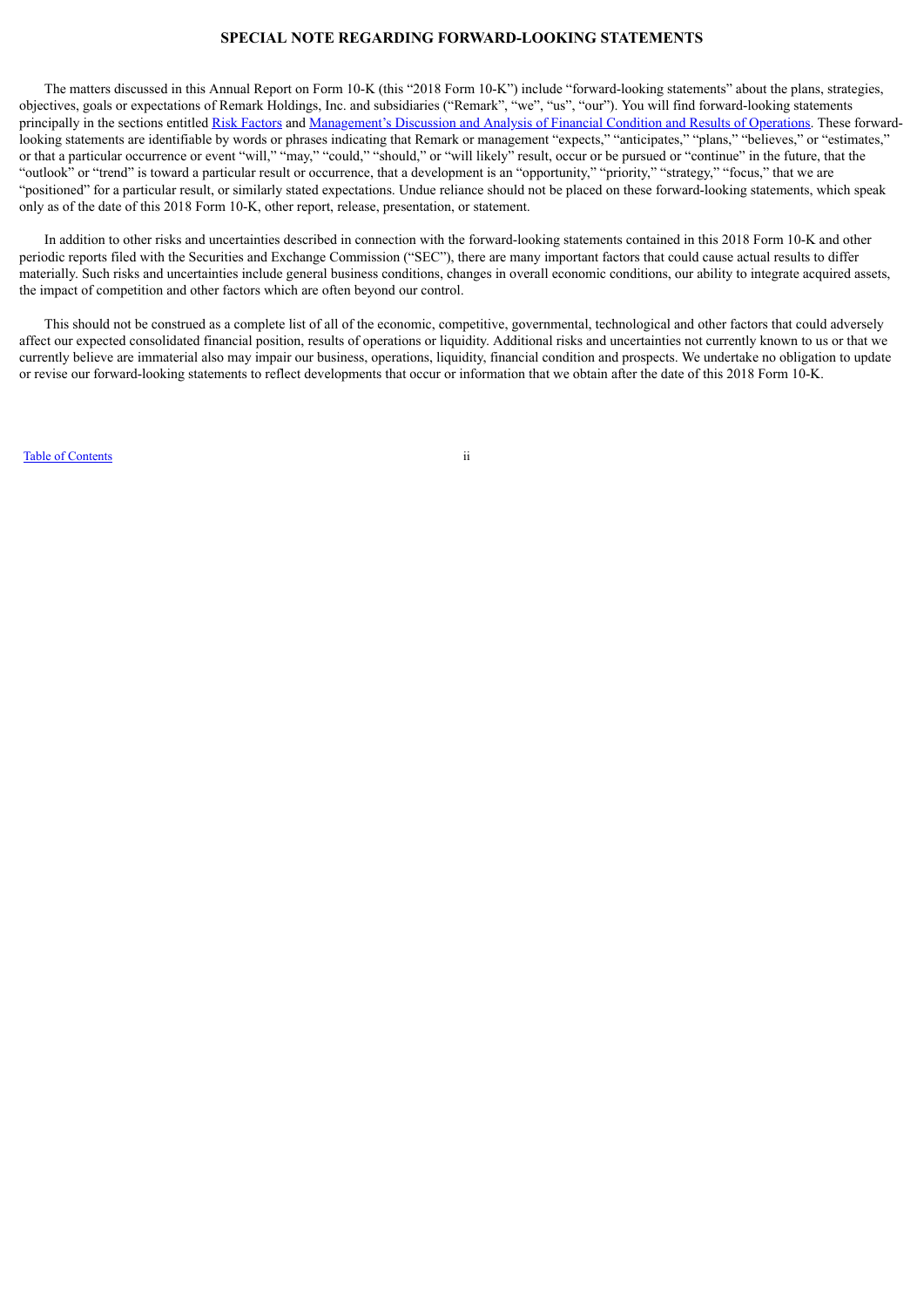#### <span id="page-4-0"></span>**ITEM 1. BUSINESS.**

#### **OVERVIEW**

Remark Holdings, Inc. and subsidiaries ("Remark", "we", "us", or "our"), which include its consolidated variable-interest entities ("VIEs"), are primarily technology-focused. Our KanKan data intelligence platform serves as the basis for our development and deployment of artificial-intelligence-based solutions for businesses in many industries and geographies. We also own and operate digital media properties across multiple verticals, such as travel and entertainment and young adult lifestyle, that deliver relevant, dynamic content and e-commerce solutions. Our U.S. operations are headquartered in Las Vegas, Nevada, and our China operations are headquartered in Chengdu, China with additional operations in Beijing, Shanghai, and Hangzhou. Our common stock, par value \$0.001 per share, is listed on the NASDAQ Capital Market under the ticker symbol MARK.

#### **OUR BUSINESS**

#### **Development**

In 2009, we co-founded a U.S.-based venture, Sharecare, to build a web-based platform that simplifies the search for health and wellness information. The other co-founders of Sharecare were Dr. Mehmet Oz, HARPO Productions, Discovery Communications, Jeff Arnold and Sony Pictures Television. As a part of the transactions, we received an equity stake in Sharecare, which constitutes approximately five percent of Sharecare's issued capital stock at December 31, 2018. We also maintain representation on Sharecare's Board of Directors.

In March 2013, we entered the young adult lifestyle vertical with the acquisition of Pop Factory, LLC, a beach lifestyle digital media brand providing website and mobile content. Later the same year, we introduced a refreshed brand and a new, mobile-optimized website at www.bikini.com, which includes ecommerce.

We transitioned in 2015 from being a strictly content-based company to a technology company. We leverage KanKan, our data intelligence platform, to deliver an integrated suite of AI solutions that enable businesses and organization to solve problems, reduce risk and deliver positive outcomes. The easy-toinstall AI products are being rolled out in a wide range of applications within the retail, financial, public safety and workplace arenas.

In September 2015, we acquired (the "VDC Acquisition") Vegas.com LLC ("Vegas.com" or "VDC") to give us a deeper reach into the travel and entertainment market in Las Vegas and the surrounding area. Vegas.com is a well-established brand and, through websites and mobile applications that it controls, it allows users to book travel to, and lodging and entertainment in, the Las-Vegas-area market. In March 2019, we entered into an agreement to sell Vegas.com to an affiliate of our lenders (the "VDC Transaction"; see [Note](#page-86-0) 17 in the Notes to Consolidated Financial Statements for more information), which transaction is expected to close during the second quarter of 2019.

In September 2016, we completed the acquisition (the "CBG Acquisition") of assets of China Branding Group Limited ("CBG"), pursuant to the terms of the Second Amended and Restated Asset and Securities Purchase Agreement, dated as of the same date (the "CBG Purchase Agreement"), with CBG and the other parties specified therein. During 2018, we re-branded the assets that are now referred to as Remark Entertainment (formerly referred to as our Fanstang business).

In the foreseeable future, we will continue to focus primarily on developing and monetizing new AI-based products and services using our KanKan data intelligence platform and deploying such products and services in the vast Asia market across multiple industries. Additionally, we have begun marketing activities in Europe and the US and we will continue such activities.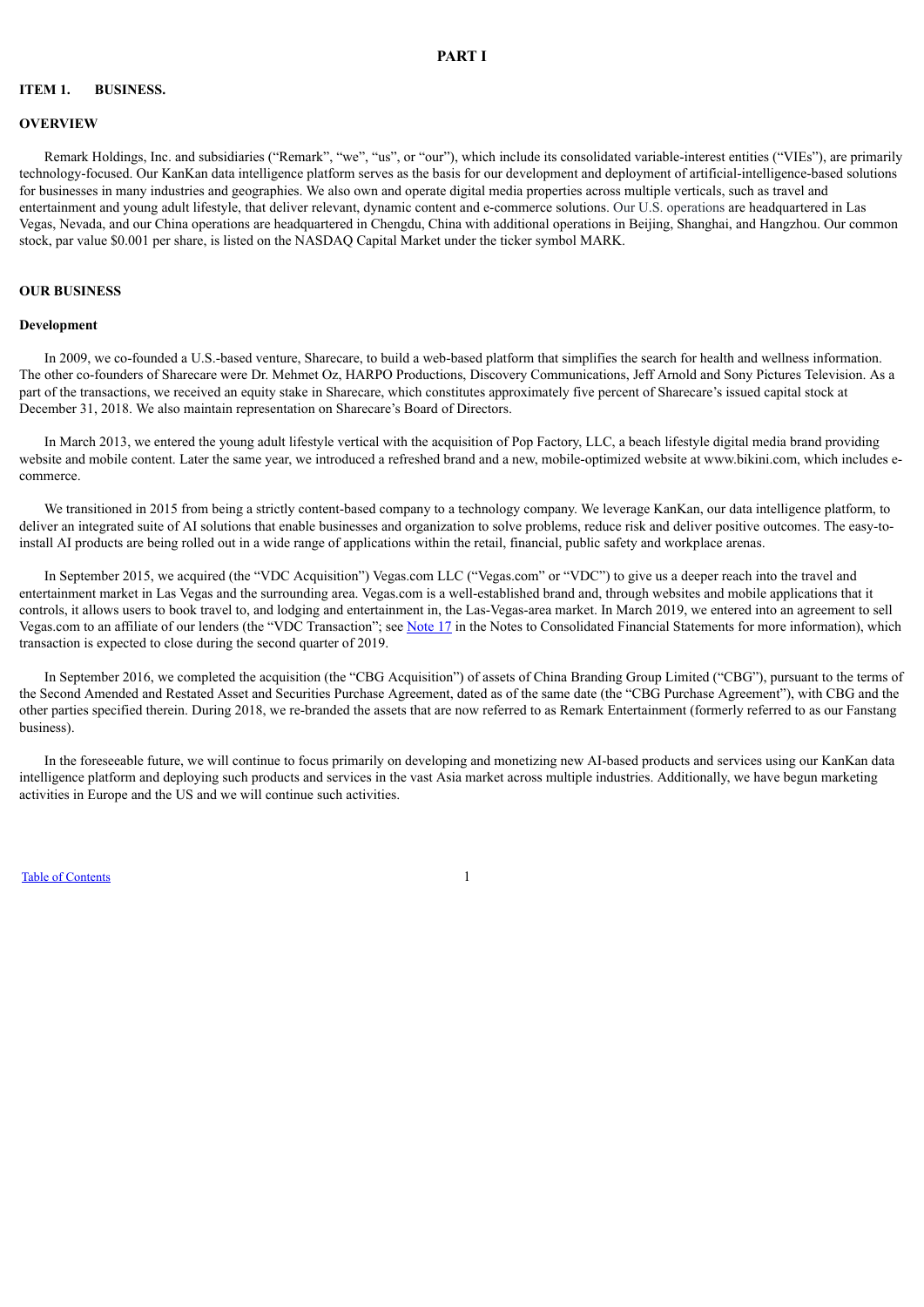#### **Business Model**

We currently earn a majority of our revenue from sales of various travel and entertainment products (including lodging, air travel, show tickets and tours) booked through our travel and entertainment segment, consisting of Vegas.com and its related websites (including LasVegas.com), mobile applications and retail locations.

We also recognize revenue from the following sources:

- sales of AI-based products and services from our KanKan business
- sales of financial-technology ("FinTech") products and services from our KanKan business
- various advertising mechanisms associated with our websites

Excluding general and administrative expense, the primary costs we incur to earn the revenue described above include:

- credit card fees
- costs related to providing tours, such as permits, fees, fuel, vehicle leases and vehicle repair
- software and website development costs, including licensing costs for third-party software
- data acquisition and customer acquisition costs
- cost of equipment related to customized AI products
- costs associated with marketing our brands

#### **Travel and Entertainment**

Vegas.com comprises our travel and entertainment business. We believe that Vegas.com is the premiere online booking service for all of the exciting travel and entertainment opportunities related to Las Vegas and the immediately-surrounding areas. Vegas.com offers users the ability to book lodging, air travel, show tickets and tours, and its customer service team is staffed by Las Vegas locals who are intimately familiar with Las Vegas and the various products and services offered through the website. As previously noted, in March 2019, we entered into an agreement to sell Vegas.com to an affiliate of our lenders, which transaction is expected to close during the second quarter of 2019.

#### **Technology and Data Intelligence**

Our KanKan business comprises our Technology & Data Intelligence business. KanKan generates our data platform services revenue by developing and deploying artificial intelligence ("AI") products and AI-based solutions for businesses in many industries and geographies, as well as by providing financial technology ("FinTech") products and services. Though we currently focus our KanKan business on the Asia-Pacific region, we have initiated marketing activities in Europe and the United States and are launching several proof-of-concept projects.

We have been developing AI-based vision products, computing devices and software-as-a-service products that we are launching across a wide range of applications within the financial, retail, entertainment, education, and workplace and public safety industries. We constantly improve our KanKan data and AI platform with advanced data, algorithms and training; our facial-recognition algorithms recently received top rankings in Labeled Faces in the Wild (hosted by the University of Massachusetts) and MegaFace (hosted by the University of Washington), two widely-recognized global facial-recognition testing platforms. Among the other work that we have ramped up during 2018, we continue partnering with top universities on research projects targeting algorithm, artificial neural network and computing architectures, which we believe keeps us among the leaders in technology development.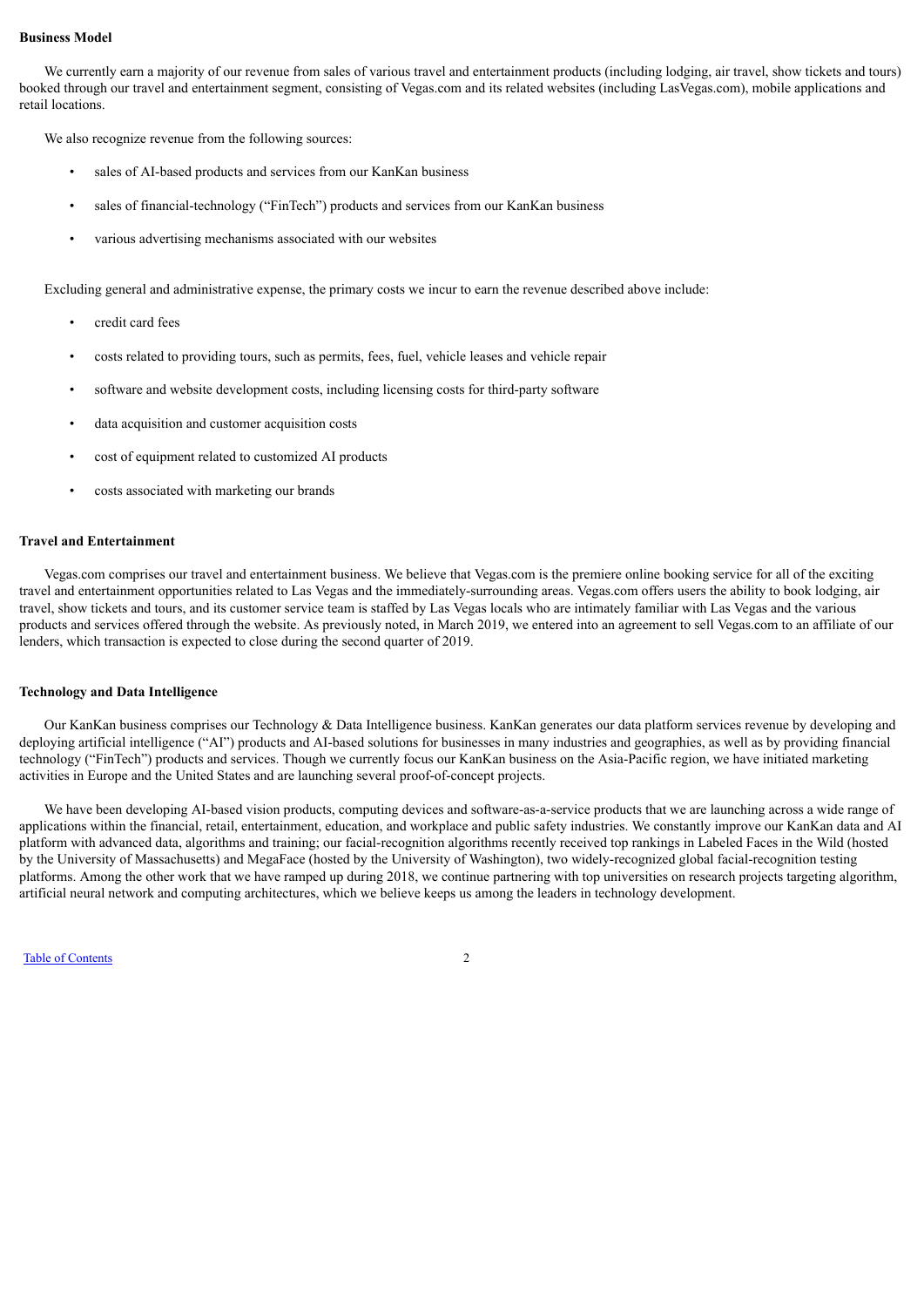#### **Other Digital Media Assets**

#### *Young Adult Lifestyle*

Bikini.com is our e-commerce website selling swimwear and accessories in the latest styles, which we currently intend to promote primarily on a subscription basis in the future.

#### **Competition**

We compete for business primarily in the online travel and entertainment booking marketplace and in the FinTech and AI marketplaces, each of which are intensely competitive and, with regard to the FinTech and AI marketplaces, rapidly evolving.

#### *Travel and Entertainment*

The primary factors upon which we compete are price and promotions, knowledge of the Las Vegas area, customer service and the quality and features of our sales channels. We believe the following are our primary competitors:

- online travel reservation services such as The Priceline Group (priceline.com, booking.com), Expedia (expedia.com, hotels.com, hotwire.com, travelocity.com, orbitz.com), as well as websites of hotels and casinos
- online travel search services and price comparison services such as TripAdvisor, Trivago (majority-owned by Expedia), and HotelsCombined
- websites, such as Todtix.com, Bestofvegas.com and Showtickets.com, that sell tickets to Las Vegas-area events
- traditional "brick-and-mortar" retailers, such as casino box offices and Tix4tonight, that sell tickets to Las Vegas-area events

We also face competition for customer traffic on Internet search engines and metasearch websites, which impacts our sales and marketing costs.

#### *Technology and Data Intelligence*

With our KanKan business, we primarily compete on the basis of the quality and reliability of our products and services.

**FinTech.** The credit infrastructure in China is not yet as well developed as the credit infrastructure in the United States. We believe the traditional system underserves a large number of persons who are financially active but who do not yet have lengthy credit histories. In the FinTech market space (financial institutions and peer-to-peer lenders), we are, in essence, competing against our potential customers' traditional systems of screening their own loan candidates.

**AI-based products and services.** Our AI-based products and services represent a significant opportunity for us in the future. We offer facial recognition products and we also build and deploy custom AI solutions. Our facial recognition products compete with companies such as SenseTime, Face++, Google, GoGoVan, WeLab and others, while we compete with companies such as PriceWaterhouseCoopers, Hewlett Packard, Baidu and others for business in the AI solutions market space.

Some of the companies we compete against, or may compete against in the future, may have greater brand recognition and may have significantly greater financial, marketing and other resources than we have. As a result of the potentially greater brand recognition and resources, some of our competitors may bring new products and services to market more quickly, and they may be able to adopt more aggressive pricing policies than we could adopt.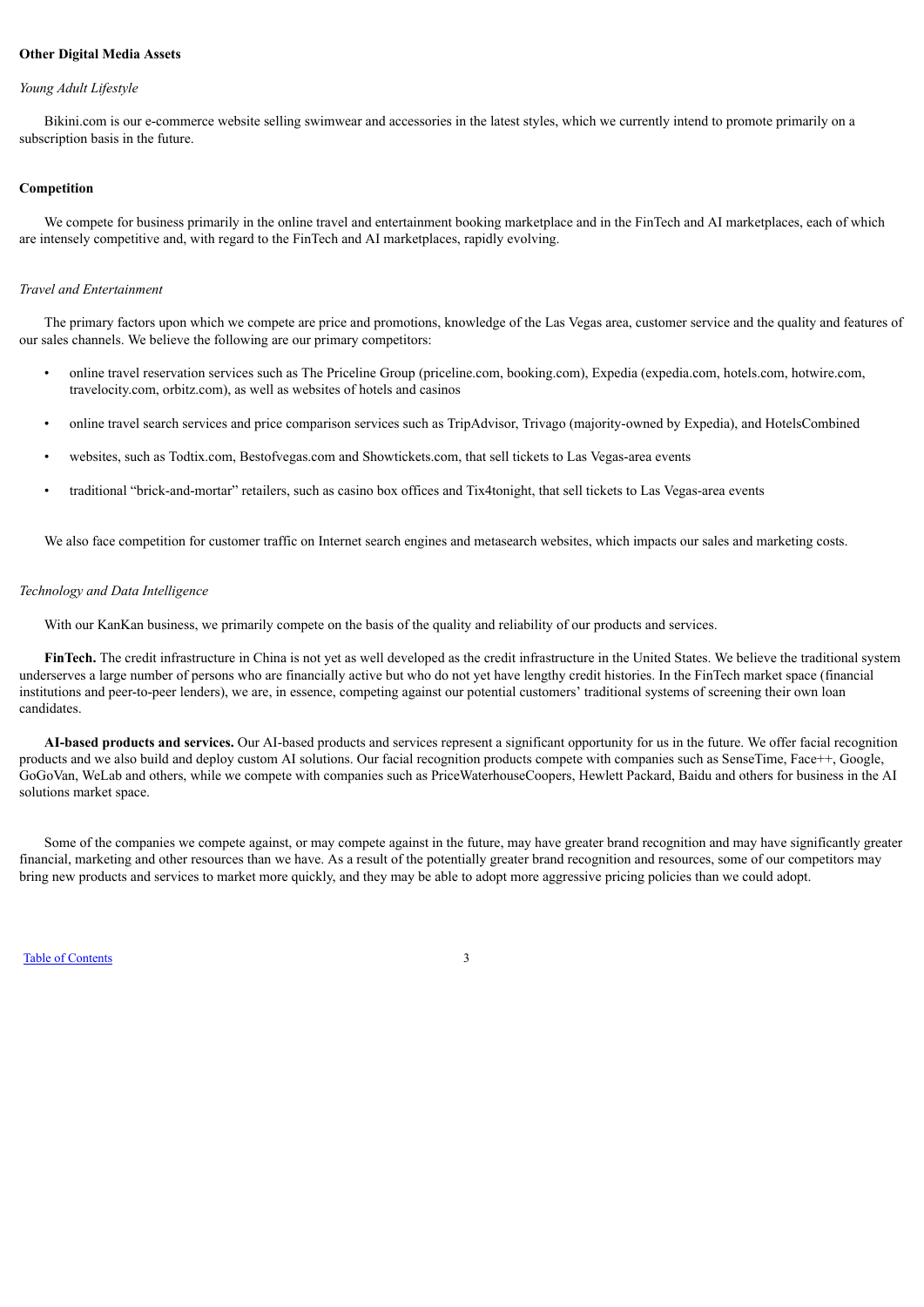#### **Intellectual Property**

We rely upon trademark, copyright and trade secret laws in various jurisdictions, as well as confidentiality procedures and contractual provisions to protect our proprietary assets and brands. We own two U.S. patents and one patent in each of Canada and Hong Kong, as well as several copyright registrations related to Vegas.com. Regarding our Technology and Data Intelligence segment, we own 12 copyright registrations, we have 62 patents pending in China and we have several additional patent applications we are preparing to file in China. We also hold various trademarks for our brands, and we have additional applications pending.

#### **Technology**

Our technologies include software applications built to run on third-party cloud hosting providers including Amazon Web Services and Alibaba located in North America and Asia. We make substantial use of off-the-shelf available open-source technologies such as Linux, PHP, MySQL, Drupal, mongoDB, Memcache, Apache, Nginx, CouchBase, Hadoop, HBase, ElasticSearch, Lua, Java, Redis, Akka and Wordpress, in addition to commercial platforms such as Microsoft, including Windows Operating Systems, SQL Server, and .NET. Such systems are connected to the Internet via load balancers, firewalls, and routers installed in multiple redundant pairs. We also utilize third-party services to geographically deliver data using major content distribution network providers. We rely heavily on virtualization throughout our technology architecture, which enables the scaling of dozens of digital media properties in an efficient and cost effective manner.

We use third-party cloud hosting providers to host most of our public-facing websites and applications, as well as many of our back-end business intelligence and financial systems. Each of our significant websites is designed to be fault-tolerant, with collections of application servers, typically configured in a load-balanced state, to provide additional resiliency. The infrastructure is equipped with enterprise-class security solutions to combat events such as large scale distributed denial of service attacks. Our environment is staffed and equipped with a full-scale monitoring solution.

#### **Governmental Regulation**

The services we provide are subject to various laws and regulations. We must comply with laws and regulations relating to the travel industry and the provision of travel services, including laws requiring us to register as "sellers of travel" and compliance with certain disclosure requirements. In addition, our travel business is subject to regulation by the U.S. Department of Transportation and must comply with various rules and regulations governing the provision of air transportation, including those relating to advertising and accessibility.

We are subject to a number of U.S. federal and state and foreign laws and regulations that affect companies conducting business on the Internet. These laws and regulations may involve privacy, rights of publicity, data protection, content regulation, intellectual property, competition, protection of minors, consumer protection, taxation or other subjects. Many of these laws and regulations are still evolving and being tested in courts and could be interpreted in ways that could harm our business. In addition, the application and interpretation of these laws and regulations often are uncertain, particularly in the new and rapidly evolving industry in which we operate. There are a number of legislative proposals pending before federal, state, and foreign legislative and regulatory bodies concerning data protection that may affect us.

We post our privacy policy and practices concerning the use and disclosure of any user data on our web properties and our distribution applications. Any failure by us to comply with posted privacy policies, federal and state regulatory requirements or foreign privacy-related laws and regulations could result in proceedings by governmental or regulatory bodies that could potentially harm our businesses, results of operations and financial condition.

Foreign data protection, privacy, and other laws and regulations can be more restrictive than those in the United States. The Chinese government has at times taken measures to restrict digital platforms, publishers or specific content themes from consumption by its citizens. We invest significant efforts into ensuring that our published content in China is consistent with our most current understanding of prevailing Chinese laws, regulations, and policies; and to date our published content in China has been met with successful distribution and no action or inquiry from the Chinese government. However, unforeseen regulatory restrictions or policy changes in China regarding digital content could have a material adverse effect on our business.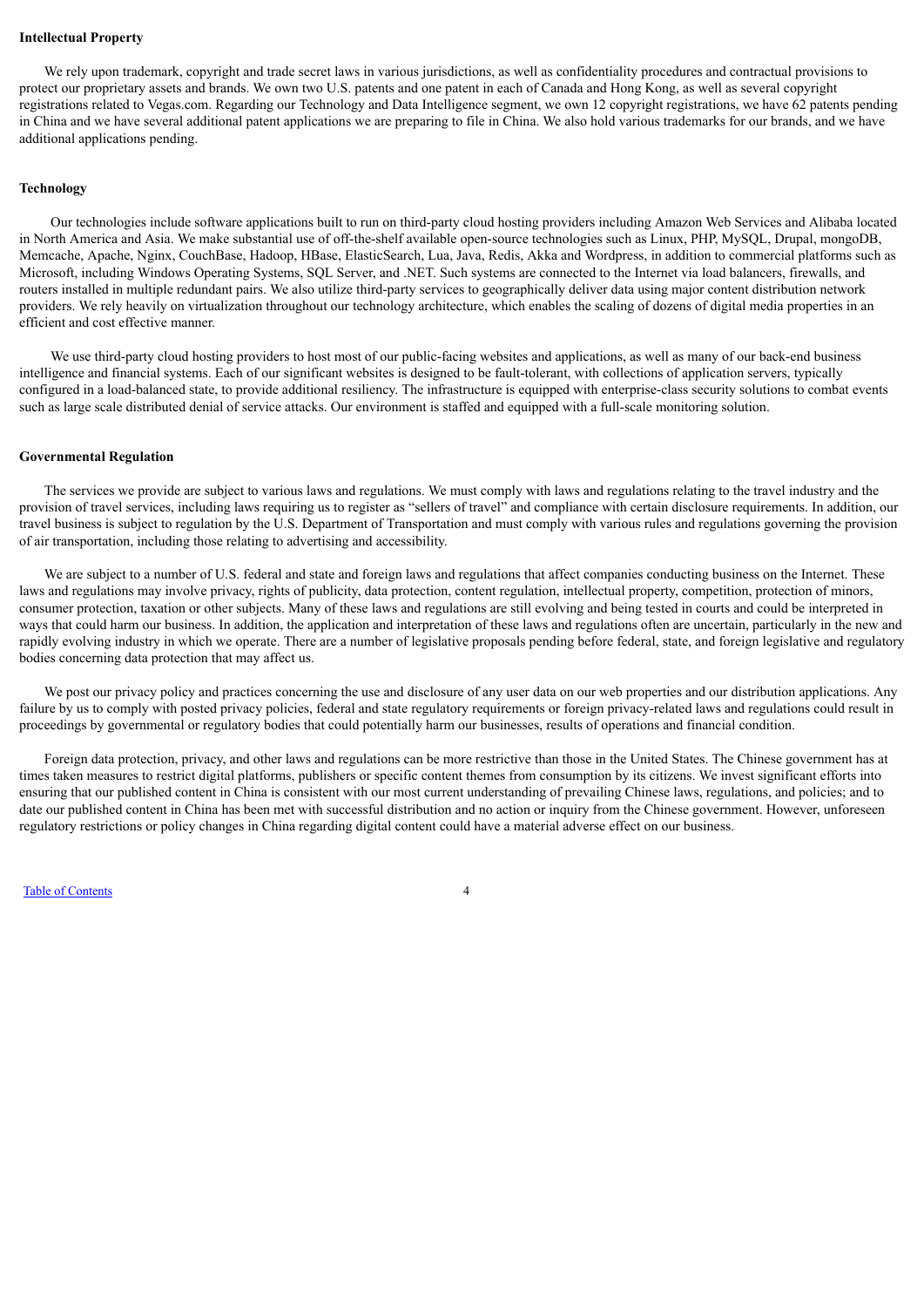The Chinese government has not yet adopted a clear regulatory framework governing the new and rapidly-evolving artificial intelligence industry in which we operate. The Chinese government's adoption of more stringent laws or enforcement protocols affecting participants in such industries (including, without limitation, restrictions on foreign investment, capital requirements and licensing requirements) could have a material adverse effect on our business.

#### **Corporate Structure**

To comply with China's laws which restrict foreign ownership of entities that operate within industries deemed sensitive by the Chinese government, we employ what we believe is a commonly-used organizational structure consisting of a wholly-foreign owned enterprise ("WFOE") and VIEs to operate our KanKan business. We own 100% of the equity of the WFOE, while the VIEs are companies formed in China under local laws which are owned by members of our management team. We funded the registered capital and operating expenses of the VIEs by extending loans to the VIEs' owners. We believe that we are the primary beneficiary of the VIEs because the equity holders of such entities do not have significant equity at risk and because we have been able to direct the operations of the VIEs.

The following diagram illustrates our China holding structure as of the date of this 2018 Form 10-K. The diagram omits certain entities which are immaterial to our results of operations and financial condition. Equity interests depicted in this diagram are 100% owned. The relationships between each of Chengdu Remark Technology Co., Ltd.; Hangzhou Shufeng Technology Co., Ltd.; Remark Data Technology Co., Ltd. and BoNet (Beijing) Technology LLC, on the one hand, and KanKan Technology (Shanghai) Co., Ltd., on the other hand, as illustrated in the following diagram are governed by contractual arrangements, including in each case an Exclusive Call Option Agreement, an Exclusive Business Cooperation Agreement, a Proxy Agreement and an Equity Pledge Agreement, and do not constitute equity ownership.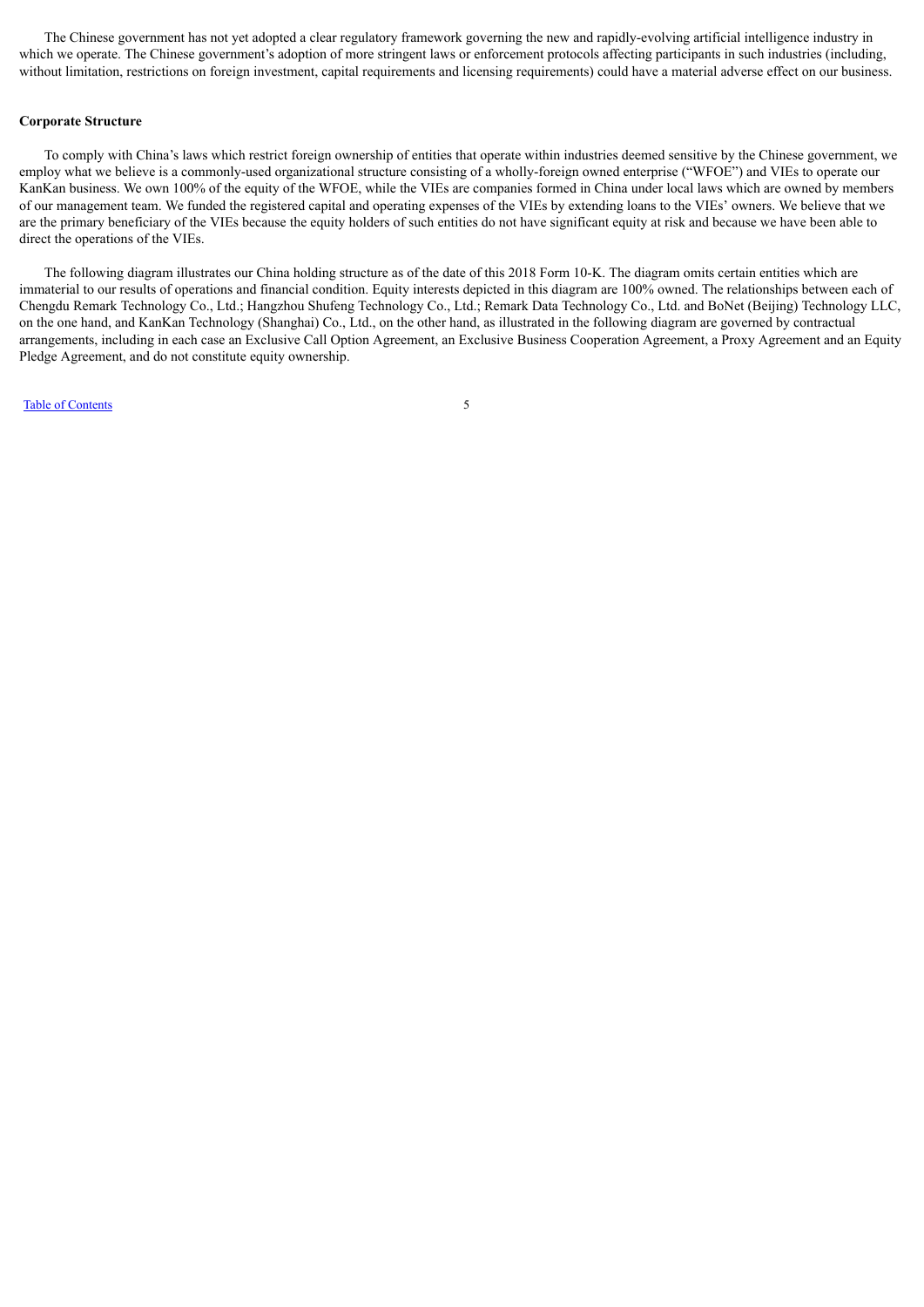

#### **Employees**

We employed approximately 290 people as of March 28, 2019, substantially all of which are full-time employees.

#### **ADDITIONAL INFORMATION**

We were originally incorporated in Delaware in March 2006 as HSW International, Inc., we changed our name to Remark Media, Inc. in December 2011, and as our business continued to evolve, we changed our name to Remark Holdings, Inc. in April 2017.

As soon as reasonably practicable after we electronically file such materials with, or furnish them to, the SEC, we provide free access through our website (www.remarkholdings.com) to our Annual Reports on Form 10-K, Quarterly Reports on Form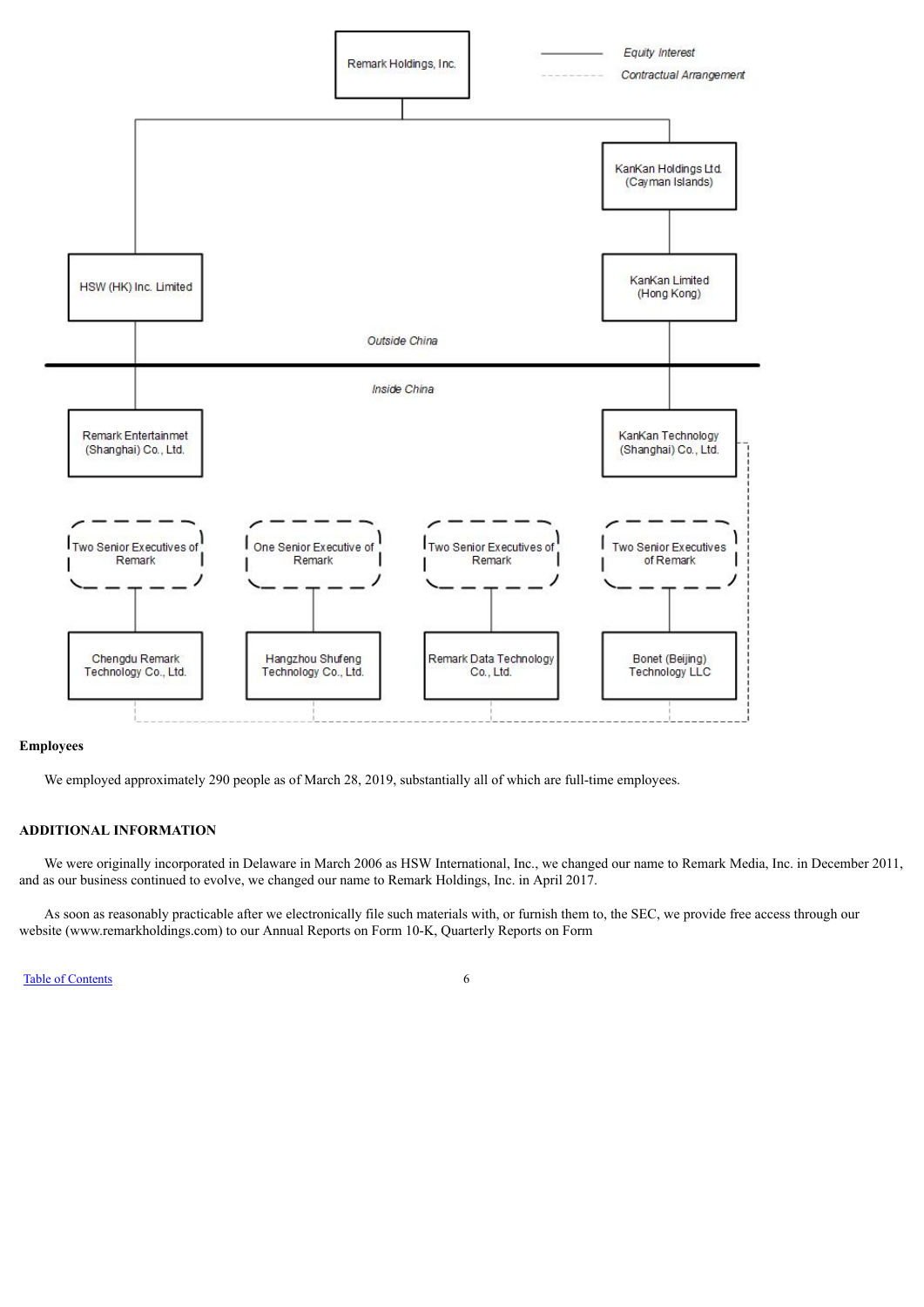10-Q, Current Reports on Form 8-K and all amendments to those reports filed or furnished pursuant to Section 13(a) or 15(d) of the Securities Exchange Act of 1934, as amended (the "Exchange Act"). We do not incorporate any information found on our website into the materials we file with, or furnish to, the SEC; therefore, you should not consider any such information a part of any filing we make with the SEC.

You may also obtain the reports noted above at the SEC's Public Reference Room at 100 F Street NE, Washington, D.C. 20549. Information on the operation of the Public Reference Room is available by calling the SEC at 1-800-SEC-0330. You may also access this information at the SEC's website (www.sec.gov), which contains reports, proxy and information statements and other information regarding issuers that file electronically with the SEC.

## <span id="page-10-0"></span>**ITEM 1A. RISK FACTORS**

Investing in our common stock involves a high degree of risk. You should carefully consider the following risk factors, as well as the other information contained in this 2018 Form 10-K, including our consolidated financial statements and notes thereto, before deciding whether to invest in our common stock. Additional risks and uncertainties that we are unaware of may become important factors that affect us. If any of these risks actually occur, our business, financial condition or operating results may suffer, the trading price of our common stock could decline, and you may lose all or part of your investment.

#### **Risks Relating to Our Business and Industry**

#### If we are unable to maintain or increase the number of visitors interacting with, and making purchases on, our owned-and-operated websites and mobile applications in a cost-effective manner, our business, financial condition and results of operations may be adversely affected.

We earn a substantial amount of our revenue from transactions occurring on our websites and Internet-based mobile applications. Providing a highquality, highly-efficient and user-friendly online experience, in a cost-effective manner, is vital to our operations. Failure to do so could adversely affect user experiences and reduce traffic to our owned-and-operated websites and mobile applications, which would adversely affect our business, financial condition, results of operations and cash flows. To attract traffic, we utilize search engine optimization related to our websites and the content published on them, a strategy that involves building websites with the objective of having them rank well in unpaid search engine results. Our ability to successfully manage search engine optimization efforts across our owned-and-operated websites is dependent on our timely and effective modification of search engine optimization practices implemented in response to periodic changes in search engine algorithms and methodologies and changes in search query trends and our ability to offer websites and content responsive to ever-changing consumer interests and trends. Our failure to successfully manage our search engine optimization strategy could result in a substantial decrease in traffic to our owned-and-operated websites, or an inability to attract traffic to new websites that we launch which could adversely affect our business, financial condition, results of operations and cash flows.

Even if we succeed in attracting traffic to our owned-and-operated websites, we may not be successful in monetizing the traffic. Additionally, the costs of attracting and retaining users to our websites may exceed our ability to generate revenues from such activities, which could have an adverse effect on our business, financial condition, results of operations and cash flows.

#### *Our travel and entertainment business is dependent on providers of travel and entertainment products.*

Our travel and entertainment business relies on providers of travel and entertainment products (including lodging, air travel, show tickets and tours) to make their products available to consumers through us. Our arrangements with such providers generally do not require them to make available any specific quantity of such products, or to make such products available at any particular price. A significant reduction on the part of any of our major providers, or providers that are particularly popular with consumers, in their participation in our services for a sustained period of time or their complete withdrawal could have a material adverse effect on our business and results of operations.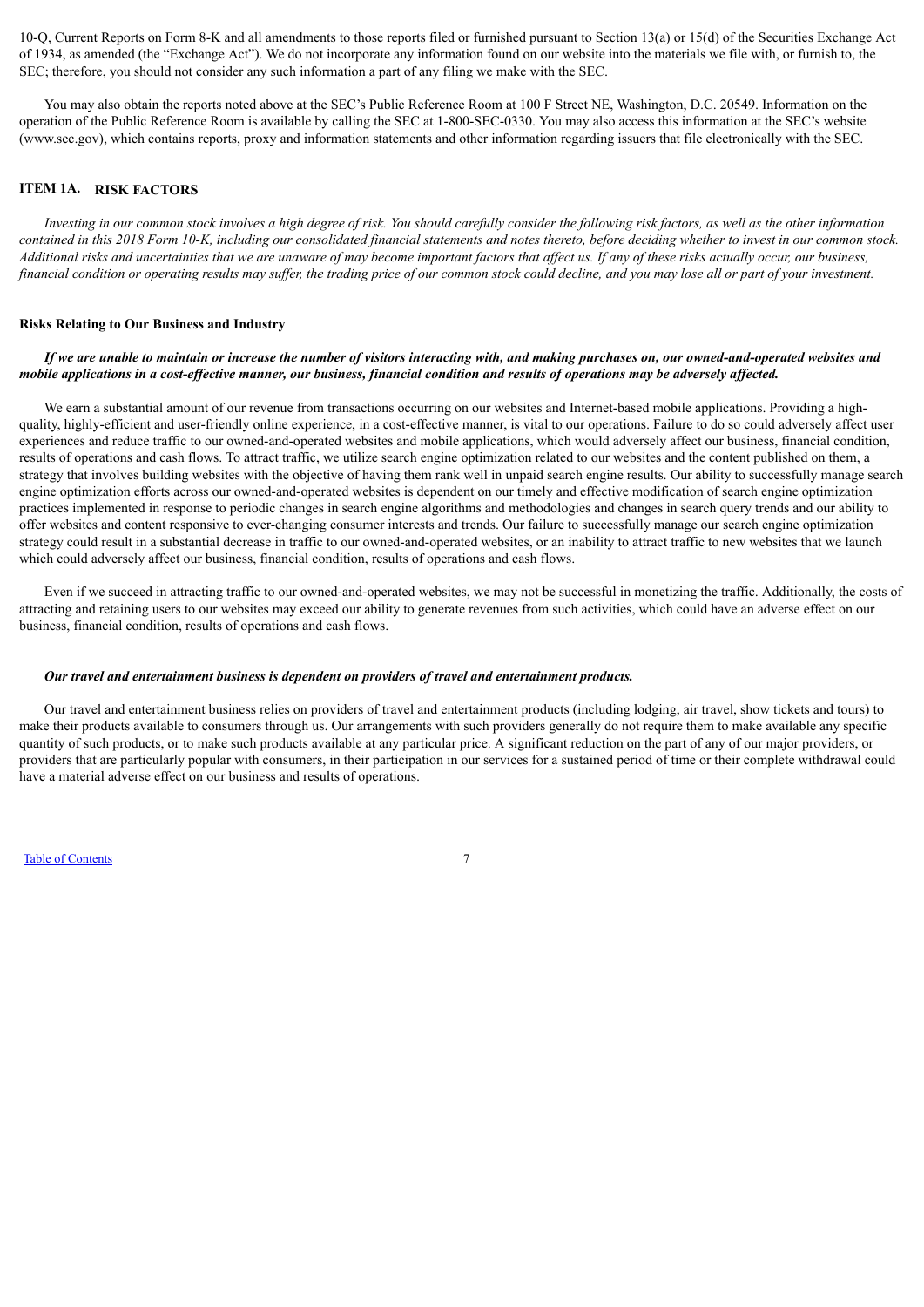#### Our travel business derives a significant portion of its revenues from the Las Vegas market and is especially subject to certain risks, including *economic and competitive risks, associated with conditions in the Las Vegas area.*

Because our Vegas.com subsidiary provides travel and entertainment booking services in the Las Vegas market exclusively, we are subject to greater risks from conditions in the Las Vegas area than travel booking companies that are more geographically diversified. Risks from conditions in the Las Vegas area include the following:

- local economic and competitive conditions;
- reduced land and air travel due to increasing fuel costs or transportation disruptions;
- inaccessibility of the area due to inclement weather, natural disasters, road construction or closure of primary access routes;
- the outbreak of public health threats in the area or the perception that such threats exist; and
- a decline in the number of visitors.

#### *Our travel business is particularly sensitive to reductions in discretionary consumer and corporate spending.*

Expenditures on travel and entertainment and leisure activities are sensitive to personal and business-related discretionary spending levels and tend to decline or grow more slowly during economic downturns. Changes in discretionary spending or consumer preferences brought about by factors such as perceived or actual unfavorable changes in general economic conditions, high unemployment, perceived or actual changes in disposable consumer income and wealth, higher fuel or other transportation costs, or changes in consumer confidence could reduce demand for our services, which could adversely affect our travel business and our overall business, financial condition, results of operations and cash flows.

#### *Declines or disruptions in the travel industry could adversely af ect our travel business.*

The success and financial performance of our travel business are affected by the health of the worldwide travel industry. Our business is sensitive to fluctuations in hotel supply, occupancy and average daily rates, decreases in airline capacity, periodically rising airline ticket prices, or the imposition of taxes or surcharges by regulatory authorities, all of which we have experienced historically.

Other factors that could negatively affect our business include:

- air fare increases:
- continued consolidation of air carriers and hotel providers;
- travel-related strikes or labor unrest, bankruptcies or liquidations;
- incidents of actual or threatened terrorism;
- periods of political instability or geopolitical conflict in which travelers become concerned about safety issues;
- natural disasters or events such as severe weather conditions, volcanic eruptions, hurricanes or earthquakes; and
- health-related risks, such as the Ebola, H1N1, SARs and avian flu outbreaks.

Such concerns could result in a protracted decrease in demand for our travel services which, depending on its scope and duration and together with any future issues affecting travel safety, could adversely affect our business over the short and long-term. In addition, the disruption of the existing travel plans of a significant number of travelers upon the occurrence of certain events, such as severe weather conditions, actual or threatened terrorist activity or war, could result in the incurrence of significant additional costs and decrease our revenues leading to constrained liquidity if we provide relief to affected travelers by refunding the price or fees associated with hotel reservations and other travel products and services.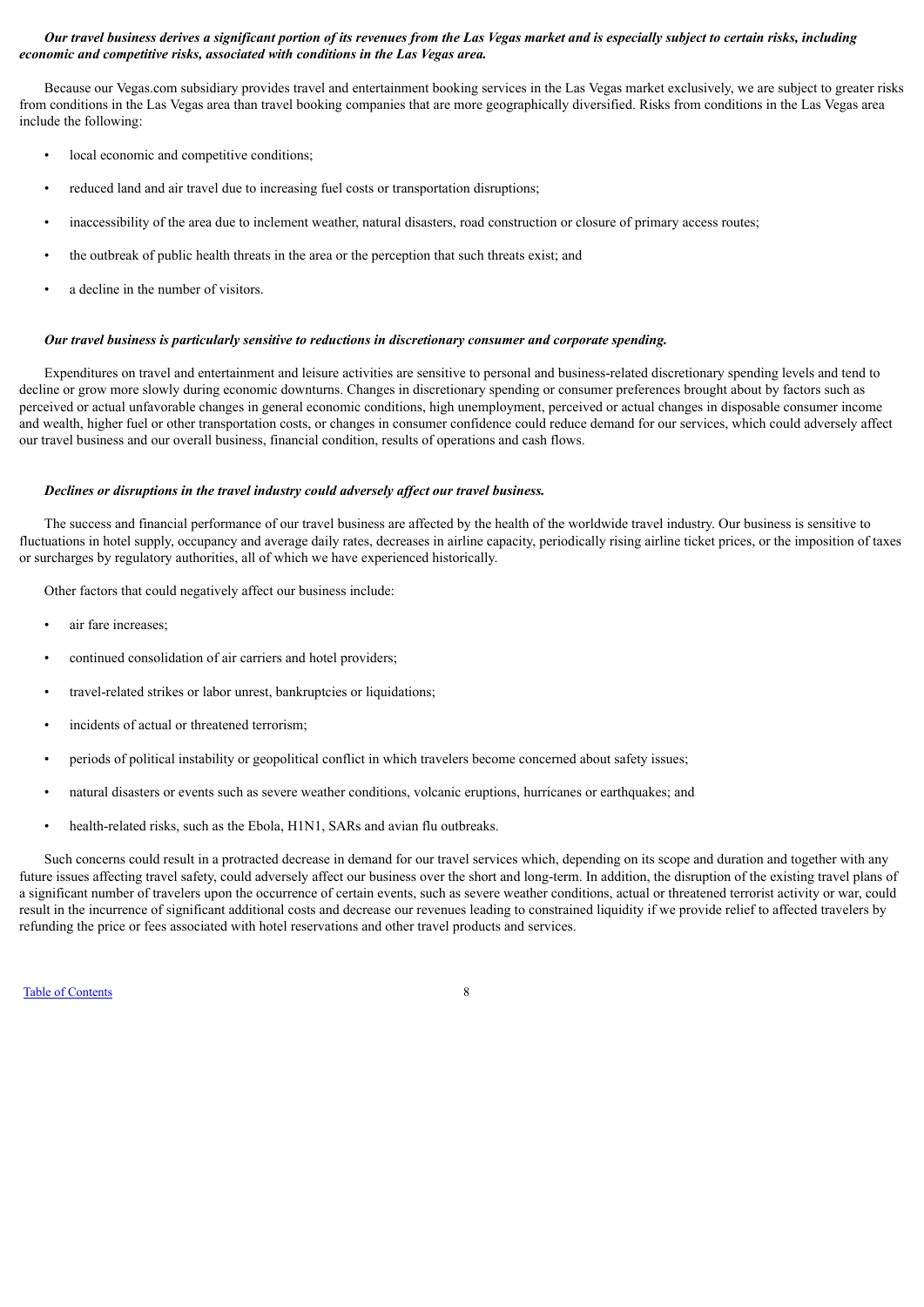#### As a creator and a distributor of digital content, we face potential liability for legal claims based on the nature and content of the materials that we *create or distribute, or that are accessible via our owned-and-operated websites.*

As a creator and distributor of original content and content provided by third parties, we face potential liability for legal claims, including defamation, negligence, unlawful practice of a licensed profession, copyright or trademark infringement or other legal theories relating to the information we publish on our websites, and under various laws, including the Lanham Act, the Digital Millennium Copyright Act and the Copyright Act. We may also be exposed to similar liability in connection with content that is posted to our owned-and-operated websites by users and other third parties through comments, profile pages, discussion forums and other social media features. In addition, it is also possible that visitors to our owned-and-operated websites could make claims against us for losses incurred in reliance upon information provided on our owned-and-operated websites. Any of these claims could result in significant costs to investigate and defend, regardless of the merit of the claims. If we are not successful in our defense, we may be forced to pay substantial damages. While we run our content through a rigorous quality control process, there is no guarantee that we will avoid future liability and potential expenses for legal claims, which could affect our business, financial condition, results of operations and cash flows.

Laws relating to the liability of providers of online services for activities of their advertisers and for the content of their advertisers' listings are currently unsettled. Such claims have been brought, sometimes successfully, against online services as well as other print publications in the past. We may not successfully avoid liability for unlawful activities carried out by advertisers displayed on our websites. If we are subjected to such lawsuits, it may adversely affect our business.

#### The failures of third-party network and technology providers to provide adequate services in the future could cause technical problems with or failure of our websites or traffic, which could inhibit our revenues or damage our reputation and relationships with users, advertisers, and content providers.

We rely on many third-party businesses for technological, network, and expert services. Our ability to operate successfully depends on the successful operation of these third-party businesses, which carry their own risks. If one of our third-party vendors fails to deliver expected services, our websites and, therefore, our business could suffer operating problems or temporary failures. If there is a problem or failure with our websites, it could hurt our ability to advertise and damage our reputation with consumers and advertisers. Additionally, a termination of our hosting agreements or failure to renew on favorable terms could affect our business. Shifting hosting services could require management focus and time and potentially disrupt operations of our websites.

In addition, as operators of content websites reliant on user traffic to sell advertising, our users must have adequate and functioning Internet access. Technical problems with Internet access providers such as cable, DSL satellite or mobile companies may inhibit user access to our websites and slow traffic. Events such as power outages caused by blackouts, brown outs, storm outages or other power issues could also cause loss of user access to our websites.

#### We process, store and use personal information, payment card information and other consumer data, which subjects us to risks stemming from *possible failure to comply with governmental regulation and other legal obligations.*

We may acquire personal or confidential information from users of our websites and mobile applications, and we have posted our privacy policies and practices concerning the collection, use and disclosure of user data on such websites and mobile applications.

Numerous laws exist regarding privacy and the storing, sharing, use, processing, disclosure and protection of personal information, payment card information and other consumer data, the scope of which are changing, subject to differing interpretations, and may be inconsistent between countries or conflict with other rules. We strive to comply with all applicable laws, policies, legal obligations and industry codes of conduct relating to privacy and data protection; however, these obligations may possibly be interpreted and applied in a manner that is inconsistent from one jurisdiction to another, and they may conflict with other rules or with our practices. Any failure or perceived failure by us, or our service providers, to comply with the privacy policies, privacyrelated obligations to users or other third parties, or privacy-related legal obligations, or any compromise of security that results in the unauthorized release or transfer of personally identifiable information, payment card information or other consumer data, may result in governmental enforcement actions, litigation or public statements against the company by consumer advocacy groups or others and could cause our customers and members to lose trust in us, as well as subject us to bank fines, penalties or increased transaction costs, all of which could have an adverse effect on our business.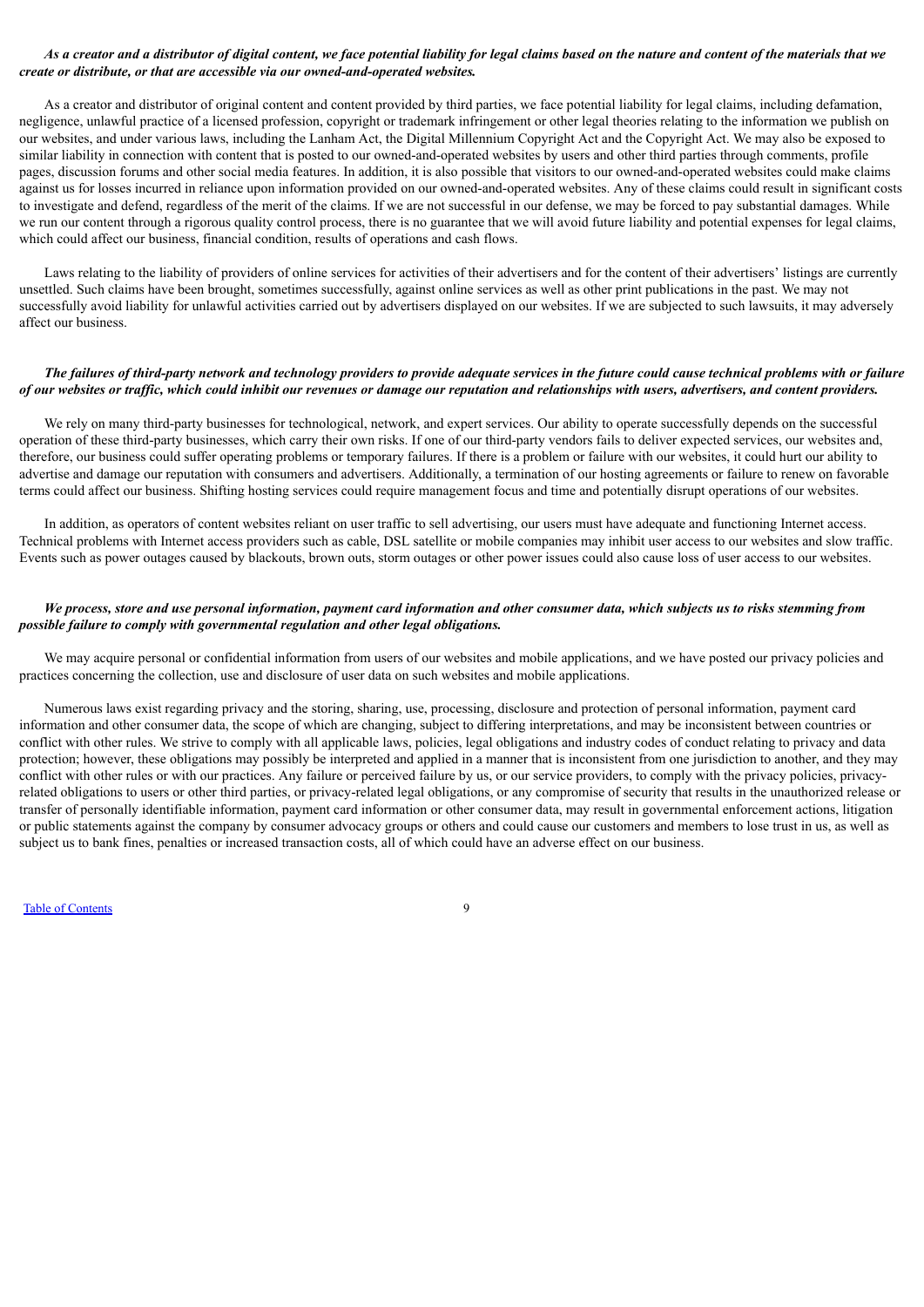The regulatory framework for privacy issues worldwide is currently in flux and is likely to remain so for the foreseeable future. Practices regarding the collection, use, storage, transmission and security of personal information by companies operating over the Internet have recently come under increased public scrutiny. The U.S. Congress and federal agencies, including the Federal Trade Commission (the "FTC") and the Department of Commerce, are reviewing the need for greater regulation for the collection and use of information concerning consumer behavior on the Internet, including regulation aimed at restricting certain targeted advertising practices. Some U.S. courts are also considering the applicability of existing federal and state statutes, including computer trespass and wiretapping laws, to the collection and exchange of information online. Our introduction of new products, the expansion of our activities in certain jurisdictions, or other actions that we may take may subject us to additional laws, regulations, or other government scrutiny. In addition, foreign data protection, privacy, competition, and other laws and regulations can impose different obligations or be more restrictive than those in the United States. Countries in other regions, most notably Asia, Eastern Europe and Latin America, are increasingly implementing new privacy regulations, resulting in additional compliance burdens and uncertainty as to how some of these laws will be interpreted.

As a merchant that accepts debit and credit cards for payment, we are subject to the Payment Card Industry Data Security Standard ("PCI DSS"), issued by the PCI Council. Additionally, we are subject to PCI DSS as a service provider, which is a business entity that is not a payment brand directly involved in the processing, storage, or transmission of cardholder data. PCI DSS contains compliance guidelines and standards with regard to our security surrounding the physical and electronic storage, processing and transmission of individual cardholder data. By accepting debit cards for payment, we are also subject to compliance with American National Standards Institute data encryption standards and payment network security operating guidelines. The cost of complying with stricter privacy and information security laws, standards and guidelines, including evolving PCI DSS standards, and developing, maintaining and upgrading technology systems to address future advances in technology, could be significant and we could experience problems and interruptions associated with the implementation of new or upgraded systems and technology or with maintenance or adequate support of existing systems. Failure to comply with such laws, standards and guidelines, or payment card industry standards could have a material adverse impact on our business, financial condition and results of operations.

#### Our network operations may be vulnerable to hacking, viruses and other disruptions, which may make our products and services less attractive and *reliable and give rise to liabilities.*

Our marketplaces and information technology platform generate and process a large quantity of personal, transactional, demographic and behavioral data. The security of data when engaging in e-commerce is essential to maintaining consumer confidence in our services. Any security breach whether instigated internally or externally on our system or other Internet based systems could significantly harm our reputation and therefore our business, brand, market share and results of operations. We require user names and passwords in order to access our information technology systems. We also use encryption and authentication technologies to secure the transmission and storage of data and prevent access to our data or accounts. It is possible that computer circumvention capabilities, new discoveries or advances or other developments, including our own acts or omissions, could result in a compromise or breach of consumer data. For example, third parties may attempt to fraudulently induce employees or customers to disclose user names, passwords or other sensitive information ("phishing"), which may in turn be used to access our information technology systems or to defraud our customers.

Our existing security measures may not be successful in preventing security breaches. A party (whether internal, external, an affiliate or unrelated third party) that is able to circumvent our security systems could steal consumer information or transaction data or other proprietary information and cause disruptions in our service. We may be required to expend significant resources to protect against security breaches or to address problems caused and liabilities incurred by breaches. These issues are likely to become more difficult to manage as we expand the number of places where we operate and as the tools and techniques used in such attacks become more advanced. Security breaches could result in severe damage to our information technology infrastructure, including damage that could impair our ability to offer our services, as well as loss of customer, financial or other data that could materially and adversely affect our ability to conduct our business, satisfy our commercial obligations or meet our public reporting requirements in a timely fashion or at all. Security breaches could also result in negative publicity, damage our reputation, expose us to risk of loss or litigation and possible liability, subject us to regulatory penalties and sanctions, or cause consumers to lose confidence in our security and choose to use the services of our competitors, any of which would have a negative effect on the value of our brand, our market share and our results of operations. Our insurance policies carry low coverage limits, and would likely not be adequate to reimburse us for losses caused by security breaches.

We also face risks associated with security breaches affecting third parties conducting business over the Internet. Consumers generally are concerned with security and privacy on the Internet, and any publicized security problems could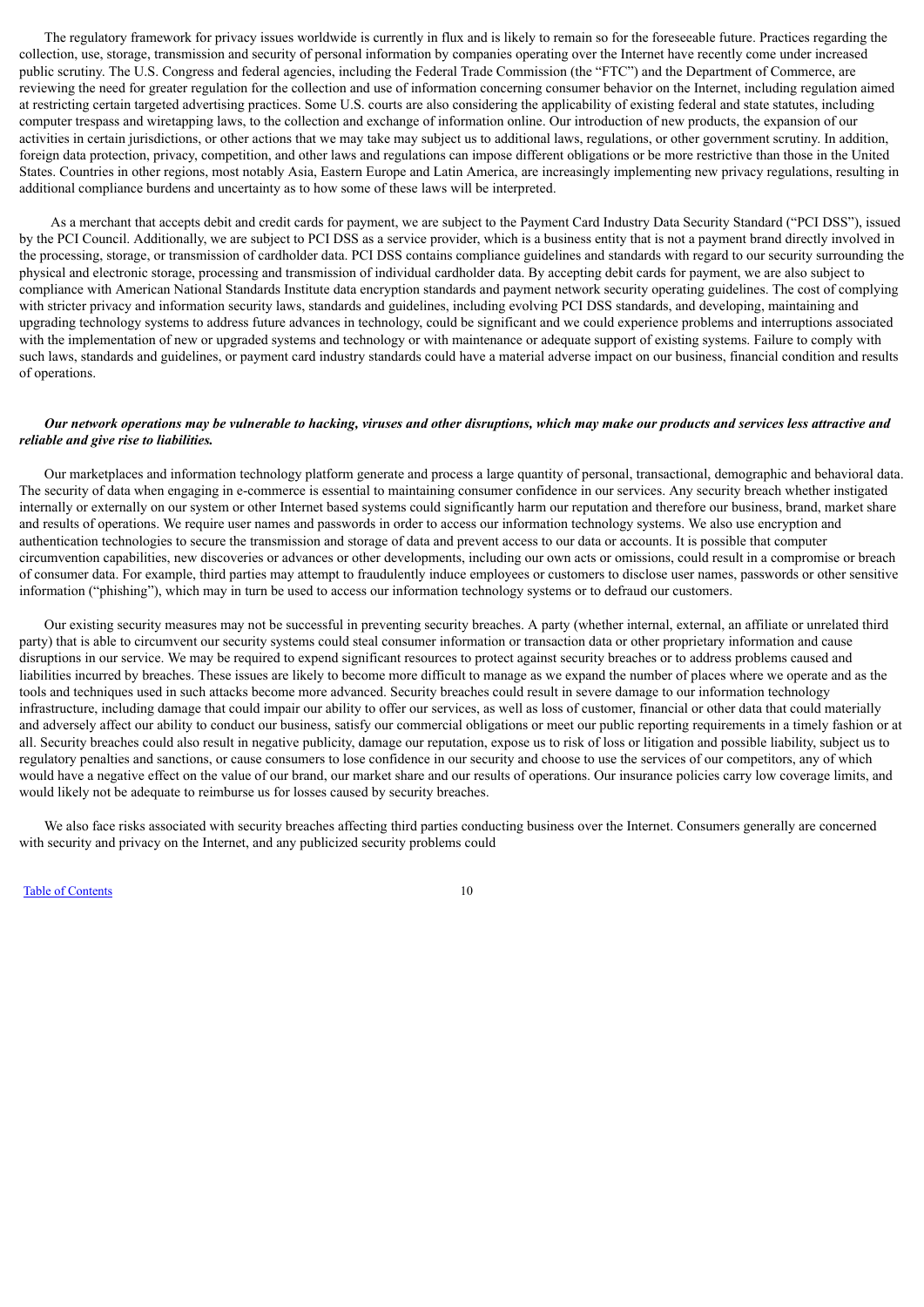inhibit the growth of the Internet and negatively affect consumers' willingness to provide private information or effect commercial transactions on the Internet generally, including through our services. Additionally, consumers using our services could be affected by security breaches at third parties such as travel service providers, payroll providers, health plan providers, payment processors or GDSs upon which we rely. If these third parties or developers fail to adopt or adhere to adequate data security practices, or in the event of a breach of their networks, our data or our customers' data may be improperly accessed, used, or disclosed. A security breach at any such third-party marketing affiliate, travel service provider, GDS or other third party on which we rely could also be perceived by consumers as a security breach of our systems and in any event could result in negative publicity, damage our reputation, expose us to risk of loss or litigation and possible liability and subject us to regulatory penalties and sanctions. In addition, such third parties may not comply with applicable disclosure requirements, which could expose us to liability.

We are also subject to payment card association rules and obligations under our contracts with payment card processors. Under these rules and obligations, if information is compromised, we could be liable to payment card issuers for associated expenses and penalties. In addition, if we fail to follow payment card industry security standards, even if no customer information is compromised, we could incur significant fines or experience a significant increase in payment card transaction costs.

We use a cloud-based infrastructure. Like many companies using the cloud, we continually strive to meet industry information security standards relevant to our business. We continuously perform vulnerability assessments, review log/access, perform system maintenance, and manage network perimeter protection. A breach of external perimeter may lead to the loss of confidential information.

#### Our products and internal systems rely on software that is highly technical, and if it contains undetected errors, our business could be adversely *af ected.*

Our products and internal systems rely on software, including software developed or maintained internally and/or by third parties, that is highly technical and complex. In addition, our products and internal systems depend on the ability of such software to store, retrieve, process, and manage immense amounts of data. The software on which we rely has contained, and may now or in the future contain, undetected errors, bugs, or vulnerabilities. Some errors may only be discovered after the code has been released for external or internal use. Errors or other design defects within the software on which we rely may result in a negative experience for users and marketers who use our products, delay product introductions or enhancements, result in measurement or billing errors, or compromise our ability to protect the data of our users and/or our intellectual property. Any errors, bugs, or defects discovered in the software on which we rely could result in damage to our reputation, loss of users, loss of revenue, or liability for damages, any of which could adversely affect our business and financial results.

#### The artificial intelligence market is new and unproven, and it may decline or experience limited growth, which would adversely affect our ability to *fully realize the potential of our KanKan data intelligence platform.*

The artificial intelligence market is relatively new and unproven and is subject to a number of risks and uncertainties. We believe that our future success will depend in large part on the growth and acceptance of this market. The utilization of our platform by customers is still relatively new, and customers may not recognize the need for, or benefits of, our platform, which may prompt them to decide to adopt alternative products and services to satisfy their cognitive computing search and analytics requirements. Our ability to expand the market that our platform addresses depends upon a number of factors, including the cost, performance and perceived value of our platform. Market opportunity estimates are subject to significant uncertainty and are based on assumptions and estimates, including our internal analysis and industry experience. Assessing the market for our AI-based products in each of the vertical markets we compete in, or plan to compete in, is particularly difficult due to a number of factors, including limited available information and rapid evolution of the market. As a result, we may experience significant reduction in demand for our products and services due to lack of customer acceptance, technological challenges, competing products and services, decreases in spending by current and prospective customers, weakening economic conditions and other causes. If our market does not experience significant growth, or if demand for our AI-based products decreases, then our business, results of operations and financial condition will be adversely affected.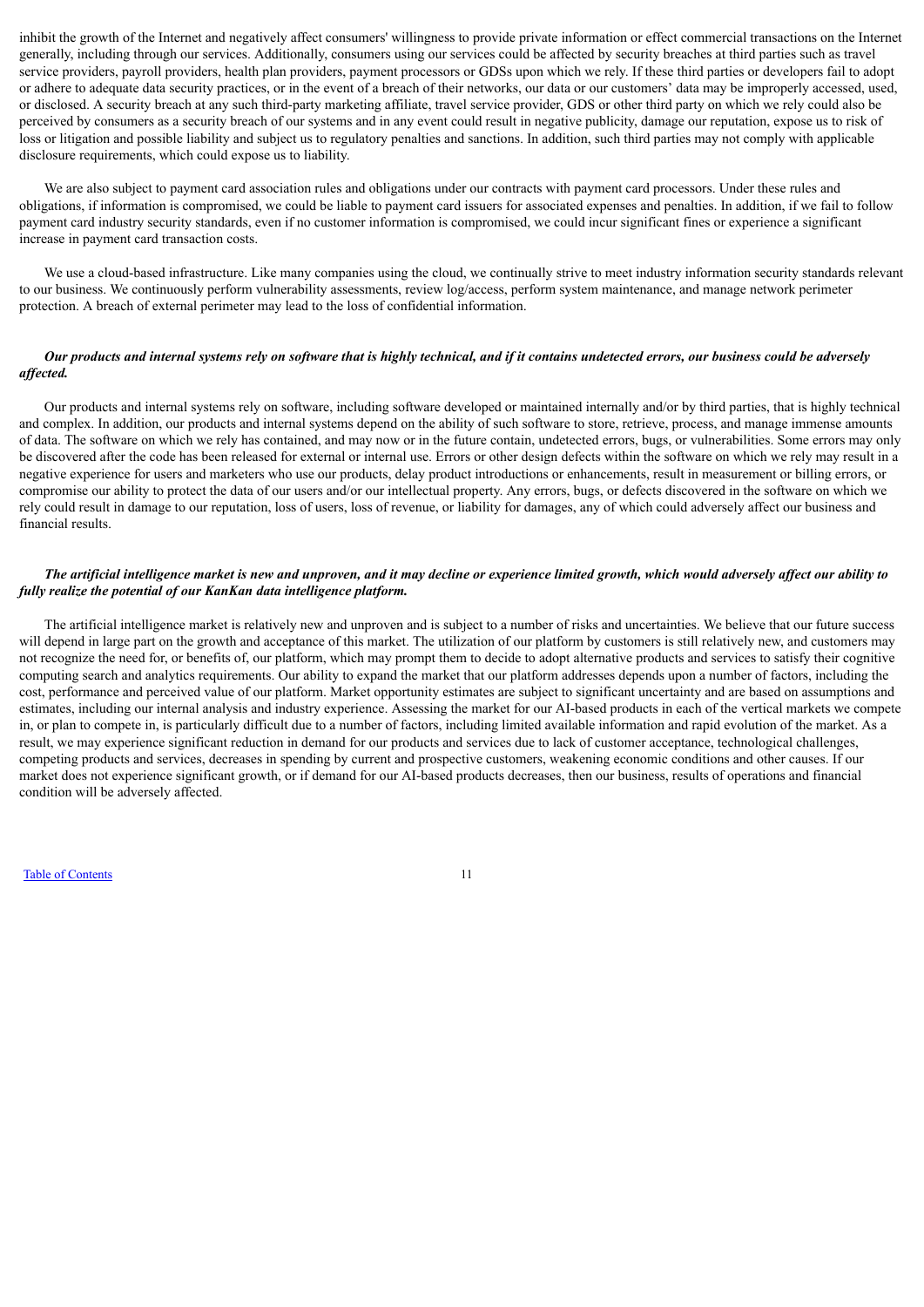#### Our continuous access to publicly-available data and to data from partners may be restricted, disrupted or terminated, which would restrict our ability to develop new products and services, or to improve existing products and services, which are based upon our KanKan data intelligence platform.

The success of our AI-based products depends substantially on our ability to continuously ingest and process large amounts of data available in the public domain and provided by our partners, and any interruption to our free access to such publicly-available data or to the data we obtain from our partners will restrict our ability to develop new products and services, or to improve existing products and services. While we have not encountered any significant disruption of such access to date, there is no guarantee that this trend will continue without costs. Public data sources may change their policies to restrict access or implement procedures to make it more difficult or costly for us to maintain access, and partners could decide to terminate our existing agreements with them. If we no longer have free access to public data, or access to data from our partners, the utility of our KanKan mobile application will be significantly reduced and our ability to maintain or improve existing products, or to develop new AI-based products using our DI Software, may be severely limited. Furthermore, we may be forced to pay significant fees to public data sources or to partners to maintain access, which would adversely affect our financial condition and results of operations.

#### The successful operation of our KanKan data intelligence platform will depend upon the performance and reliability of the Internet infrastructure in *China.*

The successful operation of KanKan will depend on the performance and reliability of the Internet infrastructure in China. Almost all access to the Internet is maintained through state-owned telecommunication operators under the administrative control and regulatory supervision of the Ministry of Industry and Information Technology of China. In addition, the national networks in China are connected to the Internet through state-owned international gateways, which are the only channels through which a domestic user can connect to the Internet outside of China. We may not have access to alternative networks in the event of disruptions, failures or other problems with China's Internet infrastructure. In addition, the Internet infrastructure in China may not support the demands associated with continued growth in Internet usage.

The failure of telecommunications network operators to provide us with the requisite bandwidth could also interfere with the speed and availability of KanKan. We have no control over the costs of the services provided by the national telecommunications operators. If the prices that we pay for telecommunications and Internet services rise significantly, our gross margins could be adversely affected. In addition, if Internet access fees or other charges to Internet users increase, our user traffic may decrease, which in turn may cause a decrease in our revenues.

#### We may be subject to liability in China with respect to KanKan and Remark Entertainment for content that is alleged to be socially destabilizing, *obscene, defamatory, libelous or otherwise unlawful.*

Under the laws of the People's Republic of China, we will be required to monitor our websites and the websites hosted on our servers and mobile interfaces for items or content deemed to be socially destabilizing, obscene, superstitious or defamatory, as well as items, content or services that are illegal to sell online or otherwise in other jurisdictions in which we operate, and promptly take appropriate action with respect to such items, content or services. We may also be subject to potential liability in China for any unlawful actions of our customers or users of our websites or mobile interfaces or for content we distribute that is deemed inappropriate. It may be difficult to determine the type of content that may result in liability to us, and if we are found to be liable, we may be subject to fines, have our relevant business operation licenses revoked, or be prevented from operating our websites or mobile interfaces in China.

#### Unauthorized use of our intellectual property by third parties, and the expenses incurred in protecting our intellectual property rights, may adversely *af ect our business.*

We regard our copyrights, service marks, trademarks, trade secrets and other intellectual property as critical to our success. Unauthorized use of our intellectual property by third parties may adversely affect our business and reputation. We rely on trademark and copyright law, trade secret protection and confidentiality agreements with our employees, customers, business partners and others to protect our intellectual property rights. Despite our precautions, it is possible for third parties to obtain and use our intellectual property without authorization. Furthermore, the validity, enforceability and scope of protection of intellectual property in Internet related industries are uncertain and still evolving. In particular, the laws of the People's Republic of China are uncertain or do not protect intellectual property rights to the same extent as do the laws of the United States. Moreover, litigation may be necessary in the future to enforce our intellectual property rights, to protect our trade secrets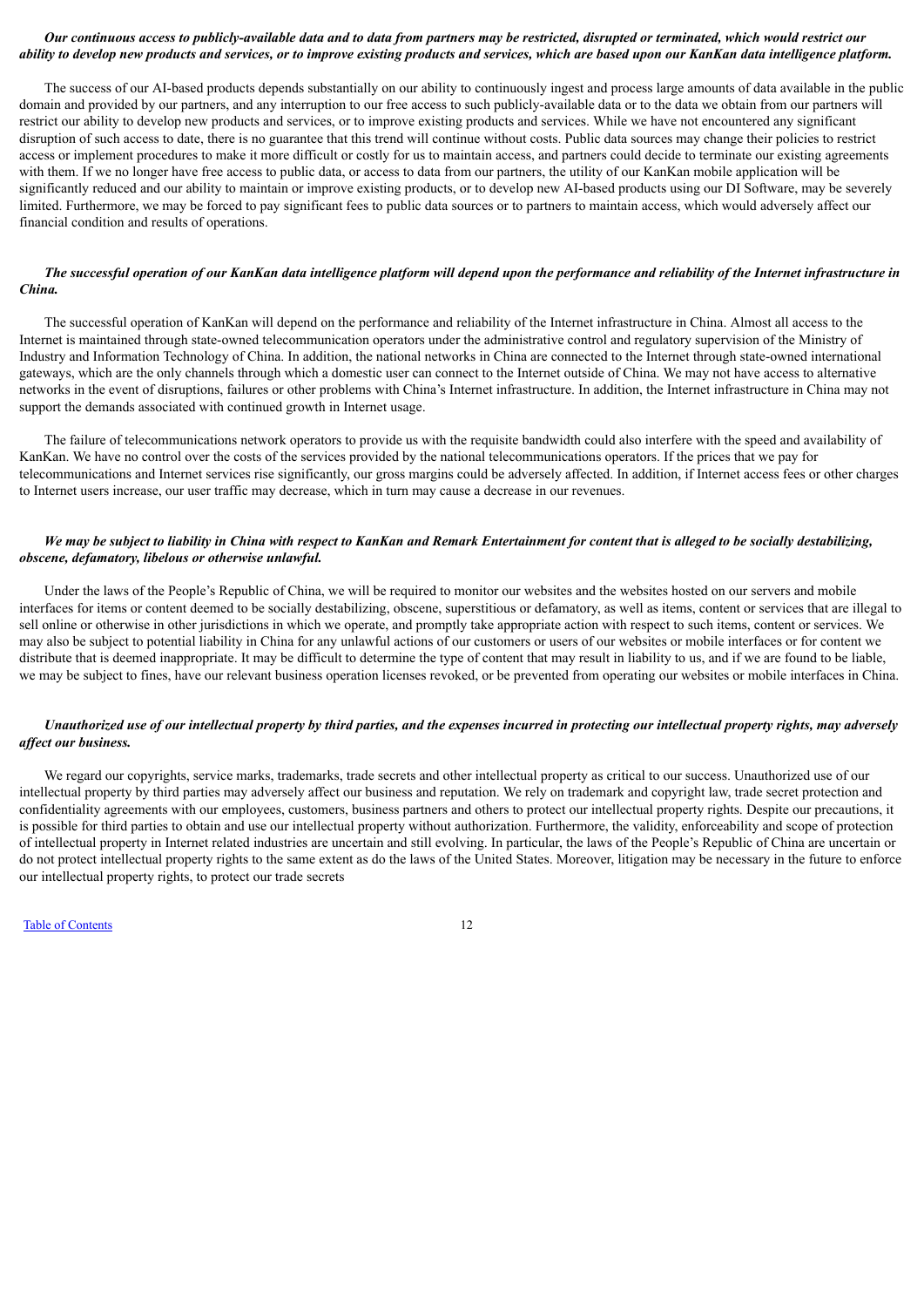or to determine the validity and scope of the proprietary rights of others. Future litigation could result in substantial costs and diversion of resources.

#### We may be subject to intellectual property infringement claims, which may force us to incur substantial legal expenses and, if determined adversely *against us, materially disrupt our business.*

We cannot be certain that our brands and services will not infringe valid patents, copyrights or other intellectual property rights held by third parties. We cannot provide assurance that we will avoid the need to defend against allegations of infringement of third-party intellectual property rights, regardless of their merit. Intellectual property litigation is very expensive, and becoming involved in such litigation could consume a substantial portion of our managerial and financial resources, regardless of whether we win. Substantially greater resources may allow some of our competitors to sustain the cost of complex intellectual property litigation more effectively than us; we may not be able to afford the cost of such litigation.

Should we suffer an adverse outcome from intellectual property litigation, we may incur significant liabilities, we may be required to license disputed rights from third parties, or we may have to cease using the subject technology. If we are found to infringe upon third-party intellectual property rights, we cannot provide assurance that we would be able to obtain licenses to such intellectual property on commercially reasonable terms, if at all, or that we could develop or obtain alternative technology. If we fail to obtain such licenses at a reasonable cost, such failure may materially disrupt the conduct of our business, and could consume substantial resources and create significant uncertainties. Any legal action against us or our collaborators could lead to:

- payment of actual damages, royalties, lost profits, potentially treble damages and attorneys' fees if we are found to have willfully infringed a third party's patent rights;
- injunctive or other equitable relief that may effectively block our ability to further develop, commercialize and sell our products;
- us or our collaborators having to enter into license arrangements that may not be available on commercially acceptable terms, if at all; or
- significant cost and expense, as well as distraction of our management from our business.

The negative outcomes discussed above could adversely affect our ability to conduct business, financial condition, results of operations and cash flows.

#### *New regulations governing the Internet and e-commerce may negatively af ect our business.*

Any new legislation or regulation, or the application of existing laws and regulations to the Internet or other online services, could have a material adverse effect on our business, prospects, and financial conditions and results of operations.

In 2013, the FTC issued a letter reiterating the guidance it issued in 2002, which recommended that all search engine companies ensure that all paid search results are clearly distinguished from non-paid results, that the use of paid search is clearly and conspicuously explained and disclosed and that other disclosures are made to avoid misleading users about the possible effects of paid search listings on search results. The adoption of laws or regulations relating to placement of paid search advertisements or user privacy, defamation or taxation may inhibit the growth in use of the Internet, which in turn, could decrease the demand for our services and increase our cost of doing business or otherwise have a material adverse effect on our business, prospects, financial condition and results of operations.

The application of new and existing laws and regulations to the Internet or other online services has had a material adverse effect on our business, prospects, financial condition and results of operations in the past. For example, on April 17, 2007, the U.S. House of Representatives passed H.R. 1677, The Taxpayer Protection Act of 2007 ("H.R. 1677"). Section 8 of H.R. 1677 would have amended Section 333, Title 31 of the U.S. Code to include Internet domain addresses in the prohibition on certain use of the U.S. Department of the Treasury names and symbols. Although the legislation was never passed by the Senate or signed into law and the bill ceased with the ending of the 110th Congress in January 2009, there is no guarantee that similar legislation won't be introduced and passed into law by the current or future Congress. While the ultimate impact of any such proposed legislation is not presently determinable, if enacted, such legislation may adversely impact our overall operations. We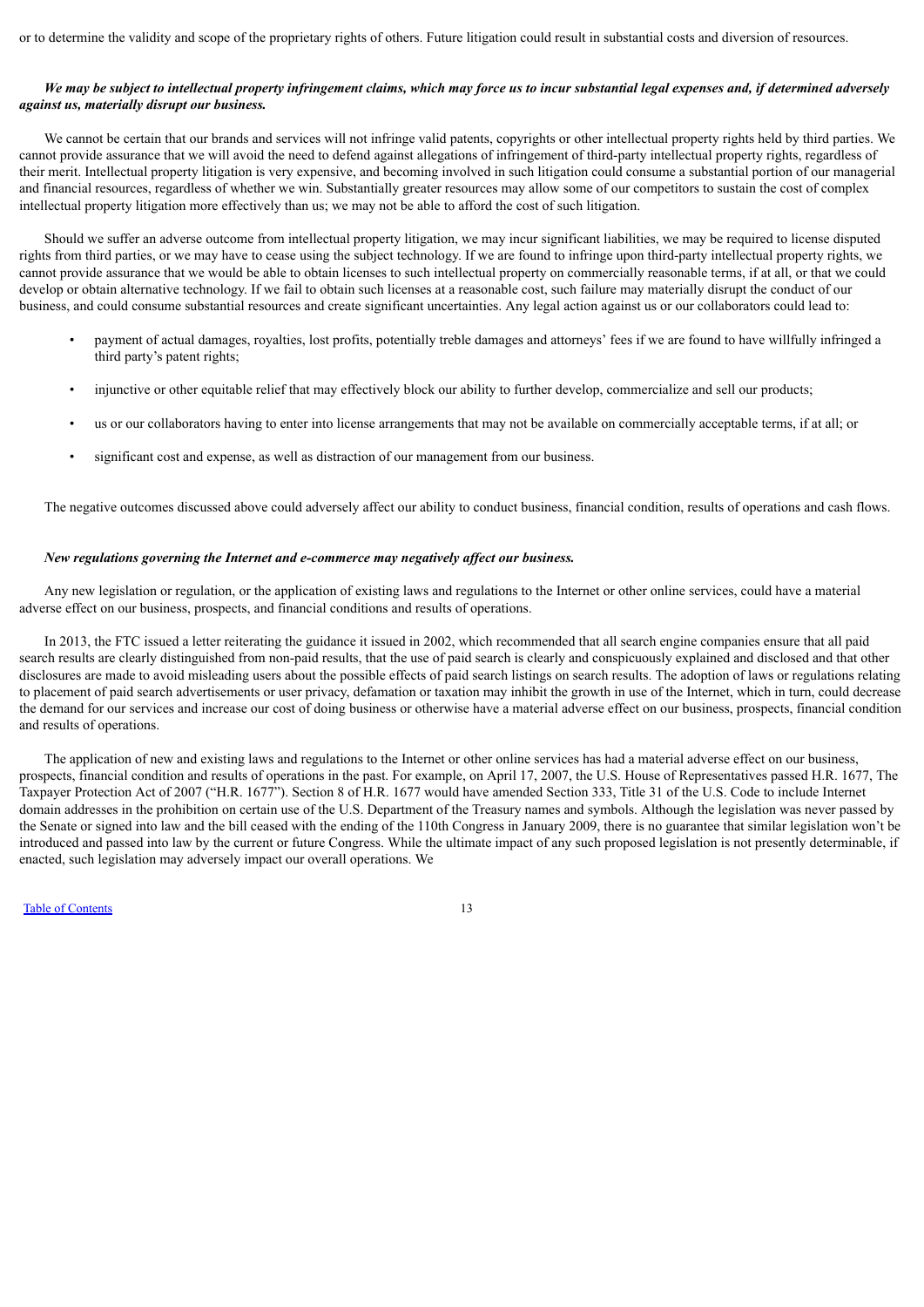own the Internet domain address US Tax Center at www.irs.com, which is an acronym commonly associated with the Internal Revenue Service, a division of the U.S. Department of the Treasury. While the bill was never passed into law, if enacted, the passage of such legislation could have severely adversely affected our use of our Internet domain address US Tax Center at www.irs.com as well as our overall operations. In the event a bill such as H.R. 1677 were to become law, we intend to continue to be diligent in our communications with the Internal Revenue Service and Congress in an effort to mitigate any potential negative effects of such legislation.

#### We face intense competition from larger, more established companies, and we may not be able to compete effectively, which could reduce demand for *our services.*

The market for the services we offer is increasingly and intensely competitive. Nearly all our competitors have longer operating histories, larger customer bases, greater brand recognition and significantly greater financial, marketing and other resources than we do. Our competitors may secure more favorable revenue arrangements with advertisers, devote greater resources to marketing and promotional campaigns, adopt more aggressive growth strategies and devote substantially more resources to website and systems development than we do. In addition, the Internet media and advertising industries continue to experience consolidation, including the acquisitions of companies offering travel and finance-related content and services and paid search services. Industry consolidation has resulted in larger, more established and well-financed competitors with a greater focus. If these industry trends continue, or if we are unable to compete in the Internet media and paid search markets, our financial results may suffer.

Additionally, larger companies may implement policies and/or technologies into their search engines or software that make it less likely that consumers can reach our websites and less likely that consumers will click-through on sponsored listings from our advertisers. The implementation of such technologies could result in a decrease in our revenues. If we are unable to successfully compete against current and future competitors, our operating results will be adversely affected.

#### If we do not effectively manage our growth, our operating performance will suffer and our financial condition could be adversely affected.

Substantial future growth will be required for us to realize our business objectives. To the extent we are capable of achieving this growth, it will place significant demands on our managerial, operational and financial resources. Additionally, this growth will require us to make significant capital expenditures, hire, train and manage a larger work force, and allocate valuable management resources. We must manage any such growth through appropriate systems and controls in each of these areas. If we do not manage the growth of our business effectively, our business, financial condition, results of operations and cash flows could be materially and adversely affected.

In addition, as our business grows, our technological and network infrastructure must keep in-line with our traffic and advertiser needs. Future demand is difficult to forecast and we may not be able to adequately handle large increases unless we spend substantial amounts to augment our ability to handle increased traffic. Additionally, the implementation of increased network capacity contains some execution risks and may lead to ineffectiveness or inefficiency. This could lead to a diminished experience for our consumers and advertisers and damage our reputation and relationship with them, leading to lower marketability and negative effects on our operating results. Moreover, the pace of innovative change in network technology is fast and if we do not keep up, we may lag behind competitors. The costs of upgrading and improving technology could be substantial and negatively affect our business, financial condition, results of operations and cash flows.

#### **Risks Relating to our Company**

#### We have a history of operating losses and we may not generate sufficient revenue to support our operations.

During the year ended December 31, 2018, and in each fiscal year since our inception, we have incurred net losses and generated negative cash flow from operations, resulting in an accumulated deficit of \$321.2 million.

We cannot provide assurance that revenue generated from our businesses will be sufficient to sustain our operations in the long term. We have implemented measures to reduce operating costs, and we continuously evaluate other opportunities to reduce costs further. Additionally, we are working with our advisors to evaluate strategic alternatives, including the potential sale of certain non-core assets, investment assets and operating businesses; toward that end, we have entered into the VDC Transaction. However, we may need to obtain additional capital through equity financing or debt financing. Should we fail to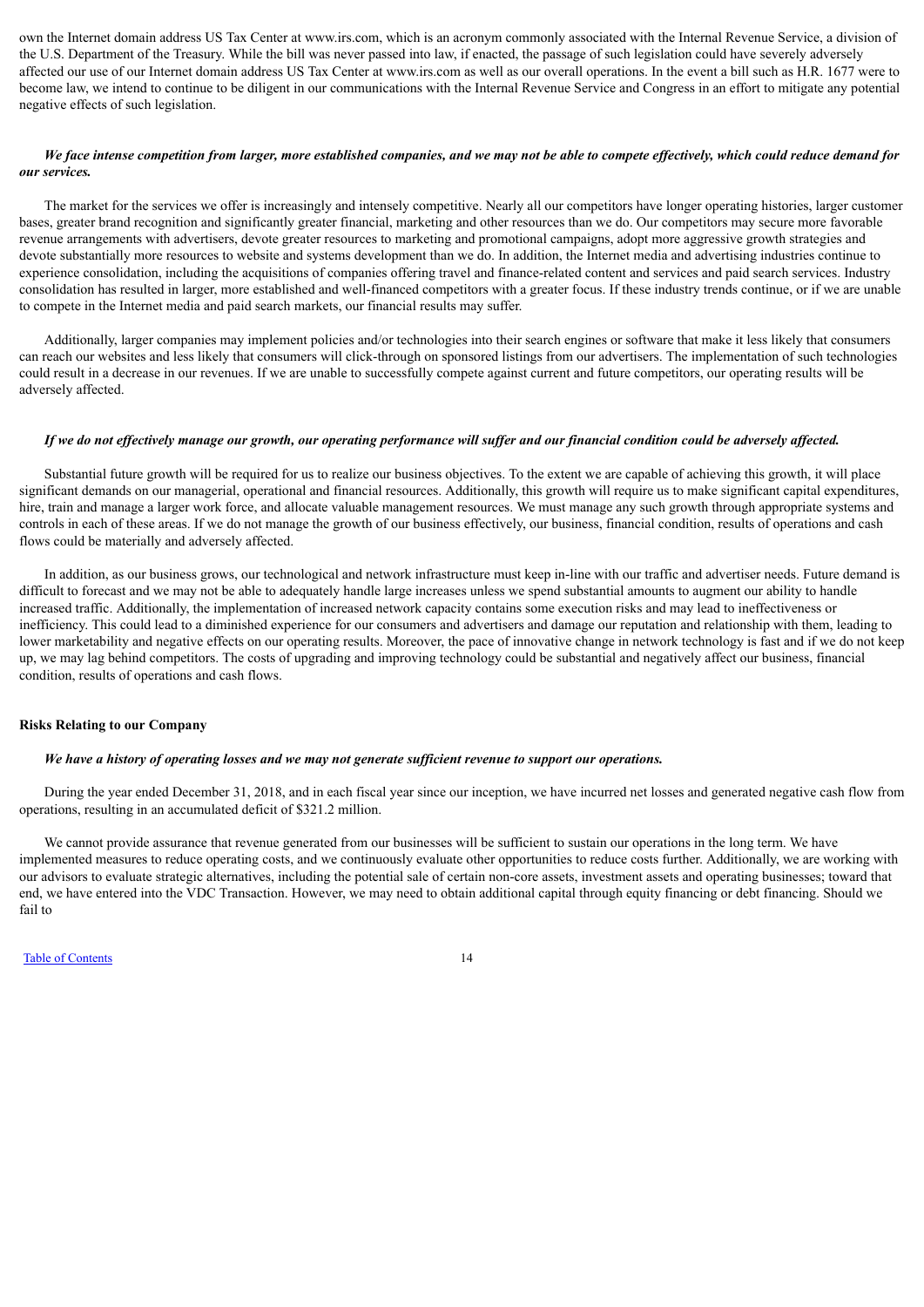successfully implement our plans described herein, such failure would have a material adverse effect on our business, including the possible cessation of operations.

Conditions in the debt and equity markets, as well as the volatility of investor sentiment regarding macroeconomic and microeconomic conditions, will play primary roles in determining whether we can successfully obtain additional capital. We cannot be certain that we will be successful at raising capital, whether in an equity financing, debt financing, or by divesting of certain assets or businesses, on commercially reasonable terms, if at all. In addition, if we obtain capital by issuing equity, such transaction(s) may dilute existing stockholders.

Additionally, in connection with the VDC Acquisition, we entered into the Financing Agreement, dated as of September 24, 2015 (as amended, the "Financing Agreement") with certain of our subsidiaries as borrowers (together with Remark, the "Borrowers"), certain of our subsidiaries as guarantors (the "Guarantors"), the lenders from time to time party thereto (the "Lenders") and MGG Investment Group LP, in its capacity as collateral agent and administrative agent for the Lenders ("MGG"), pursuant to which the Lenders have extended credit to us a total aggregate principal amount of \$35.5 million. (the "Loan"). The terms of the Financing Agreement and related documents are described in [Note](#page-76-0) 11 in the Notes to Consolidated Financial Statements. The Financing Agreement contains limitations on our ability and the ability of our subsidiaries to, among other things, incur additional debt and transfer, sell or otherwise dispose of assets, without the consent of the Lenders. On March 15, 2019, we entered into: (i) a membership interest purchase agreement related to the proposed VDC Transaction (the "VDC Purchase Agreement"), and (ii) a letter agreement under which the Lenders agreed they are willing to forbear from taking [enforcement](#page-86-0) actions under the Financing Agreement and applicable law through up to June 4, 2019 (the "March 2019 Forbearance Letter"). See Note 17 for further information regarding the VDC Purchase Agreement and the March 2019 Forbearance Letter.

On July 2, 2018, we entered into a common stock purchase agreement (the "2018 Aspire Purchase Agreement") with Aspire Capital Fund, LLC ("Aspire Capital"), which provides that, upon the terms and subject to the conditions and limitations set forth therein, we have the right to direct Aspire Capital to purchase up to an aggregate of \$30.0 million of shares of our common stock over the 30-month term of the 2018 Aspire Purchase Agreement. The 2018 Aspire Purchase Agreement, which we describe in more detail in [Note](#page-80-0) 14 in the Notes to Consolidated Financial Statements, terminated and replaced the common stock purchase agreement we had entered into with Aspire Capital on November 9, 2016 (the "2016 Aspire Purchase Agreement"). On March 29, 2019, we entered into a new common stock purchase agreement with Aspire Capital; such agreement is described in more detail in [Item](#page-44-0) 9B of this 2018 Form 10-K and in [Note](#page-86-0) 17 in the Notes to Consolidated Financial Statements.

On April 12, 2017, we issued a short-term note payable in the principal amount of \$3.0 million to a private lender in exchange for cash in the same amount. The agreement, which does not have a stated interest rate, required us to repay the note plus a fee of \$115 thousand on the maturity date of June 30, 2017. The note is accruing interest at \$500 per day on the unpaid principal until we repay the note in full.

#### We are not in compliance with payment and certain other obligations under the Financing Agreement, constituting events of default as a result of which our obligations under the Financing Agreement, including all unpaid principal and interest, may be declared immediately due and payable.

We did not make a required prepayment of \$8.0 million principal amount and \$3.5 million of exit fees that was due on September 28, 2018 and have not made certain required interest payments under the Financing Agreement. Also, as of December 31, 2018, we were not in compliance with certain covenants under the Financing Agreement, including a covenant requiring us to maintain a balance of at least \$2.25 million in a cash collateral account to secure our obligations under the Financing Agreement and a covenant under the Financing Agreement requiring minimum revenue from our KanKan business during the trailing nine-month period ended September 30, 2018 and the trailing twelve-month period ended December 31, 2018. These constitute events of default under the Financing Agreement. As a result of our events of default, the Lenders may declare our obligations under the Financing Agreement, including all unpaid principal and interest, due and payable immediately and exercise such other rights available to them under the Financing Agreement. As of December 31, 2018, \$35.5 million of aggregate principal remained outstanding under the Loan. Our available cash and other liquid assets are not sufficient to pay such obligations in full.

We have been actively engaged in discussions with the Lenders regarding a resolution of such events of default. In connection with those discussions, the Lenders informed us that they were willing to forbear from taking enforcement actions against us under the Financing Agreement if we pursued the sale of Vegas.com. Following a sale process, on March 15, 2019, we entered into the VDC Purchase Agreement to sell all of the issued and outstanding membership interests of Vegas.com to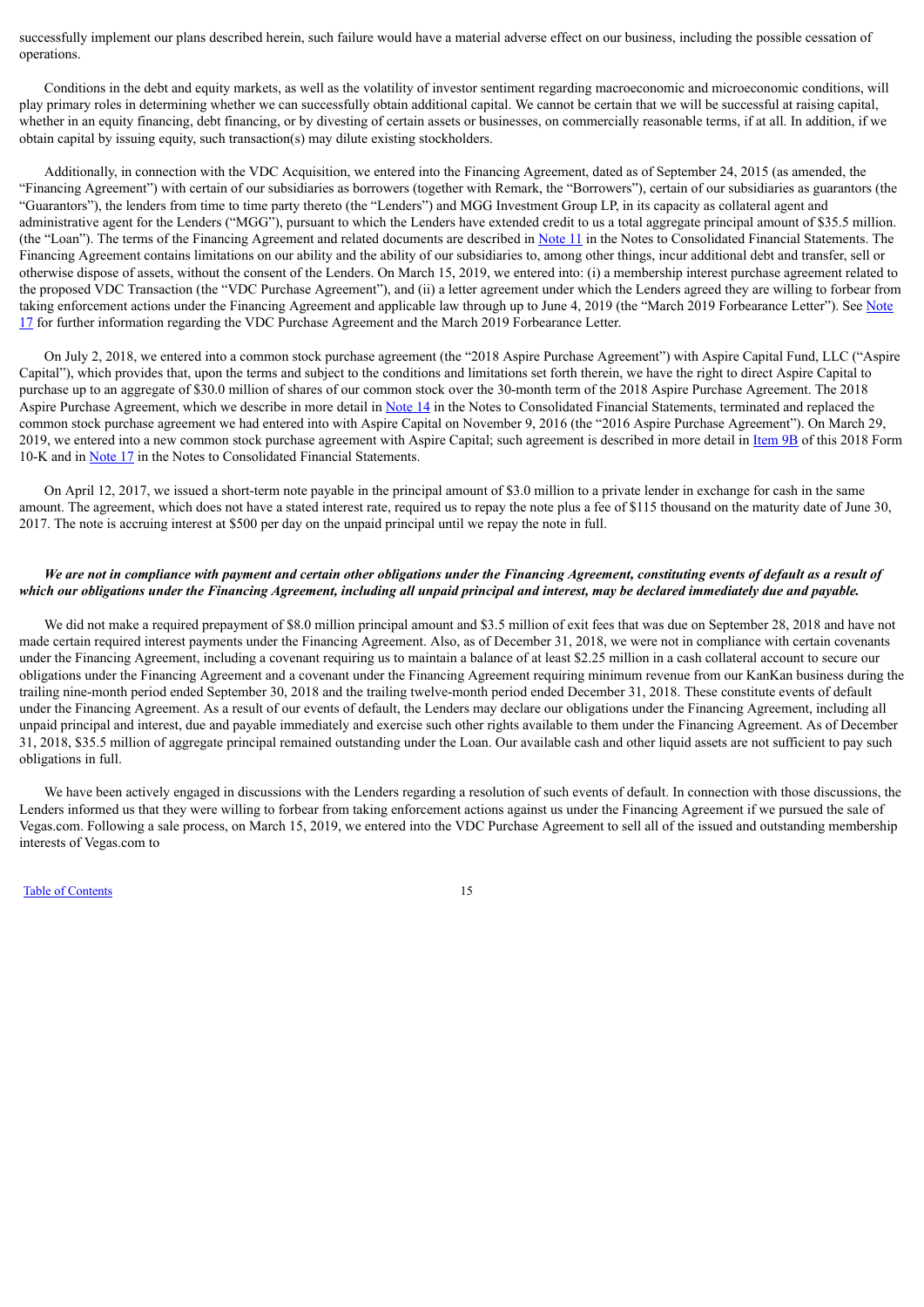VDC-MGG Holdings LLC, an affiliate of MGG and the Lenders under the Financing Agreement. In connection with our entry into the VDC Purchase Agreement, MGG provided us with the March 2019 Forbearance Letter in which MGG agreed it is willing to forbear from taking enforcement actions under the Financing Agreement and applicable law, effective on such date as we pay certain outstanding costs and expenses of the Lenders payable under the Financing Agreement, through up to June 4, 2019, on the terms and subject to the conditions set forth therein. The forbearance will expire if the VDC Purchase Agreement is terminated by either party for any reason other than for us to enter into an agreement with respect to an alternative transaction to sell all of the issued and outstanding membership interests of Vegas.com under certain limited conditions, or if we or Vegas.com breach or default under the VDC Purchase Agreement, or if we or Vegas.com fail to comply with certain restrictions with respect to cash transfers, among other things.

We cannot provide any assurance that the VDC Transaction will be completed. If MGG's forbearance expires, the Lenders may declare our obligations under the Financing Agreement, including all unpaid principal and interest, due and payable immediately and exercise such other rights available to them under the Financing Agreement and applicable law, which could have a material adverse effect on our financial condition.

#### Expanding our international operations involves additional risks, and our exposure to such risks increases as our business continues to expand *outside of the United States.*

We operate outside of the United States in China. China has different economic conditions, languages, currency, consumer expectations, levels of consumer acceptance and use of the Internet for commerce, legislation, regulatory environments (including labor laws and customs), tax laws and levels of political stability. We are subject to associated risks typical of international businesses, including, but not limited to, the following:

- Local economic or political instability;
- Threatened or actual acts of terrorism:
- Compliance with additional laws applicable to companies operating internationally as well as local laws and regulations, including the Foreign Corrupt Practices Act, data privacy requirements, labor and employment law, laws regarding advertisements and promotions and anti-competition regulations;
- Diminished ability to legally enforce contractual rights;
- Increased risk and limits on enforceability of intellectual property rights;
- Restrictions on, or adverse consequences related to, the withdrawal of non-U.S. investment and earnings;
- Restrictions on repatriation of cash as well as restrictions on investments in operations;
- Financial risk arising from transactions in multiple currencies as well as foreign currency exchange restrictions;
- Difficulties in managing staff and operations due to distance, time zones, language and cultural differences; and
- Uncertainty regarding liability for services, content and intellectual property rights, including uncertainty as a result of local laws and lack of precedent.

Operating our business in China exposes us to particular risks and uncertainties relating China's laws and regulations, some of which restrict foreign investment in businesses including Internet content providers, mobile communication and related businesses. In addition, compliance with legal, regulatory or tax requirements in multiple jurisdictions places demands on our time and resources, and we may nonetheless experience unforeseen and potentially adverse legal, regulatory or tax consequences. In China, legal and other regulatory requirements may prohibit or limit participation by foreign businesses, such as by making foreign ownership or management of Internet businesses illegal or difficult, or may make direct participation in those markets uneconomic, which could make our entry into and expansion in those markets difficult or impossible, require that we work with a local partner or result in higher operating costs. Although we have established effective control of our Chinese business through a series of contractual arrangements, future developments in the interpretation or enforcement of Chinese laws and regulations or a dispute relating to these contractual arrangements could restrict our ability to operate or restructure our business or to engage in strategic transactions. The success of our business in China, and of any future investments in China, is subject to risks and uncertainties regarding the application, development and interpretation of China's laws and regulations. If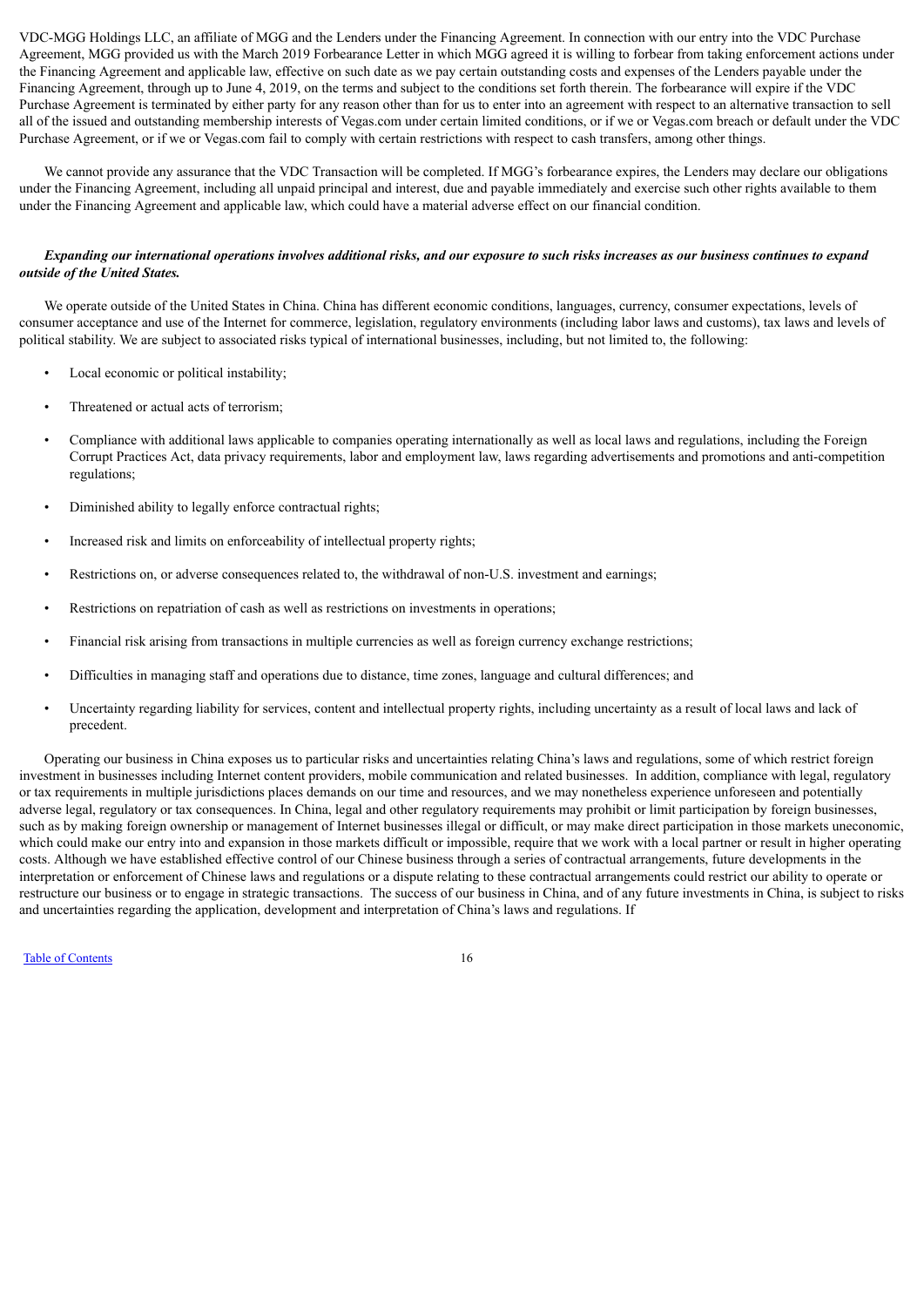we cannot effectively manage our China operations, our business, results of operations and financial condition could be adversely affected.

Furthermore, when we accumulate large amounts of cash in China, which we will consider indefinitely reinvested in our China operations, the repatriation of such funds for use in the United States, including for corporate purposes such as acquisitions, stock repurchases, dividends or debt refinancing, may result in additional U.S. income tax expense and higher cost for such capital.

#### If the Chinese government deems that the contractual arrangements in relation to our variable interest entities ("VIEs") do not comply with its restrictions on foreign investment, or if Chinese regulations or the interpretation of existing regulations changes in the future, we could be subject to *penalties or be forced to relinquish our interests in our China operations.*

Various regulations in China restrict or prohibit wholly foreign-owned enterprises from operating in specified industries such as Internet information, financial services, Internet access and certain other industries. In order to comply with Chinese regulatory requirements, we conduct certain of our operations in China through contractual arrangements with our VIEs, which are incorporated in China and owned by members of our management team. These contractual arrangements are intended to give us effective control over each of the VIEs and enable us to receive substantially all of the economic benefits arising from the VIEs as well as consolidate the financial results of the VIEs in our results of operations. We expect that an increased amount of our revenue will be generated through our VIEs. Although the VIE structure we have adopted is consistent with longstanding industry practice, and has been adopted by comparable companies in China, there are substantial uncertainties regarding the interpretation and application of Chinese laws and regulations, and there can be no assurance that the Chinese government would agree that these contractual arrangements comply with China's licensing, registration or other regulatory requirements, with existing policies or with requirements or policies that may be adopted in the future. Chinese laws and regulations governing the validity of these contractual arrangements are uncertain and the relevant government authorities have broad discretion in interpreting these laws and regulations.

If the VIE structure is deemed by Chinese regulators having competent authority to be illegal, either in whole or in part, we may lose control of our VIEs and have to modify such structure to comply with regulatory requirements. However, there can be no assurance that we could achieve this without material disruption to our business. Further, if the VIE structure is found to be in violation of any existing or future Chinese laws or regulations, the relevant regulatory authorities would have broad discretion in dealing with such violations. Furthermore, new Chinese laws, rules and regulations may be introduced to impose additional requirements that may be applicable to our contractual arrangements with our VIEs. Occurrence of any of these events could materially and adversely affect our business, financial condition and results of operations.

#### Our contractual arrangements may not be as effective in providing control over the VIEs as direct ownership.

Because we are restricted or prohibited by the Chinese government from owning certain Internet operations in China, we are dependent on our VIEs, in which we have no direct ownership interest, to provide our FinTech and AI-based products and services through contractual arrangements among the parties and to hold some of our assets. These contractual arrangements may not be as effective in providing control over our operations as direct ownership of these businesses. For example, if we had direct ownership of our VIEs, we would be able to exercise our rights as a shareholder to effect changes in their boards of directors, which in turn could effect changes at the management level. Due to our VIE structure, we have to rely on contractual rights to effect control and management of our VIEs, which exposes us to the risk of potential breach of contract by the VIEs or their shareholders. In addition, as each of our VIEs is jointly owned by its shareholders, it may be difficult for us to change our corporate structure if such shareholders refuse to cooperate with us. In addition, some of our subsidiaries and VIEs could fail to take actions required for our business. Furthermore, if the shareholders of any of our VIEs were involved in proceedings that had an adverse impact on their shareholder interests in such VIE or on our ability to enforce relevant contracts related to the VIE structure, our business would be adversely affected.

#### Any failure by our VIEs or their shareholders to perform their obligations under the contractual arrangements would have a material adverse effect *on our business, financial condition and results of operations.*

If our VIEs or their shareholders fail to perform their respective obligations under the contractual arrangements, we may have to incur substantial costs and expend additional resources to enforce the arrangements. We have also entered into equity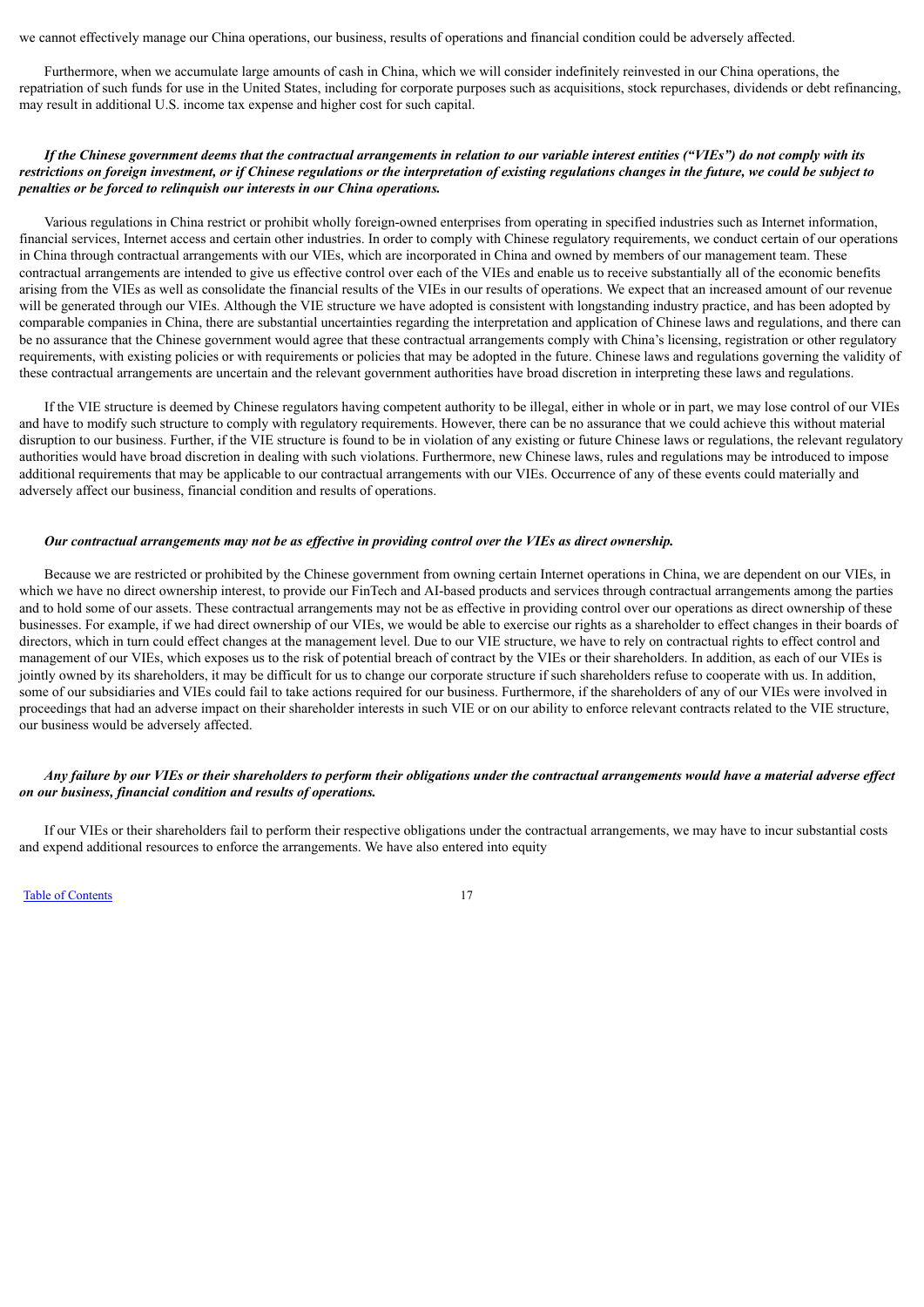pledge agreements with respect to each VIE to secure certain obligations of such variable interest entity or its shareholders to us under the contractual arrangements. However, the enforcement of these agreements through arbitration or judicial agencies may be costly and time-consuming and will be subject to uncertainties in China's legal system. Moreover, our remedies under the equity pledge agreements are primarily intended to help us collect debts owed to us by the VIEs or the VIEs' shareholders under the contractual arrangements and may not help us in acquiring the assets or equity of the VIEs.

#### The contractual arrangements with our VIEs may be subject to scrutiny by China's tax authorities. Any adjustment of related party transaction pricing could lead to additional taxes, and therefore substantially reduce our consolidated net income and the value of your investment.

The tax regime in China is rapidly evolving and there is significant uncertainty for Chinese taxpayers as Chinese tax laws may be interpreted in significantly different ways. China's tax authorities may assert that we or the VIEs or their shareholders are required to pay additional taxes on previous or future revenue or income. In particular, under applicable Chinese laws, rules and regulations, arrangements and transactions among related parties, such as the contractual arrangements with our VIEs, may be subject to audit or challenge by China's tax authorities. If China's tax authorities determine that any contractual arrangements were not entered into on an arm's length basis and therefore constitute a favorable transfer pricing, the China tax liabilities of the relevant subsidiaries, VIEs or VIE shareholders could be increased, which could increase our overall tax liabilities. In addition, China's tax authorities may impose interest on late payments. Our net income may be materially reduced if our tax liabilities increase. It is uncertain whether any new China laws, rules or regulations relating to VIE structures will be adopted or, if adopted, what they would provide.

If we or any of our VIEs are found to be in violation of any existing or future China laws, rules or regulations, or if we fail to obtain or maintain any of the required permits or approvals, the relevant China regulatory authorities would have broad discretion to take action in dealing with these violations or failures, including revoking the business and operating licenses of our China subsidiaries or the VIEs, requiring us to discontinue or restrict our operations, restricting our right to collect revenue, blocking one or more of our websites, requiring us to restructure our operations or taking other regulatory or enforcement actions against us. The imposition of any of these measures could result in a material adverse effect on our ability to conduct all or any portion of our business operations. In addition, it is unclear what impact Chinese government actions would have on us and on our ability to consolidate the financial results of any of our VIEs in our consolidated financial statements, if China's governmental authorities were to find our legal structure and contractual arrangements to be in violation of China laws, rules and regulations. If the imposition of any governmental actions causes us to lose our right to direct the activities of any of our material VIEs or otherwise separate from any of these entities, and if we are not able to restructure our ownership structure and operations in a satisfactory manner, we would no longer be able to consolidate the financial results of our VIEs in our consolidated financial statements. Any of these events would have a material adverse effect on our business, financial condition and results of operations.

#### The shareholders, directors and executive officers of the VIEs may have potential conflicts of interest with us.

Our VIEs are owned by members of our management team. In addition, these individuals are also directors and officers of the VIEs. Chinese laws provide that a director and an executive officer owe a fiduciary duty to the company he or she directs or manages. The directors and executive officers of the VIEs must therefore act in good faith and in the best interests of the VIEs, and must not use their respective positions for personal gain. These laws, however, do not require them to consider the best interests of Remark when making decisions as a director or member of the management of the VIEs. Conflicts may arise between these individuals' fiduciary duties as directors and officers of the VIEs and Remark.

Conflicts of interest may also arise due to the individuals' roles as shareholders of the VIEs and their duties as our employees. The shareholders of the VIEs may breach, or cause the VIEs to breach, the VIE contracts. As a result, we might have to rely on legal or arbitral proceedings to enforce our contractual rights. Any failure by our VIEs or their shareholders to perform their obligations under the contractual arrangements would have a material adverse effect on our business, financial condition and results of operations.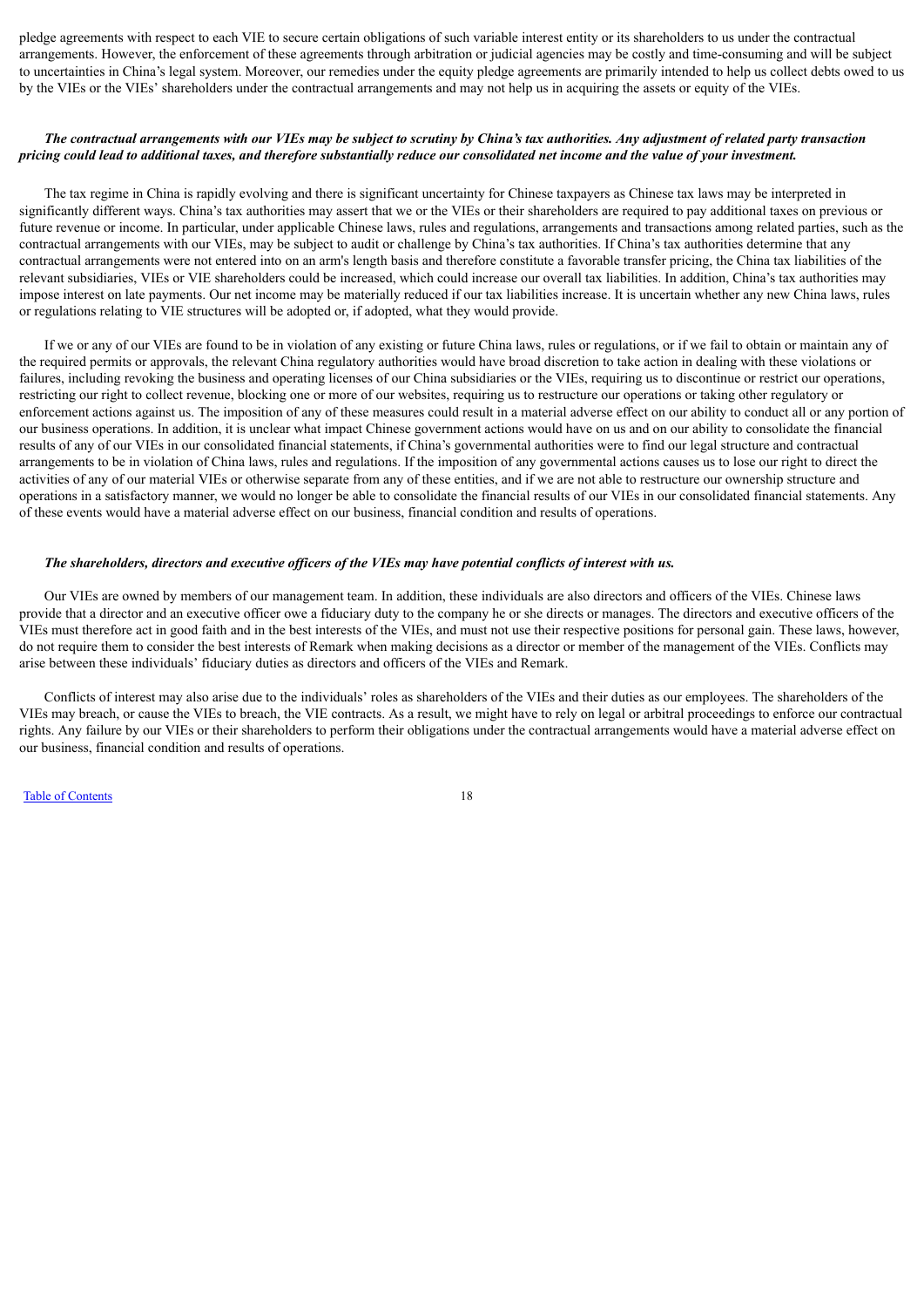#### *Our substantial indebtedness and other payment obligations could adversely af ect our financial health.*

We have outstanding principal indebtedness of \$35.5 million under the Loan. As of December 31, 2018, after amendments and other events described in [Note](#page-76-0) 11 in the Notes to Consolidated Financial Statements, the Loan bore interest at three-month LIBOR (with a floor of 1%) plus 11% per annum, payable monthly, and had a maturity date of September 30, 2020. The Loan is secured by a first-priority lien on, and security interest in, all assets of Remark and our subsidiaries, subject to certain exceptions.

The Financing Agreement and related documents also provide for certain fees payable to the Lenders, totaling \$2.25 million at December 31, 2018, and for the issuance of warrants to purchase shares of our common stock.

We also have outstanding principal indebtedness of \$3.0 million under the short-term note payable described earlier in this section.

Our substantial indebtedness and other payment obligations could have important consequences to our stockholders. For example, it could:

- require us to dedicate a substantial portion of our cash flow from operations to payments on our indebtedness, thereby reducing the availability of our cash flow for working capital and general corporate purposes;
- increase our vulnerability to and limit our flexibility in planning for, or reacting to, changes in our business and the industry in which we operate;
- place us at a competitive disadvantage compared to our competitors that have less debt;
- limit our ability to borrow additional funds; and
- make us more vulnerable to a general economic downturn than a company that is less leveraged.

#### The Financing Agreement contains certain covenants that restrict our ability to engage in certain transactions and may impair our ability to respond *to changing business and economic conditions.*

The Financing Agreement, as amended, requires us to satisfy various covenants, including financial covenants with respect to quarterly earnings before interest, taxes, depreciation and amortization ("EBITDA") levels of Vegas.com, quarterly revenue generated by KanKan and the value of our assets. The Financing Agreement also contains restrictions on our abilities to engage in certain transactions without the consent of the Lenders, and may limit our ability to respond to changing business and economic conditions. These restrictions include, among other things, limitations on our ability and the ability of our subsidiaries to:

- create liens on assets to secure debt;
- incur additional debt;
- merge or consolidate with another company;
- transfer, sell or otherwise dispose of assets;
- engage in other businesses;
- make investments;
- enter into transactions with affiliates; and
- create dividend and other payment restrictions affecting subsidiaries.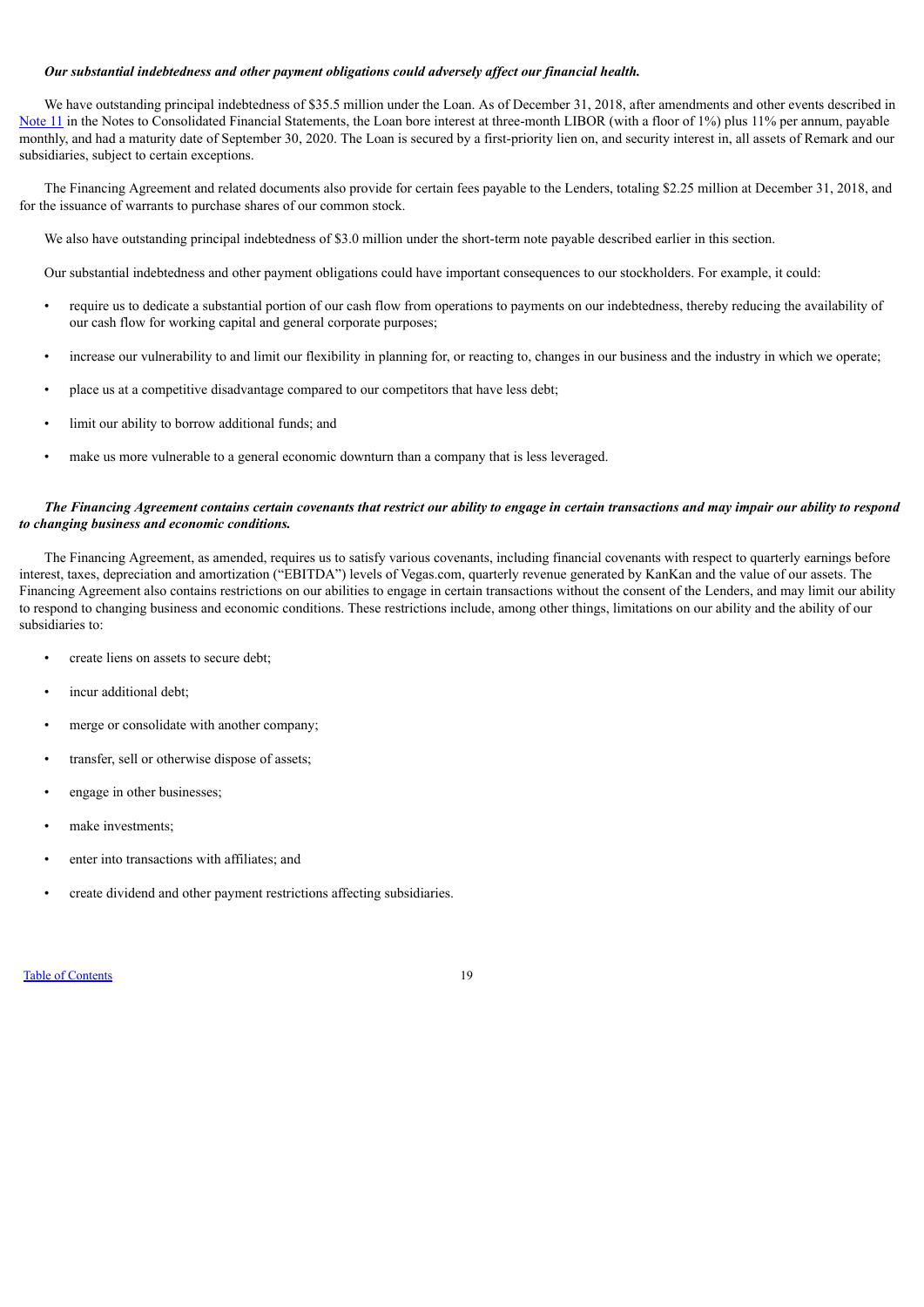#### Our inability to comply with the financial covenants under the Financing Agreement may have a material adverse effect on our financial condition.

We are actively engaged in discussions with the Lenders regarding a resolution of the events of default under the Financing Agreement described herein. On October 16, 2018, in connection with those discussions, we agreed to increase the amount of the exit fees payable to the Lenders under the Financing Agreement by \$1.0 million. Also in connection with those discussions, the Lenders have informed us that they are willing to forbear from taking any enforcement actions against us through at least December 31, 2018 if we continue to pursue certain strategic alternatives. We have engaged a financial advisor to assist us in assessing and pursuing those strategic alternatives, and we intend to continue pursuing those strategic alternatives and others, including the potential sale of certain non-core assets, investment assets and operating businesses, and to explore other alternatives for obtaining financing. We cannot provide any assurance that we will be successful in completing a strategic transaction or obtaining alternative financing, or that the Lenders will forbear from taking any enforcement actions against us. In March 2019, we entered into the VDC Transaction with an affiliate of the Lenders. See Note 17 for more information regarding subsequent events relating to the Financing Agreement.

#### We continue to evolve our business strategy and develop new brands, products and services, and our future prospects are difficult to evaluate.

We are in varying stages of development with regard to our business, including our artificial intelligence business driven by our KanKan Data Intelligence platform, so our prospects must be considered in light of the many risks, uncertainties, expenses, delays, and difficulties frequently encountered by companies in their early stages of development. Some of such risks and difficulties include our ability to, among other things:

- increase the number of users of our websites and mobile applications;
- manage and implement new business strategies;
- successfully commercialize and monetize our assets;
- successfully attract advertisers for our owned and operated websites;
- continue to raise additional working capital;
- manage operating expenses;
- establish and take advantage of strategic relationships;
- successfully avoid diversion of management's attention or of other resources from our existing business
- successfully avoid impairment of goodwill or other intangible assets such as trademarks or other intellectual property arising from acquisitions;
- prevent, or successfully temper, adverse market reaction to acquisitions;
- manage and adapt to rapidly changing and expanding operations;
- respond effectively to competitive developments; and
- attract, retain and motivate qualified personnel.

Because of the early stage of development of certain of our business operations, we cannot be certain that our business strategy will be successful or that it will successfully address the risks described or alluded to above. Any failure by us to successfully implement our new business plans could have a material adverse effect on our business, financial condition, results of operations and cash flows. Furthermore, growth into new areas may require changes to our cost structure, modifications to our infrastructure and exposure to new regulatory, legal and competitive risks.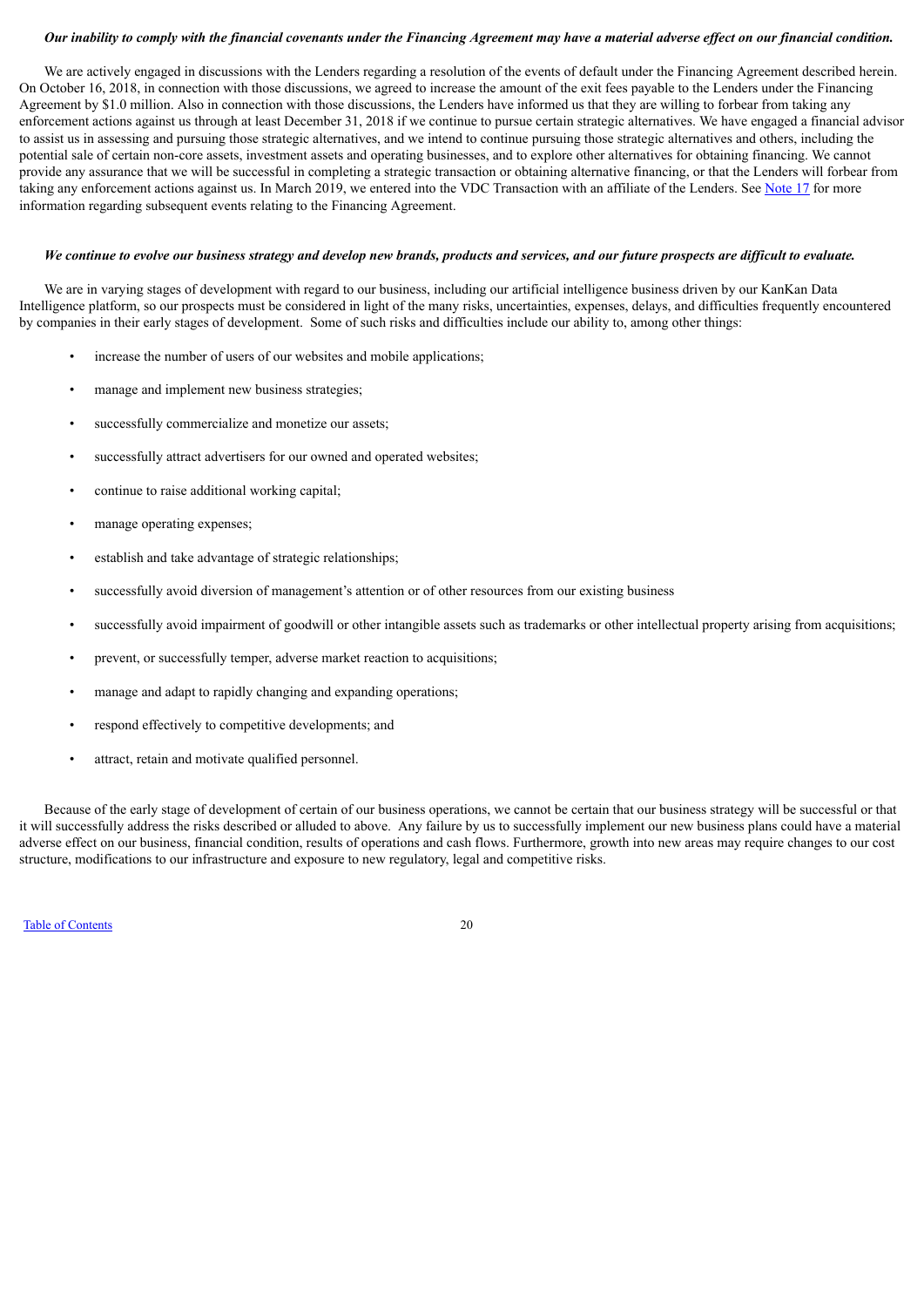If we fail to manage our growth, we may need to improve our operational, financial and management systems and processes which may require significant capital expenditures and allocation of valuable management and employee resources. As we continue to grow, we must effectively integrate, develop and motivate new employees, including employees in international markets, while maintaining the beneficial aspects of our company culture. If we do not manage the growth of our business and operations effectively, the quality of our platform and efficiency of our operations could suffer, which could harm our brand, results of operations and business.

We cannot assure you that these investments will be successful or that such endeavors will result in the realization of the full benefits of synergies, cost savings, innovation and operational efficiencies that may be possible or that we will achieve these benefits within a reasonable period of time.

#### If we are not able to attract and retain key management, we may not successfully integrate acquired assets into our existing business or achieve our *other business objectives.*

We will depend upon the contributions of our senior management, including our Chief Executive Officer, Interim Chief Financial Officer and Vice President, Technology, for our future business success. The loss of the service of any of the key members of our senior management may significantly delay or prevent the integration of acquired assets and other business objectives.

#### *Our investment in Sharecare's equity securities involves a substantial degree of risk.*

Our investment in Sharecare's equity securities is illiquid and might fail to appreciate and might decline in value or become worthless. Sharecare is unlikely to pay current dividends on its equity securities, and our ability to realize a return on our investment, and recover our investment, will be dependent on Sharecare's continued success.

Our ability to realize the value of our investment might be limited, because it is a private company. There is no public market for Sharecare's securities, which are subject to restrictions on resale that might prevent us from selling such securities during periods in which it would be advantageous to do so. As a result, we might have to wait for a liquidity event, such as a public offering or the sale of Sharecare, to realize the value of our investment, if any.

Our equity position in Sharecare may be diluted if Sharecare issues additional equity, options, or warrants. If Sharecare makes a capital call of its existing equity holders, our position may be diluted if we choose not to contribute additional capital.

#### *We could incur further asset impairment charges for intangible assets or other long-lived assets.*

We have intangible assets and other long-lived assets, therefore future lower-than-anticipated financial performance or changes in estimates and assumptions, which in many cases require significant judgment, could result in impairment charges. We test intangible assets that are determined to have an indefinite life for impairment during the fourth quarter of each fiscal year, and assess whether factors or indicators, such as unfavorable variances from established business plans, significant changes in forecasted results or volatility inherent to external markets and industries, become apparent that would require an interim test. Adverse changes in the operating environment and related key assumptions used to determine the fair value of our indefinite lived intangible assets or declines in the value of our common stock may result in future impairment charges for a portion or all of these assets. Any further impairment charge could have a material adverse effect on our business, financial position and results of operations, but would not be expected to have an impact on our cash flows or liquidity.

#### **Risks Relating to the Pending VDC Transaction**

#### The announcement and pendency of the VDC Transaction, regardless of whether such transaction is consummated, may adversely affect our *business.*

The announcement and pendency of the VDC Transaction, regardless of whether such transaction is consummated, may adversely affect the trading price of our common stock, our business or our relationships with clients, vendors and employees. As a result of the announcement and pendency of the VDC Transaction, third parties may be unwilling to enter into material agreements with respect to our business. New or existing clients, vendors and other business partners may prefer to enter into agreements with our competitors who have not expressed an intention to sell a portion of their business because clients and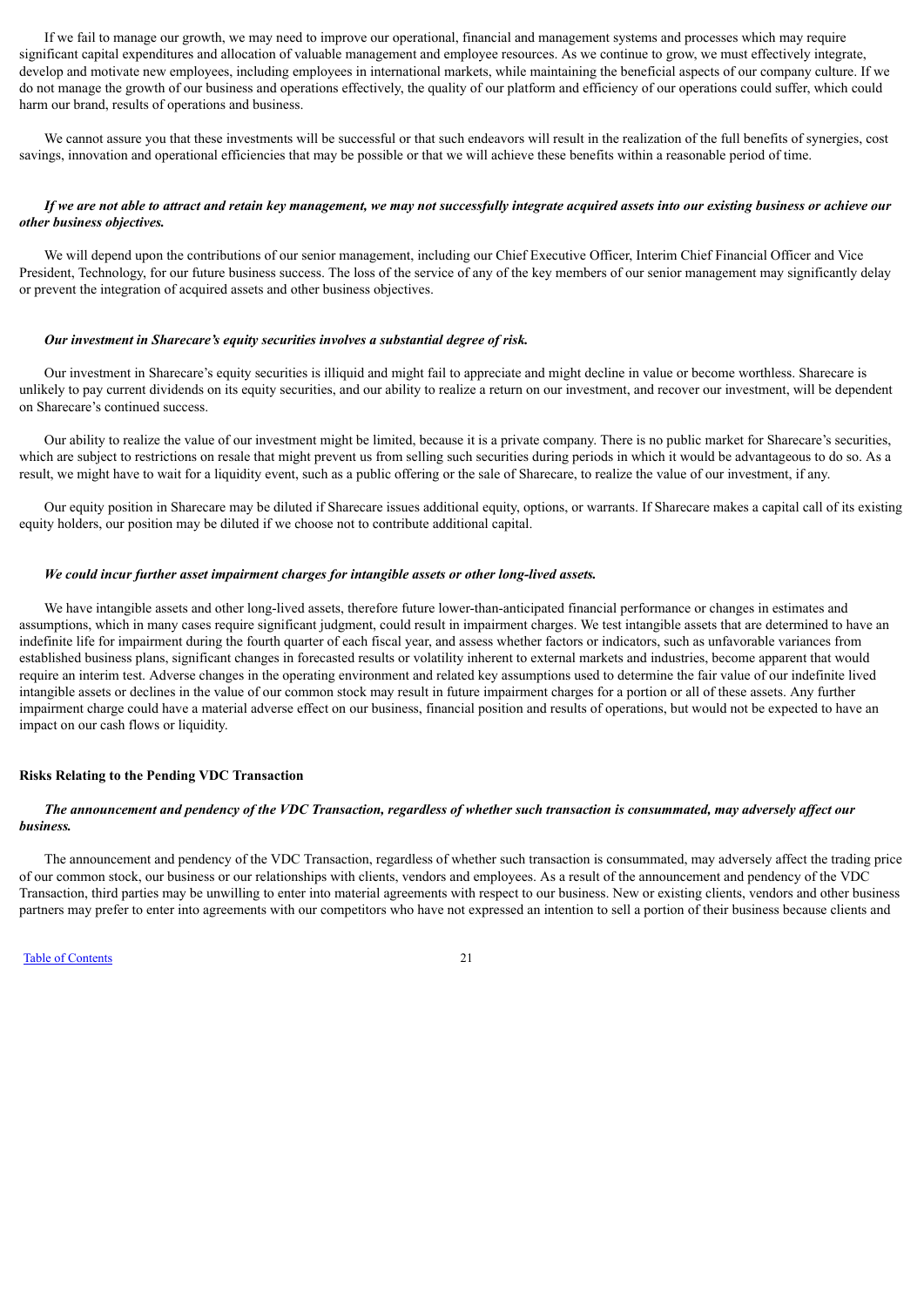business partners may perceive that such new relationships are likely to be more stable. In addition, pending the completion of the VDC Transaction, we may be unable to attract and retain key personnel as our employees may become concerned about the future of our business and lose focus or seek other employment. Furthermore, our management's focus and attention and employee resources may be diverted from operational matters during the pendency of the VDC Transaction. The Purchase Agreement also imposes certain restrictions on the conduct of our business prior to the completion of the VDC Transaction, which could delay or prevent us from undertaking business opportunities that may arise pending completion of the VDC Transaction. In the event that the VDC Transaction is not completed, the announcement of the termination of the VDC Purchase Agreement may also adversely affect the trading price of our common stock, our business or our relationships with clients, vendors and employees.

#### *If we fail to complete the VDC Transaction, our business may be harmed.*

We cannot provide assurances that the VDC Transaction will be completed. The closing of the VDC Purchase Agreement is subject to a number of conditions, including but not limited to (i) our obtaining stockholder approval of the VDC Transaction, (ii) an absence of a material adverse effect on Vegas.com, (iii) Vegas.com's purchasing at its expense a six-year tail directors' and officers' liability insurance policy, (iv) Vegas.com and its subsidiaries' having at least \$1.5 million in cash at closing, and (v) with respect to a certain intellectual property license agreement pursuant to which certain intellectual property is licensed to Vegas.com, execution and delivery of an assignment of such agreement by the licensor party to such agreement to the record owner of the relevant intellectual property.

We are currently in default under the Financing Agreement. In connection with the entry into the VDC Purchase Agreement, MGG provided us with the March 2019 Forbearance Letter in which MGG agreed it is willing to forbear from taking enforcement actions under the Financing Agreement and applicable law, through up to June 4, 2019, on the terms and subject to the conditions set forth therein. The forbearance will expire if the VDC Purchase Agreement is terminated by either party for any reason other than for our entry into an agreement with respect to an alternative transaction to sell all of the issued and outstanding membership interests of Vegas.com under certain limited conditions. If MGG's forbearance expires, as a result of existing events of default under the Financing Agreement, the Lenders may declare our obligations under the Financing Agreement, including all unpaid principal and interest, due and payable immediately and exercise such other rights available to them under the Financing Agreement and applicable law, which could have a material adverse effect on our financial condition.

If the VDC Transaction is not completed, our Board, in discharging its fiduciary obligations to our stockholders, will evaluate other strategic alternatives to the VDC Transaction that may be available, which alternatives may not be as favorable to our stockholders as the VDC Transaction. Any future sale of substantially all of our assets or other transactions may be subject to further stockholder approval.

If we fail to complete the VDC Transaction, the failure to maintain existing business relationships or enter into new ones could adversely affect our business, results of operations and financial condition. The potential for loss or disaffection of employees or clients or vendors of the VDC Transaction following a failure to consummate the VDC Transaction could have a material, negative impact on the value of our business.

In addition, if the VDC Transaction is not completed, our directors, executive officers and other employees will have expended extensive time and effort and experienced significant distractions from their work during the pendency of the transaction and we will have incurred significant third-party transaction costs, in each case, without any commensurate benefit, which may have a material and adverse effect on our stock price and results of operations.

#### Vegas.com has historically accounted for a substantial portion of our revenue. If we complete the VDC Transaction, we will become entirely *dependent on our remaining business units.*

We have incurred significant operating losses since our inception. Vegas.com and its subsidiaries accounted for approximately 87% 87% and 96% of our consolidated revenues for the years ended December 31, 2018, 2017 and 2016, respectively. If we complete the VDC Transaction, we will be exiting the Vegas.com business and we will no longer benefit from its performance. Following the VDC transaction, we will become entirely dependent upon our technology and data intelligence business and our other digital media properties. Although we expect the revenue generated from our technology and data intelligence business to grow in the future, our business will be substantially different following the VDC Transaction, and there can be no assurance that we will achieve sustained growth, achieve or sustain profitability, or generate positive cash flows from our technology and data intelligence business, or in new products or business opportunities we may pursue.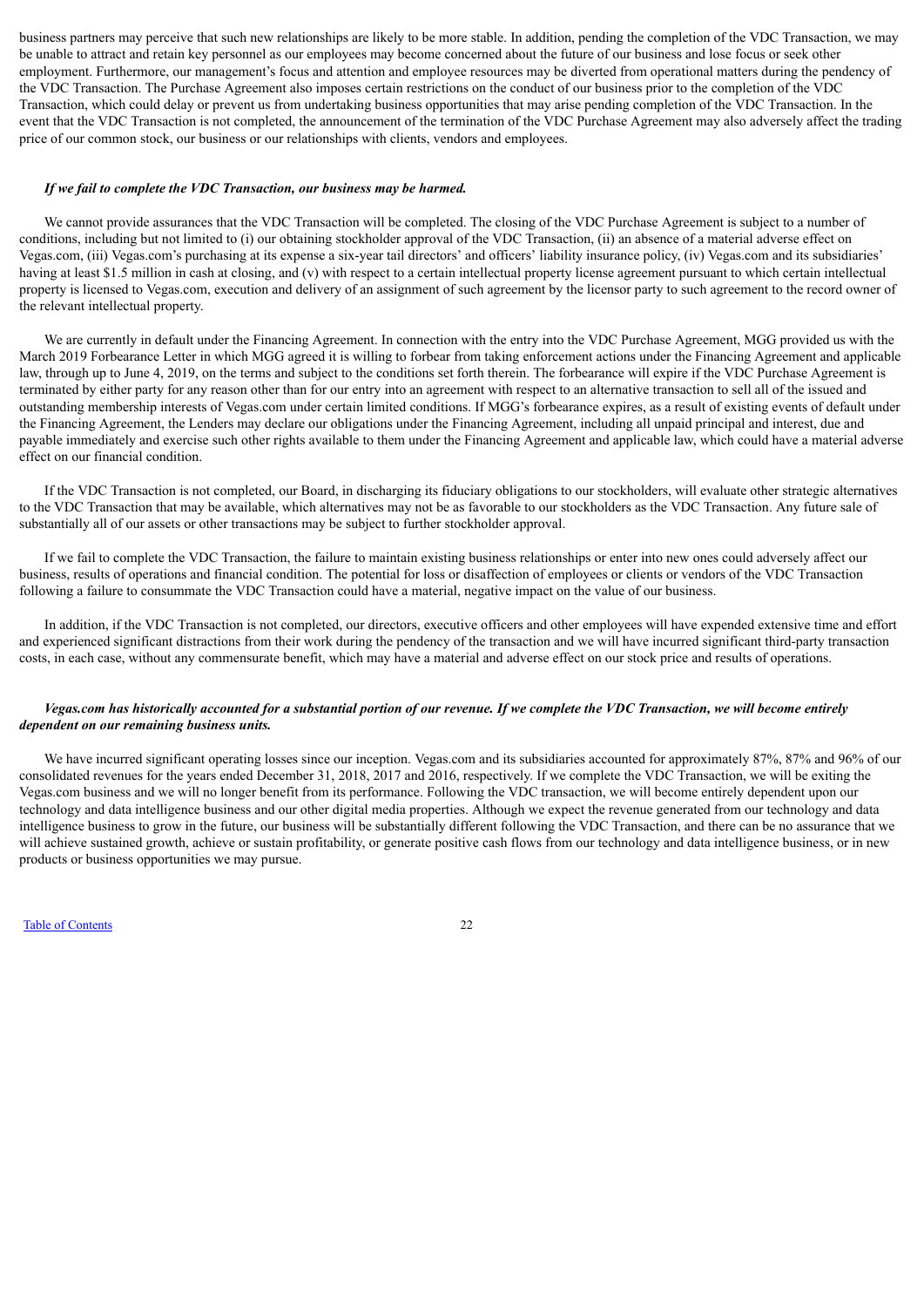#### *We will be unable to compete with Vegas.com's business for three years from the date of closing.*

We have agreed that, for a period of three years after the closing of the VDC Transaction, we will not (i) directly or indirectly own, manage, operate, finance, control or knowingly participate in the ownership, management, operation, control or financing of any entity that has operations engaged, directly or indirectly, in the business of running an online agency that, through websites and mobile applications, allows users to book travel to, and lodging and entertainment in, the Las-Vegas-area market, or (ii) solicit or induce for employment, hire or otherwise retain any individual who is an employee of Vegas.com at closing and remains employed by Vegas.com following the closing. While we do not currently believe these limitations negatively affect our remaining business, the non-compete provisions will restrict our ability to engage in any business that competes with Vegas.com's business for three years from the date of closing.

#### We may be exposed to litigation related to the VDC Transaction from the holders of our common stock.

Transactions such as the VDC Transaction are often subject to lawsuits by stockholders. Particularly because the holders of our common stock will not receive any consideration from the VDC Transaction, it is possible that they may sue us or our Board. Such lawsuits could result in substantial costs and divert our management's attention from other business concerns, which could seriously harm our business.

#### We may be unable to realize the benefits of our net operating loss ("NOL") and capital loss carryforwards.

The amount of NOL and capital loss carryforwards that we have claimed have not been audited or otherwise validated by the U.S. Internal Revenue Service (the "IRS"). The IRS could challenge our calculation of the amount of our NOL and capital loss carryforwards or our determinations as to when a prior change in ownership occurred, and other provisions of the IRC may limit our ability to utilize our NOL and capital loss carryforwards to offset taxable income and capital gains. If the IRS is successful with respect to any such challenge, the tax benefit of our NOL and capital loss carryforwards to us could be substantially reduced.

#### **Risks Relating to Our Common Stock**

#### Our stock price has fluctuated considerably and is likely to remain volatile, and various factors could negatively affect the market price or market for *our common stock.*

The trading price of our common stock has been and may continue to be volatile. From January 1, 2017, through March 28, 2019, the high and low sales prices for our common stock were \$15.10 and \$1.05, respectively. The trading price of our common stock may fluctuate significantly in response to numerous factors, many of which are beyond our control, including:

- general market and economic conditions;
- the low trading volume and limited public market for our common stock;
- minimal third-party research regarding our company; and
- the current and anticipated future operating performance and equity valuation of Sharecare, in which we have a significant equity investment.

In addition, the stock market in general, and the market prices for Internet-related companies in particular, have experienced volatility that often has been unrelated to the operating performance of such companies. Such broad market and industry fluctuations may adversely affect the price of our stock, regardless of our operating performance.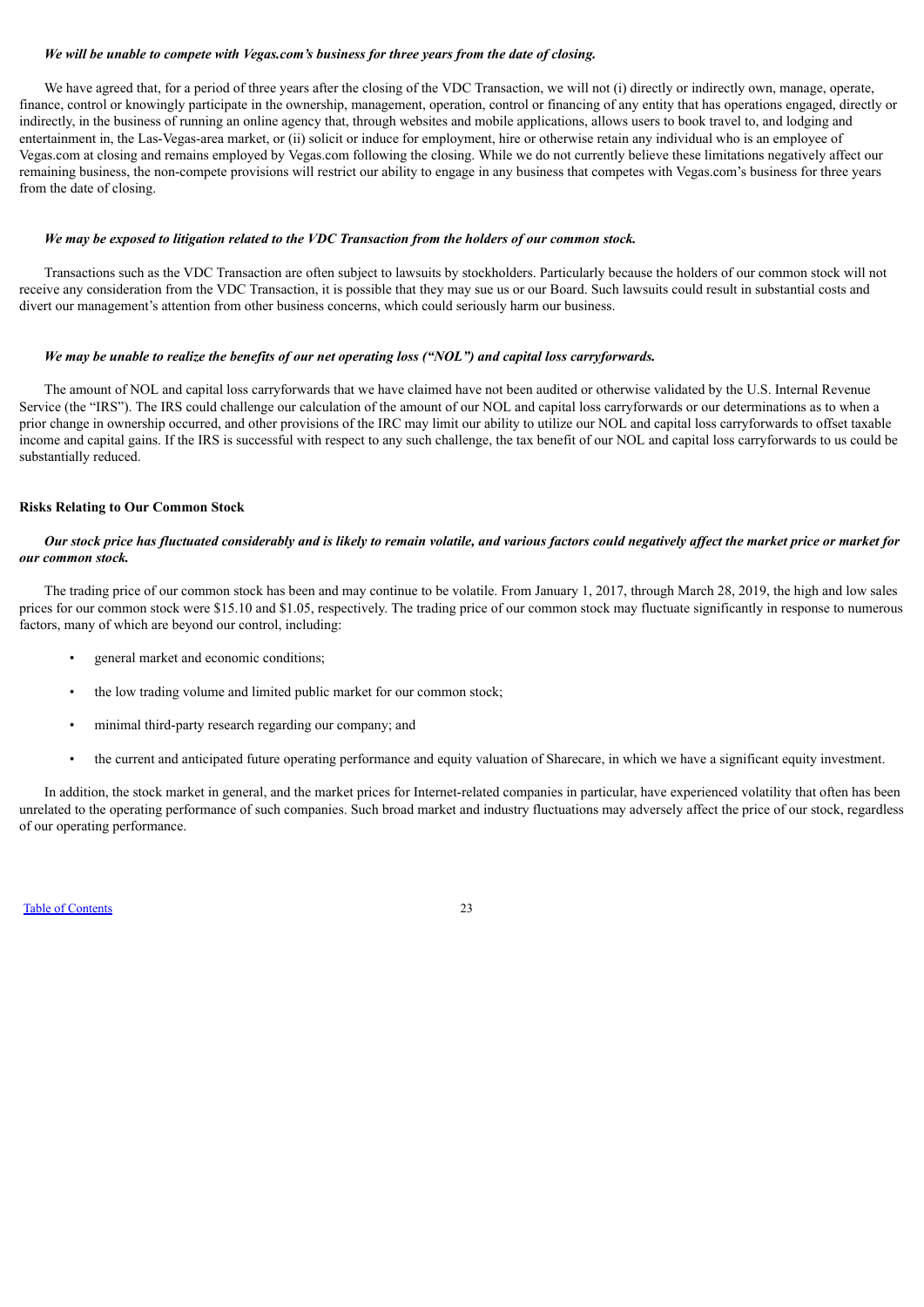#### *The concentration of our stock ownership may limit individual stockholder ability to influence corporate matters.*

As of March 28, 2019, our Chairman and Chief Executive Officer, Kai-Shing Tao, may be deemed to beneficially own 10,200,634 shares, or 22.6% of our common stock and Ernest T. Lee may be deemed to beneficially own 5,343,569 shares, or 13.1% of our common stock. The interests of these stockholders may not always coincide with the interests of other stockholders, and they may act in a manner that advances their best interests and not necessarily those of other stockholders, and might affect the prevailing market price for our securities.

If these stockholders act together, they may be able to exert significant control over our management and affairs requiring stockholder approval, including approval of significant corporate actions. Such concentration of ownership may have the effect of delaying or preventing a change in control and might adversely affect the market price of our common stock.

#### Sales of our common stock to Aspire Capital may cause substantial dilution to our existing stockholders and the sale of the shares of common stock *acquired by Aspire Capital could cause the price of our common stock to decline.*

Pursuant to the 2018 Aspire Purchase Agreement, we issued 213,574 shares of our common stock and, upon the terms and subject to the conditions and limitations set forth therein, we may sell as much as an aggregate of \$30 million of our common stock to Aspire Capital from time to time over the 30-month term of the 2018 Aspire Purchase Agreement, which expires January 2, 2021. The number of shares ultimately sold to Aspire Capital is dependent upon our election to sell to Aspire Capital under the 2018 Aspire Purchase Agreement. Depending on a variety of factors, including market liquidity of our common stock, the sale of shares under the 2018 Aspire Purchase Agreement may cause the trading price of our common stock to decline.

After Aspire Capital has acquired shares under the 2018 Aspire Purchase Agreement, it may sell all, some or none of those shares. Sales to Aspire Capital pursuant to the 2018 Aspire Purchase Agreement may result in dilution to the interests of other holders of our common stock. The sale of a substantial number of shares of our common stock to Aspire Capital, or anticipation of such sales, could cause the trading price of our common stock to decline or make it more difficult for us to sell equity or equity-related securities in the future at a time and at a price that we might otherwise desire. However, we have the right under the 2018 Aspire Purchase Agreement to control the timing and amount of sales of our shares to Aspire Capital, and the 2018 Aspire Purchase Agreement may be terminated by us at any time at our discretion without any penalty or cost to us. As of March 28, 2019, we have sold 4,761,905 shares of common stock to Aspire Capital in exchange for \$12.5 million pursuant to the 2018 Aspire Purchase Agreement.

On March 29, 2019, we entered into a new common stock purchase agreement with Aspire Capital; such agreement is described in more detail in Item 9B of this 2018 Form 10-K and in [Note](#page-86-0) 17 in the Notes to [Consolidated](#page-44-0) Financial Statements.

#### A significant number of additional shares of our common stock may be issued under the terms of existing securities, which issuances would *substantially dilute existing stockholders and may depress the market price of our common stock.*

As of March 28, 2019, we had outstanding stock options allowing for the purchase of as many as approximately 10.8 million shares of common stock and we had outstanding warrants to purchase 10,062,754 shares of common stock. The number of outstanding warrants include certain of the CBG Acquisition Warrants and the CBG Financing Warrants, providing for the right to purchase 40,000 and 3,312,754 shares of common stock, respectively, at per-share exercise prices of \$10.00 and \$4.43, respectively, and it also includes additional unissued CBG Acquisition Warrants allowing for the purchase of 5,710,000 shares of common stock at a per-share exercise price of \$10.00 (we have already accounted for the liability associated with such unissued CBG Acquisition Warrants in our consolidated balance sheet as part of the line item Warrant liability). On February 21, 2018, we initiated a legal proceeding seeking, among other things, a declaration that we are not required to deliver the unissued CBG Acquisition Warrants. The parties to the proceeding entered into a Stipulation for Settlement which sets forth terms with respect to the issuance of such unissued CBG Acquisition Warrants. We describe the Stipulation for Settlement in more detail in Item 3 of this 2018 Form 10-K.

The CBG Acquisition Warrants and the CBG Financing Warrants are exercisable on a cashless basis only. As a result of the cashless exercise requirement, neither the CBG Acquisition Warrants nor the CBG Financing Warrants can be exercised for the entire amount of shares purchasable under the warrants, and they effectively cannot be exercised to purchase shares of common stock unless the applicable market value of the common stock exceeds the applicable exercise price under the terms thereof.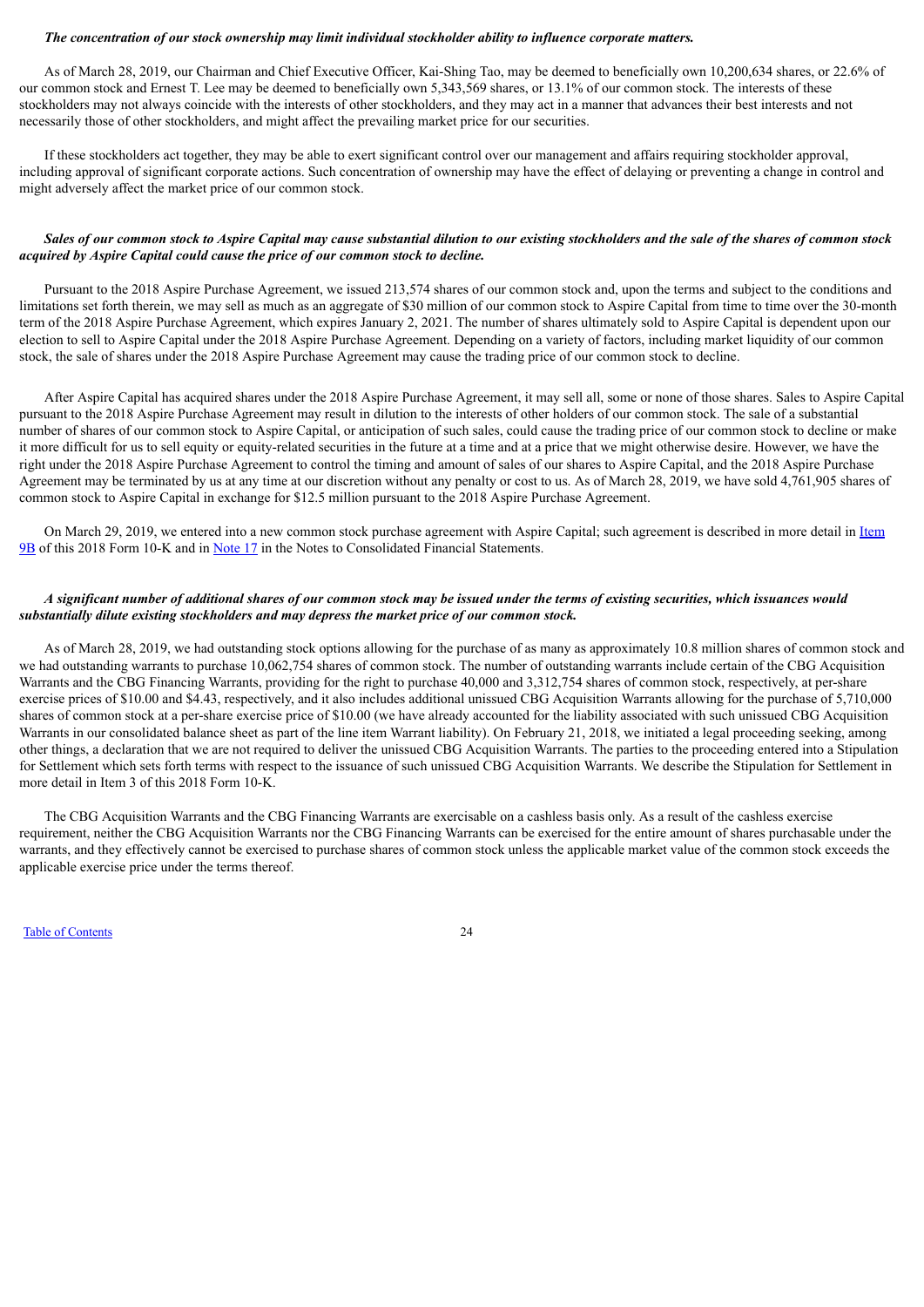The issuance of common stock pursuant to the warrants described above would substantially dilute the proportionate ownership and voting power of existing stockholders, and their issuance, or the possibility of their issuance, may depress the market price of our common stock.

#### Provisions in our corporate charter documents and under Delaware law could make an acquisition of Remark more difficult, which acquisition may *be beneficial to stockholders.*

Provisions in our Amended and Restated Certificate of Incorporation and Amended and Restated Bylaws, as well as provisions of the General Corporation Law of the State of Delaware ("DGCL"), which may discourage, delay or prevent a merger with, acquisition of or other change in control of Remark, even if such a change in control would be beneficial to our stockholders, include the following:

- only our Board of Directors may call special meetings of our stockholders;
- our stockholders may take action only at a meeting of our stockholders and not by written consent;
- we have authorized, undesignated preferred stock, the terms of which may be established and shares of which may be issued without stockholder approval.

Additionally, Section 203 of the DGCL prohibits a person who owns in excess of 15% of our outstanding voting stock from merging or combining with us for a period of three years after the date of the transaction in which the person acquired in excess of 15% of our outstanding voting stock, unless the merger or combination is approved in a prescribed manner. We have not opted out of the restriction under Section 203, as permitted under DGCL.

#### <span id="page-28-0"></span>**ITEM 1B. UNRESOLVED STAFF COMMENTS**

None

#### <span id="page-28-1"></span>**ITEM 2. PROPERTIES**

We conduct our operations primarily from leased office space located in and around the Las Vegas area. Our principal executive office is located in Las Vegas, Nevada, where we lease approximately 39,000 square feet of office space pursuant to a lease expiring in February 2024. Our Vegas.com business previously conducted its operations from approximately 33,000 square feet of leased office space located in Henderson, Nevada, pursuant to a lease expiring in September 2022; we have sublet the majority of this office space.

We primarily manage our KanKan business from our China headquarters in Chengdu, China, with support from our offices in Shanghai and Hangzhou.

#### <span id="page-28-2"></span>**ITEM 3. LEGAL PROCEEDINGS**

On February 21, 2018, we initiated a legal proceeding (the "CBG Litigation") against CBG, Adam Roseman, and CBG's Joint Official Liquidators (the "JOLs")arising from the CBG Acquisition. The CBG Litigation was filed in the United States District Court for the District of Nevada and is captioned as Remark Holdings, Inc., et al. v. China Branding Group, Limited (In Official Liquidation), et al., Case No. 2:18-cv-00322. In the CBG Litigation, we are seeking a declaration from the court that we are entitled to rescission of the CBG Purchase Agreement and all transactions related to the CBG Acquisition, a declaration that the CBG Purchase Agreement and the transactions consummated pursuant thereto be rescinded and void *ab initio*, a declaration that we are not required to deliver the remaining CBG Acquisition Warrants allowing for the purchase of 5,710,000 shares of common stock at a per-share exercise price of \$10.00, an order directing release to us of any consideration held in escrow in connection with the CBG Acquisition, and disgorgement of all consideration paid by us in connection with the CBG Acquisition. We are alleging that the defendants fraudulently mispresented and concealed material information regarding the companies we acquired in the CBG Acquisition.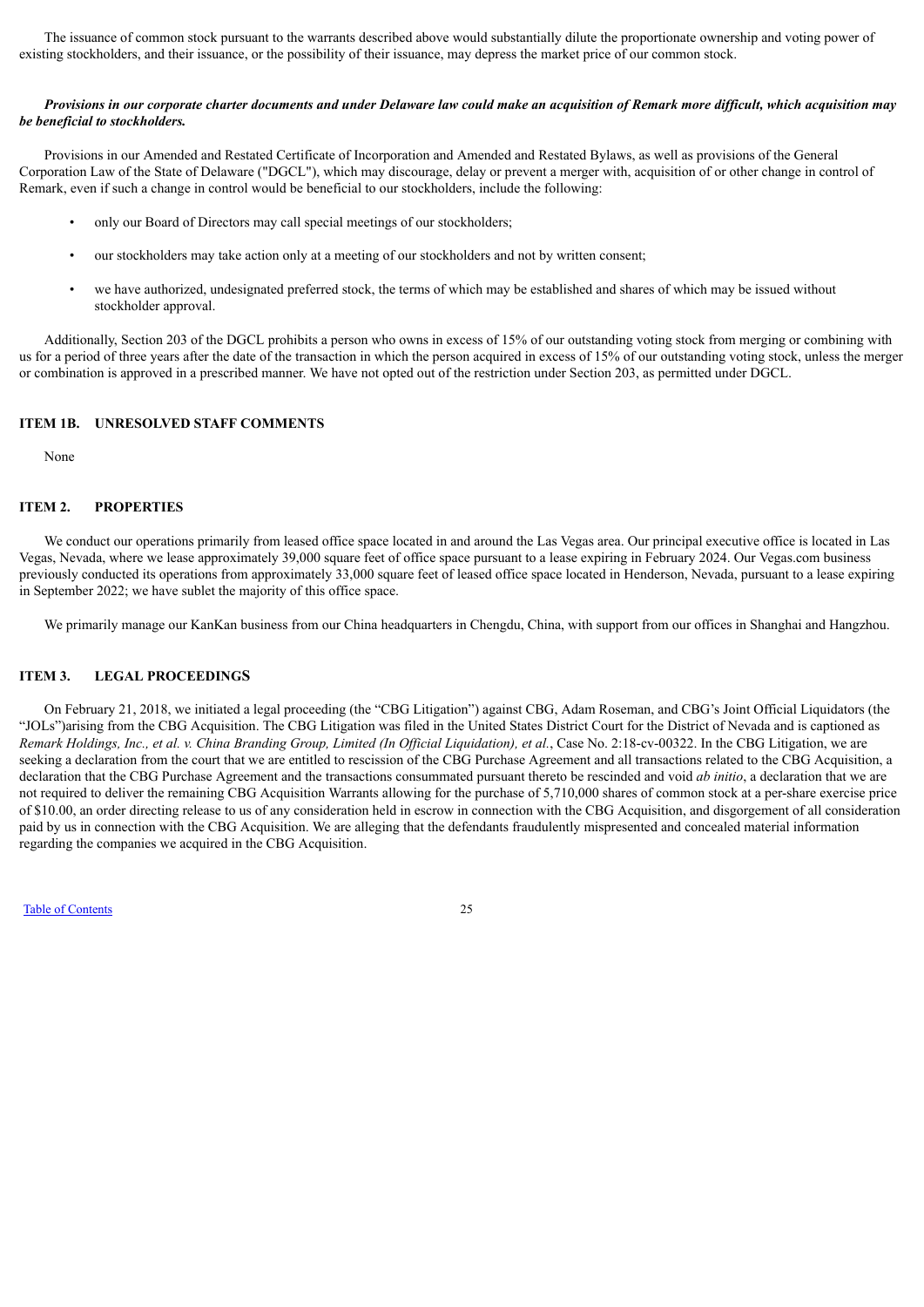The Plaintiffs, CBG, and the JOLs entered into a Stipulation for Settlement dated January 15, 2019, which sets forth the binding terms of their settlement agreement (the "Stipulation for Settlement"). Pursuant to the Stipulation for Settlement, we shall issue fully-transferable warrants on a non-diluted basis allowing for the purchase of 5,710,000 shares of our common stock at a per-share exercise price of \$6.00, which warrants are exercisable for a period of five years from the date of the Stipulation for Settlement, and which we have the right to cause the warrant holders to exercise if the closing price of our common stock is \$8.00 or greater on any five non-consecutive days in any consecutive thirty-day trading window. The parties to the Stipulation for Settlement also agreed to negotiate anti-dilution provisions for the warrants. In exchange for the foregoing consideration, the parties to the Stipulation for Settlement agreed to release their claims against each other and enter into a written definitive settlement agreement. After entering into the Stipulation for Settlement, the JOLs demanded the warrants also include an exchange right. We rejected this request as it is a material term that was not included in the Stipulation for Settlement, which we believe is binding and enforceable. We filed a motion to enforce the Stipulation for Settlement on March 12, 2019, and intend to vigorously protect our rights thereunder. Mr. Roseman's motion to dismiss was granted in part on March 27, 2019, with the Court granting the Plaintiffs leave to file an amended complaint on or before April 9, 2019. The motion to dismiss filed by CBG and the JOLs remains pending before the Court.

#### <span id="page-29-0"></span>**ITEM 4. MINE SAFETY DISCLOSURES**

Not applicable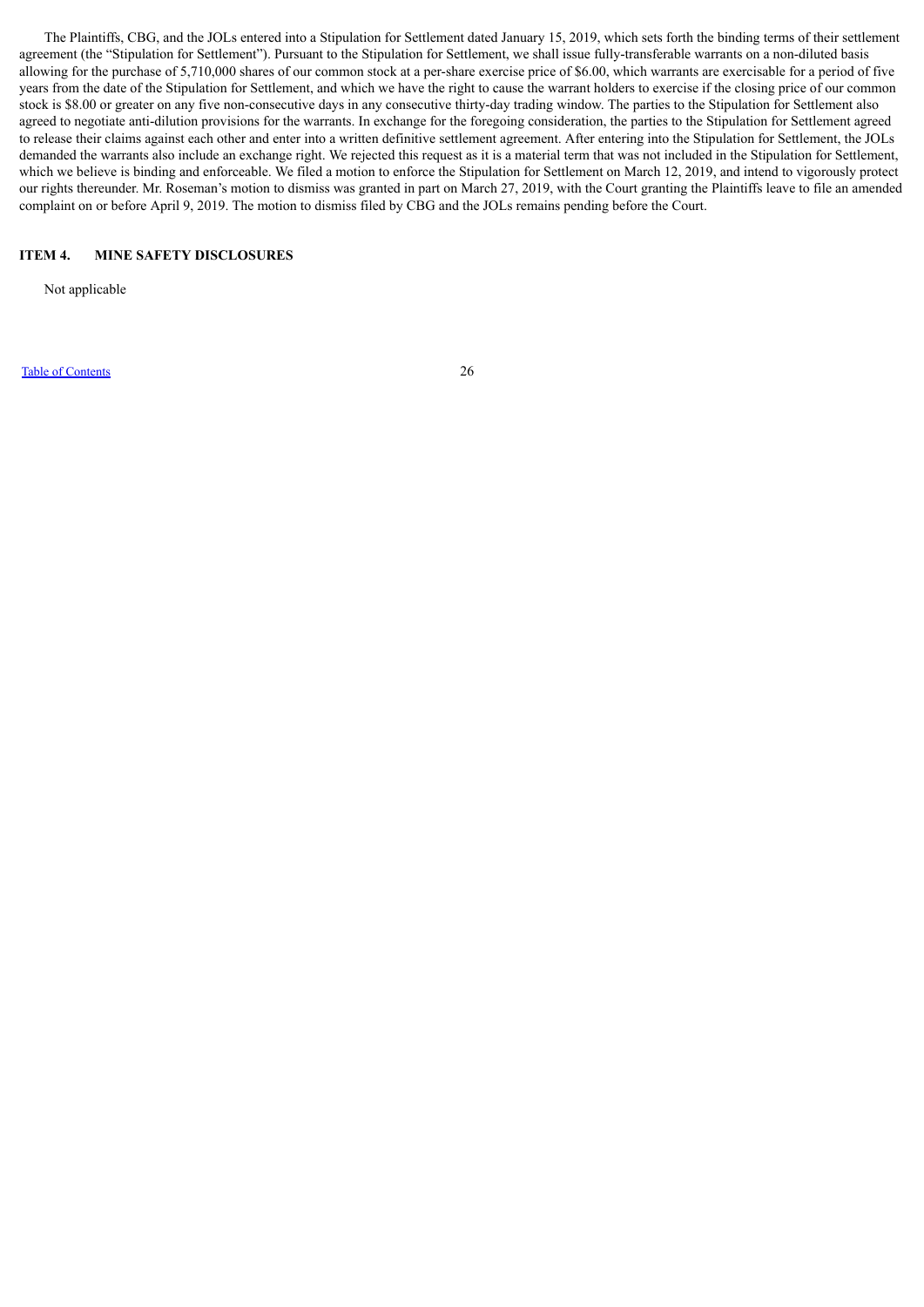#### <span id="page-30-0"></span>**ITEM 5. MARKET FOR REGISTRANT'S COMMON EQUITY, RELATED STOCKHOLDER MATTERS AND ISSUER PURCHASES OF EQUITY SECURITIES**

#### **MARKET INFORMATION**

Our common stock is listed on the NASDAQ Capital Market under the symbol MARK.

#### **HOLDERS OF COMMON STOCK**

We had approximately 99 holders of record of our common stock as of March 28, 2019.

#### **DIVIDENDS**

We have never declared or paid dividends or distributions on our common equity. We currently intend to retain all available funds and any future consolidated earnings to fund our operations and continue the development and growth of our business; therefore, we do not anticipate paying any cash dividends.

#### **UNREGISTERED SALES OF EQUITY SECURITIES**

On November 2, 2018, we sold 200,000 shares to an accredited investor in a private placement for \$0.5 million. On December 4, 2018, we sold an aggregate of 2,384,616 shares to accredited investors in private placements for an aggregate of \$3.1 million.

We made the offers and sales of securities in the above-described private placements in reliance upon an exemption from registration requirements pursuant to Section 4(a)(2) under the Securities Act of 1933, as amended, based upon representations made to us by the investors in purchase agreements we entered into with the investors.

#### <span id="page-30-1"></span>**ITEM 6. SELECTED FINANCIAL DATA**

Not applicable

#### <span id="page-30-2"></span>**ITEM 7. MANAGEMENT'S DISCUSSION AND ANALYSIS OF FINANCIAL CONDITION AND RESULTS OF OPERATIONS**

You should read our discussion and analysis of our financial condition and results of operations for the year ended December 31, 2018 in conjunction with our consolidated financial statements and notes thereto set forth in Part II, Item 8 of this 2018 Form 10-K. Such discussion and analysis includes forward-looking statements that involve risks and uncertainties and that are not historical facts, including statements about our beliefs and expectations. You should also read [Business](#page-4-0), Risk [Factors](#page-10-0) and Special Note Regarding [Forward-Looking](#page-3-0) Statements in this 2018 Form 10-K.

#### **OVERVIEW**

We are primarily a technology-focused company, devoting a large and increasing portion of our resources towards growing our KanKan business, which we report as our Technology & Data Intelligence segment. The segment generates our data platform services revenue by developing and deploying artificial intelligence ("AI") products and AI-based solutions for businesses in many industries and geographies, as well as by providing financial technology ("FinTech") services. Though we currently focus our KanKan business on the Asia-Pacific region, we have initiated marketing activities in Europe and the United States and are launching several proof-of-concept projects.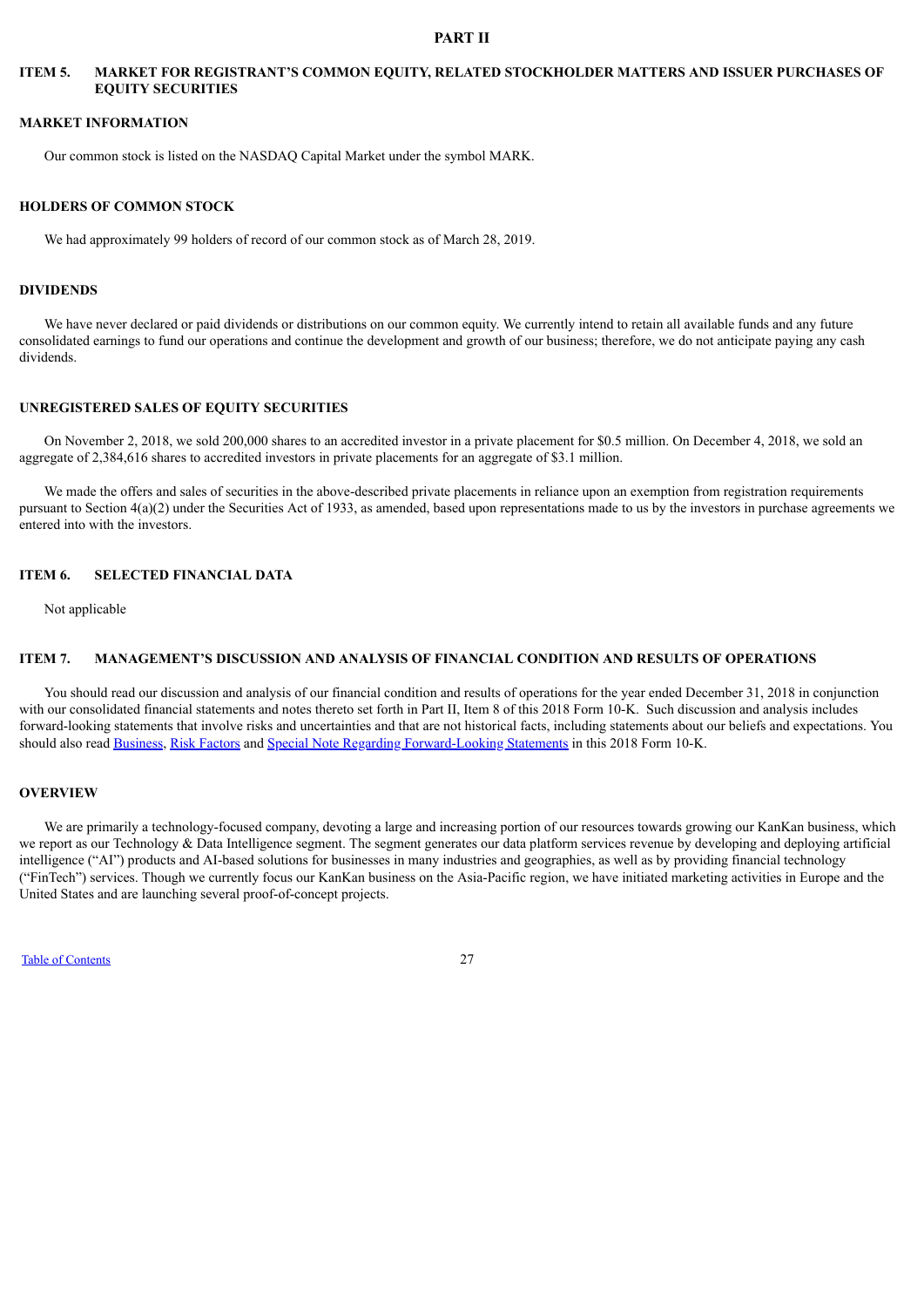We have been developing AI-based vision products, computing devices and software-as-a-service products that we are launching across a wide range of applications within the financial, retail, entertainment, education, and workplace and public-safety industries. We constantly improve our KanKan data and AI platform with advanced data, algorithms and training; our facial-recognition algorithms recently received top rankings in Labeled Faces in the Wild (hosted by the University of Massachusetts) and MegaFace (hosted by the University of Washington), two widely-recognized global facial-recognition testing platforms. Among the other work that we have ramped up during 2018, we continue partnering with top universities on research projects targeting algorithm, artificial neural network and computing architectures, which we believe keeps us among the leaders in technology development.

We also own and operate Vegas.com, an online agency catering to the travel and entertainment needs of visitors to the Las Vegas area and those of Las Vegas locals. Our Travel & Entertainment segment generates transaction services revenue from sales of travel and entertainment products, such as show tickets and hotel rooms. See [Note](#page-86-0) 17 in Notes to Consolidated Financial Statements for more information regarding subsequent events relating to our Travel and Entertainment segment.

Various advertising mechanisms and other activity, such as online merchandise sales, also contribute to our consolidated revenue.

The following table presents our revenue categories as a percentage of total consolidated revenue during the years ended December 31, 2018 and 2017.

|                             |      | <b>Year Ended December 31,</b> |  |
|-----------------------------|------|--------------------------------|--|
|                             | 2018 | 2017                           |  |
| <b>Transaction services</b> | 82%  | 81%                            |  |
| Data platform services      | 10%  | $8\%$                          |  |
| Advertising and other       | 8%   | 11%                            |  |

Our Travel & Entertainment segment experienced a record number of transactions during 2018. Such activity, a large portion of which resulted from significant improvement in conversion rates related to entertainment bookings, gives us confidence that our strategy of gaining market share in the entertainment market by continuing to invest in technology and marketing is succeeding. As we have previously noted, we continue to focus on expanding our presence on mobile devices and improving the user experience on our mobile online offerings, and will also continue making changes to our desktop experience such as those that led to our improved conversion rates.

We recognized revenue during the year ended December 31, 2018 from creating and deploying several projects. We are currently passing proof-ofconcept tests and beginning deployment and implementation on additional AI projects. We will continue to accelerate our development and deployment of products and services built upon our KanKan data and AI platform, and we expect our operating expenses to increase in line with such activity.

Revenue from our FinTech services, which represents commissions we earn for providing high-quality loan candidates to our customers, was impacted by the industry-wide regulatory audit in China. After January 2018, due to the regulatory changes resulting from the audit, we ceased providing such services under our then-existing FinTech contracts that gave rise to Reimbursement Obligations (see Note 2 in the Notes to Consolidated Financial Statements for more information).

#### **Matters Affecting Comparability of Results**

We have changed how we present operating expense to better reflect the activities that generate such expense. As a result, the operating expense line items in our results of operations for the year ended December 31, 2017 were reclassified to conform to the current presentation as of December 31, 2018.

[Table of Contents](#page-2-0) **28** [Financial Statement Index](#page-52-0) **28** Financial Statement Index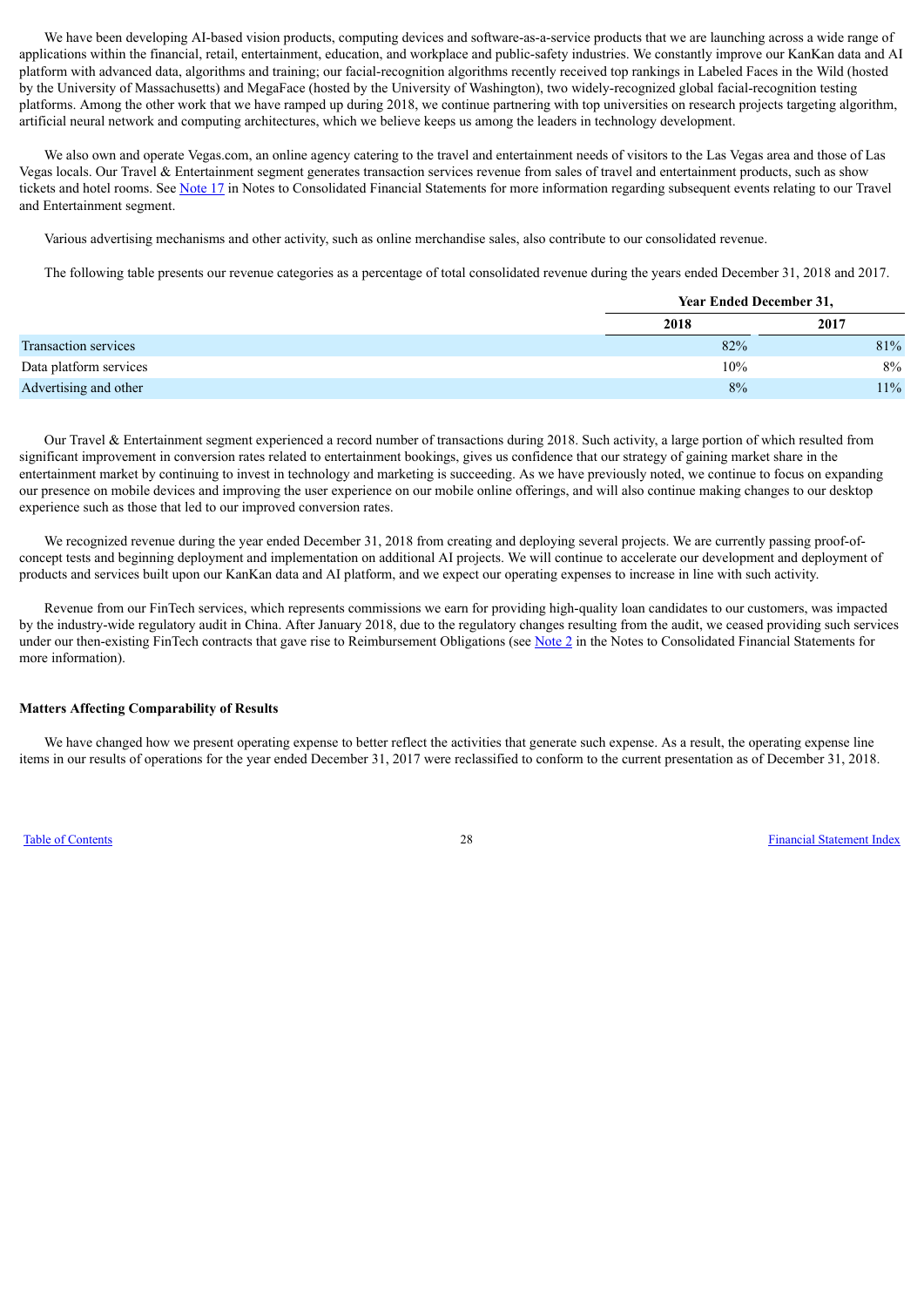#### **CRITICAL ACCOUNTING POLICIES**

Management's discussion and analysis of our results of operations and liquidity and capital resources is based upon our financial statements. We prepare our financial statements in conformity with accounting principles generally accepted in the United States ("GAAP"). Certain of our accounting policies require that we apply significant judgment in determining the estimates and assumptions for calculating estimates. By their nature, these judgments are subject to an inherent degree of uncertainty. We use, in part, our historical experience, terms of existing contracts, observance of trends in the industry and information obtained from independent valuation experts or other outside sources to make our judgments. We cannot assure you that our actual results will conform to our estimates. We regularly evaluate these estimates and assumptions, particularly in areas we consider to be critical accounting estimates, where changes in estimates and assumptions could have a material impact on our results of operations, financial position and, generally to a lesser extent, cash flows.

Senior management and the Audit Committee of the Board of Directors have reviewed the disclosures included herein about our critical accounting estimates, and have reviewed the processes to determine those estimates.

#### *Use of Estimates*

The preparation of financial statements in conformity with GAAP requires management to make estimates and assumptions which affect the reported amounts of assets and liabilities and disclosure of contingent assets and liabilities at the date of the financial statements and the reported amounts of revenue and expense during the period. Estimates incorporated into our consolidated financial statements include the estimated useful lives for depreciable and amortizable assets, the fair value of the derivative and non-derivative liabilities related to certain stock warrants we issued, the fair value of stock options issued under our equity incentive plans, the estimated cash flows we use in assessing the recoverability of long-lived assets, and the estimated fair values we use when indicators suggest the need to quantitatively test goodwill for impairment. Actual results could differ from those estimates.

#### *Business Combinations*

We include the results of operations of the businesses that we acquire as of the respective dates of acquisition. We allocate the purchase price of our acquisitions to the identifiable tangible and intangible assets acquired and liabilities assumed based on the estimated fair values of such assets and liabilities, with the excess of the fair value of purchase price over the fair values of these identifiable assets and liabilities recorded as goodwill. When determining the fair values of assets acquired and liabilities assumed, we make significant estimates and assumptions, especially with respect to intangible assets.

Critical estimates in valuing certain intangible assets include, but are not limited to, the future expected cash flows resulting from customer relationships and from the use of domain names, the amount of hypothetical royalty income that could be generated if trademarks and trade names were licensed from an independent third party, as well as discount rates. We base estimates of fair value upon assumptions we believed to be reasonable, but which are inherently uncertain and unpredictable; therefore, actual results may differ from our estimates.

#### *Accounting for Share-Based Compensation*

For grants of restricted stock or restricted stock units, we measure fair value using the closing price of our stock on the measurement date, while we use the Black-Scholes-Merton option pricing model (the "BSM Model") to estimate the fair value of stock options and similar instruments awarded.

The BSM Model requires the following inputs:

• **Expected volatility of our stock price.** We analyze the historical volatility of our stock price utilizing daily stock price returns, and we also review the stock price volatility of certain peers. Using the information developed from such analysis and our judgment, we estimate how volatile our stock price will be over the period we expect the stock options will remain outstanding.

[Table of Contents](#page-2-0) **29** [Financial Statement Index](#page-52-0) **29** Financial Statement Index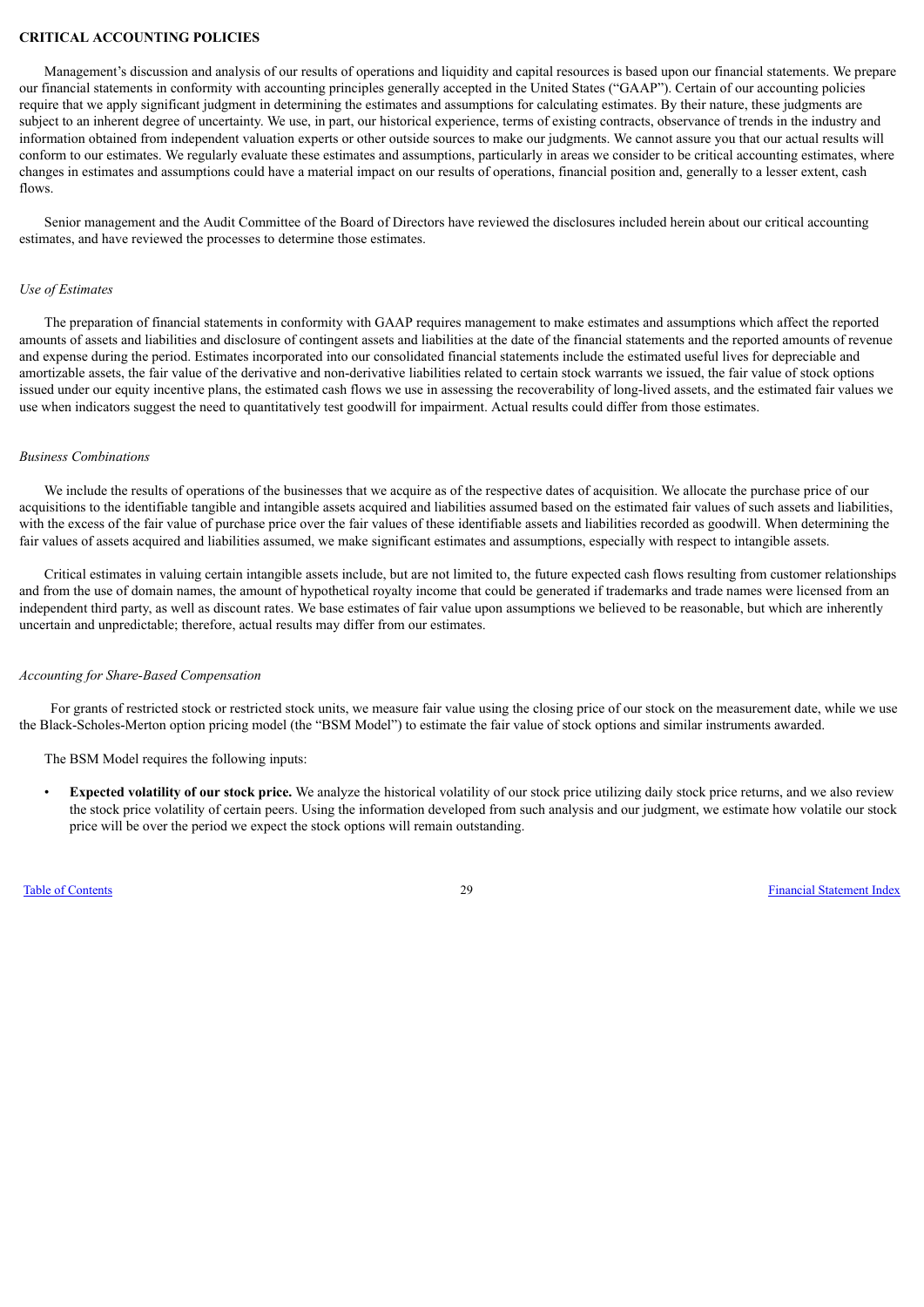- **Risk-free interest rate.** We estimate the risk-free interest rate using data from the Federal Reserve Treasury Constant Maturity Instruments H.15 Release (a table of rates downloaded from the Federal Reserve website) as of the valuation date for a security with a remaining term that approximates the period over which we expect the stock options will remain outstanding.
- **Stock price, exercise price and expected term.** We use an estimate of the fair value of our common stock on the measurement date, the exercise price of the option, and the period over which we expect the stock options will remain outstanding.

We do not currently issue dividends, but if we did so, then we would also include an estimated dividend rate as an input to the BSM model. Generally speaking, the BSM model tends to be most sensitive to changes in stock price, volatility or expected term.

We measure compensation expense as of the grant date for granted equity-classified instruments and as of the settlement date for granted liabilityclassified instruments (meaning that we re-measure compensation expense at each balance sheet date until the settlement date occurs).

Once we measure compensation expense, we recognize it over the requisite service period (generally the vesting period) of the grant, net of forfeitures as they occur.

#### *Liabilities Related to Warrants Issued*

We record certain common stock warrants we issued (see [Note](#page-67-0) 4 in Notes to Consolidated Financial Statements for more detailed information) at fair value and recognize the change in the fair value of such warrants as a gain or loss which we report in the Other income (expense) section in our consolidated statement of operations. We report some of the warrants that we record at fair value as liabilities because they contain certain provisions allowing for reduction of their exercise price, while others are recorded as liabilities because they contain a conditional promise to issue a variable number of our common stock shares upon the warrants' expiration, and the monetary amount of such obligation was fixed at the inception of the contract.

We estimate the fair value of the warrants using the Monte Carlo Simulation method. The Monte Carlo Simulation method uses many of the same types of estimated inputs, such as the expected volatility of our stock price, the risk-free interest rate and the expected term of the warrant, as the BSM Model that we use to estimate the fair value of stock options that we issue.

#### *Impairments*

**Long-Lived Assets Other Than Indefinite-Lived Intangible Assets.** When events or changes in circumstances indicate that the carrying amount of a long-lived asset may not be recoverable, we evaluate long-lived assets for potential impairment. We estimate the future undiscounted cash flows expected to result from the use of the asset and its eventual disposition and, if the sum of the expected undiscounted future cash flows is less than the carrying value of the asset, we recognize an impairment loss for the difference between the carrying value of the asset and its fair value.

**Goodwill and Indefinite-Lived Intangible Assets.** When testing for impairment, we first evaluate qualitative factors to determine whether events and circumstances indicate that, more likely than not, an indefinite-lived intangible asset is impaired. If, after evaluating the totality of events and circumstances and their potential effect on significant inputs to the fair value determination, we determine that, more likely than not, an indefinite-lived intangible asset is impaired, we then quantitatively test for impairment.

**Investment.** We routinely perform an assessment of our investments in Sharecare, Inc. ("Sharecare") and in Beijing All-in-one Cloud Net Technology, Co. Ltd. ("AIO") to determine if they are other-than-temporarily impaired. An investment is impaired when the fair value of the investment declines to an amount less than the cost or amortized cost of that investment. As part of our assessment process, we determine whether the impairment is temporary or other-than-temporary. We base our assessment on both quantitative criteria and qualitative information, considering a number of factors including, but not limited to how long the security has been impaired, the amount of the impairment, the financial condition and near-term prospects of

[Table of Contents](#page-2-0) **Table of Contents** 30 [Financial Statement Index](#page-52-0)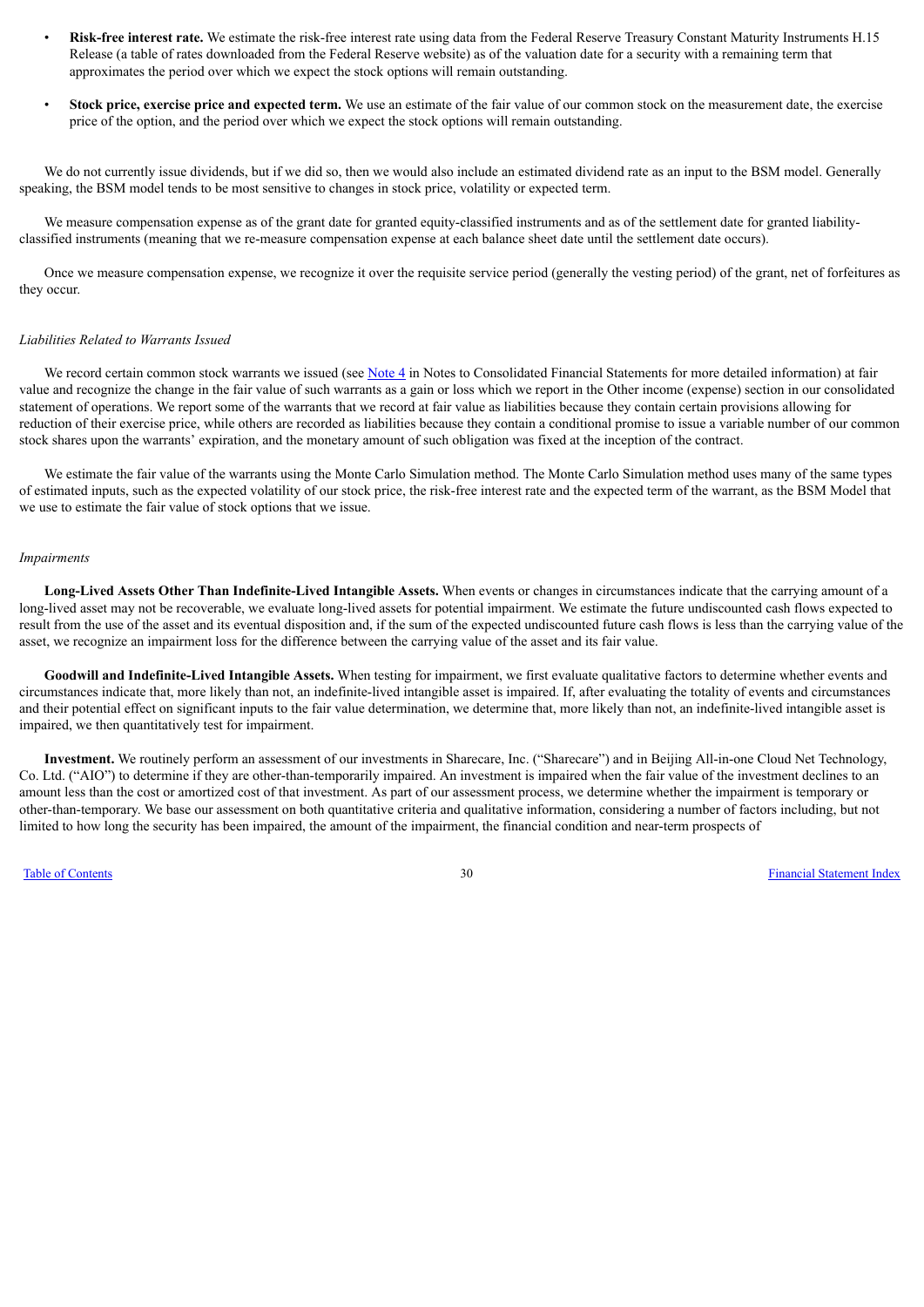the issuer, whether the issuer is current on contractually-obligated interest and principal payments, key corporate events pertaining to the issuer and whether the market decline was affected by macroeconomic conditions.

If we determine that an investment has incurred an other-than-temporary impairment, we permanently reduce the cost of the security to fair value and recognize an impairment charge in our consolidated statements of operations.

#### *Recently Issued Accounting Pronouncements*

Please refer to [Note](#page-60-0) 2 in the Notes to Consolidated Financial Statements included in this report for a discussion regarding recently issued accounting pronouncements which may affect us.

#### **RESULTS OF OPERATIONS**

The following discussion summarizes our operating results for the year ended December 31, 2018 compared to the year ended December 31, 2017.

#### **Reportable Segment Results**

#### *Travel and Entertainment*

|                               | <b>Year Ended December 31,</b> |                    | Change         |            |
|-------------------------------|--------------------------------|--------------------|----------------|------------|
|                               | 2018                           | 2017               | <b>Dollars</b> | Percentage |
| Revenue                       | 69,057                         | 61,543<br><b>S</b> | 7,514<br>S.    | $12 \%$    |
|                               |                                |                    |                |            |
| Cost of revenue               | 11,725                         | 10,768             | 957            | $9\%$      |
| Sales and marketing           | 34,083                         | 30,200             | 3,883          | 13 %       |
| Technology and development    | 8,939                          | 8,144              | 795            | 10 %       |
| General and administrative    | 4,823                          | 4,980              | (157)          | $(3)\%$    |
| Depreciation and amortization | 8,786                          | 8,473              | 313            | $4\%$      |
| Other operating expenses      | 954                            | 783                | 171            | $22\%$     |
| Total cost and expenses       | 69,310                         | 63,348             | 5,962          | 9%         |

**Revenue.** We continue to experience increased conversion of traffic through our sales channels. The increased transactions, as well as a shift in product mix to higher-margin products, lead to an increase in services revenue during the year ended December 31, 2018 of \$9.4 million.

The increased revenue from transaction growth was partially offset by a decrease of approximately \$1.2 million from hotel transactions resulting from lower average purchase prices due to market conditions.

We do not currently sell advertising on mobile devices, so the movement of online traffic from desktop devices to mobile devices caused a decline in advertising revenue during the year ended December 31, 2018 of approximately \$0.4 million, which also partially offset the increased revenue from transaction growth. Various immaterial declines in other revenue categories also contributed to offsetting of the increase resulting from show ticket sales.

[Table of Contents](#page-2-0) **31** [Financial Statement Index](#page-52-0)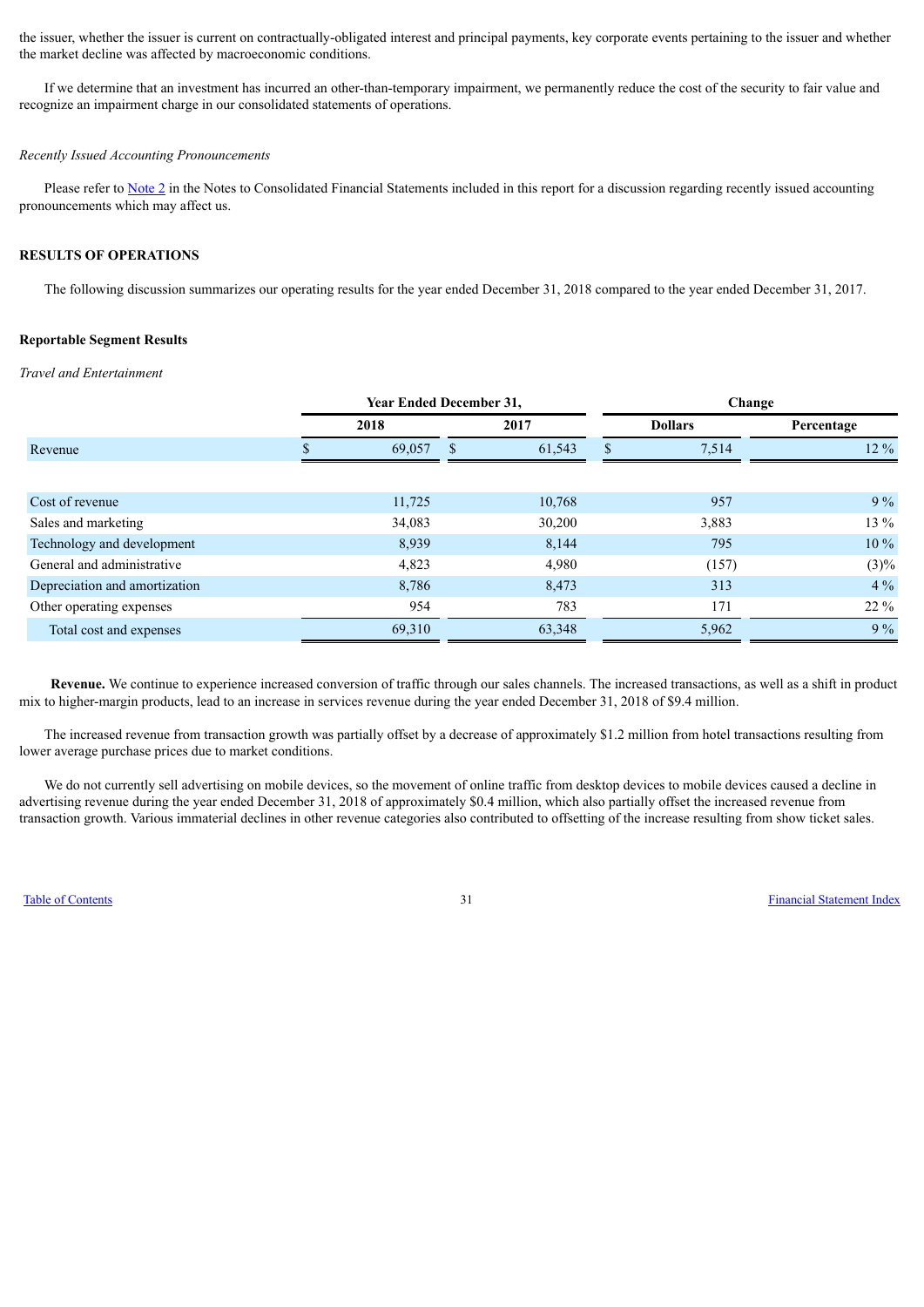**Cost of revenue.** For our travel and entertainment segment, cost of revenue consists mainly of credit card fees we incur when customers book travel or entertainment through our sales channels. Such costs increased by approximately \$0.7 million in conjunction with the increase in transactions.

**Sales and marketing.** The increase in our sales and marketing expense in the travel and entertainment segment was driven primarily by a \$4.3 million increase in paid search marketing cost at Vegas.com. The increases resulted from the competitive nature of the paid search marketplace. The increases in conversion of traffic allowed Vegas.com to spend more in paid search to increase market share, which resulted in more transactions and increased revenue. The increased expense was partially offset by a \$0.4 million decrease in contract labor and other marketing expenses.

**Technology and development.** The increase in our technology and development expense in the travel and entertainment segment was driven primarily by a \$0.6 million increase in payroll-related costs related to our technology staff due to annual salary increases and a decrease in payroll-related costs being capitalized to projects. The inclusion of stock-based compensation expense within the segment contributed an additional increase in expense of \$0.2 million. During the year ended December 31, 2017, stock-based compensation was reported within the non-reportable-segment business as part of our Corporate Entity.

#### *Technology and Data Intelligence*

|                               | <b>Year Ended December 31,</b> |                   | Change         |            |
|-------------------------------|--------------------------------|-------------------|----------------|------------|
|                               | 2018                           | 2017              | <b>Dollars</b> | Percentage |
| Revenue                       | 8,030                          | 5,744<br><b>S</b> | 2,286          | 40%        |
|                               |                                |                   |                |            |
| Cost of revenue               | 11,637                         | 4,997             | 6,640          | 133 %      |
| Sales and marketing           | 1,200                          | 359               | 841            | 234 %      |
| Technology and development    | 3,955                          | 2,414             | 1,541          | 64 %       |
| General and administrative    | 2,208                          | 800               | 1,408          | $176\%$    |
| Depreciation and amortization | 653                            | 520               | 133            | 26 %       |
| Other operating expenses      | 129                            | 287               | (158)          | (55)%      |
| Total cost and expenses       | 19,782                         | 9,377             | 10,405         | $111\%$    |

Revenue. Revenue resulting from AI projects increased by \$2.8 million as a result of passing proof-of-concept tests on several projects and beginning the deployment and implementation phases. Such projects deliver fully-integrated AI solutions which combine our proprietary technology with third-party hardware and software products to meet end-user specifications. Partially offsetting the increase in revenue from AI projects was a decrease of \$0.5 million in FinTech revenue as a result of discontinuing services under existing FinTech contracts due to regulatory changes resulting from the industry-wide audit in China.

**Cost of revenue.** The increase in our cost of revenue resulted from equipment purchases and software development related to completed projects. Some of such projects, described above, supported the increases in our data platform services revenue. We also completed two fully-integrated AI solutions for which we have fully performed under the agreement and title to the product passed to our customer, so we have recognized cost of revenue of \$4.0 million; however, we have not recognized the \$4.6 million of revenue from such projects due to uncertainty regarding the timing of collection of amounts payable to us under the agreement. The uncertainty regarding the timing of collection prevents us from determining that collectibility of all amounts payable to us under the agreements is probable, resulting in a timing difference between recognition of cost and recognition of revenue.

**Sales and marketing.** Costs related to traveling and attending conferences to meet with clients and potential clients increased by \$0.5 million as we increased our efforts to market our increasing portfolio of products. Additionally, payroll-related

[Table of Contents](#page-2-0) **32** [Financial Statement Index](#page-52-0) **Financial Statement Index**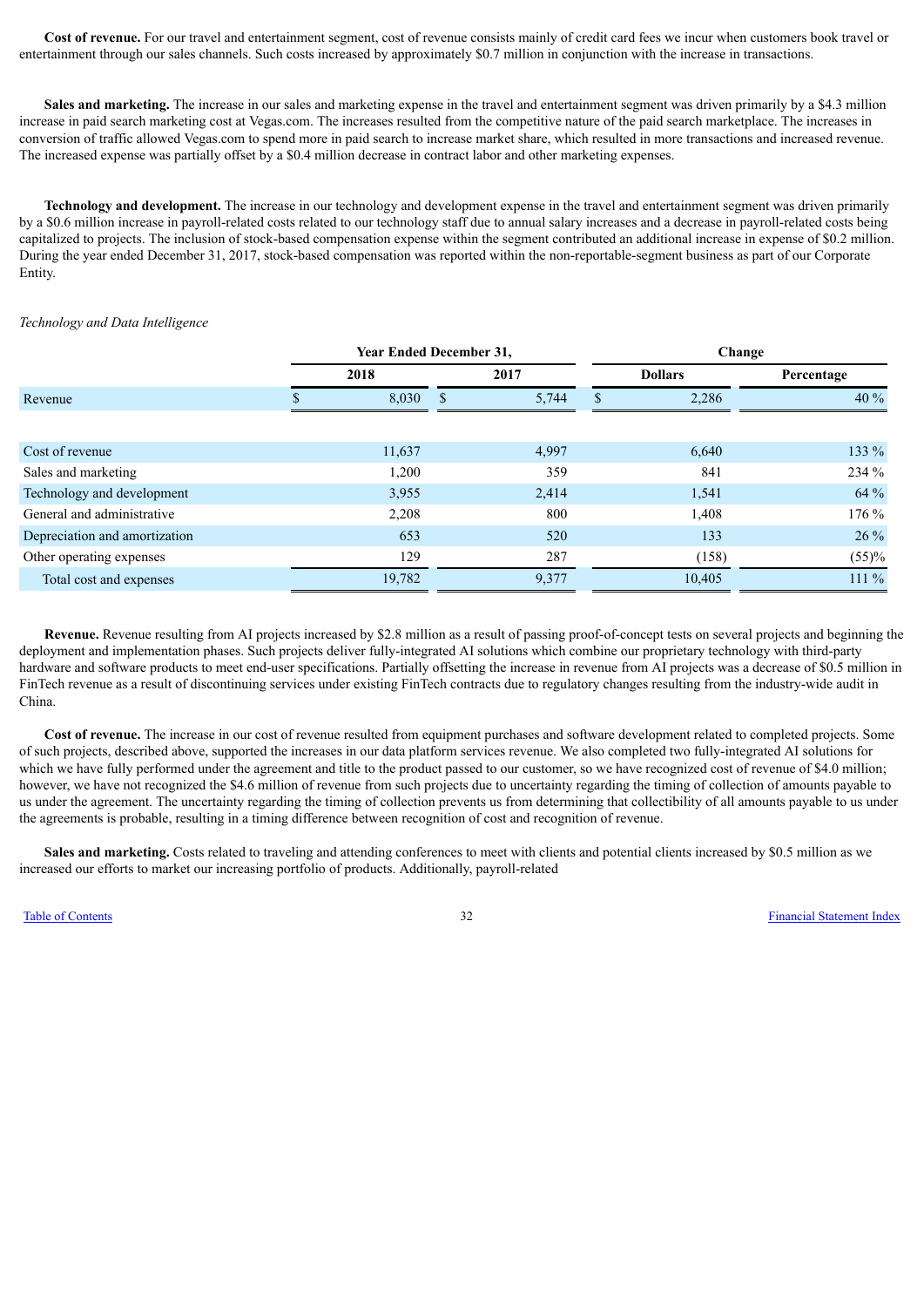costs related to our sales staff in the Technology and Data Intelligence segment increased \$0.3 million primarily as a result of increased sales staff.

**Technology and development.** Payroll-related costs related to our technology staff in the Technology and Data Intelligence segment increased \$1.9 million. The increase included \$1.4 million in personnel added during the year which consisted primarily of technology-focused employees to accelerate product development and support an increased number of our projects in the proof-of-concept phase, and \$0.5 million less in payroll-related costs being capitalized to projects. The increase in payroll-related costs was partially offset by a decrease of \$0.5 million in stock-based compensation expense which resulted due to the decline in the price of our common stock causing us to reduce our estimate of the fair value of the liability-classified awards we grant to employees based in China.

**General and administrative.** Employee costs related to our administrative staff increased \$0.5 million primarily due to compensation expense for our Vice President, Technology , who is primarily responsible for oversight of KanKan, as well as the expenses associated with his travel between our corporate headquarters and Chengdu offices. Stock-based compensation expense increased \$0.3 million, because it was reported within the non-reportable-segment business as part of our Corporate Entity in the prior year. Facilities and consulting fees further increased by \$0.4 million as we expanded our operations.

## **Consolidated Results**

|                                           |          | <b>Year Ended December 31,</b> | Change         |            |  |  |  |  |
|-------------------------------------------|----------|--------------------------------|----------------|------------|--|--|--|--|
|                                           | 2018     | 2017                           | <b>Dollars</b> | Percentage |  |  |  |  |
| Revenue                                   | 79,110   | S<br>70,601                    | 8,509          | $12 \%$    |  |  |  |  |
|                                           |          |                                |                |            |  |  |  |  |
| Cost of revenue                           | 24,628   | 16,909                         | 7,719          | 46 %       |  |  |  |  |
| Sales and marketing                       | 38,391   | 33,252                         | 5,139          | 15 %       |  |  |  |  |
| Technology and development                | 13,332   | 11,642                         | 1,690          | 15 %       |  |  |  |  |
| General and administrative                | 33,344   | 19,391                         | 13,953         | 72 %       |  |  |  |  |
| Depreciation and amortization             | 10,875   | 11,070                         | (195)          | $(2)\%$    |  |  |  |  |
| Impairments                               | 2,209    | 14,646                         | (12, 437)      | (85)%      |  |  |  |  |
| Other operating expenses                  | 1,084    | 1,070                          | 14             | $1\%$      |  |  |  |  |
| Total cost and expenses                   | 123,863  | 107,980                        | 15,883         | 15 %       |  |  |  |  |
|                                           |          |                                |                |            |  |  |  |  |
| Interest expense                          | (6, 491) | (4,645)                        | (1, 846)       | 40%        |  |  |  |  |
| Other income, net                         | 282      | 23                             | 259            | 1,126%     |  |  |  |  |
| Change in fair value of warrant liability | 27,879   | (64, 139)                      | 92,018         | $(143)\%$  |  |  |  |  |
| Other gain (loss)                         | 858      | (317)                          | 1,175          | $(371)\%$  |  |  |  |  |
| Total Other expense                       | 22,528   | (69,078)                       | 91,606         | (133)%     |  |  |  |  |

Consolidated results of operations were primarily impacted by the results of operations of our reportable segments, as described above.

[Table of Contents](#page-2-0) **Table of Contents** 33 [Financial Statement Index](#page-52-0)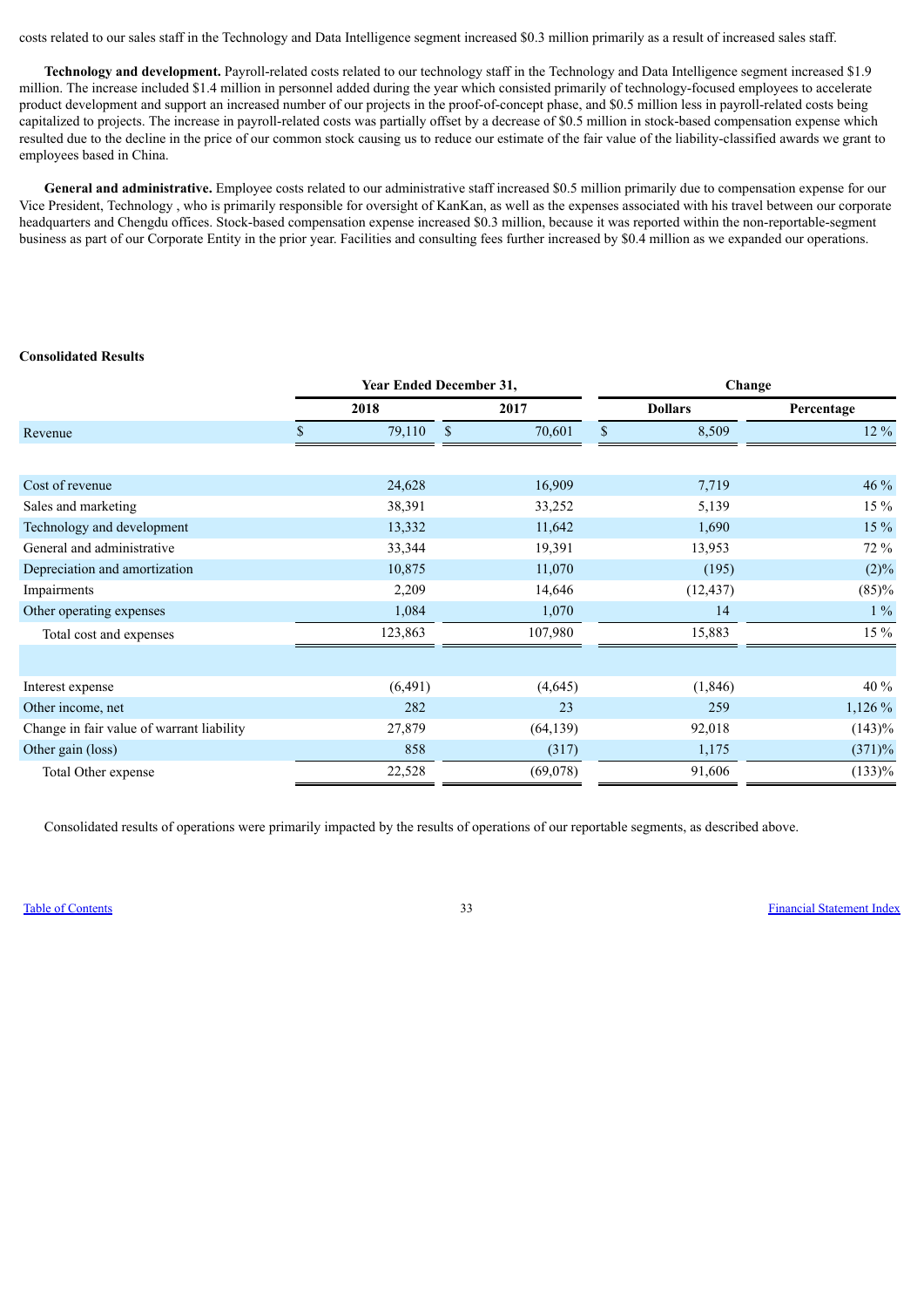**Revenue.** In addition to the changes discussed in our reportable segments, the revenue reported by our Remark Entertainment business (formerly referred to as our Fanstang business) decreased by \$1.0 million primarily due to contracts for live broadcast events and sponsorships that expired in the prior year and have not been renewed.

**Technology and development.** All our stock-based compensation expense, including the \$0.7 million related to our China-based technology staff, was recorded at the corporate entity in 2017. In 2018, stock-based compensation related to our China-based technology staff was recorded in the Technology and Data Intelligence segment.

**General and administrative.** The increase in general and administrative expense incurred by our non-reportable-segment businesses was affected by the following:

- In January 2018, we immediately recognized \$11.6 million of stock-based compensation expense related to a grant of an option to purchase 1.3 million shares of our common stock at an exercise price of \$7.81 per share to our Chief Executive Officer. The effect of that single award was partially offset by differences in the amount and timing of stock option grants to other employees, resulting in a net increase of \$9.1 million in stock-based compensation expense.
- During the first quarter of 2018, we determined that we would no longer use certain leased office space and, as a result, we sublet the majority of such office space to third parties. As a result of our decision, we recognized \$2.3 million of rent expense and an associated liability for early lease termination. No similar transactions occurred during the same period of the prior year.
- Our increased use of consultants for certain new strategic and administrative projects, primarily one to enhance the rigor of our global Sarbanes-Oxley compliance program, added \$1.1 million more than in the same period of the prior year.
- Legal expense increased approximately \$0.3 million, primarily as a result of litigation work related to the CBG Acquisition and contract review and translation services related to the increased number of contracts related to our business in China.

**Depreciation and amortization.** Impairments in 2017 of certain intangible assets resulted in \$0.4 million less amortization in 2018, while several software assets became fully amortized during the first three quarters of 2018, resulting in \$0.3 million less amortization in 2018.

**Impairments.** During the fourth quarter of 2017, we recognized losses of \$5.8 million and \$8.8 million on impairments of long-lived intangible assets and goodwill, respectively, which we acquired in the CBG Acquisition. During 2018, we recorded a \$0.6 million impairment of the remaining long-lived intangible asset which we acquired in the CBG Acquisition, while our sale of substantially all remaining assets of Banks.com resulted in a \$1.6 million impairment loss related to goodwill.

**Interest expense.** In October 2018, we agreed to increase the amount of the exit fees payable to the Lenders under the Financing Agreement by \$1.0 million, an amount we accrued as interest expense. The remaining increase in interest expense was the result of amortization of discount on our debt. We accounted for the amendments to the Financing Agreement executed since October 2017 as debt modifications, adding \$2.5 million to the amount of discount on our debt in the form of additional fees.

**Other gain (loss).** During June 2018 we sold the IRS.com domain and in December 2018 we sold the Banks.com domain, resulting in gains of \$0.6 million and \$0.4 million, respectively.

**Change in fair value of warrant liability.** The fair value of our warrant liability maintains a direct relationship with the price of our common stock, such that the significant decrease in our common stock price between December 31, 2017 and December 31, 2018 resulted in a \$27.9 million decrease in the fair value of our warrant liability. Additionally, the fair value of our warrant liability decreased by \$59.9 million in January 2018 as a result of the warrant exercises and warrant calls described in [Note](#page-67-0) 4 in the Notes to Consolidated Financial Statements.

[Table of Contents](#page-2-0) **34** [Financial Statement Index](#page-52-0) **34** Financial Statement Index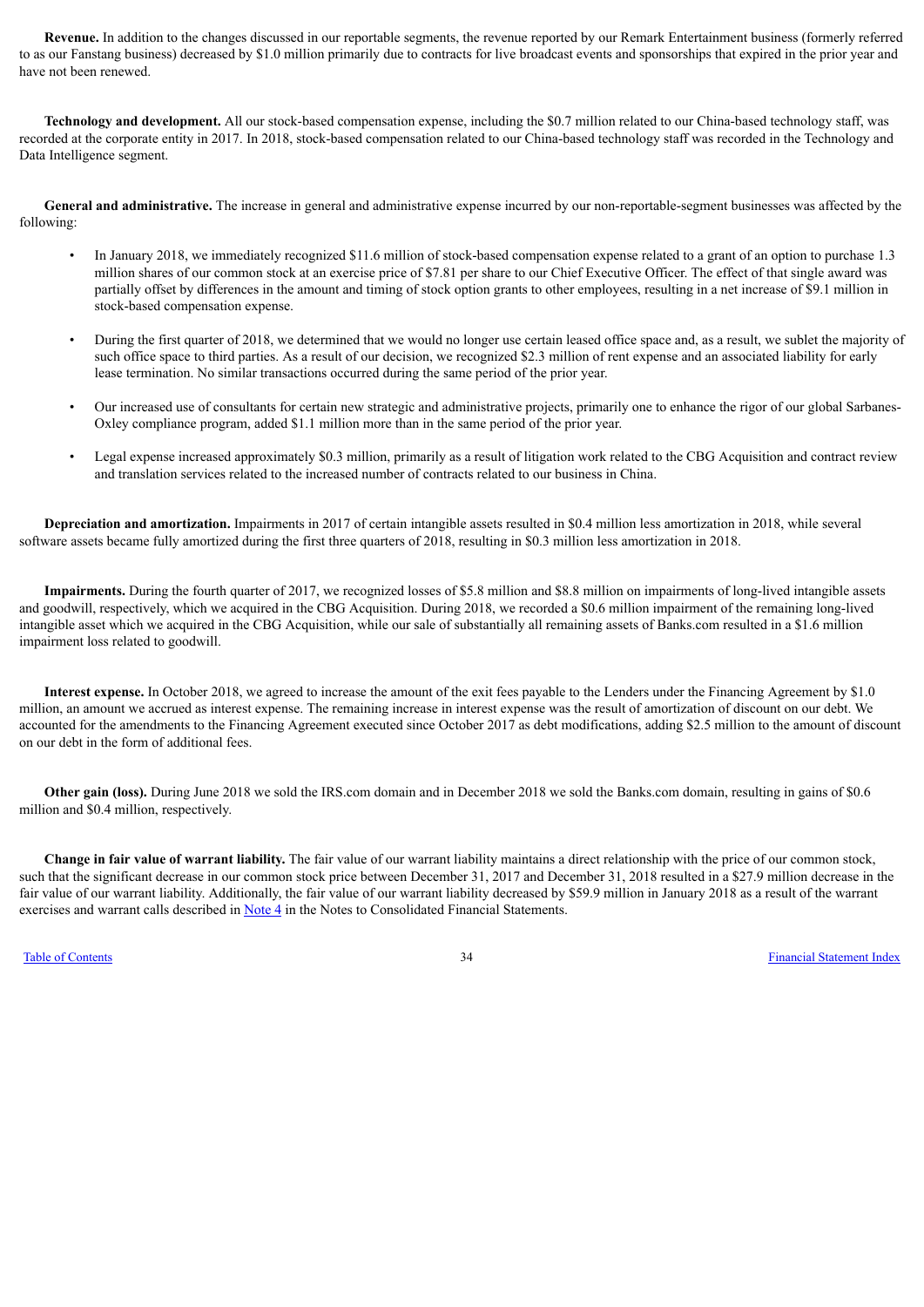## **LIQUIDITY AND CAPITAL RESOURCES**

#### **Overview**

During the year ended December 31, 2018, and in each fiscal year since our inception, we have incurred net losses and generated negative cash flow from operations, resulting in an accumulated deficit of \$321.2 million and a cash and cash equivalents balance of \$14.4 million, both amounts as of December 31, 2018. Our net revenue during the year ended December 31, 2018 was \$79.1 million.

We are a party to the Financing Agreement, pursuant to which the Lenders have extended credit to the Borrowers consisting of the Loan in the aggregate principal amount of \$35.5 million. As of December 31, 2018, the Loan bore interest at three-month LIBOR (with a floor of 1%) plus 11% per annum, payable monthly, and had a maturity date of September 30, 2020. The material terms of the Financing Agreement, the amendments thereto, and related documents effective as of December 31, 2018 are described in Note 11 in the Notes to Consolidated Financial Statements. As of December 31, 2018, \$35.5 million of aggregate principal remained outstanding under the Loan, which bore an applicable interest rate of approximately 13% per annum. Our available cash and other liquid assets are not sufficient to pay our obligations under the Financing Agreement in full.

Pursuant to the Fourth Financing Amendment dated as of April 30, 2018, the Borrowers agreed to make a prepayment of \$8.0 million principal amount outstanding and \$3.5 million of exit fees under the Financing Agreement within 60 days following the date of the Fourth Financing Amendment. Pursuant to the Fifth Financing Amendment dated as of June 29, 2018, the Lenders agreed, among other things, to extend the due date of the prepayments and fees required by the Fourth Financing Amendment for up to three months, provided that we made extension payments on the first business day of each such month. The extension payments were \$250,000 for each of the first two months and \$500,000 for the third month, with the final extension period ending on September 28, 2018. We made the extension payments required by the Fifth Financing Amendment to extend the payment date to September 28, 2018; however, we did not make the payments required on such date, which constitutes an event of default under the Financing Agreement. As a result of the default, from September 28, 2018, the Loan bore interest at the interest rate described above.

The Financing Agreement also contains certain affirmative and negative covenants, including but not limited to financial covenants with respect to quarterly EBITDA levels and the value of our assets. As of December 31, 2018 and September 30, 2018, we were not in compliance with the covenants under the Financing Agreement requiring minimum revenue from our KanKan business during the year ended December 31, 2018 of \$25.0 million and during the trailing nine month period ended September 30, 2018 of \$12.6 million, as actual revenue from our KanKan business during such periods was \$8.0 million and \$5.6 million, respectively. Our non-compliance with such covenants constitute events of default under the Financing Agreement.

On October 4, 2018, \$2.25 million held in a cash collateral account to secure our obligations under the Financing Agreement (such amount reflected in Restricted cash in our consolidated balance sheet) was transferred to the Lenders and applied to the amount of exit fees due and payable under the Financing Agreement. The Financing Agreement requires us to maintain a balance in that account of at least \$2.25 million and we have not replaced that amount transferred to Lenders, which constitutes an event of default under the Financing Agreement.

On October 16, 2018, in connection with our discussions with Lenders regarding a resolution of the events of default then existing under the Financing Agreement described herein, we agreed to increase the amount of the exit fees payable to the Lenders under the Financing Agreement by \$1.0 million. On March 15, 2019, and as described in [Note](#page-86-0) 17 in the Notes to Consolidated Financial Statements, MGG provided us with the March 2019 Forbearance Letter in which MGG agreed it is willing to forbear from taking enforcement actions under the Financing Agreement and applicable law, effective on such date as we pay certain outstanding costs and expenses of the Lenders payable under the Financing Agreement, through up to June 4, 2019. Additionally, in connection with our entry into the VDC Purchase Agreement, we are in discussions with MGG regarding an amendment to the Financing Agreement, anticipated to be entered into at the closing of the VDC Transaction.

On September 24, 2015, concurrently with the closing of the VDC Acquisition, Vegas.com entered into a Letter of Credit Facility Agreement with Bank of America, N.A., which currently expires on May 31, 2019, providing for a letter of credit facility with up to \$9.3 million of availability. On November 27, 2018, we amended the Letter of Credit Facility Agreement to increase the facility's availability to \$11.0 million. Amounts available under the letter of credit facility are subject to customary fees and are secured by a first-priority lien on, and security interest in, a cash collateral account with the bank containing cash

[Table of Contents](#page-2-0) **[Financial Statement Index](#page-52-0)** 35 **Financial Statement Index**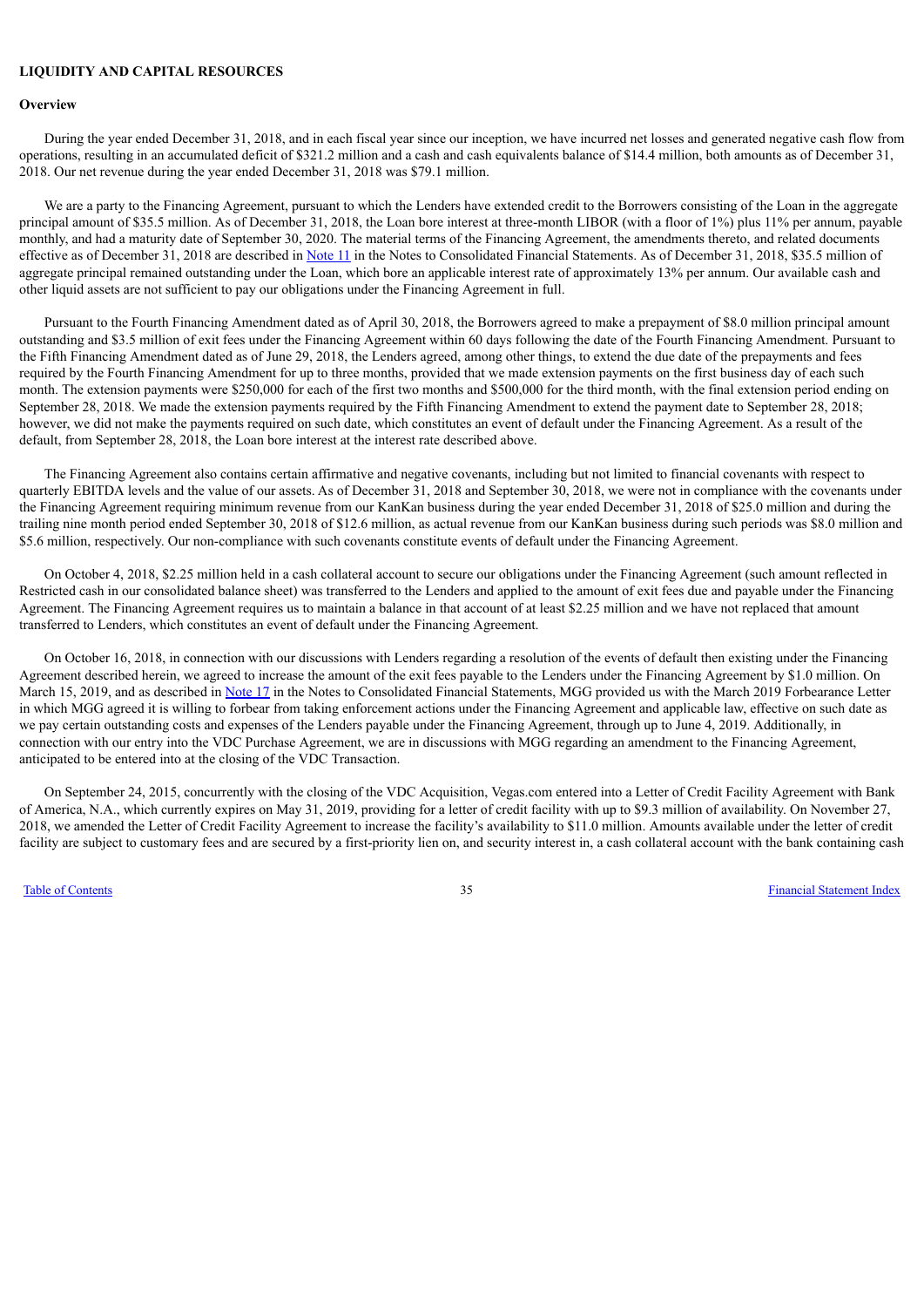equal to 101.25% of the aggregate outstanding undrawn face amount of all letters of credit under the letter of credit facility outstanding.

On April 12, 2017, we issued a short-term note payable in the principal amount of \$3.0 million to a private lender in exchange for cash in the same amount. The agreement, which does not have a stated interest rate, required us to repay the note plus a fee of \$115 thousand on the maturity date of June 30, 2017. The note is accruing interest at \$500 per day on the unpaid principal until we repay the note in full.

Pursuant to the terms of the purchase agreement we entered into in connection with the VDC Acquisition, we are obligated to make an Earnout Payment based upon the performance of Vegas.com in the year ended December 31, 2018. The \$1.0 million Earnout Payment will be due in the second quarter of 2019.

On November 9, 2016, we entered into the 2016 Aspire Purchase Agreement with Aspire Capital, which provided that, upon the terms and subject to the conditions and limitations set forth therein, we had the right to direct Aspire Capital to purchase up to an aggregate of \$20.0 million of shares of our common stock over the 30-month term of the 2016 Aspire Purchase Agreement. Purchases under the 2016 Aspire Purchase Agreement were made at prices calculated in accordance with the terms of the 2016 Aspire Purchase Agreement at the time of our submission to Aspire Capital of a purchase notice specifying such number of shares to be purchased, subject to maximum dollar and share amounts for sales on any one date unless the parties mutually agreed otherwise. Additionally, the total number of shares issuable pursuant to the 2016 Aspire Purchase Agreement was limited to 4,273,411 shares (the "2016 Aspire Exchange Cap"), or 19.99% of our shares of common stock outstanding as of the date of the 2016 Aspire Purchase Agreement, unless stockholder approval was obtained in accordance with the rules of the Nasdaq Stock Market. If stockholder approval was not obtained, such limitation would not apply after the 2016 Aspire Exchange Cap was reached if at all times thereafter the average purchase price paid for all shares issued under the 2016 Aspire Purchase Agreement was equal to or greater than \$3.96 per share. As of the termination of the 2016 Aspire Purchase Agreement effective July 2, 2018, we had issued the maximum number of shares issuable within the 2016 Aspire Exchange Cap, including 4,121,896 shares purchased by Aspire Capital for an aggregate purchase price of \$12.8 million and 151,515 shares issued to Aspire Capital upon executing the 2016 Aspire Purchase Agreement. As of July 2, 2018, we had not obtained stockholder approval and we were able to make subsequent issuances under the 2016 Aspire Purchase Agreement only if and to the extent that following such issuance the average purchase price paid was equal to or greater than \$3.96 per share.

On July 2, 2018, we entered into the 2018 Aspire Purchase Agreement with Aspire Capital, which provides that, upon the terms and subject to the conditions and limitations set forth therein, we have the right to direct Aspire Capital to purchase up to an aggregate of \$30.0 million of shares of our common stock over the 30-month term of the 2018 Aspire Purchase Agreement. Purchases under the 2018 Aspire Purchase Agreement, which is described in more detail in Note 14 in the Notes to Consolidated Financial Statements, are made at prices calculated in accordance with the terms of the 2018 Aspire Purchase Agreement at the time of our submission to Aspire Capital of a purchase notice specifying such number of shares to be purchased, subject to maximum dollar and share amounts for sales on any one date unless the parties mutually agree otherwise. Additionally, the total number of shares that may be issued pursuant to the 2018 Aspire Purchase Agreement is limited to 6,629,039 shares (the "2018 Aspire Exchange Cap"), which represents 19.99% of our shares of common stock outstanding as of the date of the 2018 Aspire Purchase Agreement, unless stockholder approval is obtained in accordance with the rules of the Nasdaq Stock Market. If stockholder approval is not obtained, such limitation will not apply after the 2018 Aspire Exchange Cap is reached if at all times thereafter the average purchase price paid for all shares issued under the 2018 Aspire Purchase Agreement is equal to or greater than \$3.91 per share. As of December 31, 2018, we have issued to Aspire Capital a total of 3,308,812 shares of our common stock under the 2018 Aspire Purchase Agreement, including 3,095,238 shares purchased by Aspire Capital for an aggregate purchase price of \$10.0 million, and 213,574 shares issued to Aspire Capital upon executing the 2018 Aspire Purchase Agreement. As of December 31, 2018, we had not obtained stockholder approval and we were able to issue to Aspire Capital up to a maximum of 3,320,227 additional shares under the 2018 Aspire Purchase Agreement, unless and to the extent that following such issuance the average purchase price paid was equal to or greater than \$3.91 per share.

On March 29, 2019, we entered into a common stock purchase agreement (the "2019 Aspire Purchase Agreement") with Aspire Capital, which provides that, upon the terms and subject to the conditions and limitations set forth therein, we have the right to direct Aspire Capital to purchase up to an aggregate of \$30.0 million of shares of our common stock over the 30-month term of the 2019 Aspire Purchase Agreement. Purchases under the 2019 Aspire Purchase Agreement, which is described in more detail in [Item](#page-44-0) 9B in this 2018 Form 10-K and in [Note](#page-86-0) 17, are made at prices calculated in accordance with the terms of the 2019 Aspire Purchase Agreement at the time of our submission to Aspire Capital of a purchase notice specifying such number of shares to be purchased, subject to maximum dollar and share amounts for sales on any one date unless the parties mut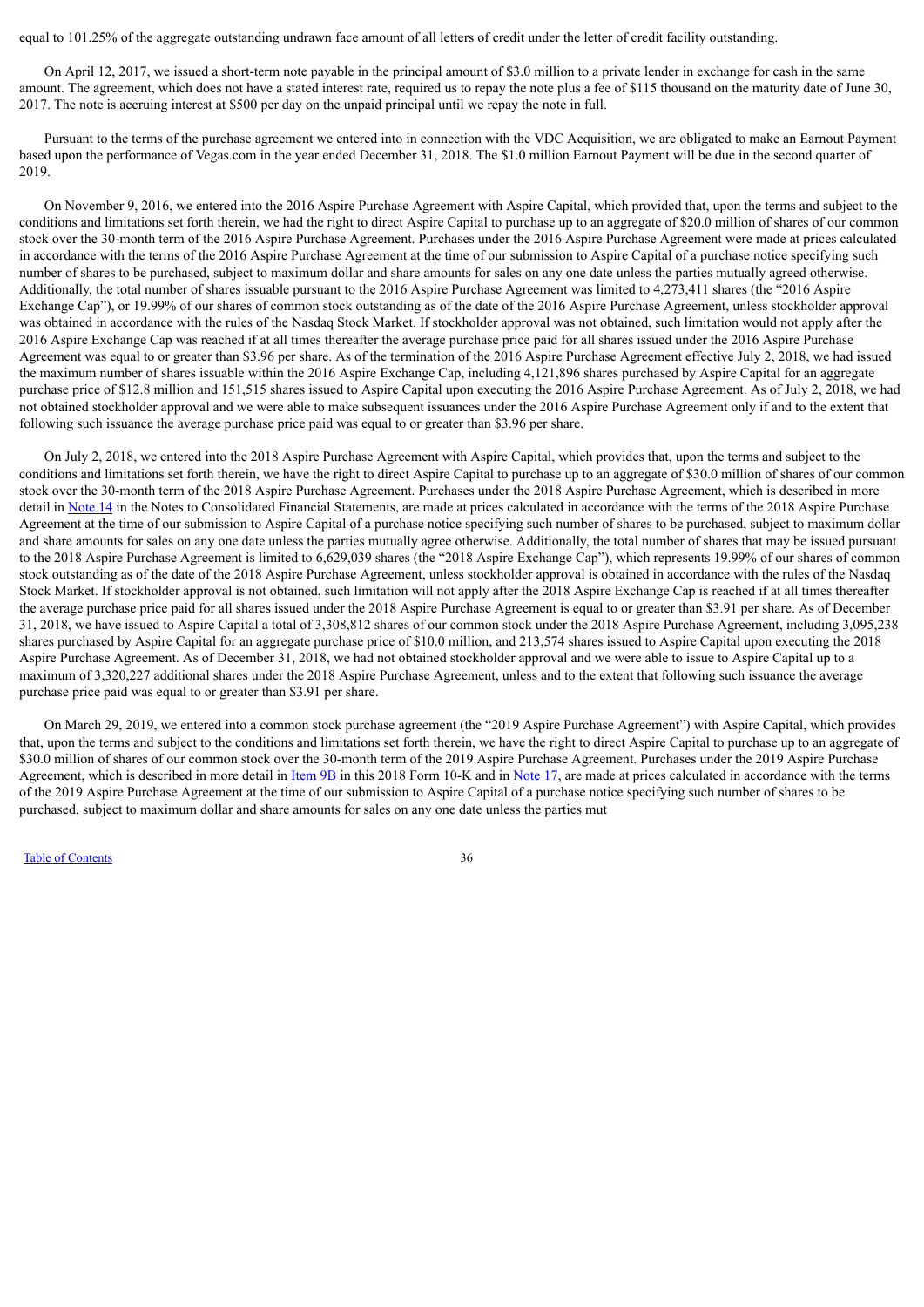ually agree otherwise. Additionally, the total number of shares that may be issued pursuant to the 2019 Aspire Purchase Agreement is limited to 8,140,373 shares (the "2019 Aspire Exchange Cap"), which represents 19.99% of our shares of common stock outstanding as of the date of the 2019 Aspire Purchase Agreement, unless stockholder approval is obtained in accordance with the rules of the Nasdaq Stock Market. If stockholder approval is not obtained, such limitation will not apply after the 2019 Aspire Exchange Cap is reached if at all times thereafter the average purchase price paid for all shares issued under the 2019 Aspire Purchase Agreement is equal to or greater than \$1.85 per share.

Our history of recurring operating losses, working capital deficiencies and negative cash flows from operating activities, in conjunction with the ongoing events of default under the Financing Agreement, give rise to substantial doubt regarding our ability to continue as a going concern.

We intend to fund our future operations and meet our financial obligations through revenue growth in our Technology and Data Intelligence segment; however, we cannot provide assurance that revenue, income and cash flows generated from our businesses will be sufficient to sustain our operations in the long term (including but not limited to payment of the amounts required under the Financing Agreement). As a result, we are actively evaluating strategic alternatives including the potential sale of certain non-core assets, investment assets and operating businesses. However, we may need to obtain additional capital through equity financing or debt financing.

Conditions in the debt and equity markets, as well as the volatility of investor sentiment regarding macroeconomic and microeconomic conditions, will play primary roles in determining whether we can successfully obtain additional capital. Additionally, pursuant to the Financing Agreement, we are subject to certain limitations on our ability and the ability of our subsidiaries to, among other things, incur additional debt and transfer, sell or otherwise dispose of assets, without the consent of the Lenders. We cannot be certain that we will be successful at raising additional capital.

A variety of factors, many of which are outside of our control, affect our cash flow; those factors include regulatory issues, competition, financial markets and other general business conditions. Based on financial projections, we believe that we will be able to meet our ongoing requirements for at least the next 12 months following this report, (including repayment of our existing debt as it matures) with existing cash, cash equivalents and cash resources, and based on the probable success of one or more of the following plans:

- monetize existing assets
- work with our creditors to modify existing arrangements or refinance our debt
- obtain additional capital through equity issuances, including but not limited to under the 2018 Aspire Purchase Agreement and 2019 Aspire Purchase Agreement (which issuances may dilute existing stockholders)

However, projections are inherently uncertain and the success of our plans is largely outside of our control. As a result, there is substantial doubt regarding our ability to continue as a going concern, and we may fully utilize our cash resources prior to April 1, 2020.

## **Cash Flows - Operating Activities**

We used \$7.7 million more cash from operating activities during the year ended December 31, 2018 than we did during the year ended December 31, 2017. The increase in cash used in operating activities is a result of an increase in operating losses, including the increase in our operations in China (which included increasing payroll costs); paying security deposits related to our travel and entertainment business; increasing the use of consultants for certain new strategic and administrative projects (primarily one to enhance the rigor of our global Sarbanes-Oxley compliance program) and the timing of payments related to elements of working capital.

### **Cash Flows - Investing Activities**

During the year ended December 31,2018, we received approximately \$1.1 million upon the sales of the IRS.com and Banks.com web domains. The proceeds from such sales were almost entirely offset by our payment of \$0.5 million towards our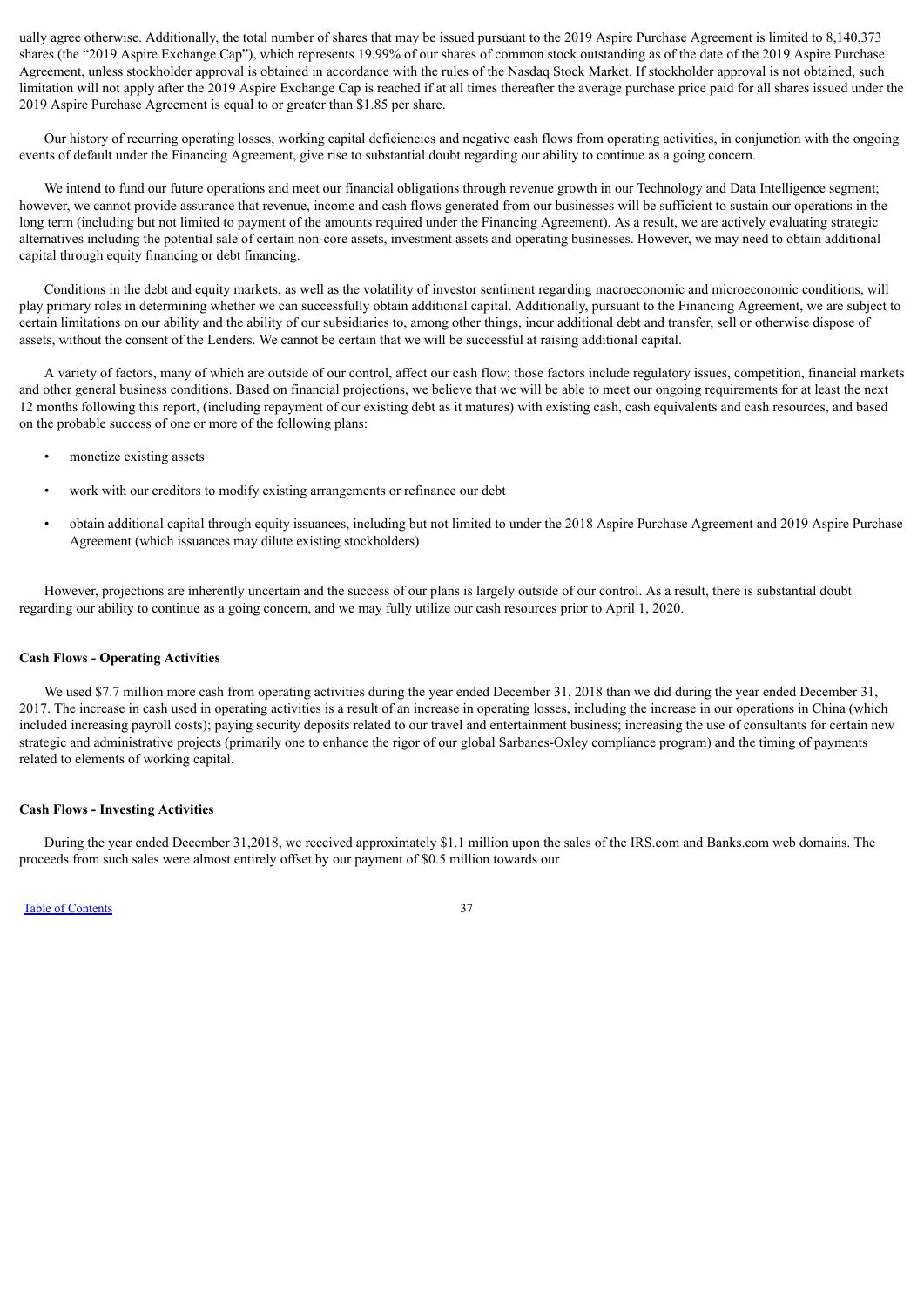investment in AIO (see Note 6 in the Notes to Consolidated Financial Statements for more details) and by a reduction of \$0.5 million in capital expenditures.

#### **Cash Flows - Financing Activities**

During the year ended December 31, 2018, our financing activities provided \$11.4 million less from the issuance of shares of our common stock, including from stock option exercises, than during the same period of 2017. During 2018 we also paid approximately \$1.5 million in loan fees related to our debt modifications, as well as \$2.3 million of exit fees to the Lenders as described in [Note](#page-76-0) 11 in the Notes to Consolidated Financial Statements. In 2017, we received \$3.0 million from the issuance of debt, while no such transactions occurred in 2018.

#### **Off-Balance Sheet Arrangements**

We currently have no off-balance sheet arrangements.

## **ITEM 7A. QUANTITATIVE AND QUALITATIVE DISCLOSURES ABOUT MARKET RISK**

Not applicable

## **ITEM 8. FINANCIAL STATEMENTS AND SUPPLEMENTARY DATA**

We have included the required financial statements and schedules in this 2018 Form 10-K beginning on page  $F-1$ .

## **ITEM 9. CHANGES IN AND DISAGREEMENTS WITH ACCOUNTANTS ON ACCOUNTING AND FINANCIAL DISCLOSURE**

None

### **ITEM 9A. CONTROLS AND PROCEDURES**

#### **Evaluation of Disclosure Controls and Procedures**

We maintain a set of disclosure controls and procedures designed to provide reasonable assurance that the information we must disclose in reports we file or submit under the Exchange Act, is recorded, processed, summarized and reported within the time periods specified in the SEC's rules and forms. We designed our disclosure controls with the objective of ensuring we accumulate and communicate this information to our management, including our principal executive officer and principal financial officer, as appropriate, to allow timely decisions regarding required disclosure.

Under the supervision and with the participation of our management, including our principal executive officer and principal financial officer, we conducted an evaluation of the effectiveness of the design and operations of our disclosure controls and procedures, as such term is defined in Rules 13a-15(e) and 15d-15(e) under Exchange Act, as of the end of the period covered by this report. Based upon that evaluation, our management, including our principal executive officer and principal financial officer, concluded that, due to the identification of the material weaknesses in our internal control over financial reporting as further described below, our disclosure controls and procedures were not effective at a reasonable assurance level as of December 31, 2018. Notwithstanding the material weaknesses in our internal control over financial reporting, the consolidated financial statements included in this Annual Report on Form 10-K fairly present, in all material respects, our financial position, results of operations and cash flows for the periods presented in conformity with accounting principles generally accepted in the United States of America.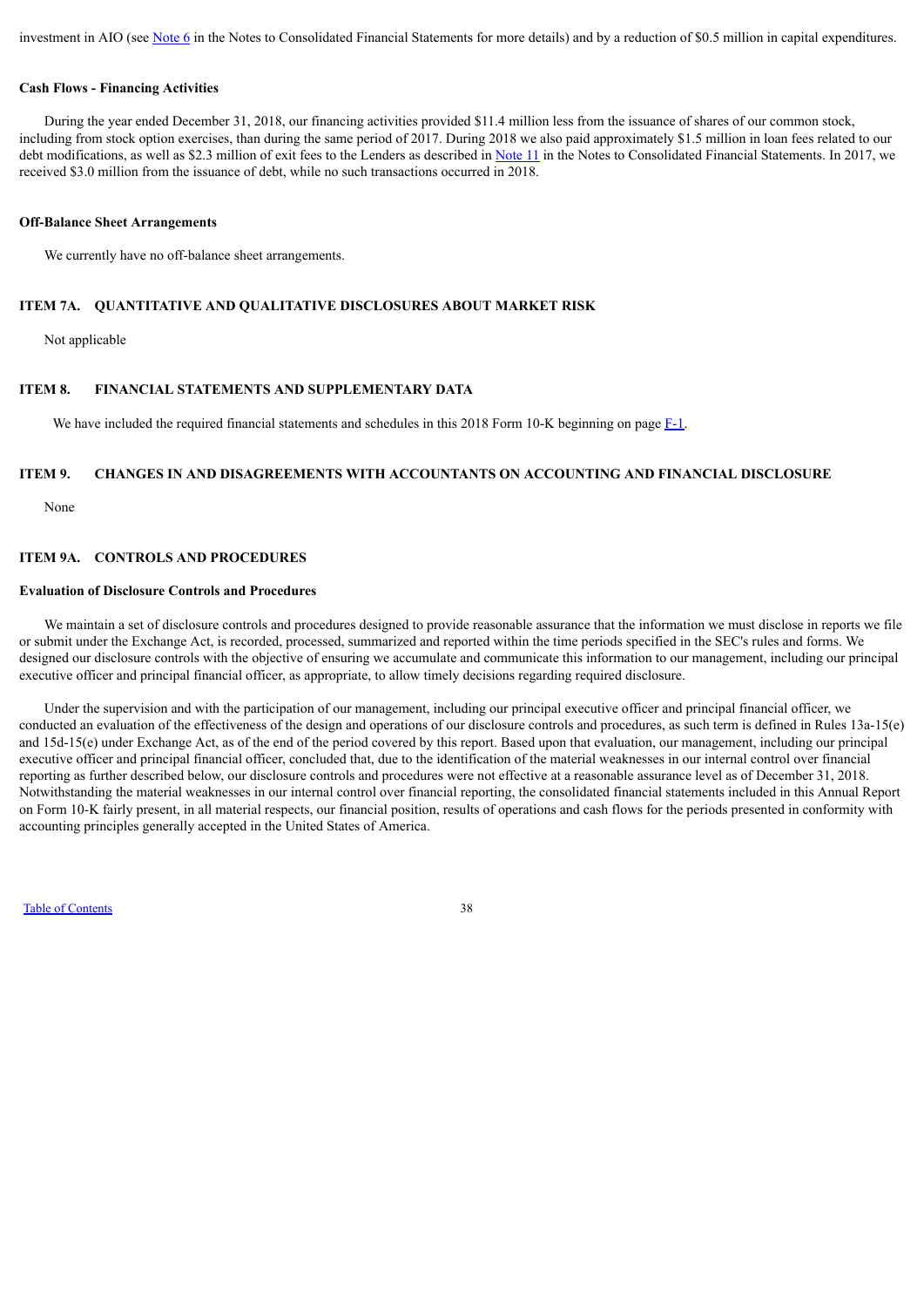#### **Management's Annual Report on Internal Control over Financial Reporting**

Our management is responsible for establishing and maintaining adequate internal control over financial reporting as such term is defined in Rules 13a-15(f) and 15d-15(f) under the Exchange Act. Under the supervision and with the participation of our management, including our principal executive officer and principal financial officer, we conducted an evaluation of the effectiveness of our internal control over financial reporting as of December 31, 2018 based on the framework set forth in *Internal Control—Integrated Framework (2013)* issued by the Committee of Sponsoring Organizations of the Treadway Commission.

Our internal control over financial reporting includes those policies and procedures that: (a) pertain to the maintenance of records that in reasonable detail accurately and fairly reflect our transactions and dispositions of our assets; (b) provide reasonable assurance that transactions are recorded as necessary to permit preparation of financial statements in accordance with U.S. generally accepted accounting principles, and that our receipts and expenditures are being made only in accordance with authorizations of our management and directors; and (c) provide reasonable assurance regarding prevention or timely detection of unauthorized acquisition, use or disposition of our assets that could have a material effect on our consolidated financial statements.

A material weakness is defined as a deficiency, or a combination of deficiencies, in internal control over financial reporting, such that there is a reasonable possibility that a material misstatement of our financial statements will not be prevented or detected on a timely basis. Management identified material weaknesses related to the sufficiency of documentation of review and approval of manual journal entries. Specifically, we failed to retain documentary evidence that we had reviewed underlying information at a sufficient level of detail. As a result, we are unable to demonstrate our effective review prior to approval of manual journal entries. Management also identified a material weakness related to insufficient documentation of our consideration of appropriate revenue recognition criteria for certain contracts arising from our Technology and Data Intelligence segment. As a result, there is a risk that we could misapply the new revenue recognition guidance and improperly recognize revenue.

During our fourth quarter of 2018 evaluation, management concluded that we did not select and develop control activities that contributed to the mitigation of risks to acceptable levels, as required by the control activities component of the COSO framework, including the documentation of appropriate review and approval of manual journal entries, our consideration of appropriate revenue recognition criteria for certain contracts arising from our Technology and Data Intelligence segment, and our monitoring and activity-level controls specific to various business processes within our Technology and Data Intelligence segment. The failure to retain appropriate documentation of our review and approval of manual journal entries has a pervasive impact and, as such, this deficiency resulted in a risk that could have impacted virtually all financial statement account balances and disclosures. Regarding our Technology and Data Intelligence segment, the failure to document consideration of appropriate revenue recognition for certain contracts resulted in a risk that could have materially impacted revenue and cost of sales, while we noted deficiencies in our monitoring and activity-level controls related to processes including accounts payable, accrued liabilities, payroll and fixed assets. The deficiencies in the various business processes aggregate to a material weakness.

Based upon our evaluation, our management concluded that we did not maintain effective internal control over financial reporting as of December 31, 2018.

## **Changes in Internal Control over Financial Reporting**

Except for the identified material weaknesses, there was no change in our internal control over financial reporting during the fiscal quarter ended December 31, 2018 that has materially affected, or is reasonably likely to materially affect, our internal control over financial reporting.

## **Remediation Efforts to Address the Material Weakness**

We are committed to maintaining a strong internal control environment and will make remediation efforts to improve our controls. With the oversight of senior management, subsequent to December 31, 2018, a plan to remediate the underlying causes of the material weaknesses and improve the design and operating effectiveness of internal control over financial reporting and our disclosure controls has been developed and is being implemented. We expect that the remediation of the material weakness will be completed prior to the end of second quarter 2019.

[Table of Contents](#page-2-0) **Table of Contents** 39 [Financial Statement Index](#page-52-0)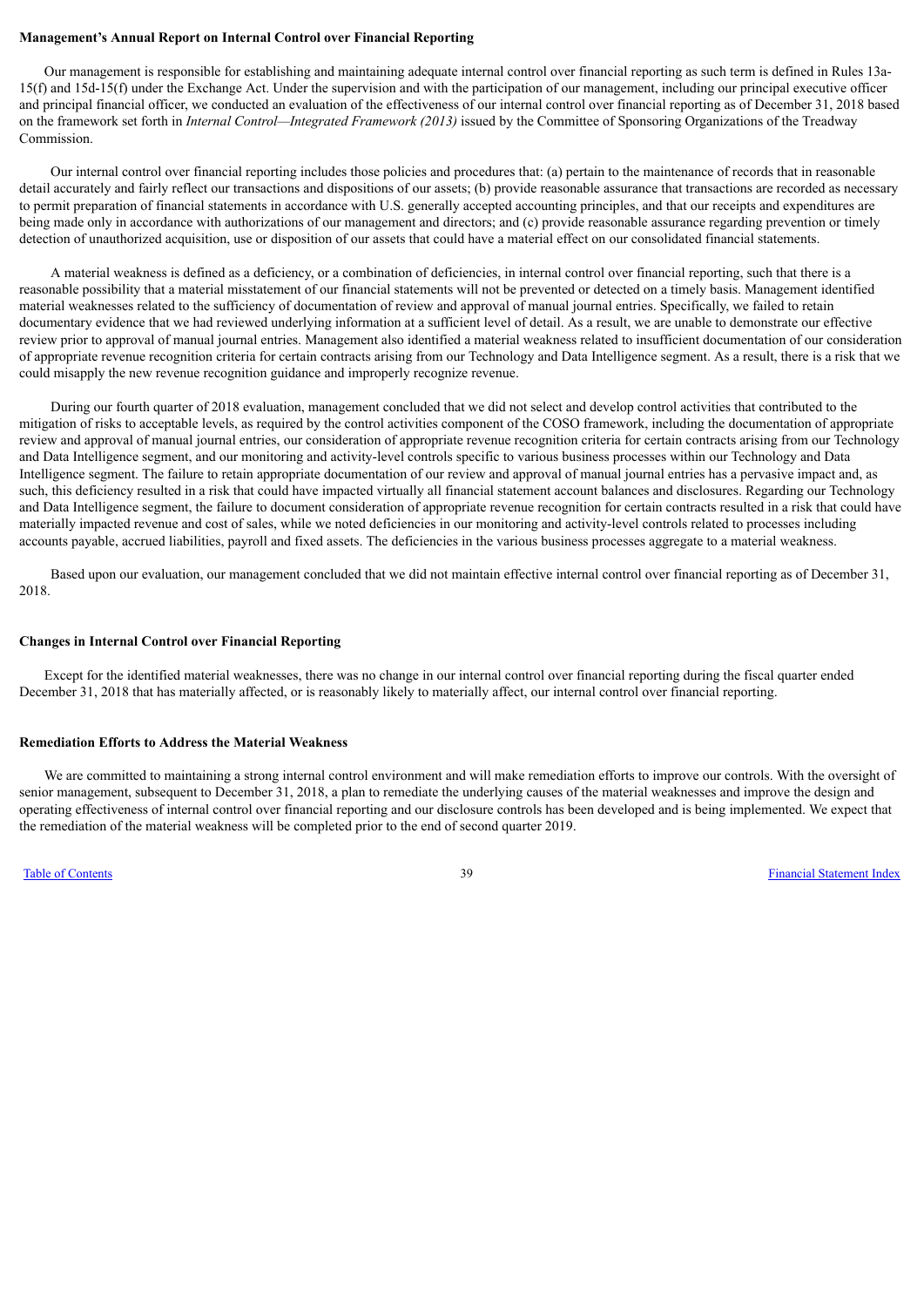# **Report of Independent Registered Public Accounting Firm**

To the Board of Directors and Stockholders of Remark Holdings, Inc.

## **Adverse Opinion on Internal Control over Financial Reporting**

We have audited Remark Holdings, Inc. and subsidiaries' (the "Company") internal control over financial reporting as of December 31, 2018, based on criteria established in *Internal Control-Integrated Framework (2013)* issued by the Committee of Sponsoring Organizations of the Treadway Commission ("COSO"). In our opinion, because of the effect of the material weaknesses described in the following paragraph on the achievement of the objectives of the control criteria, the Company has not maintained effective internal control over financial reporting as of December 31, 2018, based on criteria established in *Internal Control-Integrated Framework (2013)* issued by COSO.

A material weakness is a control deficiency, or a combination of deficiencies, in internal control over financial reporting, such that there is a reasonable possibility that a material misstatement of the Company's annual or interim consolidated financial statements will not be prevented or detected on a timely basis. The following material weaknesses have been identified and included in management's assessment. There is a material weakness related to the design and operating effectiveness of the Company's controls over the review and approval over the preparation of manual journal entries, which impacts various areas including but not limited to revenue recognition, accounts payable and accrued expenses, relative to its internal control over financial reporting. In addition, we noted a material weakness related to the design and operating effectiveness of the Company's internal controls over revenue recognition in China. We also identified deficiencies related to the adequacy of the Company's monitoring and activity level controls specific to various business processes in China, including accounts payable, accrued liabilities, payroll, and fixed assets. These deficiencies aggregate to a material weakness. These material weaknesses were considered in determining the nature, timing, and extent of audit tests applied in our audit of the 2018 consolidated financial statements, and this report does not affect our report dated April 1, 2019, on those consolidated financial statements.

We also have audited, in accordance with the standards of the Public Company Accounting Oversight Board (United States) ("PCAOB"), the consolidated balance sheets and the related consolidated statements of operations and comprehensive loss, stockholders' equity (deficit), and cash flows of the Company, and our report dated April 1, 2019, expressed an unqualified opinion with an explanatory paragraph regarding substantial doubt about the Company's ability to continue as a going concern.

### **Basis for Opinion**

The Company's management is responsible for maintaining effective internal control over financial reporting, and for its assessment of the effectiveness of internal control over financial reporting, included in the accompanying Management's Annual Report on Internal Control over Financial Reporting. Our responsibility is to express an opinion on the Company's internal control over financial reporting based on our audit. We are a public accounting firm registered with the PCAOB and are required to be independent with respect to the Company in accordance with the U.S. federal securities laws and the applicable rules and regulations of the Securities and Exchange Commission and the PCAOB.

We conducted our audit in accordance with the standards of the PCAOB. Those standards require that we plan and perform the audit to obtain reasonable assurance about whether effective internal control over financial reporting was maintained in all material respects. Our audit of internal control over financial reporting included obtaining an understanding of internal control over financial reporting, assessing the risk that a material weakness exists, and testing and evaluating the design and operating effectiveness of internal control based on the assessed risk. Our audit also included performing such other procedures as we considered necessary in the circumstances. We believe that our audit provides a reasonable basis for our opinion.

## **Definition and Limitations of Internal Control over Financial Reporting**

A company's internal control over financial reporting is a process designed to provide reasonable assurance regarding the reliability of financial reporting and the preparation of financial statements for external purposes in accordance with accounting principles generally accepted in the United States of America. A company's internal control over financial reporting includes those policies and procedures that (1) pertain to the maintenance of records that, in reasonable detail, accurately and fairly reflect the transactions and dispositions of the assets of the company; (2) provide reasonable assurance that transactions are

[Table of Contents](#page-2-0) **[Financial Statement Index](#page-52-0)** 40 Financial Statement Index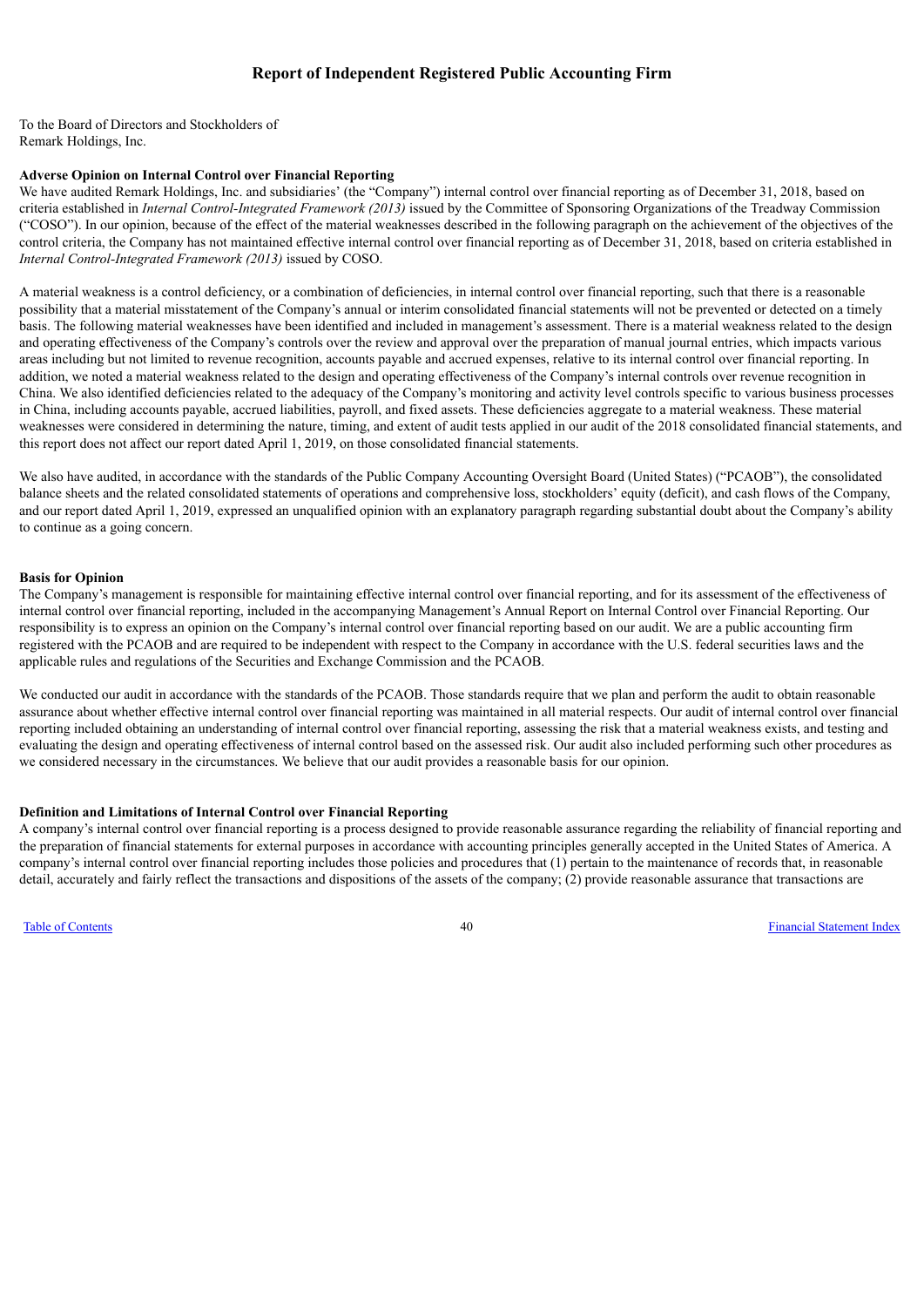recorded as necessary to permit preparation of financial statements in accordance with accounting principles generally accepted in the United States of America, and that receipts and expenditures of the company are being made only in accordance with authorizations of management and directors of the company; and (3) provide reasonable assurance regarding prevention or timely detection of unauthorized acquisition, use, or disposition of the company's assets that could have a material effect on the financial statements.

Because of its inherent limitations, internal control over financial reporting may not prevent or detect misstatements. Also, projections of any evaluation of effectiveness to future periods are subject to the risk that controls may become inadequate because of changes in conditions, or that the degree of compliance with the policies or procedures may deteriorate.

#### **Disclaimer on Additional Information in Management's Report**

We do not express an opinion or any other form of assurance on management's statements, included in the accompanying Management's Report on Internal Control over Financial Reporting, referring to corrective actions taken after December 31, 2018, relative to the aforementioned material weaknesses in internal control over financial reporting.

*/s/ Cherry Bekaert LLP*

Atlanta, Georgia April 1, 2019

## <span id="page-44-0"></span>**ITEM 9B. OTHER INFORMATION**

#### **New Common Stock Purchase Agreement**

On March 29, 2019, we entered into the 2019 Aspire Purchase Agreement with Aspire Capital, which provides that, upon the terms and subject to the conditions and limitations set forth therein, we have the right to direct Aspire Capital to purchase up to an aggregate of \$30.0 million of shares of our common stock over the 30-month term of the 2019 Aspire Purchase Agreement. Upon the satisfaction of certain commencement conditions set forth in the 2019 Aspire Purchase Agreement, the 2019 Aspire Purchase Agreement will replace the 2018 Aspire Purchase Agreement, which will terminate under the terms of the 2019 Aspire Purchase Agreement. In consideration for entering into the 2019 Aspire Purchase Agreement, upon commencement of the 2019 Aspire Purchase Agreement, we will issue to Aspire Capital \$0.9 million of shares of our common stock.

Under the 2019 Aspire Purchase Agreement, on any trading day over the 30-month term of such agreement, we have the right, in our sole discretion, to present Aspire Capital with a purchase notice (each, a "Purchase Notice") directing Aspire Capital to purchase up to 50,000 shares of our common stock per trading day, up to an aggregate of \$30.0 million under the 2019 Aspire Purchase Agreement, at a per share price (the "Purchase Price") equal to the lesser of (i) the lowest sale price of our common stock on the purchase date or (ii) the arithmetic average of the three lowest closing sale prices for our common stock during the 10 consecutive trading days ending on the trading day immediately preceding the purchase date.

The aggregate purchase price payable by Aspire Capital on any one purchase date may not exceed \$250,000, unless otherwise mutually agreed. The parties may mutually agree to increase the number of shares of our common stock that may be purchased per trading day pursuant to the terms of the 2019 Aspire Purchase Agreement to 3,000,000 shares.

In addition, on any trading day on which we submit a Purchase Notice to Aspire Capital to purchase at least 50,000 shares, we also have the right, in our sole discretion, to present Aspire Capital with a volume-weighted average price purchase notice (each, a "VWAP Purchase Notice") directing Aspire Capital to purchase an amount of our common stock equal to up to 30% of the aggregate shares of our common stock traded on the next trading day (the "VWAP Purchase Date"), subject to a maximum number of shares we may determine, and a minimum purchase price threshold equal to the greater of (i) 80% of the closing price of our common stock on the trading day immediately preceding the VWAP Purchase Date or (ii) a higher price that may be determined by us. The purchase price per share pursuant to such VWAP Purchase Notice will be equal to the lesser of (i) the closing sale price of our common stock on the VWAP Purchase Date, or (ii) 97% of the volume-weighted average price for our common stock traded on its principal market on the VWAP Purchase Date.

We may deliver multiple Purchase Notices and VWAP Purchase Notices to Aspire Capital from time to time during the term of the Purchase Agreement, so long as the most recent purchase has been completed.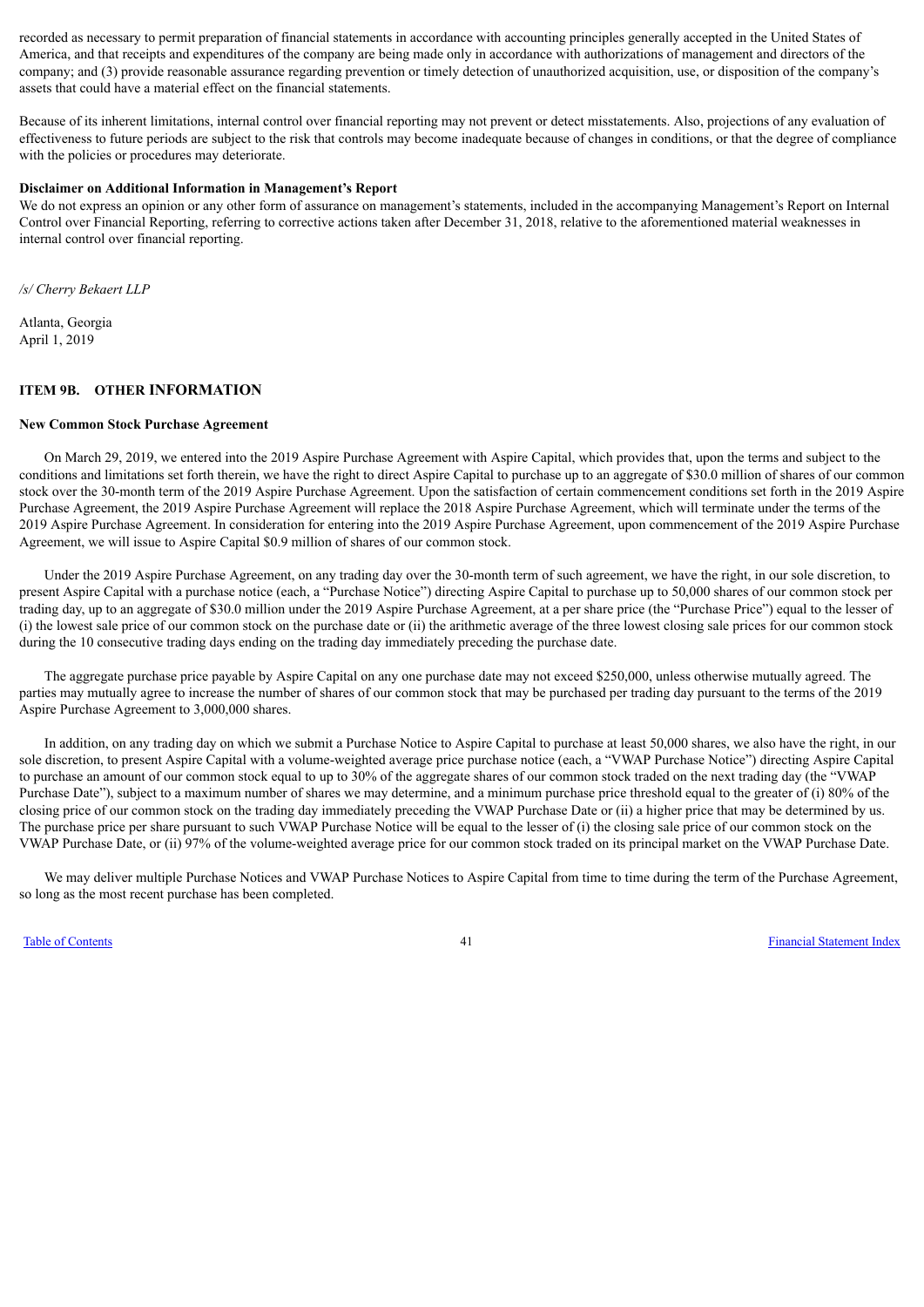In addition, Aspire Capital will not be required to buy any shares of our common stock pursuant to a Purchase Notice on any trading day on which the closing trade price of our common stock is below \$0.25. There are no trading volume requirements or restrictions under the 2019 Aspire Purchase Agreement, and we will control the timing and amount of sales of our common stock to Aspire Capital. Aspire Capital has no right to require any sales by us, but is obligated to make purchases from us as directed by us in accordance with the 2019 Aspire Purchase Agreement. There are no limitations on use of proceeds, financial or business covenants, restrictions on future fundings, rights of first refusal, participation rights, penalties or liquidated damages in the 2019 Aspire Purchase Agreement. The 2019 Aspire Purchase Agreement may be terminated by us at any time, at our discretion, without any cost to us. Aspire Capital has agreed that neither it nor any of its agents, representatives and affiliates will engage in any direct or indirect short-selling or hedging our common stock during any time prior to the termination of the 2019 Aspire Purchase Agreement.

The 2019 Aspire Purchase Agreement provides that the total number of shares that may be issued pursuant to such agreement is limited to 8,140,373 shares (the "2019 Aspire Exchange Cap"), or 19.99% of our shares of common stock outstanding as of the date of the 2019 Aspire Purchase Agreement, unless stockholder approval is obtained in accordance with the rules of the Nasdaq Stock Market. If stockholder approval is not obtained, such limitation will not apply after the 2019 Aspire Exchange Cap is reached if at all times thereafter the average purchase price paid for all shares issued under the 2019 Aspire Purchase Agreement is equal to or greater than \$1.85 per share. The 2019 Aspire Purchase Agreement also provides that at no time will Aspire Capital (together with its affiliates) beneficially own more than 19.99% of our outstanding shares of common stock.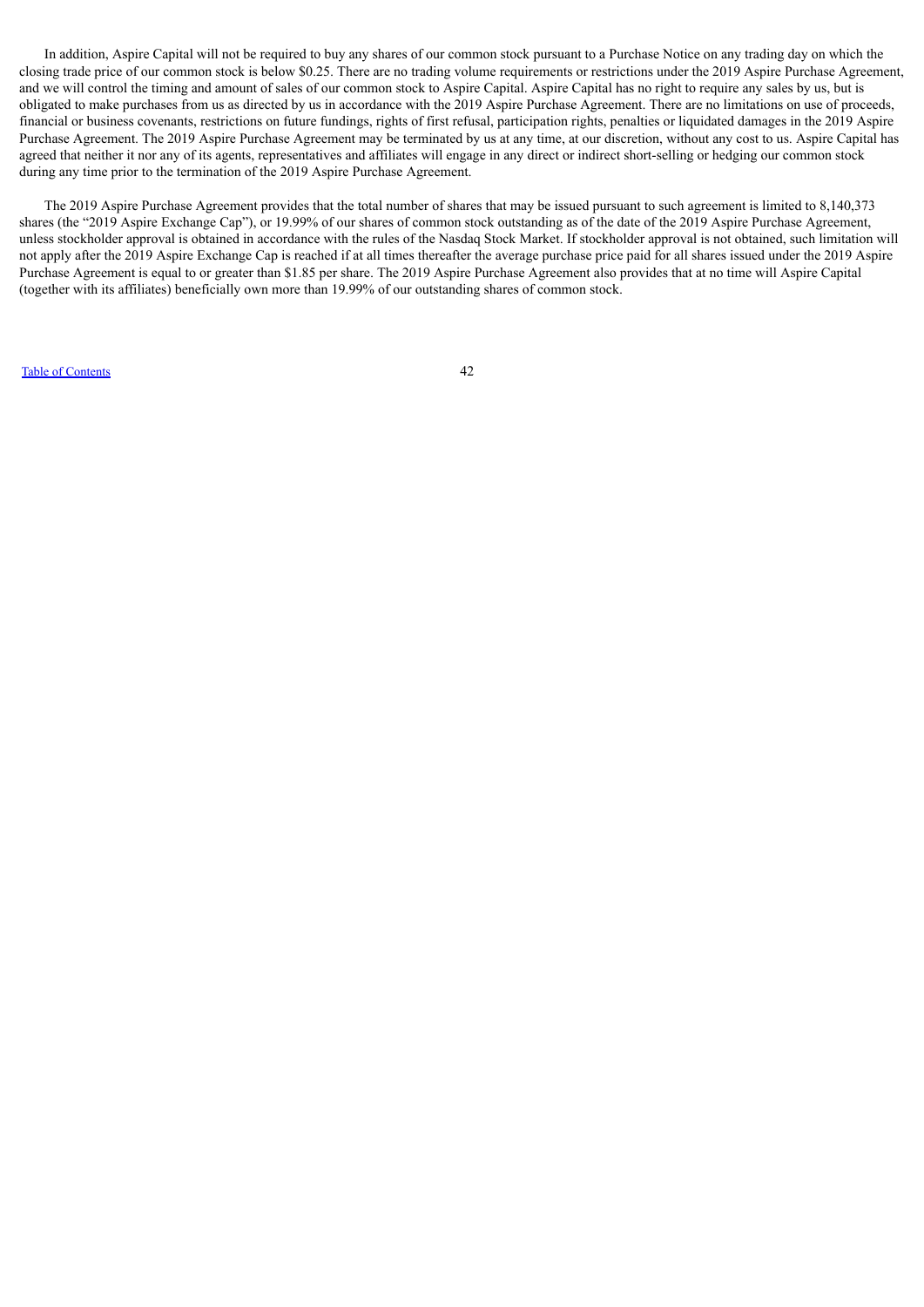### **PART III**

#### **ITEM 10. DIRECTORS, EXECUTIVE OFFICERS AND CORPORATE GOVERNANCE**

We incorporate the information this item requires by referring to the information under the captions **Proposal No. 1: Election of Directors** and **Corporate Governance** in our proxy statement for our 2019 annual meeting of stockholders ("2019 Proxy Statement"), which we will file with the SEC pursuant to Regulation 14A.

### **ITEM 11. EXECUTIVE COMPENSATION**

We incorporate the information this item requires by referring to the information under the caption **Executive Compensation** in our 2019 Proxy Statement, which we will file with the SEC pursuant to Regulation 14A.

## **ITEM 12. SECURITY OWNERSHIP OF CERTAIN BENEFICIAL OWNERS AND MANAGEMENT AND RELATED STOCKHOLDER MATTERS**

We incorporate the information this item requires by referring to the information under the caption **Security Ownership of Certain Beneficial Owners and Management** in our 2019 Proxy Statement, which we will file with the SEC pursuant to Regulation 14A.

#### **Securities Authorized for Issuance Under Equity Compensation Plans**

The following table presents certain information as of December 31, 2018 regarding our equity compensation plans (the 2010 Equity Incentive Plan, the 2014 Equity Incentive Plan, and the 2017 Equity Incentive Plan, all of which were approved by our security holders):

| Plan category                    | <b>Number of Common</b><br><b>Stock Shares to be</b><br><b>Issued upon Exercise</b><br>of Outstanding<br><b>Options</b> | <b>Weighted Average</b><br><b>Exercise Price of</b><br><b>Outstanding Options</b> | <b>Number of Securities</b><br><b>Remaining Available</b><br>for Future Issuance<br>under Plans |
|----------------------------------|-------------------------------------------------------------------------------------------------------------------------|-----------------------------------------------------------------------------------|-------------------------------------------------------------------------------------------------|
| Approved by security holders     | 10,874,849                                                                                                              | 4.36                                                                              | 8,299,807                                                                                       |
| Not approved by security holders | $\overbrace{\phantom{13333}}$                                                                                           |                                                                                   |                                                                                                 |

See more detailed information regarding our equity compensation plans in [Note](#page-80-0) 14 in the Notes to Consolidated Financial Statements in this 2018 Form  $10-K$ 

### **ITEM 13. CERTAIN RELATIONSHIPS AND RELATED TRANSACTIONS AND DIRECTOR INDEPENDENCE**

We incorporate the information this item requires by referring to the information under the captions **Proposal No. 1: Election of Directors** and **Corporate Governance** in our 2019 Proxy Statement, which we will file with the SEC pursuant to Regulation 14A.

### **ITEM 14. PRINCIPAL ACCOUNTANT FEES AND SERVICES**

We incorporate the information this item requires by referring to the information under the caption **Proposal No. 2: Ratification of Appointment of Independent Registered Public Accounting Firm** in our 2019 Proxy Statement, which we will file with the SEC pursuant to Regulation 14A.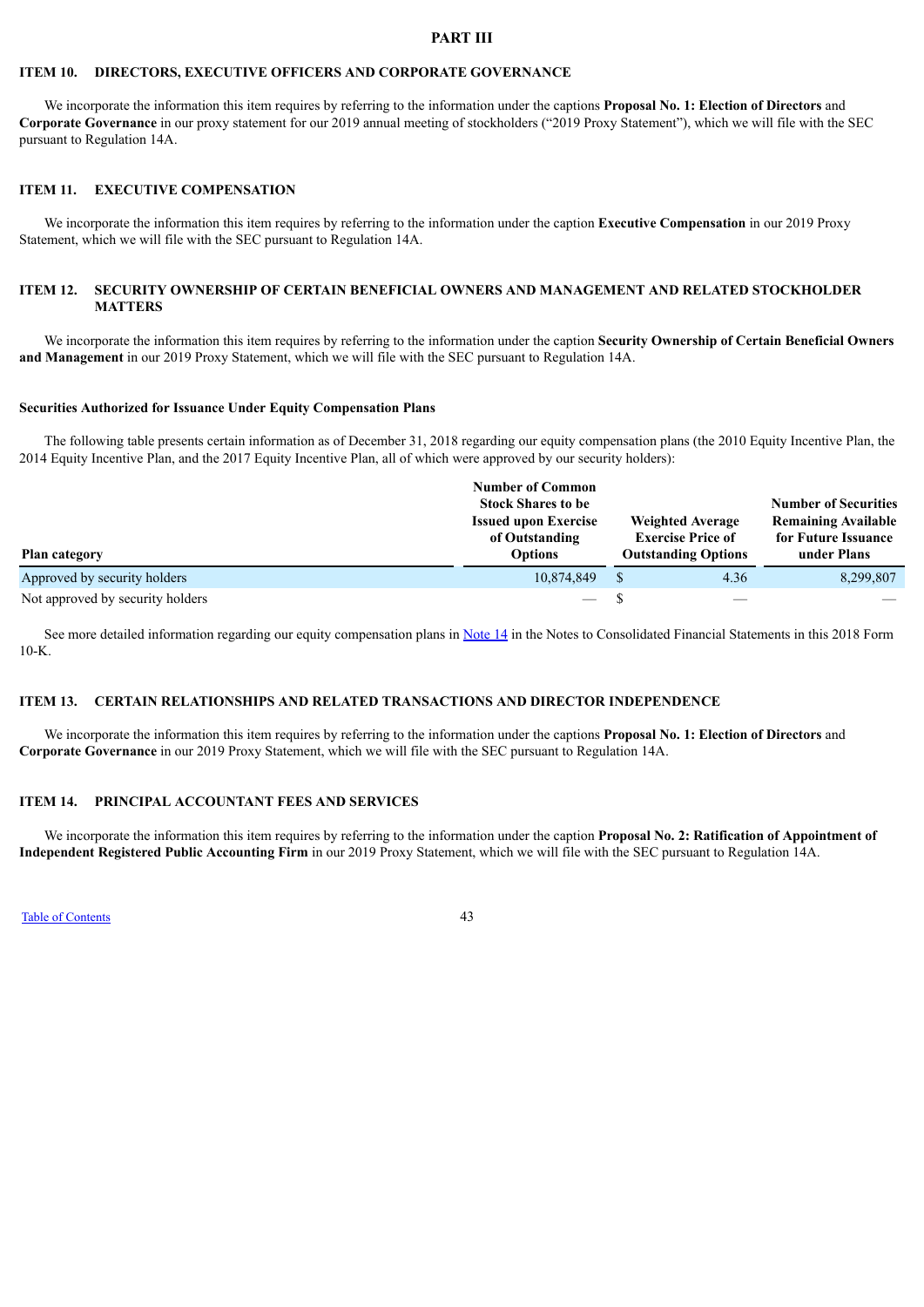## **ITEM 15. EXHIBITS AND FINANCIAL STATEMENT SCHEDULES**

The following documents are filed as part of this 2018 Form 10-K:

#### **Consolidated Financial Statements**

In Part II, Item 8, we have included our consolidated financial statements, the notes thereto and the report of our Independent Registered Public Accounting Firm.

### **Financial Statement Schedules**

We have omitted schedules required by applicable SEC accounting regulations because they are either not required under the related instructions, are inapplicable, or we present the required information in the financial statements or notes thereto.

## **Exhibits**

We describe the exhibits filed as part of, or incorporated by reference into, this 2018 Form 10-K in the attached Exhibit Index.

# **EXHIBIT INDEX**

|                          |                                                                                                                                                                                                                                                                                                                                                                       | <b>Incorporated Herein</b><br><b>By Reference To</b> |                 |                          |  |  |
|--------------------------|-----------------------------------------------------------------------------------------------------------------------------------------------------------------------------------------------------------------------------------------------------------------------------------------------------------------------------------------------------------------------|------------------------------------------------------|-----------------|--------------------------|--|--|
| Exhibit<br><b>Number</b> | <b>Description</b>                                                                                                                                                                                                                                                                                                                                                    | <b>Document</b>                                      | <b>Filed On</b> | Exhibit<br><b>Number</b> |  |  |
| 2.1 <sup>1</sup>         | Agreement and Plan of Merger, dated as of May 2, 2014, by and among Remark<br>Media, Inc. (n/k/a Remark Holdings, Inc.), Roomlia, Inc. and Hotelmobi Inc.                                                                                                                                                                                                             | $8-K$                                                | 05/07/2014      | 2.1                      |  |  |
| 2.2 <sup>1</sup>         | Unit Purchase Agreement, dated August 18, 2015, by and among Remark Media, Inc.<br>(n/k/a Remark Holdings, Inc.), Vegas.com, LLC and the sellers listed on the signature<br>page thereto                                                                                                                                                                              | $8-K$                                                | 08/20/2015      | 2.1                      |  |  |
| 2.3 <sup>1</sup>         | Second Amended and Restated Asset and Securities Purchase Agreement, dated as<br>September 20, 2016, by and among China Branding Group Limited (in official<br>liquidation), certain of its managers and subsidiaries listed on the signature page<br>thereto, the joint official liquidators, KanKan Limited and Remark Media, Inc. (n/k/a<br>Remark Holdings, Inc.) | $8-K$                                                | 09/26/2016      | 2.1                      |  |  |
| 2.4 <sup>1</sup>         | Membership Interest Purchase Agreement, dated as of March 15, 2019, by and<br>between VDC-MGG Holdings LLC and Remark Holdings, Inc.                                                                                                                                                                                                                                  | $8-K$                                                | 03/19/2019      | 2.1                      |  |  |
| 3.1                      | Amended and Restated Certificate of Incorporation                                                                                                                                                                                                                                                                                                                     | $8-K$                                                | 12/30/2014      | 3.1                      |  |  |
| 3.2                      | Certificate of Amendment to the Amended and Restated Certificate of Incorporation                                                                                                                                                                                                                                                                                     | $8-K$                                                | 01/12/2016      | 3.1                      |  |  |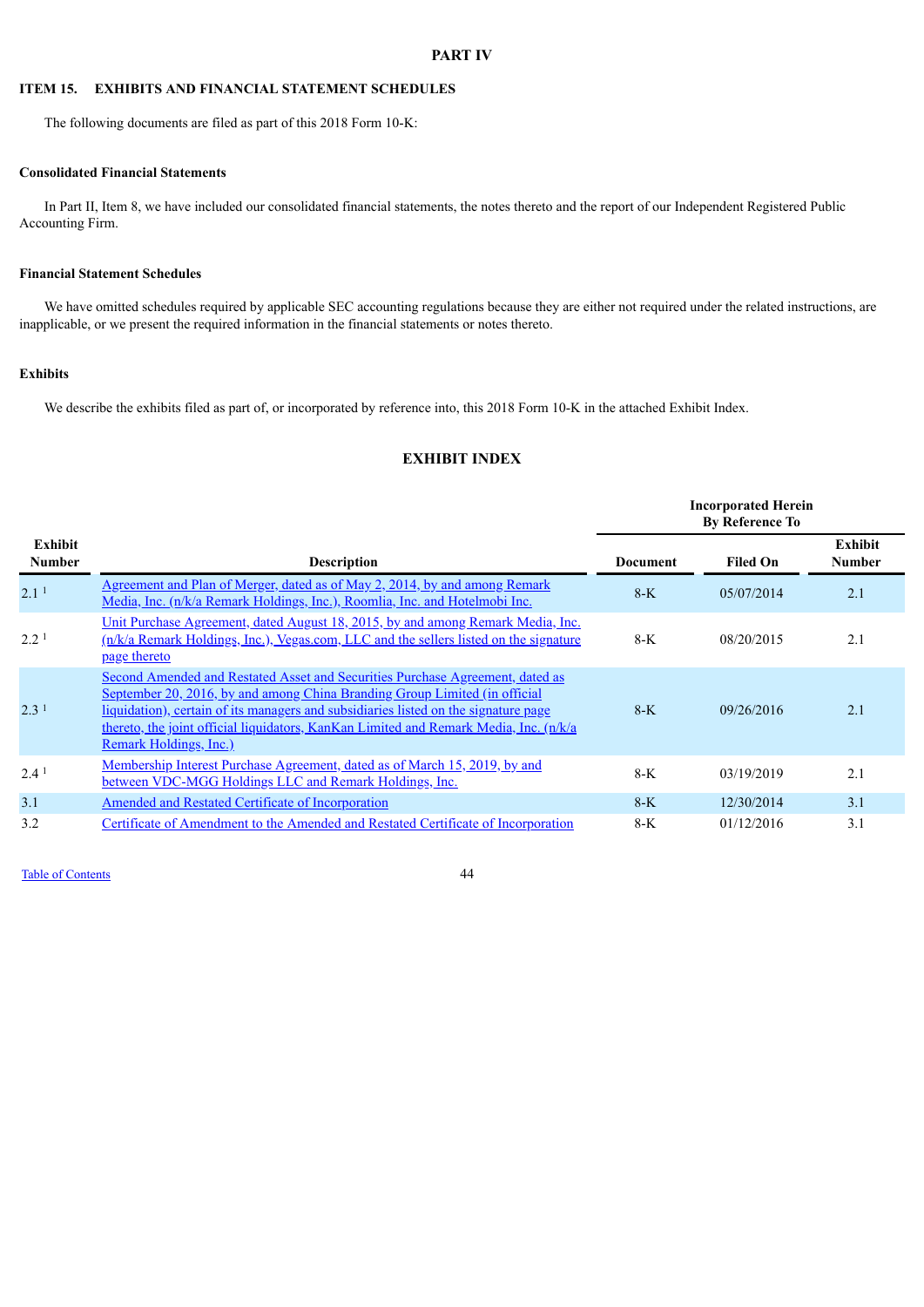|                                 |                                                                                                                                                                                                                                                                                                                         | <b>Incorporated Herein</b><br><b>By Reference To</b> |                 |                                 |
|---------------------------------|-------------------------------------------------------------------------------------------------------------------------------------------------------------------------------------------------------------------------------------------------------------------------------------------------------------------------|------------------------------------------------------|-----------------|---------------------------------|
| <b>Exhibit</b><br><b>Number</b> | Description                                                                                                                                                                                                                                                                                                             | <b>Document</b>                                      | <b>Filed On</b> | <b>Exhibit</b><br><b>Number</b> |
| 3.3                             | Certificate of Amendment to the Amended and Restated Certificate of Incorporation                                                                                                                                                                                                                                       | $8-K$                                                | 06/08/2016      | 3.1                             |
| 3.4                             | Certificate of Amendment to the Amended and Restated Certificate of Incorporation                                                                                                                                                                                                                                       | $8-K$                                                | 04/11/2017      | 3.1                             |
| 3.5                             | Certificate of Designation of Series A Junior Participating Preferred Stock of Remark<br>Media, Inc. (n/k/a Remark Holdings, Inc.)                                                                                                                                                                                      | $8-K$                                                | 06/04/2015      | 3.1                             |
| 3.6                             | <b>Amended and Restated Bylaws</b>                                                                                                                                                                                                                                                                                      | $8-K$                                                | 02/13/2015      | 3.1                             |
| 4.1                             | Specimen certificate of common stock of Remark Media, Inc. (n/k/a Remark<br>Holdings, Inc.)                                                                                                                                                                                                                             | $10-K$                                               | 03/23/2012      | 4.1                             |
| 4.2                             | Form of Roomlia Warrants                                                                                                                                                                                                                                                                                                | $8-K$                                                | 05/07/2014      | 4.1                             |
| 4.3                             | Registration Rights Agreement dated as of September 24, 2015 by and between<br>Remark Media, Inc. (n/k/a Remark Holdings, Inc.) and the Subscribers listed on the<br>signature page thereto.                                                                                                                            | $8-K$                                                | 09/28/2015      | 10.4                            |
| 4.4                             | Form of CBG Acquisition Warrant                                                                                                                                                                                                                                                                                         | $8-K$                                                | 09/26/2016      | 4.1                             |
| 4.5                             | Form of CBG Financing Warrant                                                                                                                                                                                                                                                                                           | $8-K$                                                | 09/26/2016      | 4.2                             |
| 4.6                             | Registration Rights Agreement, dated as of July 2, 2018, by and between Remark<br>Holdings, Inc. and Aspire Capital Fund, LLC.                                                                                                                                                                                          | $8-K$                                                | 07/03/2018      | 4.1                             |
| 10.1                            | Membership Interest Purchase Agreement between Remark Media, Inc. (n/k/a<br>Remark Holdings, Inc.), Pop Factory LLC, Howard Sonnenschein and Gail<br>Sonnenschein dated March 29, 2013                                                                                                                                  | $8-K$                                                | 04/04/2013      | 2.1                             |
| 10.2 <sup>2</sup>               | 2010 Equity Incentive Plan                                                                                                                                                                                                                                                                                              | $8-K$                                                | 06/21/2010      | 10.34                           |
| 10.3 <sup>2</sup>               | 2014 Incentive Plan, as amended January 11, 2016                                                                                                                                                                                                                                                                        | $8-K$                                                | 01/12/2016      | 10.1                            |
| 10.4 <sup>2</sup>               | 2017 Incentive Plan                                                                                                                                                                                                                                                                                                     | $8-K$                                                | 01/24/2018      | 10.1                            |
| 10.5 <sup>2</sup>               | Form of Subscription Agreement, dated July 9, 2015                                                                                                                                                                                                                                                                      | $8-K$                                                | 07/13/2015      | 10.1                            |
| 10.6                            | Letter Agreement dated September 24, 2015 by and among Remark Media, Inc. (n/k/a<br>Remark Holdings, Inc.), Vegas.com, LLC, and James B. Gibson in his capacity as<br><b>Seller Representative</b>                                                                                                                      | $8-K$                                                | 09/28/2015      | 10.1                            |
| 10.7                            | Financing Agreement dated as of September 24, 2015 by and among Remark Media,<br>Inc. (n/k/a Remark Holdings, Inc.) and certain of its subsidiaries named as Borrowers<br>and Guarantors, the Lenders and MGG Investment Group LP, as Collateral Agent and<br>Administrative Agent for the Lenders                      | $8-K$                                                | 09/28/2015      | 10.2                            |
| 10.8                            | Amendment No. 1 to Financing Agreement, dated as of September 20, 2016, by and<br>among Remark Media, Inc. (n/k/a Remark Holdings, Inc.) and certain of its<br>subsidiaries named as Borrowers and Guarantors, the Lenders and MGG Investment<br>Group LP, as Collateral Agent and Administrative Agent for the Lenders | $8-K$                                                | 09/26/2016      | 10.1                            |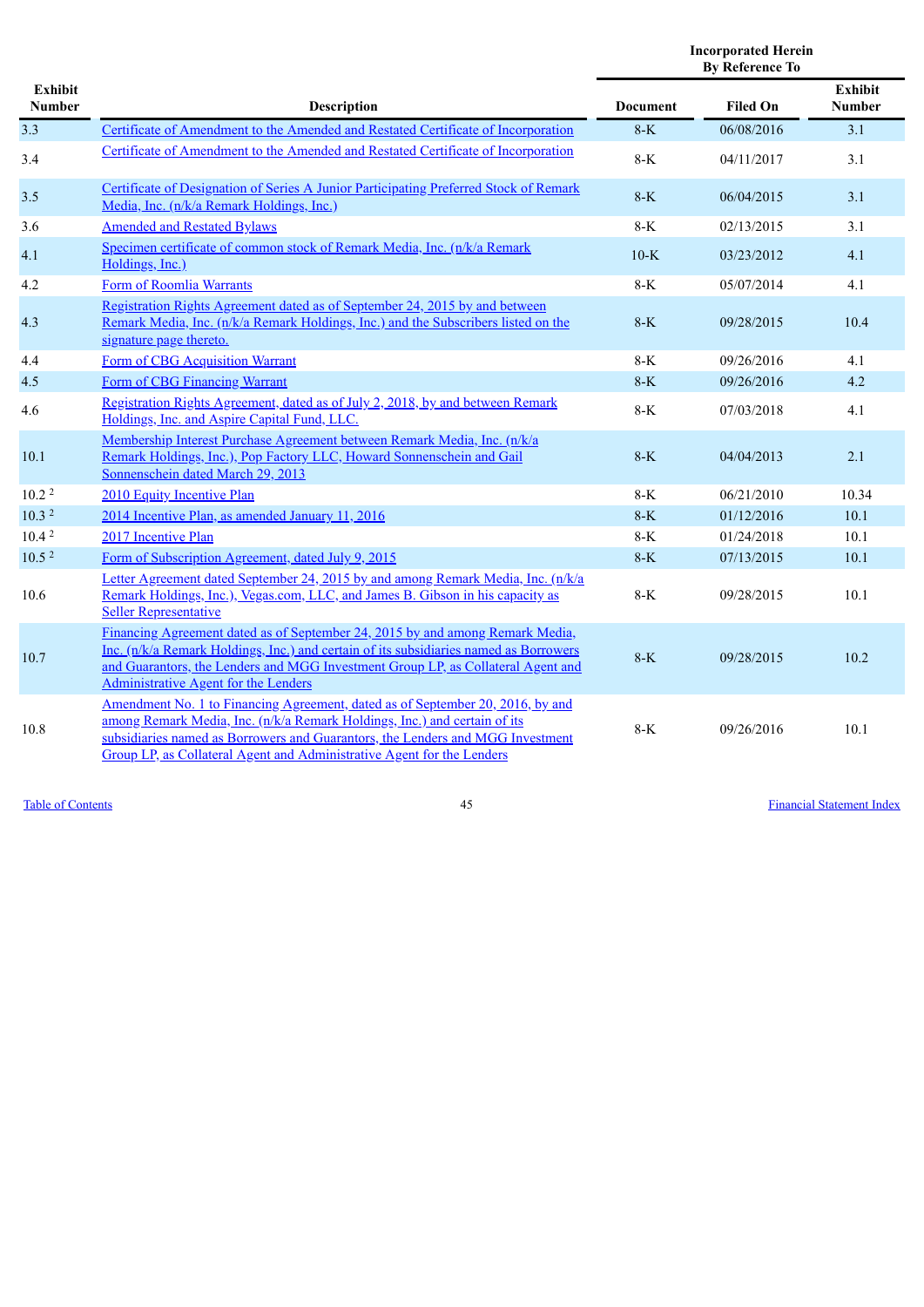|                                 |                                                                                                                                                                                                                                                                                                                    |                 | <b>Incorporated Herein</b><br><b>By Reference To</b> |                                 |
|---------------------------------|--------------------------------------------------------------------------------------------------------------------------------------------------------------------------------------------------------------------------------------------------------------------------------------------------------------------|-----------------|------------------------------------------------------|---------------------------------|
| <b>Exhibit</b><br><b>Number</b> | <b>Description</b>                                                                                                                                                                                                                                                                                                 | <b>Document</b> | <b>Filed On</b>                                      | <b>Exhibit</b><br><b>Number</b> |
| 10.9                            | <u>Amendment No. 2 to Financing Agreement, dated October 25, 2017, by and among</u><br>Remark Holdings, Inc. and certain of its subsidiaries names as Borrowers and<br>Guarantors, the Lenders and MGG Investment Group, LP, as Collateral Agent and<br>Administrative Agent for the Lenders.                      | $8-K$           | 10/25/2017                                           | 10.1                            |
| 10.10                           | <u>Amendment No 3 to Financing Agreement, dated as of December 5, 2017, by and</u><br>among Remark Holdings, Inc. and certain of its subsidiaries named as Borrowers and<br>Guarantors, the Lenders and MGG Investment Group, LP, as Collateral Agent and<br><b>Administrative Agent for the Lenders</b>           | $8-K$           | 12/05/2017                                           | 10.1                            |
| 10.11                           | Amendment No. 4 and Waiver to Financing Agreement, dated as of April 30, 2018,<br>by and among Remark Holdings, Inc. and certain of its subsidiaries named as<br>Borrowers and Guarantors, the Lenders and MGG Investment Group LP, as Collateral<br>Agent and Administrative Agent for the Lenders.               | $8-K$           | 05/02/2018                                           | 10.1                            |
| 10.12                           | Amendment No. 5 and Waiver to Financing Agreement, dated as of June 29, 2018, by<br>and among Remark Holdings, Inc. and certain of its subsidiaries named as Borrowers<br>and Guarantors, the Lenders and MGG Investment Group LP, as Collateral Agent and<br>Administrative Agent for the Lenders.                | $8-K$           | 07/03/2018                                           | 10.1                            |
| 10.13                           | Security and Pledge Agreement dated as of September 24, 2015 by and among<br>Remark Media, Inc. (n/k/a Remark Holdings, Inc.) and certain of its subsidiaries<br>named as Borrowers and Guarantors, for the benefit of MGG Investment Group LP, as<br>Collateral Agent for the Secured Parties referred to therein | $8-K$           | 09/28/2015                                           | 10.3                            |
| 10.14                           | Loan Agreement dated as of September 24, 2015 by and between Vegas.com, LLC<br>and Bank of America, N.A.                                                                                                                                                                                                           | $8-K$           | 09/28/2015                                           | 10.5                            |
| 10.15                           | Registration Rights Agreement dated as of September 20, 2016, by and between<br>Remark Media, Inc. (n/k/a Remark Holdings, Inc.) and the Subscribers listed on the<br>signature page thereto                                                                                                                       | $8-K$           | 09/26/2016                                           | 10.2                            |
| 10.16                           | Common Stock Purchase Agreement, dated as of July 2, 2018, by and between<br>Remark Holdings, Inc. and Aspire Capital Fund, LLC.                                                                                                                                                                                   | $8-K$           | 07/03/2018                                           | 10.2                            |
| 21.1                            | <b>List of subsidiaries</b>                                                                                                                                                                                                                                                                                        |                 |                                                      |                                 |
| 23.1                            | <b>Consent of Cherry Bekaert LLP</b>                                                                                                                                                                                                                                                                               |                 |                                                      |                                 |
| 31.1                            | Certification of Chief Executive Officer pursuant to Section 302 of the Sarbanes<br>Oxley Act of 2002                                                                                                                                                                                                              |                 |                                                      |                                 |
| 31.2                            | Certification of Chief Financial Officer pursuant to Section 302 of the Sarbanes Oxley<br>Act of 2002                                                                                                                                                                                                              |                 |                                                      |                                 |
| $32\,$                          | Certification of Chief Executive Officer and Chief Financial Officer pursuant to<br>Section 906 of the Sarbanes Oxley Act of 2002                                                                                                                                                                                  |                 |                                                      |                                 |
| 101.INS                         | <b>XBRL Instance Document</b>                                                                                                                                                                                                                                                                                      |                 |                                                      |                                 |
| 101.SCH                         | XBRL Taxonomy Extension Schema Document                                                                                                                                                                                                                                                                            |                 |                                                      |                                 |
| $101$ CAL $\,$                  | XBRL Taxonomy Extension Calculation Linkbase Document                                                                                                                                                                                                                                                              |                 |                                                      |                                 |
| 101.DEF                         | XBRL Taxonomy Extension Definition Linkbase Document                                                                                                                                                                                                                                                               |                 |                                                      |                                 |
| 101.LAB                         | XBRL Taxonomy Extension Label Linkbase Document                                                                                                                                                                                                                                                                    |                 |                                                      |                                 |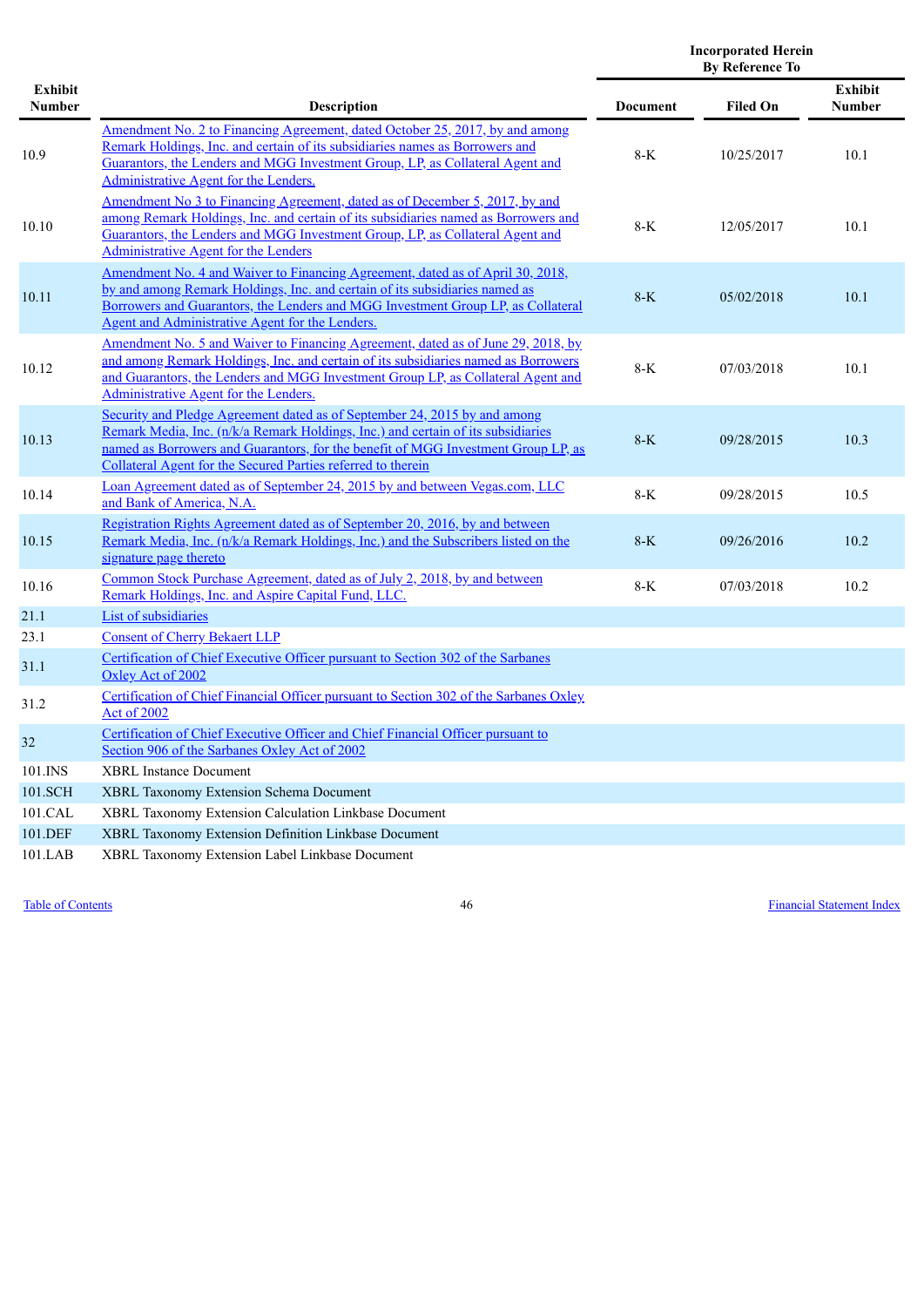|               |                                                               |          | <b>Incorporated Herein</b><br><b>By Reference To</b> |         |  |  |  |
|---------------|---------------------------------------------------------------|----------|------------------------------------------------------|---------|--|--|--|
| Exhibit       |                                                               |          |                                                      | Exhibit |  |  |  |
| <b>Number</b> | <b>Description</b>                                            | Document | <b>Filed On</b>                                      | Number  |  |  |  |
| 101.PRE       | <b>XBRL Taxonomy Extension Presentation Linkbase Document</b> |          |                                                      |         |  |  |  |

1. We have omitted certain schedules and exhibits to these agreements in accordance with item 601(b)(2) of Regulation S-K. We will furnish a copy of any omitted schedule and/or exhibit to the SEC upon request.

2. Management Contract or Compensation Plan or Arrangement.

## **ITEM 16. FORM 10-K SUMMARY**

None.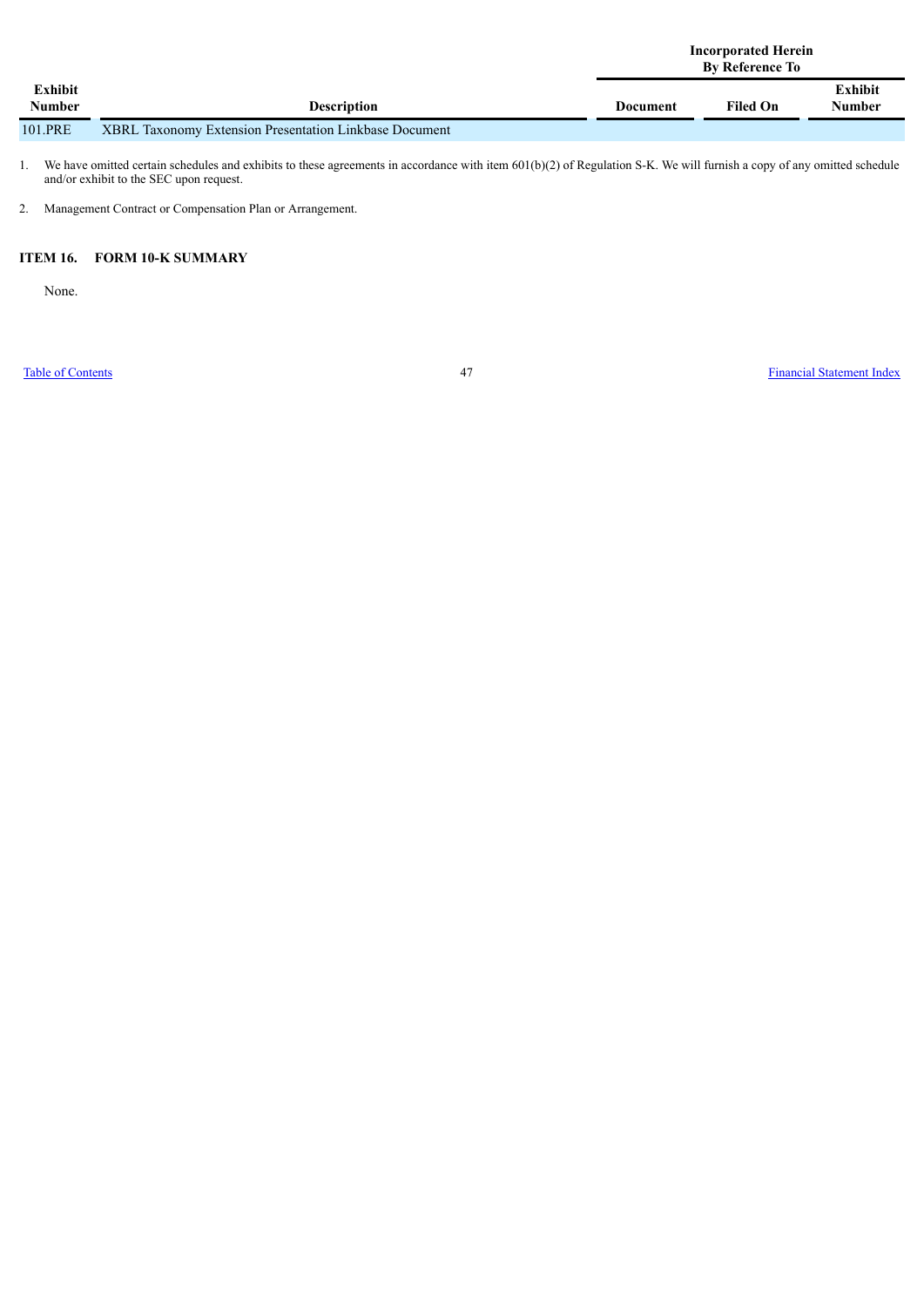## **SIGNATURES**

Pursuant to the requirements of Section 13 or 15(d) of the Securities Exchange Act of 1934, the registrant has duly caused this report to be signed on its behalf by the undersigned, thereunto duly authorized.

# **REMARK HOLDINGS, INC.**

**Date:** April 1, 2019 **By:** */s/ Alison Davidson*

Alison Davidson *Interim Chief Financial Of icer* (principal financial officer)

Pursuant to the requirements of the Securities Exchange Act of 1934, this report has been signed below by the following persons on behalf of the registrant in the capacities and on the dates indicated.

| Name                     | <b>Title</b>                                                                    | Date                             |  |  |  |
|--------------------------|---------------------------------------------------------------------------------|----------------------------------|--|--|--|
| /s/ Kai-Shing Tao        |                                                                                 |                                  |  |  |  |
| Kai-Shing Tao            | Chief Executive Officer and Chairman<br>(principal executive officer)           | April 1, 2019                    |  |  |  |
| /s/ Alison Davidson      |                                                                                 |                                  |  |  |  |
| Alison Davidson          | Interim Chief Financial Officer<br>(principal financial and accounting officer) | April 1, 2019                    |  |  |  |
| /s/ Theodore Botts       |                                                                                 |                                  |  |  |  |
| Theodore Botts           | Director                                                                        | April 1, 2019                    |  |  |  |
| /s/ Brett Ratner         |                                                                                 |                                  |  |  |  |
| <b>Brett Ratner</b>      | Director                                                                        | April 1, 2019                    |  |  |  |
| /s/ William Grounds      |                                                                                 |                                  |  |  |  |
| William Grounds          | Director                                                                        | April 1, 2019                    |  |  |  |
| /s/ Daniel Stein         |                                                                                 |                                  |  |  |  |
| Daniel Stein             | Director                                                                        | April 1, 2019                    |  |  |  |
| <b>Table of Contents</b> | 48                                                                              | <b>Financial Statement Index</b> |  |  |  |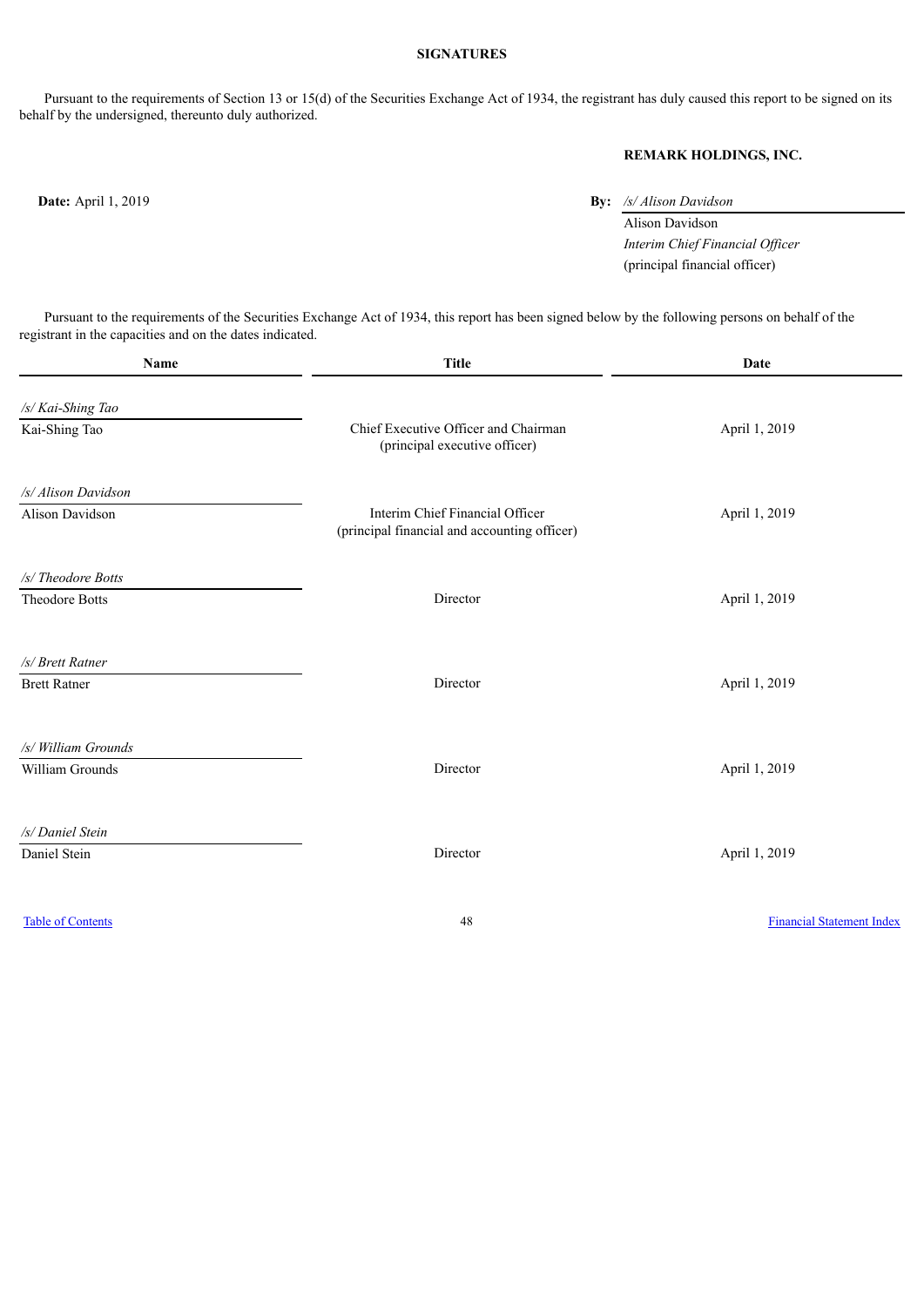# <span id="page-52-0"></span>**FINANCIAL STATEMENTS**

| <b>Report of Independent Registered Public Accounting Firm</b> | $F - 2$ |
|----------------------------------------------------------------|---------|
| <b>Consolidated Balance Sheets</b>                             | $F - 3$ |
| Consolidated Statements of Operations and Comprehensive Loss   | $F - 4$ |
| Consolidated Statements of Stockholders' Equity (Deficit)      | $F - 5$ |
| <b>Consolidated Statements of Cash Flows</b>                   | $F - 6$ |
| Notes to Consolidated Financial Statements                     | $F - 7$ |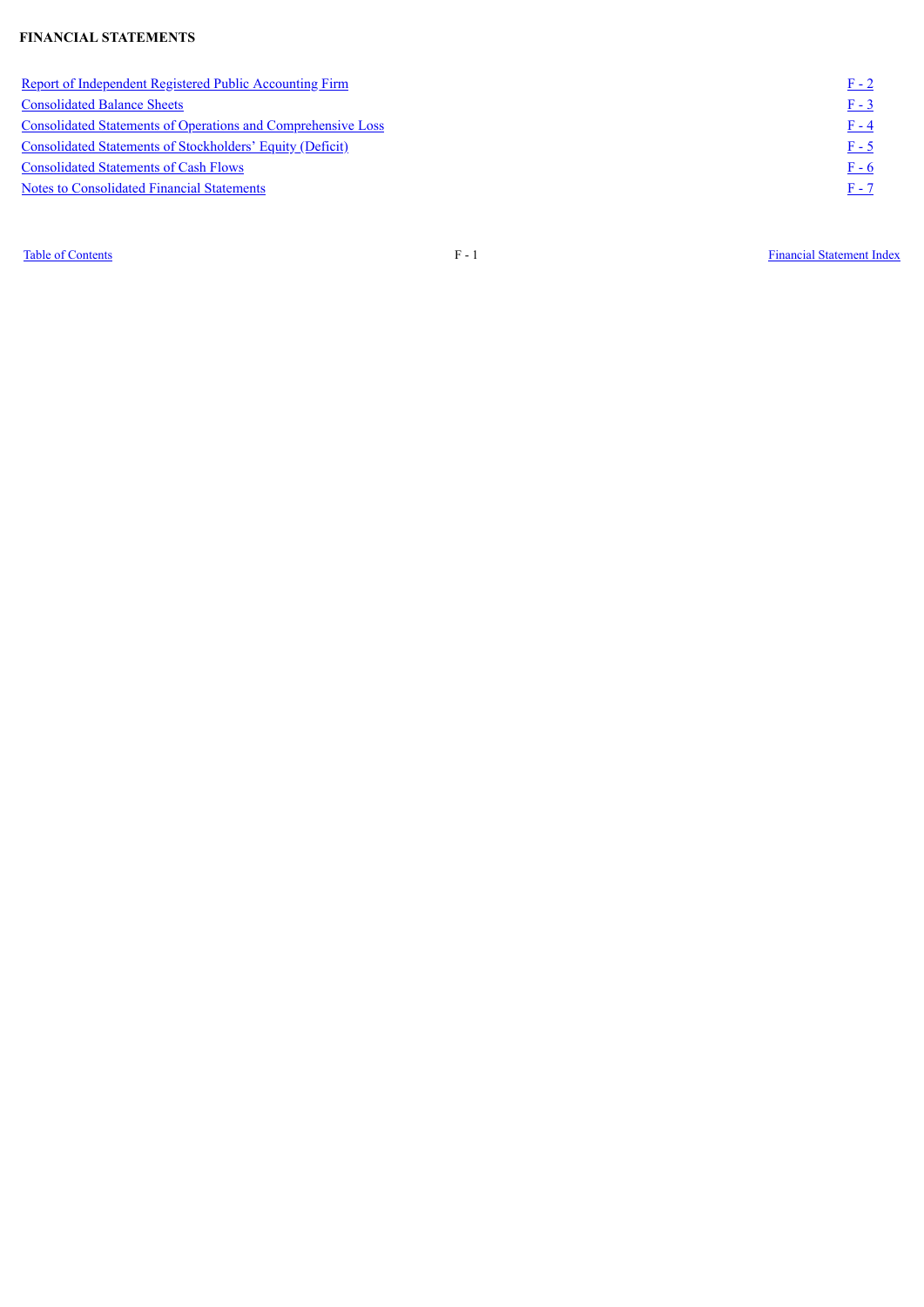<span id="page-53-0"></span>The Board of Directors and Stockholders of Remark Holdings, Inc.

## **Opinion on the Financial Statements**

We have audited the accompanying consolidated balance sheets of Remark Holdings, Inc. and subsidiaries (the "Company") as of December 31, 2018 and 2017, and the related consolidated statements of operations and comprehensive loss, stockholders' equity (deficit), and cash flows for each of the years in the two-year period ended December 31, 2018, and the related notes (collectively referred to as the "financial statements"). In our opinion, the consolidated financial statements present fairly, in all material respects, the financial position of the Company as of December 31, 2018 and 2017, and the results of its operations and its cash flows for each of the years in the two-year period ended December 31, 2018, in conformity with accounting principles generally accepted in the United States of America.

We also have audited, in accordance with the standards of the Public Company Accounting Oversight Board (United States) ("PCAOB"), the Company's internal control over financial reporting as of December 31, 2018, based on criteria established in *Internal Control-Integrated Framework (2013)* issued by the Committee of Sponsoring Organizations of the Treadway Commission ("COSO"), and our report dated April 1, 2019, expressed an adverse opinion.

## **Going Concern Uncertainty**

The [accompanying](#page-58-1) consolidated financial statements have been prepared assuming that the Company will continue as a going concern. As discussed in Note 1 to the consolidated financial statements, the Company has suffered recurring losses from operations and negative cash flows from operating activities and has a negative working capital and a stockholders' deficit that raise substantial doubt about its ability to continue as a going concern. Management's plans in regard to these matters are also described in [Note](#page-58-1) 1. The consolidated financial statements do not include any adjustments that might result from the outcome of this uncertainty.

#### **Basis for Opinion**

These consolidated financial statements are the responsibility of the Company's management. Our responsibility is to express an opinion on the Company's consolidated financial statements based on our audits. We are a public accounting firm registered with the PCAOB and are required to be independent with respect to the Company in accordance with the U.S. federal securities laws and the applicable rules and regulations of the Securities and Exchange Commission and the PCAOB.

We conducted our audits in accordance with the standards of the PCAOB. Those standards require that we plan and perform the audit to obtain reasonable assurance about whether the consolidated financial statements are free of material misstatement, whether due to error or fraud. Our audits included performing procedures to assess the risks of material misstatement of the consolidated financial statements, whether due to error or fraud, and performing procedures that respond to those risks. Such procedures included examining, on a test basis, evidence regarding the amounts and disclosures in the consolidated financial statements. Our audits also included evaluating the accounting principles used and significant estimates made by management, as well as evaluating the overall presentation of the consolidated financial statements. We believe that our audits provide a reasonable basis for our opinion.

*/s/ Cherry Bekaert LLP*

We have served as the Company's auditor since 2011.

Atlanta, Georgia April 1, 2019

[Table of Contents](#page-2-0) F - 2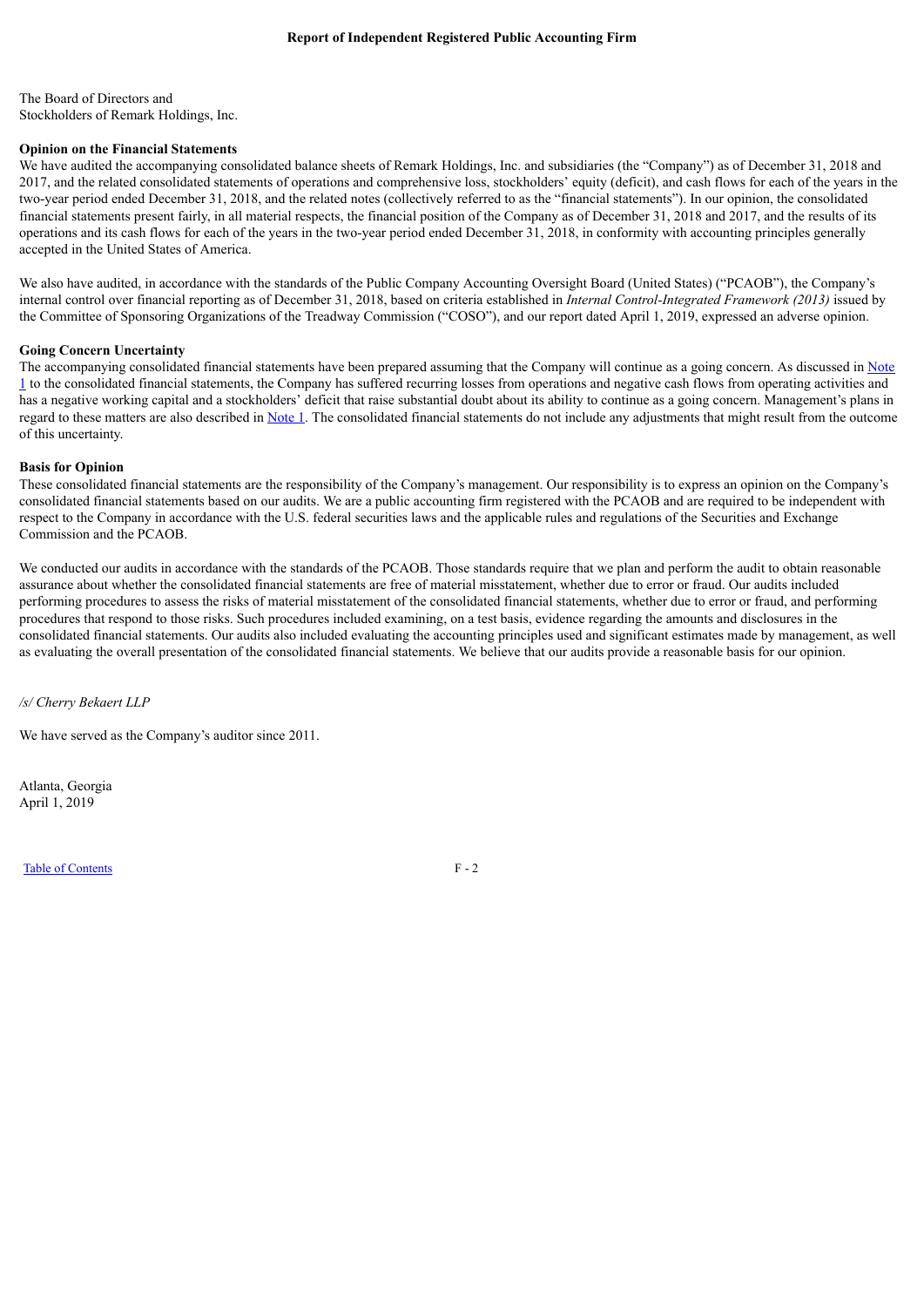Consolidated Balance Sheets (dollars in thousands, except par values)

<span id="page-54-0"></span>

|                                                                                          | December 31, |         |               |         |
|------------------------------------------------------------------------------------------|--------------|---------|---------------|---------|
|                                                                                          |              | 2018    |               | 2017    |
| Assets                                                                                   |              |         |               |         |
| Cash and cash equivalents                                                                | \$           | 14,410  | <sup>\$</sup> | 22,632  |
| Restricted cash                                                                          |              | 11,138  |               | 11,670  |
| Trade accounts receivable, net                                                           |              | 6,369   |               | 3,673   |
| Prepaid expense and other current assets                                                 |              | 12,128  |               | 5,518   |
| Notes receivable, current                                                                |              | 100     |               | 290     |
| Total current assets                                                                     |              | 44,145  |               | 43,783  |
| Notes receivable                                                                         |              |         |               | 100     |
| Property and equipment, net                                                              |              | 10,570  |               | 13,387  |
| Investments in unconsolidated affiliates                                                 |              | 2,005   |               | 1,030   |
| Intangibles, net                                                                         |              | 17,930  |               | 23,946  |
| Goodwill                                                                                 |              | 18,514  |               | 20,099  |
| Other long-term assets                                                                   |              | 644     |               | 1,192   |
| Total assets                                                                             | \$           | 93,808  | $\mathbb{S}$  | 103,537 |
| Liabilities and Stockholders' Equity                                                     |              |         |               |         |
| Accounts payable                                                                         | \$           | 30,876  | <sup>\$</sup> | 17,857  |
| Accrued expense and other current liabilities                                            |              | 24,664  |               | 18,795  |
| Deferred merchant booking                                                                |              | 4,664   |               | 9,027   |
| <b>Contract Liability</b>                                                                |              | 4,063   |               | 3,691   |
| Note payable                                                                             |              | 3,000   |               | 3,000   |
| Current maturities of long-term debt, net of unamortized discount and debt issuance cost |              | 35,314  |               | 38,085  |
| Total current liabilities                                                                |              | 102,581 |               | 90,455  |
| Warrant liability                                                                        |              | 1,383   |               | 89,169  |
| Other liabilities                                                                        |              | 2,968   |               | 3,501   |
| <b>Total liabilities</b>                                                                 |              | 106,932 |               | 183,125 |

# Commitments and contingencies [\(Note](#page-79-0) 13)

| Preferred stock, \$0.001 par value; 1,000,000 shares authorized; none issued                                                                                                 |            |            |
|------------------------------------------------------------------------------------------------------------------------------------------------------------------------------|------------|------------|
| Common stock, \$0.001 par value; 100,000,000 shares authorized; 39,053,312 and 28,406,026 shares<br>issued and outstanding; each at December 31, 2018 and 2017, respectively | 39         | 28         |
| Additional paid-in-capital                                                                                                                                                   | 308,018    | 220,117    |
| Accumulated other comprehensive loss                                                                                                                                         | 32         | 115        |
| Accumulated deficit                                                                                                                                                          | (321, 213) | (299, 848) |
| Total stockholders' equity (deficit)                                                                                                                                         | (13, 124)  | (79, 588)  |
| Total liabilities and stockholders' equity                                                                                                                                   | 93.808     | 103,537    |
|                                                                                                                                                                              |            |            |

*See Notes to Consolidated Financial Statements*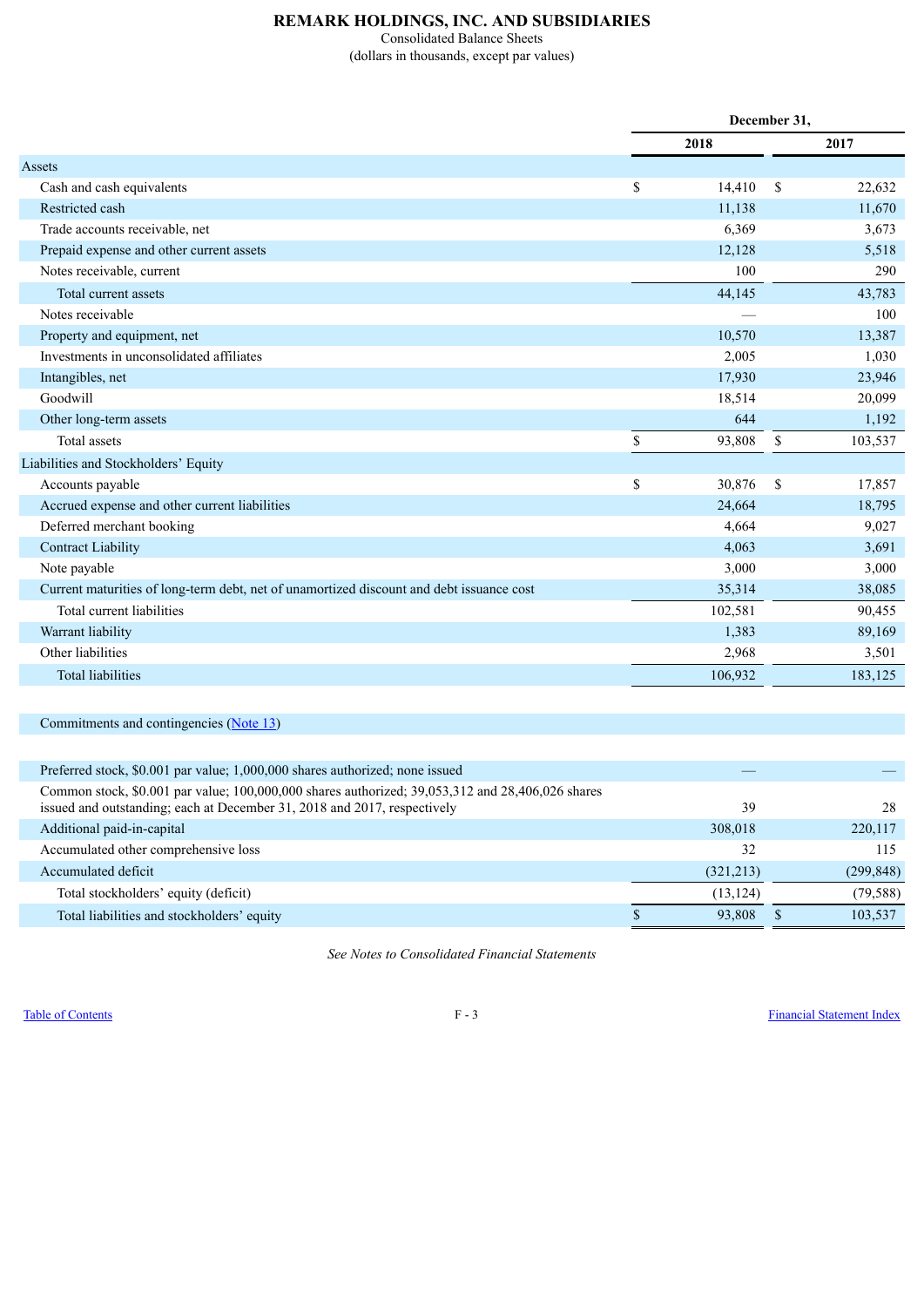Consolidated Statements of Operations and Comprehensive Loss (dollars in thousands, except per share amounts)

<span id="page-55-0"></span>

|                                                            |               | Year Ended December 31, |                           |            |
|------------------------------------------------------------|---------------|-------------------------|---------------------------|------------|
|                                                            |               | 2018                    |                           | 2017       |
| Revenue, net                                               | \$            | 79,110                  | $\mathcal{S}$             | 70,601     |
| Cost and expense                                           |               |                         |                           |            |
| Cost of revenue (excluding depreciation and amortization)  |               | 24,628                  |                           | 16,909     |
| Sales and marketing <sup>1</sup>                           |               | 38,391                  |                           | 33,252     |
| Technology and development <sup>1</sup>                    |               | 13,332                  |                           | 11,642     |
| General and administrative <sup>1</sup>                    |               | 33,344                  |                           | 19,391     |
| Depreciation and amortization                              |               | 10,875                  |                           | 11,070     |
| Impairments                                                |               | 2,209                   |                           | 14,646     |
| Other operating expense <sup>1</sup>                       |               | 1,084                   |                           | 1,070      |
| Total cost and expense                                     |               | 123,863                 |                           | 107,980    |
| Operating loss                                             |               | (44, 753)               |                           | (37, 379)  |
| Other income (expense)                                     |               |                         |                           |            |
| Interest expense                                           |               | (6, 491)                |                           | (4,645)    |
| Other income, net                                          |               | 282                     |                           | 23         |
| Change in fair value of warrant liability                  |               | 27,879                  |                           | (64, 139)  |
| Other gain (loss)                                          |               | 858                     |                           | (317)      |
| Total other income (expense), net                          |               | 22,528                  |                           | (69,078)   |
| Loss before income taxes                                   |               | (22, 225)               |                           | (106, 457) |
| Benefit from (provision for) income taxes                  |               | 667                     |                           | (278)      |
| Net loss                                                   | \$            | (21, 558)               | \$                        | (106, 735) |
| Other comprehensive income (loss)                          |               |                         |                           |            |
| Foreign currency translation adjustments                   |               | (83)                    |                           | 131        |
| Comprehensive loss                                         | $\mathcal{S}$ | (21, 641)               | $\mathsf{\$}$             | (106, 604) |
|                                                            |               |                         |                           |            |
| Weighted-average shares outstanding, basic and diluted     |               | 34,545                  |                           | 23,763     |
|                                                            |               |                         |                           |            |
| Net loss per share, basic and diluted                      | $\mathbb{S}$  | (0.62)                  | $\boldsymbol{\mathsf{S}}$ | (4.49)     |
| <sup>1</sup> Includes share-based compensation as follows: |               |                         |                           |            |
| Sales and marketing                                        | $\mathbb{S}$  | 129                     | $\mathbb{S}$              |            |
| Technology and development                                 |               | (280)                   |                           | 716        |
| General and administrative                                 |               | 13,098                  |                           | 3,504      |
| Other operating expense                                    | \$            | $\mathbf{1}$            | $\boldsymbol{\mathsf{S}}$ |            |

*See Notes to Consolidated Financial Statements*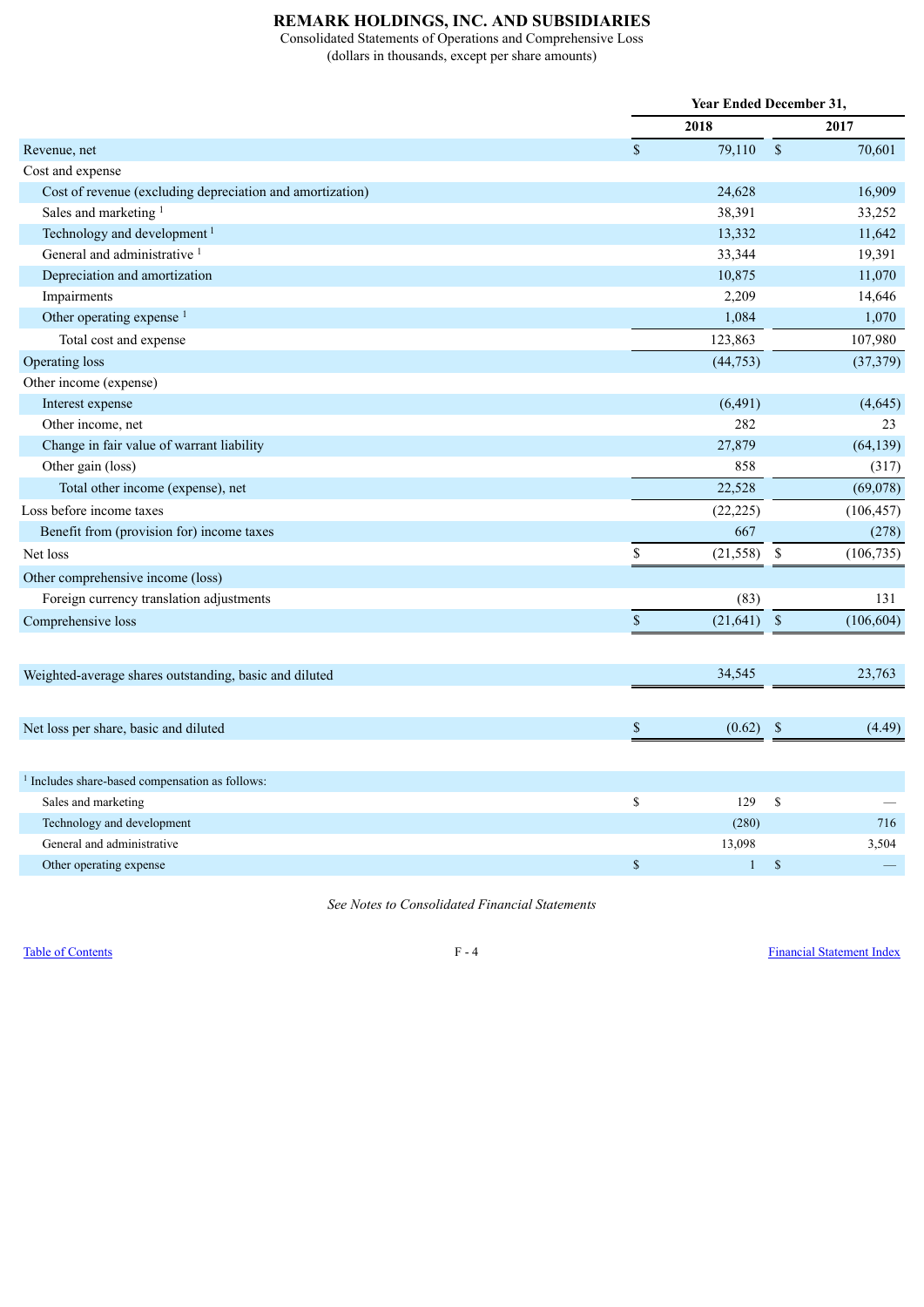Consolidated Statements of Stockholders' Equity (Deficit) (in thousands, except number of shares)

<span id="page-56-0"></span>

|                                                                          | <b>Common Stock</b>     |              |                  |               |                                      |               |                                                            |               |                            |              |              |
|--------------------------------------------------------------------------|-------------------------|--------------|------------------|---------------|--------------------------------------|---------------|------------------------------------------------------------|---------------|----------------------------|--------------|--------------|
|                                                                          | <b>Number of Shares</b> |              | <b>Par Value</b> |               | <b>Additional Paid-In</b><br>Capital |               | <b>Accumulated Other</b><br>Comprehensive<br>Income (Loss) |               | <b>Accumulated Deficit</b> |              | <b>Total</b> |
| Balance at December 31, 2016                                             | 22,232,004              | $\mathbb{S}$ | 22               | $\mathcal{S}$ | 190,507                              | $\mathcal{S}$ | (16)                                                       | $\mathsf{\$}$ | (193, 113)                 | $\mathbf{s}$ | (2,600)      |
| Net loss                                                                 |                         |              |                  |               |                                      |               |                                                            |               | (106, 735)                 |              | (106, 735)   |
| Share-based compensation                                                 |                         |              |                  |               | 3,618                                |               |                                                            |               |                            |              | 3,618        |
| Common stock sales                                                       | 5,758,996               |              | 6                |               | 24,154                               |               |                                                            |               |                            |              | 24,160       |
| Equity instrument exercises                                              | 378,516                 |              |                  |               | 1,750                                |               |                                                            |               |                            |              | 1,750        |
| Debt instrument conversion                                               | 39,010                  |              |                  |               | 174                                  |               |                                                            |               |                            |              | 174          |
| Restricted stock forfeiture                                              | (2,500)                 |              |                  |               |                                      |               |                                                            |               |                            |              |              |
| Reclassification of liability-<br>classified stock-based<br>compensation |                         |              |                  |               | (114)                                |               |                                                            |               |                            |              | (114)        |
| Other                                                                    |                         |              |                  |               | 28                                   |               | 131                                                        |               |                            |              | 159          |
| Balance at December 31, 2017                                             | 28,406,026              | S            | 28               | <sup>\$</sup> | 220,117                              | \$            | 115                                                        | \$            | (299, 848)                 | $\mathbf S$  | (79, 588)    |
| Net loss                                                                 |                         |              |                  |               |                                      |               |                                                            |               | (21, 558)                  |              | (21, 558)    |
| Effect of adopting of new<br>revenue recognition policy                  |                         |              |                  |               |                                      |               |                                                            |               | 193                        |              | 193          |
| Share-based compensation                                                 |                         |              |                  |               | 13,494                               |               |                                                            |               |                            |              | 13,494       |
| Common stock sales                                                       | 5,893,428               |              | 6                |               | 13,562                               |               |                                                            |               |                            |              | 13,568       |
| Equity instrument exercises                                              | 4,753,858               |              | 5                |               | 60,887                               |               |                                                            |               |                            |              | 60,892       |
| Reclassification of liability-<br>classified stock-based<br>compensation |                         |              |                  |               | (12)                                 |               |                                                            |               |                            |              | (12)         |
| Other                                                                    |                         |              |                  |               | (30)                                 |               | (83)                                                       |               |                            |              | (113)        |
| Balance at December 31, 2018                                             | 39,053,312              | \$           | 39               | \$            | 308,018                              | \$            | 32                                                         | \$            | (321, 213)                 | \$           | (13, 124)    |

*See Notes to Consolidated Financial Statements*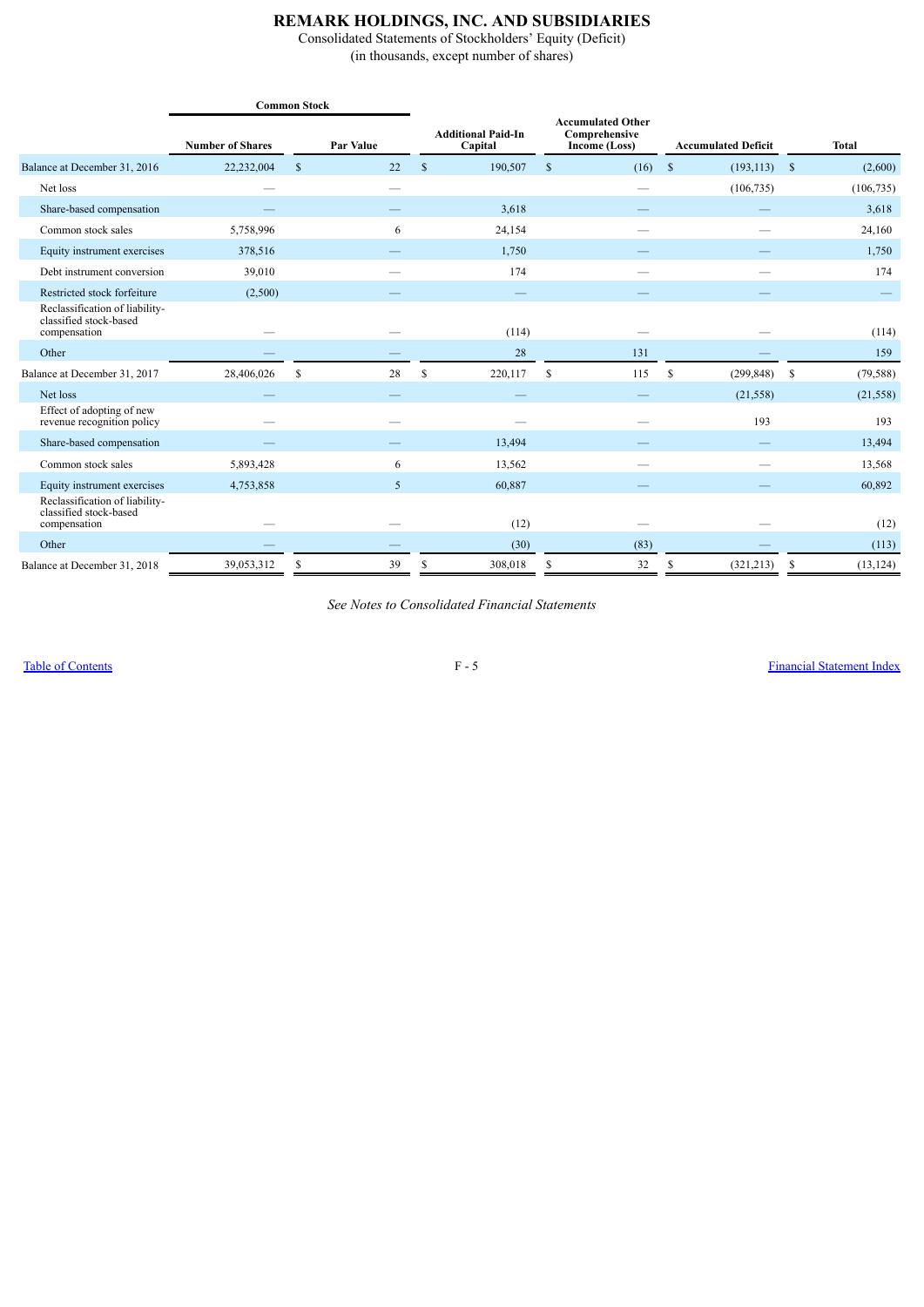Consolidated Statements of Cash Flows (dollars in thousands)

<span id="page-57-0"></span>

|                                                                             |      | Year Ended December 31, |             |            |  |
|-----------------------------------------------------------------------------|------|-------------------------|-------------|------------|--|
|                                                                             |      | 2018                    |             | 2017       |  |
| Cash flows from operating activities:                                       |      |                         |             |            |  |
| Net loss                                                                    | \$   | $(21,558)$ \$           |             | (106, 735) |  |
| Adjustments to reconcile net loss to net cash used in operating activities: |      |                         |             |            |  |
| Change in fair value of warrant liability                                   |      | (27, 879)               |             | 64,139     |  |
| Depreciation and amortization                                               |      | 10,875                  |             | 11,070     |  |
| Share-based compensation                                                    |      | 12,948                  |             | 4,220      |  |
| Amortization of debt issuance costs and discount                            |      | 1,005                   |             | 261        |  |
| Deferred taxes                                                              |      | 527                     |             | 8          |  |
| Loss (gain) on disposal of long-lived assets                                |      | (922)                   |             | 82         |  |
| Loss on impairment of intangible assets, including goodwill                 |      | 2,209                   |             | 14,618     |  |
| Other                                                                       |      | 162                     |             | 243        |  |
| Changes in operating assets and liabilities:                                |      |                         |             |            |  |
| Accounts receivable                                                         |      | (3,051)                 |             | (2, 283)   |  |
| Prepaid expense and other assets                                            |      | (5, 813)                |             | (1,781)    |  |
| Accounts payable, accrued expense and other liabilities                     |      | 18,985                  |             | 5,379      |  |
| Deferred merchant booking                                                   |      | (4,363)                 |             | 2,036      |  |
| Contract liability                                                          |      | 669                     |             | 228        |  |
| Net cash used in operating activities                                       | \$   | (16,206)                | \$          | (8, 515)   |  |
| Cash flows from investing activities:                                       |      |                         |             |            |  |
| Proceeds from asset dispositions                                            |      | 1,140                   |             | 123        |  |
| Purchases of property, equipment and software                               |      | (1, 478)                |             | (1,171)    |  |
| Payment of payroll costs capitalized to software in progress                |      | (1,607)                 |             | (2, 427)   |  |
| Purchase of equity in unconsolidated affiliate                              |      | (480)                   |             |            |  |
| Other                                                                       |      |                         |             | (29)       |  |
| Net cash used in investing activities                                       |      | (2, 425)                |             | (3,504)    |  |
| Cash flows from financing activities:                                       |      |                         |             |            |  |
| Proceeds from issuance of common stock, net                                 |      | 14,553                  |             | 25,910     |  |
| Proceeds from debt issuance                                                 |      |                         |             | 3,000      |  |
| Payment of debt issuance cost                                               |      | (1,526)                 |             | (18)       |  |
| Repayments of debt                                                          |      | (2,250)                 |             |            |  |
| Payment of contingent consideration related to business acquisitions        |      | (900)                   |             | (940)      |  |
| Payments of capital lease obligations                                       |      |                         |             | (179)      |  |
| Net cash provided by financing activities                                   |      | 9,877                   |             | 27,773     |  |
| Net increase (decrease) in cash, cash equivalents and restricted cash       |      | (8, 754)                |             | 15,754     |  |
| Cash, cash equivalents and restricted cash:                                 |      |                         |             |            |  |
| Beginning of period                                                         |      | 34,302                  |             | 18,548     |  |
| End of period                                                               | $\$$ | 25,548                  | $\mathbb S$ | 34,302     |  |
|                                                                             |      |                         |             |            |  |
| Supplemental cash flow information:                                         |      |                         |             |            |  |
| Cash paid for interest                                                      | \$   | 4,273                   | \$          | 4,060      |  |
| Cash paid for income taxes                                                  | \$   | 233                     | $\$$        |            |  |
|                                                                             |      |                         |             |            |  |
| Supplemental schedule of non-cash investing and financing activities:       |      |                         |             |            |  |
| Issuance of common stock                                                    | \$   | 59,907                  | \$          |            |  |
| Issuance of common stock upon conversion of debt instruments                | \$   |                         | \$          | 174        |  |
| Common stock subscription payable to unconsolidated affiliate               | \$   | 520                     | \$          |            |  |
|                                                                             |      |                         |             |            |  |

*See Notes to Consolidated Financial Statements*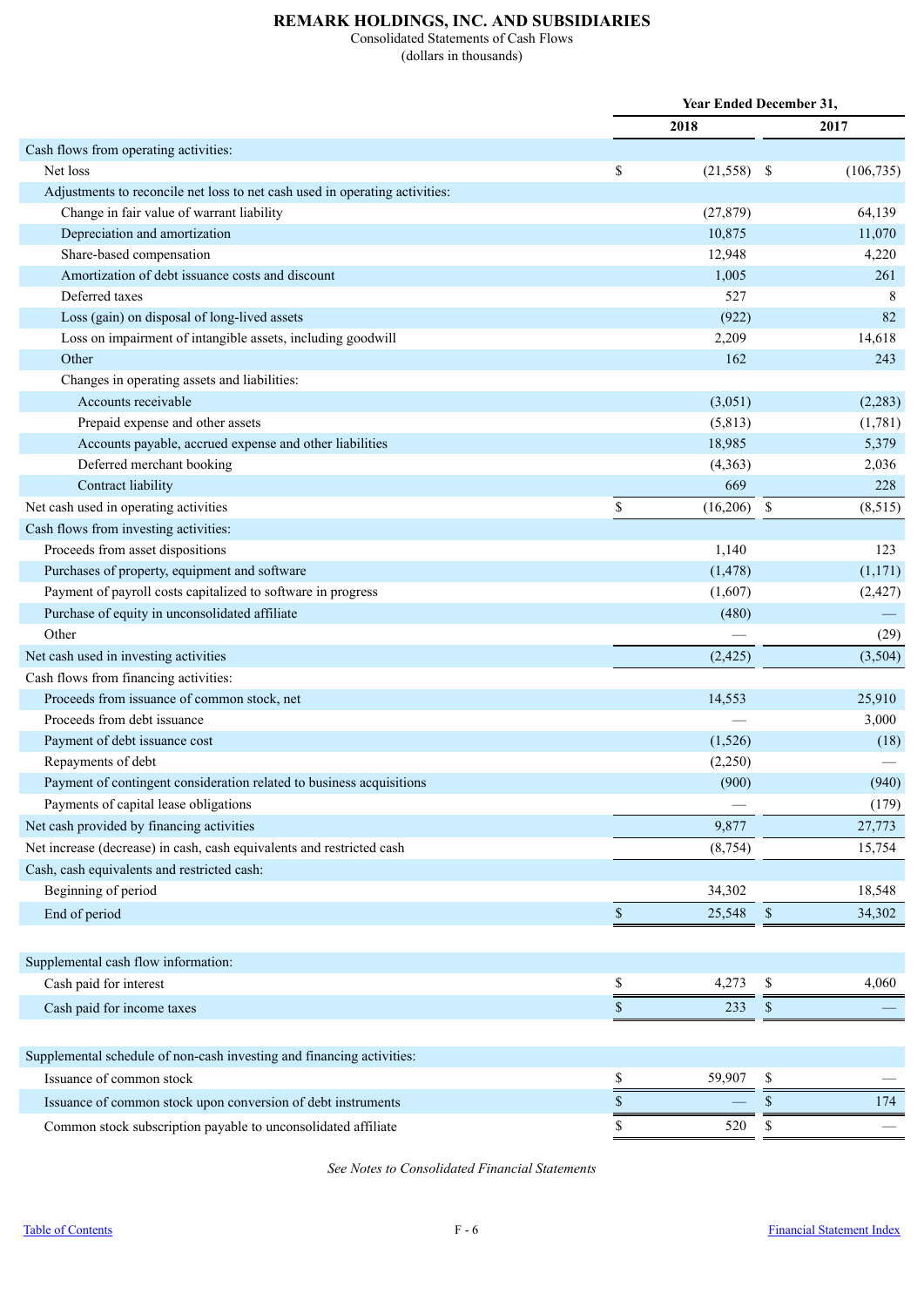## <span id="page-58-1"></span><span id="page-58-0"></span>**NOTE 1. ORGANIZATION AND BUSINESS**

## **Organization and Business**

Remark Holdings, Inc. and subsidiaries ("Remark", "we", "us", or "our"), which include its consolidated variable-interest entities ("VIEs"), are primarily technology-focused. Our KanKan data intelligence platform serves as the basis for our development and deployment of artificial-intelligence-based ("AIbased") solutions for businesses in many industries and geographies. We also own and operate digital media properties across multiple verticals, such as travel and entertainment and young adult lifestyle, that deliver relevant, dynamic content and e-commerce solutions. Our common stock is listed on the Nasdaq Capital Market under the ticker symbol MARK.

We recognize revenue primarily from the following sources:

- sales of a full range of travel and entertainment products including lodging, air travel, air travel/lodging packages, show tickets and tours
- sales of financial-technology products and services from our KanKan business
- sales of AI-based products and services from our KanKan business
- various advertising mechanisms associated with our websites

## **Going Concern**

During the year ended December 31, 2018, and in each fiscal year since our inception, we have incurred net losses which have resulted in an accumulated deficit of \$321.2 million as of December 31, 2018. Additionally, our operations have historically used more cash than they have provided. Net cash used in operating activities was \$16.2 million during the year ended December 31, 2018. As of December 31, 2018, our cash and cash equivalents balance was \$14.4 million, and we had a negative working capital balance of \$58.4 million.

On July 2, 2018, we entered into a common stock purchase agreement (the "2018 Aspire Purchase Agreement") with Aspire Capital Fund, LLC ("Aspire Capital"), which provides that, upon the terms and subject to the conditions and limitations set forth therein, we have the right to direct Aspire Capital to purchase up to an aggregate of \$30.0 million of shares of our common stock over the 30-month term of the 2018 Aspire Purchase Agreement. The 2018 Aspire Purchase Agreement, which we describe in more detail in [Note](#page-80-0) 14, terminated and replaced the common stock purchase agreement we had entered into with Aspire Capital on November 9, 2016 (the "2016 Aspire Purchase Agreement").

Concurrently with entering into the 2018 Aspire Purchase Agreement, we also entered into a registration rights agreement with Aspire Capital, in which we agreed to file with the Securities and Exchange Commission (the "SEC") one or more registration statements, as necessary, and to the extent permissible and subject to certain exceptions, to register under the Securities Act of 1933, as amended, the sale of the shares of our common stock that may be issued to Aspire Capital under the 2018 Aspire Purchase Agreement. We have filed with the SEC a prospectus supplement to our effective shelf Registration Statement on Form S-3 (File No. 333-225448) registering all of the shares of common stock that may be offered to Aspire Capital from time to time under the 2018 Aspire Purchase Agreement. As of December 31, 2018, Aspire Capital has purchased \$10.0 million of shares of our common stock under the 2018 Aspire Purchase Agreement.

During the years ended December 31, 2018 and 2017, we issued a total of 5,893,428 and 5,629,661 shares of our common stock, respectively, to investors in exchange for approximately \$13.6 million and \$24.2 million in cash, respectively, including issuances to Aspire Capital of \$10.0 million and \$10.3 million, respectively. We also received cash from stock option exercises.

We are a party to a financing agreement dated as of September 24, 2015 (as amended, the "Financing Agreement") with certain of our subsidiaries as borrowers (together with Remark, the "Borrowers"), certain of our subsidiaries as guarantors (the "Guarantors"), the lenders from time to time party thereto (the "Lenders") and MGG Investment Group LP, in its capacity as collateral agent and administrative agent for the Lenders ("MGG"), pursuant to which the Lenders extended credit to the Borrowers consisting of a term loan in the aggregate principal amount of \$35.5 million (the "Loan"). The terms of the

[Table of Contents](#page-2-0) F - 7 [Financial Statement Index](#page-52-0) F - 7 Financial Statement Index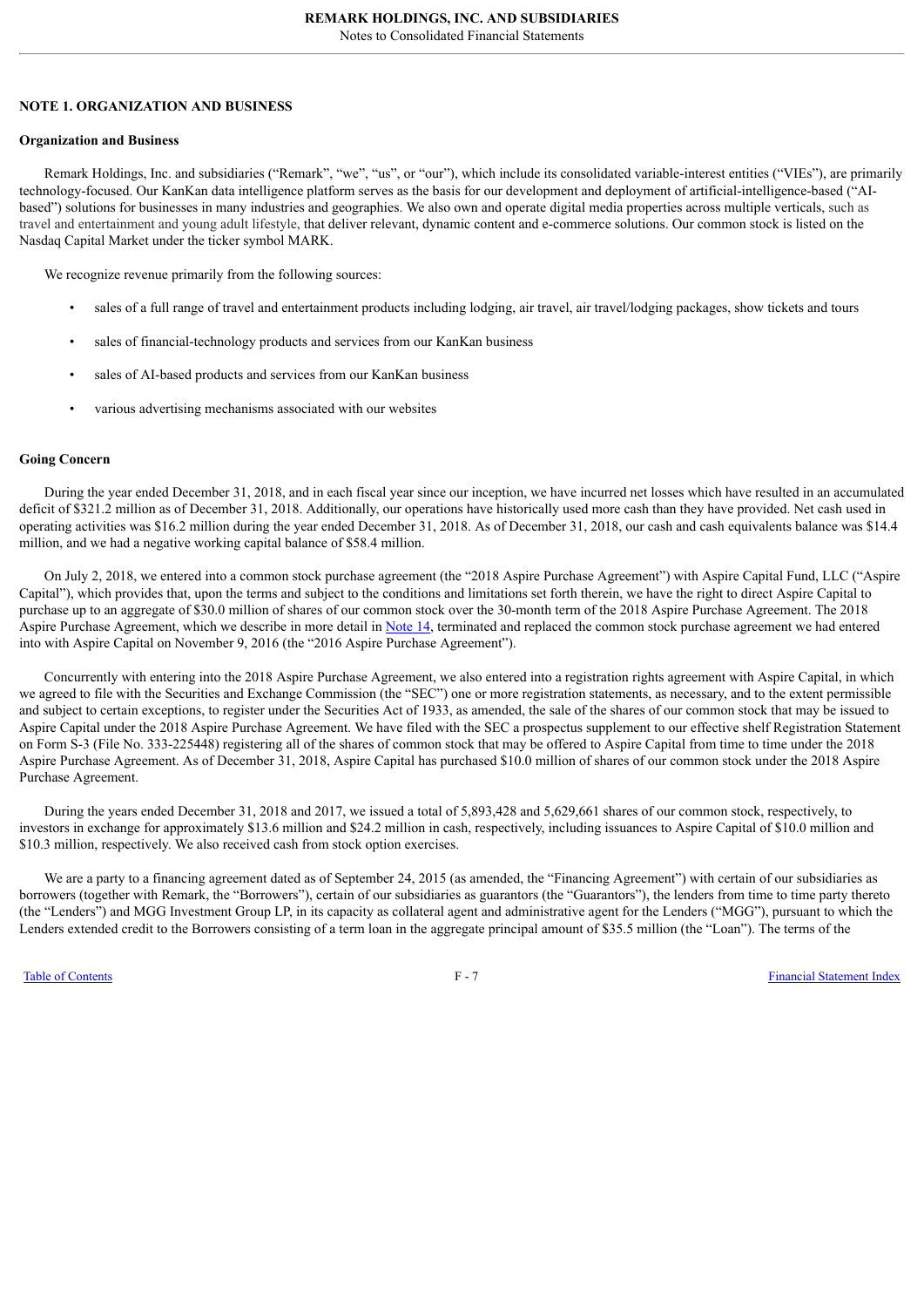Financing Agreement, the amendments thereto, and related documents effective as of December 31, 2018 are described in [Note](#page-76-0) 11, which also describes our ongoing events of default relating to our failure to make certain required payments under the Financing Agreement as well as certain other ongoing events of default. See [Note](#page-86-0) 17 for information regarding new agreements with the Lenders.

Our history of recurring operating losses, working capital deficiencies and negative cash flows from operating activities, in conjunction with the ongoing events of default under the Financing Agreement, give rise to substantial doubt regarding our ability to continue as a going concern.

We intend to fund our future operations and meet our financial obligations through revenue growth in our Technology and Data Intelligence segment; however, we cannot provide assurance that revenue, income and cash flows generated from our businesses will be sufficient to sustain our operations in the long term (including but not limited to payment of the amounts required under the Financing Agreement). As a result, we are actively evaluating strategic alternatives including the potential sale of certain non-core assets, investment assets and operating businesses. However, we may need to obtain additional capital through equity financing or debt financing. Conditions in the debt and equity markets, as well as the volatility of investor sentiment regarding macroeconomic and microeconomic conditions, will play primary roles in determining whether we can successfully obtain additional capital. Additionally, pursuant to the Financing Agreement, we are subject to certain limitations on our ability and the ability of our subsidiaries to, among other things, incur additional debt and transfer, sell or otherwise dispose of assets, without the consent of the Lenders. We cannot be certain that we will be successful at raising additional capital.

A variety of factors, many of which are outside of our control, affect our cash flow; those factors include regulatory issues, competition, financial markets and other general business conditions. Based on financial projections, we believe that we will be able to meet our ongoing requirements for at least the next 12 months following this report (including the amounts required under the Financing Agreement, based on the current status of discussions with the Lenders regarding ongoing events of default) with existing cash, cash equivalents and cash resources, and based on the probable success of one or more of the following plans:

- monetize existing assets
- work with our creditors to modify existing arrangements or refinance our debt
- obtain additional capital through equity issuances, including but not limited to equity issuances to Aspire Capital under its existing purchase commitment (which equity issuances may dilute existing stockholders; see [Note](#page-86-0) 17 for information regarding subsequent events)

However, projections are inherently uncertain and the success of our plans is largely outside of our control. As a result, there is substantial doubt regarding our ability to continue as a going concern, and we may fully utilize our cash resources prior to April 1, 2020.

#### **Comparability**

We have reclassified certain amounts in our December 31, 2017 consolidated financial statements to conform to the current presentation as of December 31, 2018. Specifically, we have changed how we present operating expense to better reflect the activities that generate such expense, and we have reclassified liabilities associated with gift cards and similar items from contract liability to other current liabilities as we continue to clarify our disclosures related to the newly-adopted revenue standard. Neither total stockholders' deficit as of December 31, 2017 nor net loss or cash flows for the year ended December 31, 2017 changed because of the reclassifications.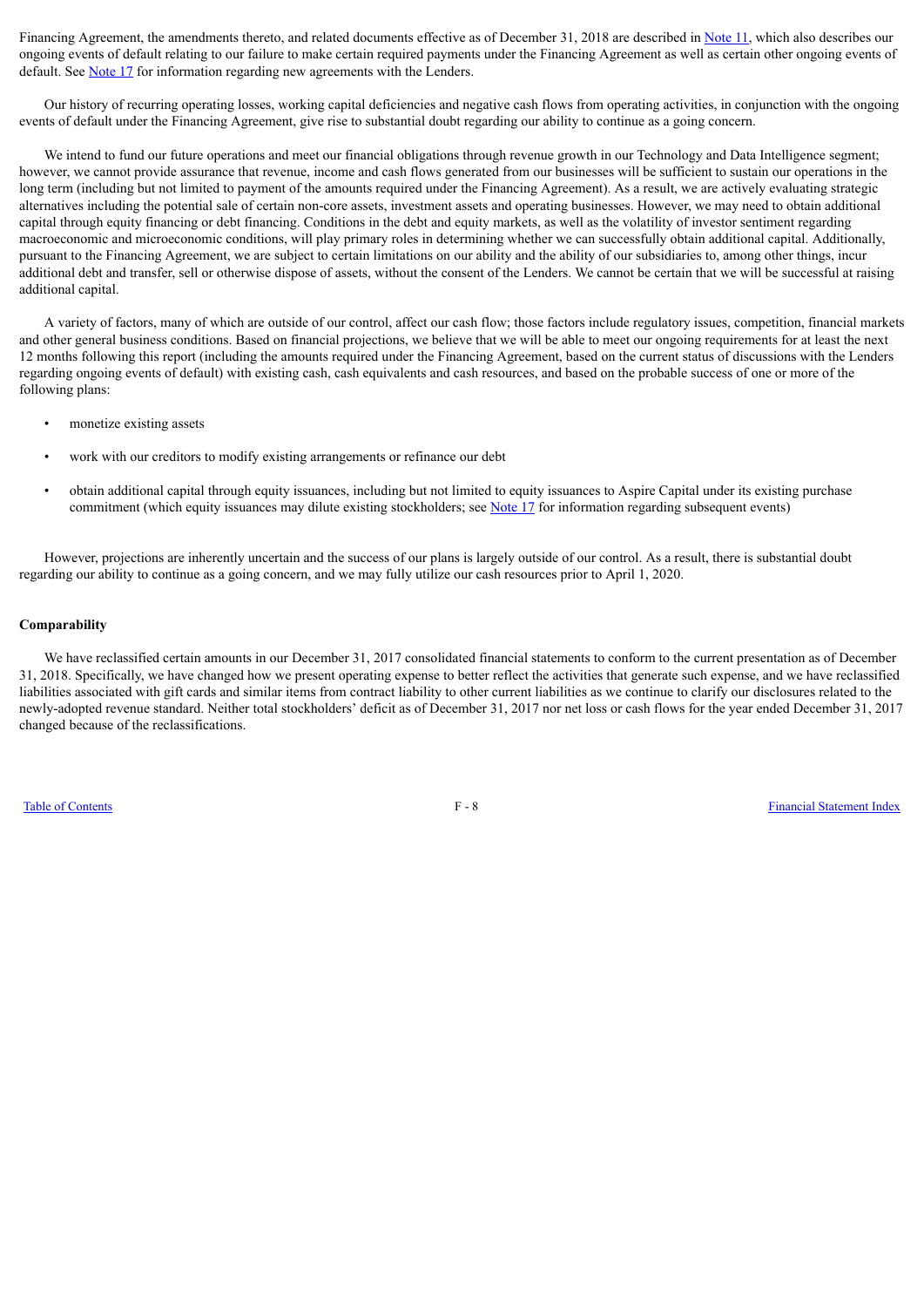## **NOTE 2. SUMMARY OF SIGNIFICANT ACCOUNTING POLICIES**

#### **Consolidation**

We include all of our subsidiaries, which include four VIEs for which we are the primary beneficiary, in our consolidated financial statements, eliminating all significant intercompany balances and transactions during consolidation.

To comply with China's laws which restrict foreign ownership of entities that operate within industries deemed sensitive by the Chinese government, we employ what we believe is a commonly-used organizational structure consisting of a wholly-foreign owned enterprise ("WFOE") and the VIEs to operate our KanKan business. We own 100% of the equity of the WFOE, while the VIEs are companies formed in China under local laws which are owned by members of our management team. We funded the registered capital and operating expenses of the VIEs by extending loans to the VIEs' owners. We believe that we are the primary beneficiary of the VIEs because the equity holders of such entities do not have significant equity at risk and because we have been able to direct the operations of the VIEs.

We use the cost method to account for equity investments in which we cannot exercise significant influence over the investee, such as with our investment in Sharecare, and the equity method for equity investments in which we can exercise significant influence over the investee, such as our investment in Beijing All-in-one Cloud Net Technology, Co. Ltd. ("AIO") (see [Note](#page-69-0) 6 for information on our investments in unconsolidated affiliates).

#### **Use of Estimates**

We prepare our consolidated financial statements in conformity with accounting principles generally accepted in the United States of America ("GAAP"). While preparing our financial statements, we make estimates and assumptions that affect amounts reported and disclosed in the consolidated financial statements and accompanying notes. Accordingly, actual results could differ from those estimates. On an ongoing basis, we evaluate our estimates, including those related to accounts receivable, intangible assets, the useful lives of property and equipment, stock-based compensation, the fair value of the warrant liability, income taxes, inventory reserve and purchase price allocation, among other items.

#### **Revenue Recognition**

On January 1, 2018, we adopted Accounting Standards Update ("ASU") 2014-09, *Revenue from Contracts with Customers*, and all subsequent amendments (collectively "ASC 606") using the modified retrospective method. We recognized the cumulative effect of initially applying the new revenue standard as an adjustment to the opening balance of Accumulated deficit of approximately \$0.2 million. We have not retrospectively adjusted the information for the comparative period reported herein, which information we continue to report under the accounting standards in effect for that period. The amounts of revenue, accounts receivable and contract liability that we reported under ASC 606 as of and for the year ended December 31, 2018, were not materially different than the amounts we would have reported under the accounting standards previously in effect; however, the amount of deferred merchant booking reported as of the year ended December 31, 2018 would have been \$0.9 million more if reported under the accounting standards previously in effect.

We recognize revenue when we transfer control of the promised goods or services to our customers, and we recognize an amount that reflects the consideration to which we expect to be entitled in exchange for those goods or services. If there is uncertainty related to the timing of collections from our customer, which may be the case if our customer is not the ultimate end user of our goods, we consider this to be uncertainty of the customer's ability and intention to pay us when consideration is due in accordance with ASC 606. Accordingly, we recognize revenue only when we have transferred control of the goods or services and consideration received from the customer is nonrefundable.

When customers pay us prior to when we satisfy our obligation to transfer control of promised goods or services, we record the amount that reflects the consideration to which we expect to be entitled as a contract liability until such time as we satisfy our performance obligation. As a result of our adoption of ASC 606, the line item previously labeled "Deferred revenue" on our Consolidated Balance Sheets is now labeled "Contract liability"; the comparative period balance as reported herein did not change as a result of our application of the modified retrospective transition approach.

For our contracts with customers, we only extend short-term credit policies to our customers, typically 30 days or less for our Travel & Entertainment segment and up to one year for large-scale projects delivered by our Technology and Data Intelligence segment.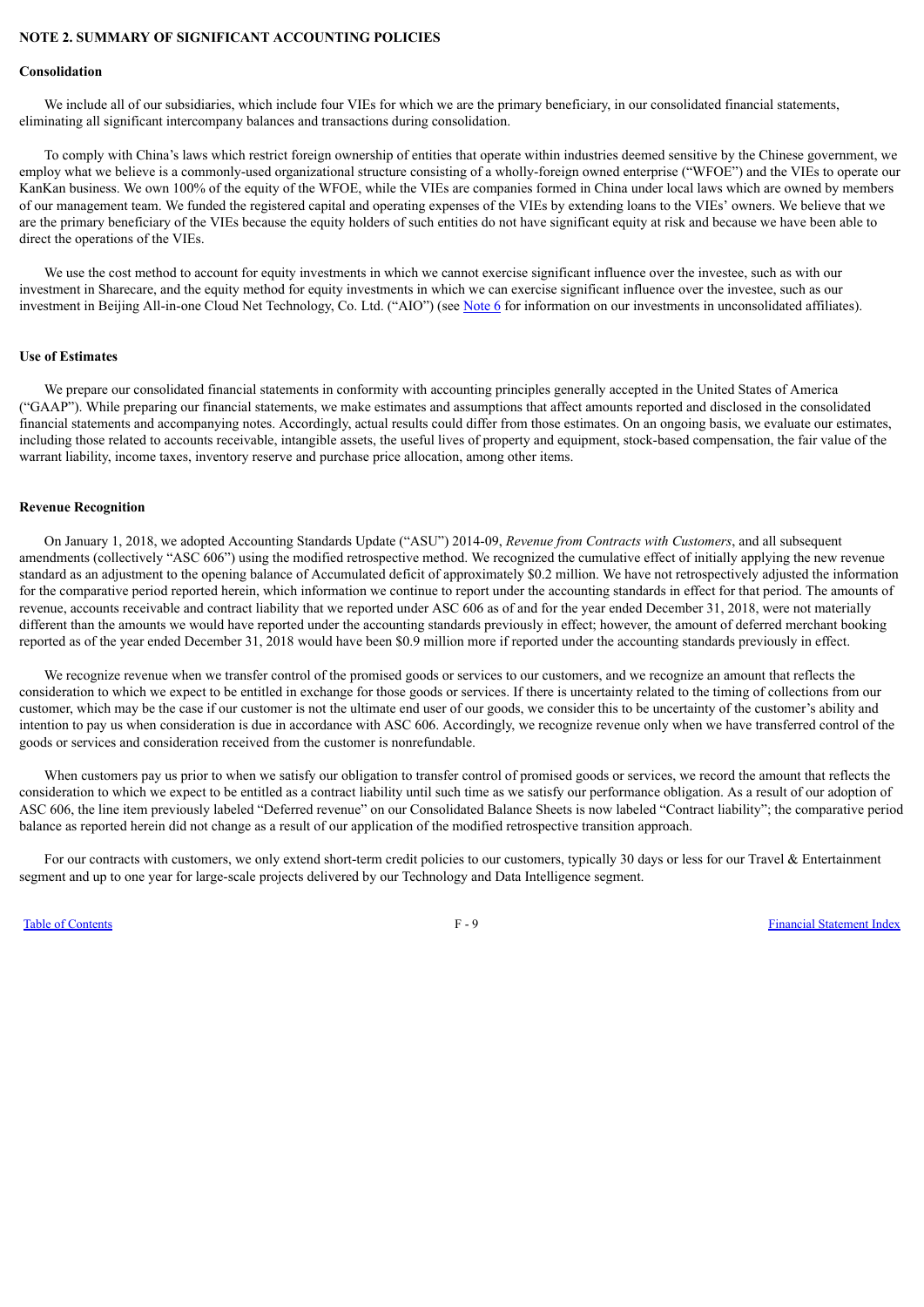We record the incremental costs of obtaining contracts as an expense when incurred, because such costs would otherwise be amortized over a period of less than one year if capitalized.

#### *Transaction Services*

Our Travel & Entertainment segment generates our transaction services revenue, most of which results from the use of the merchant model under which we remain the merchant of record, but various service providers with whom we maintain relationships are ultimately responsible for delivering the underlying services for which our customers transact, such as lodging, air travel, entertainment, or tours. Our obligation to our customers is to arrange for these service providers to provide the underlying services, and we satisfy our obligation at the point in time that these service providers begin to provide the underlying service (e.g., upon the check-in date for lodging stays, upon the show/performance date for entertainment transactions, etc.). Though we are the merchant of record for transactions in which other entities provide the ultimate service, under current accounting guidance we are an agent in such transactions; therefore, we recognize revenue from transactions under the merchant model on a net basis (i.e., the amount we bill to our customers less the amounts we pay to the service providers).

To a lesser extent, we provide tour services directly to our customers. Our obligation to provide such services is satisfied at the point in time that we finish providing the tour, and we recognize the resulting revenue on a gross basis when our obligation is satisfied.

Our customers pay at the time the original transaction occurs via our sales channels, primarily the Vegas.com website and mobile application. Because the original transaction date almost always precedes the date that our performance obligation is satisfied, we record a Contract liability for the amount of consideration received (net of amounts owed to suppliers, which are recorded in deferred merchant bookings until the service date has passed). In general, we satisfy most of our performance obligations within approximately three to four months from the original transaction date, and substantially all performance obligations are satisfied within one year from the original transaction date.

#### *Data Platform Services*

Our KanKan business generates our data platform services revenue. One of the business's product offerings involves utilizing our proprietary data intelligence software to provide high-quality loan candidates to our customers, which are companies that help to market the loan products of banks and other lending institutions in China to potential loan candidates. We earn a commission for this service, which is deemed earned and is recognized at the point in time at which the related loan is issued to the candidate by a lending institution supporting the loan product being promoted by our customer. The amount of commission we recognize is determined by multiplying the commission rate specified in the applicable contract by the amount of the loan issued to the candidate.

Under contracts with two of our customers, we are required to reimburse those customers for as much as 10% of the commissions paid under the contract if the total amount of the defaults across all of the loans issued and outstanding with respect to such contract exceeds an established threshold (the "Reimbursement Obligation"). Such contracts also require us to maintain a cash deposit with those customers to support the Reimbursement Obligation, and they permit the customer to deduct the required amount of any reimbursement from such deposit. We no longer provide new candidates to those customers under those particular contracts, and none of our remaining contracts related to providing loan candidates to customers include the Reimbursement Obligation or similar terms, so the maximum amount of our liability with respect to the Reimbursement Obligation as of December 31, 2018 and going forward is \$0.5 million, Further, as of December 31, 2018, the amount we have on deposit with the customers under those contracts to support the Reimbursement Obligation exceeds such maximum liability with respect to the Reimbursement Obligation, and we have not reimbursed any customer any amount of commissions paid under these contracts, nor are we required to do so because the total amount of the defaults has not exceeded the established threshold.

We have determined that the Reimbursement Obligation does not fall within the scope of ASC 606 and that we should account for it as a guarantee for accounting purposes using other GAAP. We recorded an initial liability, reported in Accrued expense and other current liabilities in our Consolidated Balance Sheets, equal to our maximum potential Reimbursement Obligation, an amount which approximated fair value. As we are released from an amount of the Reimbursement Obligation, we record the amount of reduction in the Reimbursement Obligation as data platform services revenue. We have not recorded material amounts of revenue resulting from being released from the Reimbursement Obligation.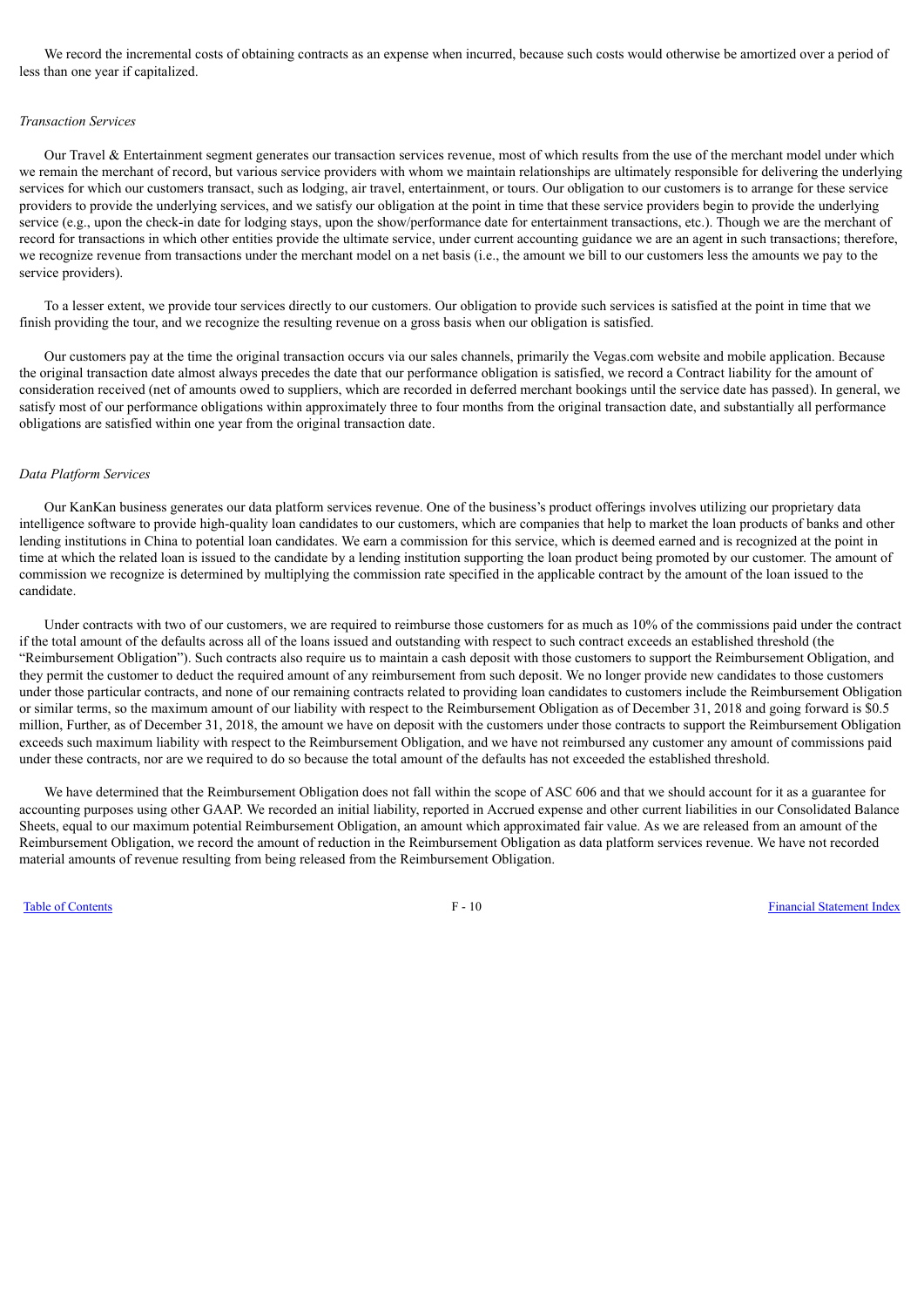We also generate revenue by developing fully-integrated AI solutions which combine our proprietary technology with third-party hardware and software products to meet end-user specifications. Under one type of contract for our AI solutions, we provide a single, continuous service to clients who control the assets as we create them. Accordingly, we recognize the revenue over the period of time during which we provide the service. Under another type of contract, we have one performance obligation to provide a fully-integrated AI solution to our customer and we recognize revenue at the point in time when the completed solution is delivered to, tested by and accepted by our customer.

## *Advertising and Other*

Our Travel & Entertainment segment generates the majority of our advertising revenue, and we report the remaining amount of advertising revenue in Corporate Entity and Other in our segment information. We primarily generate advertising revenue from the use of sponsored links and display advertising placed directly on our website pages. Substantially all of our advertising contracts with customers are completed within one year or less.

In click-through advertising contracts with customers, our obligation is to place our customers' interactive ads on our websites for a specified period of time. We recognize revenue from click-through advertising at the point in time at which visitors to our websites click through the ads to our advertising customers' websites. Any variability regarding contract consideration is resolved within the reporting period.

Some of our advertising contracts with customers require us to place our advertising customers' static display ads on our websites for a specified period of time or in a specific location on our websites, or both. We recognize revenue from such advertising placement arrangements either over time (ratably over the contract term) or based upon the delivery of advertising impressions, depending upon the terms of the contract.

We also generate revenue from other sources, such as from e-commerce activity in which we sell goods to our customers, or media production which involves us producing video or Internet-based content for our customers. We recognize the revenue from these contracts at the point in time when we transfer control of the good sold to the customer or when we deliver the promised media content.

## **Share-Based Compensation**

For grants of restricted stock or restricted stock units, we measure fair value using the closing price of our stock on the measurement date, while we use the Black-Scholes-Merton option pricing model (the "BSM Model") to estimate the fair value of stock options and similar instruments awarded.

The BSM Model requires the following inputs:

- **Expected volatility of our stock price.** We analyze the historical volatility of our stock price utilizing daily stock price returns, and we also review the stock price volatility of certain peers. Using the information developed from such analysis and our judgment, we estimate how volatile our stock price will be over the period we expect the stock options will remain outstanding.
- **Risk-free interest rate.** We estimate the risk-free interest rate using data from the Federal Reserve Treasury Constant Maturity Instruments H.15 Release (a table of rates downloaded from the Federal Reserve website) as of the valuation date for a security with a remaining term that approximates the period over which we expect the stock options will remain outstanding.
- **Stock price, exercise price and expected term.** We use an estimate of the fair value of our common stock on the measurement date, the exercise price of the option, and the period over which we expect the stock options will remain outstanding.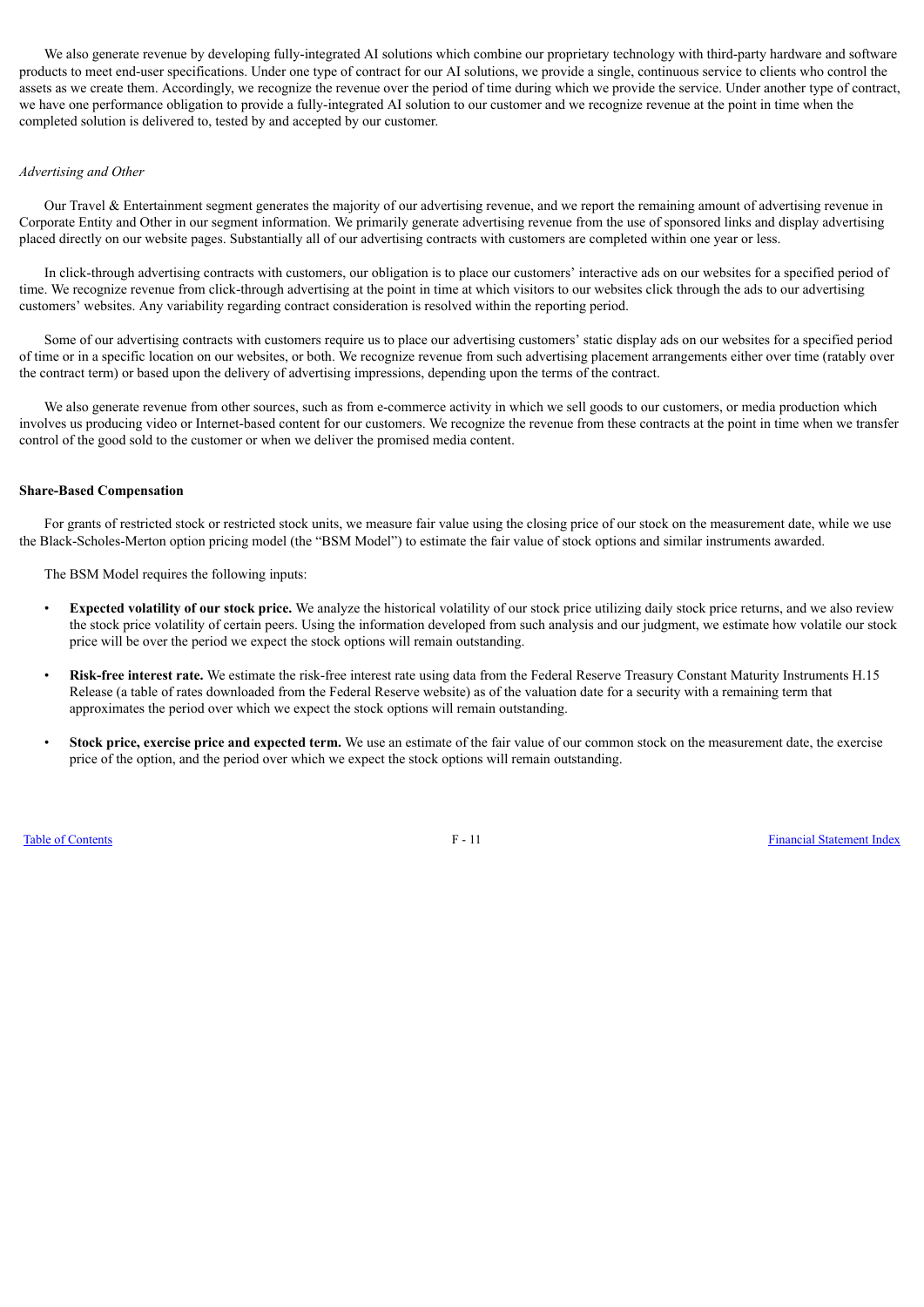We measure compensation expense as of the grant date for granted equity-classified instruments and as of the settlement date for granted liabilityclassified instruments (meaning that we re-measure compensation expense at each balance sheet date until the settlement date occurs).

Once we measure compensation expense, we recognize it over the requisite service period (generally the vesting period) of the grant, net of forfeitures as they occur.

#### **Concentrations of Credit Risk**

We maintain most of our cash, approximately 98% of which is denominated in U.S. dollars, at two financial institutions. The balances are insured by the Federal Deposit Insurance Corporation up to \$250,000; however, at times, cash balances may exceed the FDIC-insured limit. As of December 31, 2018, we do not believe we have any significant concentrations of credit risk, although approximately \$24.3 million of our cash balance, including restricted cash, exceeded the FDIC-insured limit. Cash held by our non-U.S. subsidiaries is subject to foreign currency fluctuations against the U.S. dollar, although such risk is somewhat mitigated because we transfer U.S. funds to China to fund local operations. If, however, the U.S. dollar is devalued significantly against the Chinese currency, our cost to further develop our business in China could exceed original estimates.

#### **Accounts Receivable**

We regularly evaluate the collectability of trade receivable balances based on a combination of factors such as customer credit-worthiness, past transaction history with the customer, current economic industry trends and changes in customer payment patterns. If we determine that a customer will be unable to fully meet its financial obligation, such as in the case of a bankruptcy filing or other material events impacting its business, a specific reserve for bad debt will be recorded to reduce the related receivable to the amount expected to be recovered. We did not record a material amount of allowance for bad debt during 2018 or 2017.

#### **Cash and Cash Equivalents**

Our cash and cash equivalents include demand deposits with financial institutions and short-term, highly-liquid instruments with original maturities of three months or less when purchased. The carrying value of the deposits and instruments approximates their fair value due to their short-term maturities.

## **Income Taxes**

We recognize deferred tax assets ("DTAs") and deferred tax liabilities ("DTLs") to account for the effects of temporary differences between the tax basis of an asset or liability and its amount as reported in our consolidated balance sheets, using enacted tax rates expected to apply to taxable income in the years in which we expect those temporary differences to be recovered or settled. Any effect on DTAs or DTLs resulting from a change in enacted tax rates is included in income during the period that includes the enactment date.

We reduce the carrying amounts of DTAs by a valuation allowance if, based upon all available evidence (both positive and negative), we determine that it is more likely than not that such DTAs will not be realizable. Such assessment considers, among other matters, the nature, frequency and severity of current and cumulative losses, our forecasts of future profitability, tax planning strategies, the duration of statutory carryforward periods, and our experience with the utilization of operating loss and tax credit carryforwards before expiration.

We apply a recognition threshold and measurement attribute related to uncertain tax positions taken or expected to be taken on our tax returns. We recognize a tax benefit for financial reporting of an uncertain income tax position when it has a greater than 50% likelihood of being sustained upon examination by the taxing authorities. We measure the tax benefit of an uncertain tax position based on the largest benefit that has a greater than 50% likelihood of being ultimately realized, including evaluation of settlements.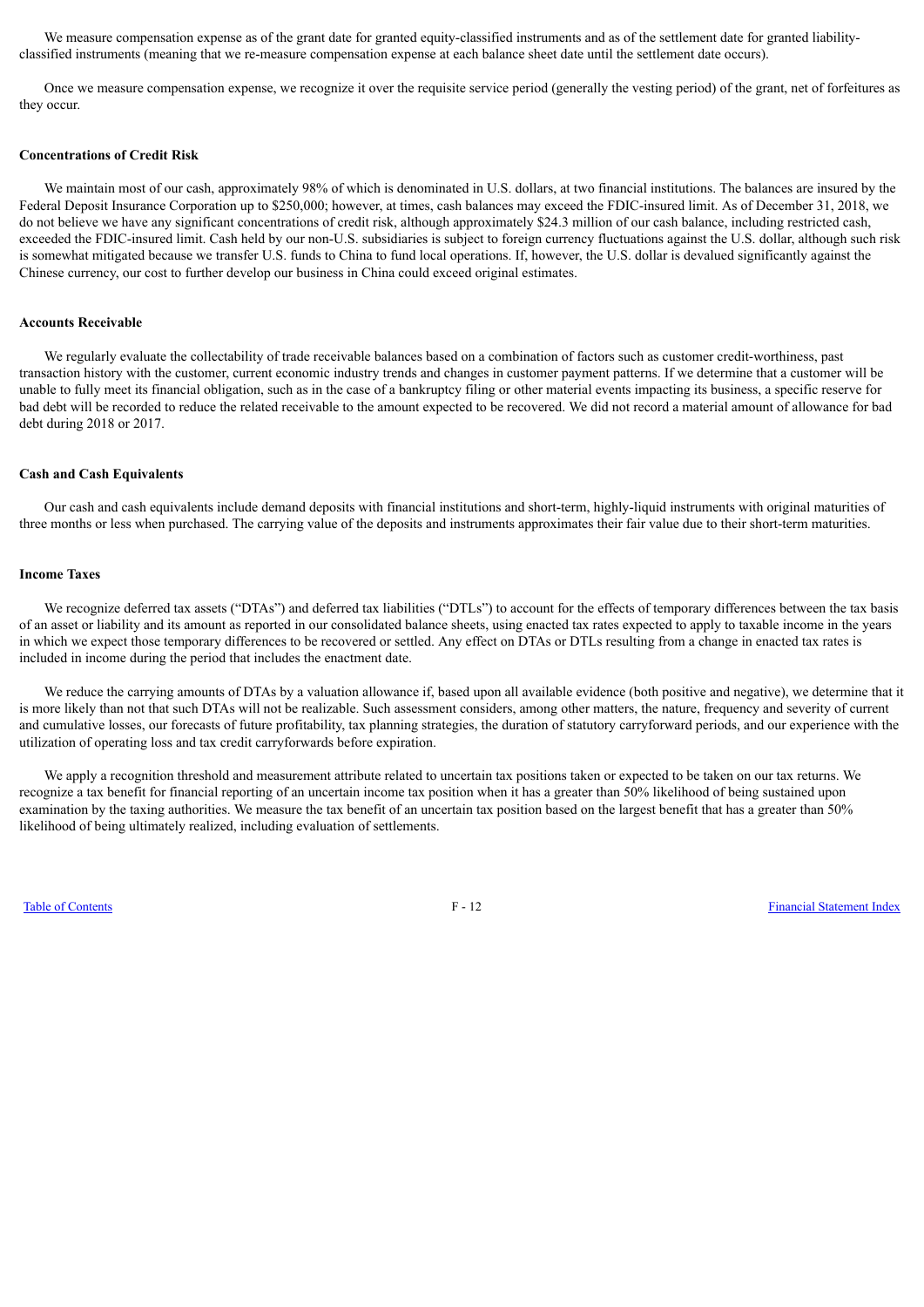## **Inventory**

We use the first-in first-out method to determine the cost of our inventory, then we report inventory at the lower of cost or net realizable value in the line item Prepaid expense and other current assets.

### **Property, Equipment and Software**

We state property and equipment at cost and depreciate such assets using the straight-line method over the estimated useful lives of each asset category. For leasehold improvements, we determine amortization using the straight-line method over the shorter of the lease term or estimated useful life of the asset. We expense repairs and maintenance costs as incurred, while capitalizing betterments and capital improvements and depreciating such costs over the remaining useful life of the related asset.

We capitalize qualifying costs of computer software and website development that we incur during the application development stage, as well as the cost of upgrades and enhancements that result in additional functionality, and we amortize such costs using the straight-line method over a period of three years, the expected period of the benefit.

## **Commitments and Contingencies**

We record a liability for a loss contingency when we determine that it is probable that we have incurred such liability and we can reasonably estimate the amount.

## **Impairments**

## *Long-Lived Assets Other Than Indefinite-Lived Intangible Assets*

When events or changes in circumstances indicate that the carrying amount of a long-lived asset may not be recoverable, we evaluate long-lived assets for potential impairment, basing our testing method upon whether the assets are held for sale or held for use. For assets classified as held for sale, we recognize the asset at the lower of carrying value or fair market value less costs of disposal, as estimated based on comparable asset sales, offers received, or a discounted cash flow model. For assets held and used, we estimate the future undiscounted cash flows expected to result from the use of the asset and its eventual disposition. If the sum of the expected undiscounted future cash flows is less than the carrying value of the asset, we recognize an impairment loss for the difference between the carrying value of the asset and its fair value.

During 2018 and 2017, we recorded impairment losses on certain definite-lived intangible assets (see [Note](#page-71-0) 9).

### *Goodwill and Indefinite-Lived Intangible Assets*

In the fourth quarter of each fiscal year, we test goodwill and indefinite-lived intangible assets for impairment. When testing for impairment, we first evaluate qualitative factors to determine whether events and circumstances indicate that, more likely than not, an indefinite-lived intangible asset is impaired. If, after evaluating the totality of events and circumstances and their potential effect on significant inputs to the fair value determination, we determine that, more likely than not, an indefinite-lived intangible asset is impaired, we then quantitatively test for impairment.

During 2018 and 2017, we recorded impairments of goodwill (see [Note](#page-71-0) 9). During 2017, we also record an impairment related to indefinite-lived intangible assets.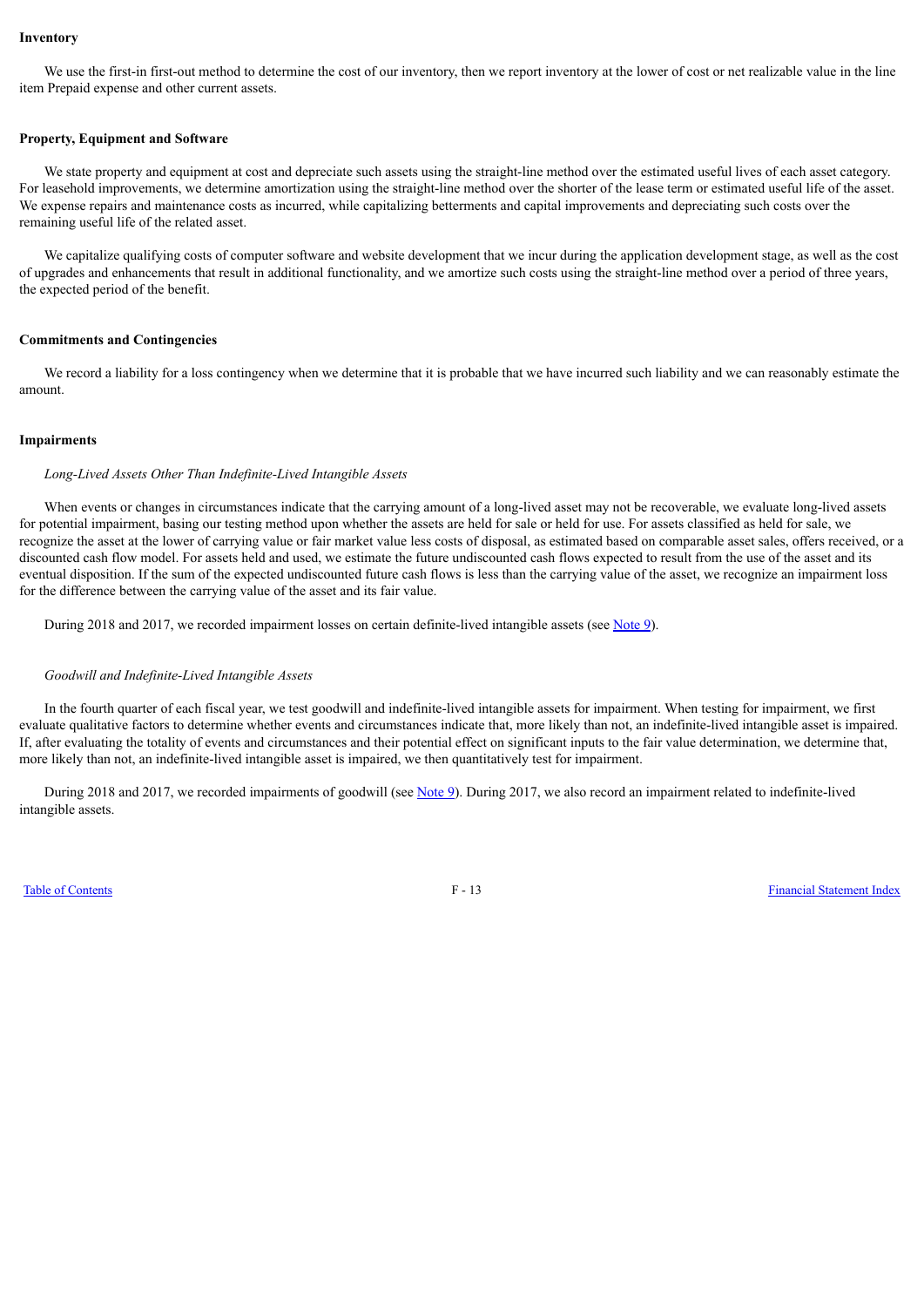#### *Investment*

We routinely perform an assessment of our investments in Sharecare, Inc. ("Sharecare") and in AIO to determine if they are other-than-temporarily impaired. An investment is impaired when the fair value of the investment declines to an amount less than the cost or amortized cost of that investment. As part of our assessment process, we determine whether the impairment is temporary or other-than-temporary. We base our assessment on both quantitative criteria and qualitative information, considering a number of factors including, but not limited to how long the security has been impaired, the amount of the impairment, the financial condition and near-term prospects of the issuer, whether the issuer is current on contractually-obligated interest and principal payments, key corporate events pertaining to the issuer and whether the market decline was affected by macroeconomic conditions.

If we determine that an investment has incurred an other-than-temporary impairment, we permanently reduce the cost of the security to fair value and recognize an impairment charge in our consolidated statements of operations.

During 2018 or 2017, we did not record any impairment of our investments.

## **Fair Value of Financial Instruments**

Fair value is the price that would be received to sell an asset or paid to transfer a liability in an orderly transaction between market participants (an exit price). When reporting the fair values of our financial instruments, we prioritize those fair value measurements into one of three levels based on the nature of the inputs, as follows:

- Level 1 Valuations based on quoted prices in active markets for identical assets and liabilities;
- Level 2 Valuations based on observable inputs that do not meet the criteria for Level 1, including quoted prices in inactive markets and observable market data for similar, but not identical instruments; and
- Level 3 Valuations based on unobservable inputs, which are based upon the best available information when external market data is limited or unavailable.

The fair value hierarchy requires us to use observable market data, when available, and to minimize the use of unobservable inputs when determining fair value. For some products or in certain market conditions, observable inputs may not be available.

## **Liabilities Related to Warrants Issued**

We record certain common stock warrants we issued (see [Note](#page-67-0) 4 for more detailed information) at fair value and recognize the change in the fair value of such warrants as a gain or loss which we report in the Other income (expense) section in our consolidated statement of operations. We report some of the warrants that we record at fair value as liabilities because they contain certain provisions allowing for reduction of their exercise price, while others are recorded as liabilities because they contain a conditional promise to issue a variable number of our common stock shares upon the warrants' expiration, and the monetary amount of such obligation was fixed at the inception of the contract. We estimate the fair value of the warrants using the Monte Carlo Simulation method.

### **Recently Issued Accounting Pronouncements**

In February 2016, the Financial Accounting Standards Board issued ASU 2016-02, Leases (Topic 842), which changes GAAP primarily by requiring lessees to recognize, at lease commencement, a lease liability representing the present value of the lessee's obligation to make lease payments, and a right-ofuse asset representing the lessee's right to use (or control the use of) a specified asset during the lease term, for leases classified as operating leases. For us, the amendments in ASU 2016-02 will become effective on January 1, 2019. We are designing appropriate internal controls and modifying key processes to allow for the implementation of ASU 2016-02, which we anticipate will have a material impact on our balance sheet, as we will be recording right-of-use assets and lease liabilities related to our operating leases, including our leases for office space. We do not anticipate that application of ASU 2016-02 will have a material impact on our statement of operations or cash flows. See [Note](#page-79-0) 13 for information regarding our lease commitments.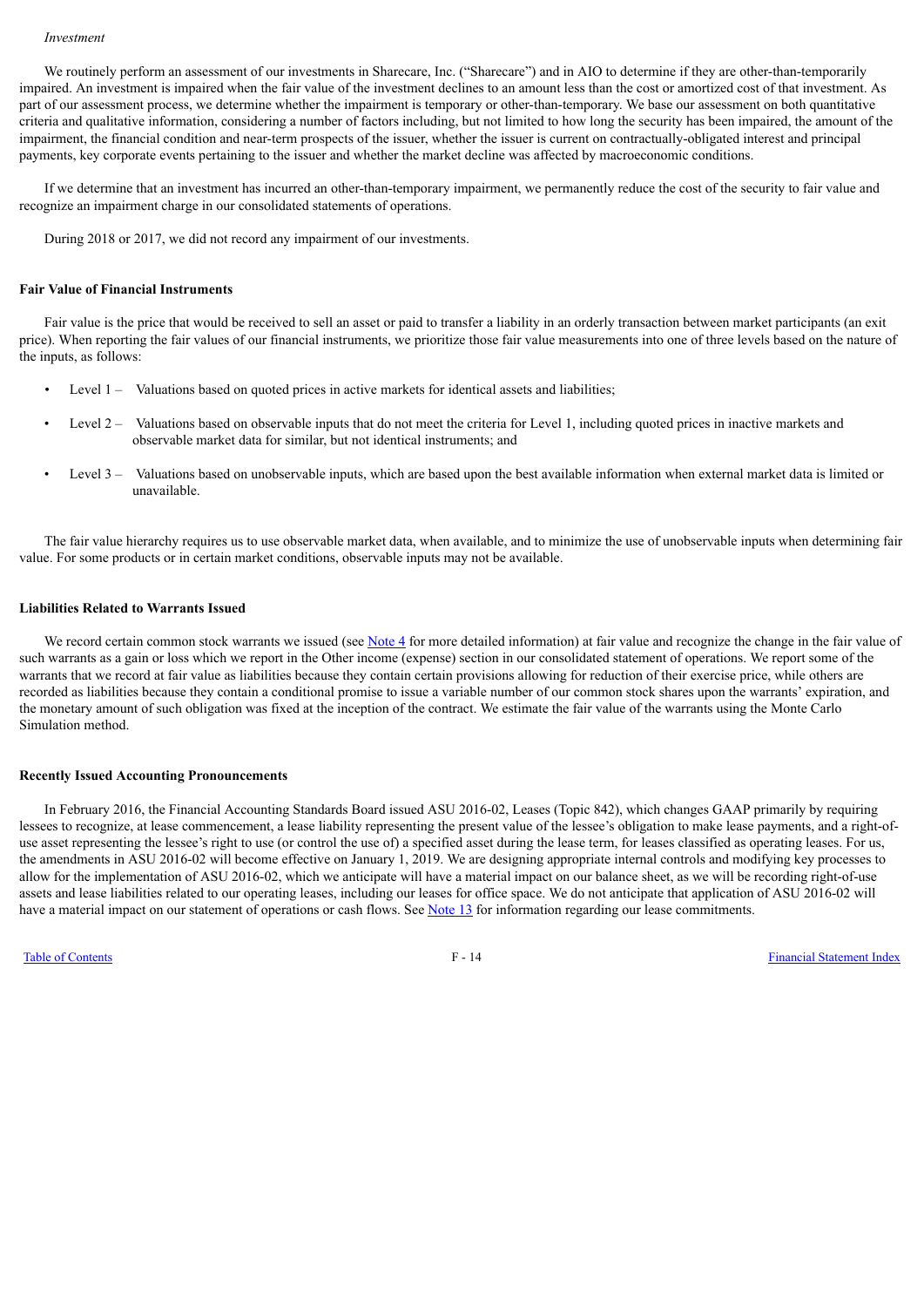We have reviewed all recently issued accounting pronouncements. The pronouncements that we have already adopted did not have a material effect on our financial condition, results of operations, cash flows or reporting thereof, and except as otherwise noted above, we do not believe that any of the pronouncements that we have not yet adopted will have a material effect upon our financial condition, results of operations, cash flows or reporting thereof.

#### **NOTE 3. REVENUE**

We are not required to include disclosures related to remaining performance obligations because substantially all of our contracts with customers have an original expected duration of one year or less.

#### **Disaggregation of Revenue**

The following table presents a disaggregation of our revenue by major category for the year ended December 31, 2018 (in thousands):

| <b>Revenue category</b> | <b>Year Ended</b><br>December 31, 2018 |
|-------------------------|----------------------------------------|
| Transaction services    | 64,863<br>S                            |
| Data platform services  | 8,030                                  |
| Advertising and other   | 6,217                                  |
| Revenue                 | 79,110                                 |

#### **Significant Judgments**

When accounting for revenue in accordance with ASC 606, we make certain judgments, such as whether we act as a principal or as an agent in transactions or whether our contracts with customers fall within the scope of ASC 606, that affect the determination of the amount and timing of our revenue from contracts with customers. Based on the current facts and circumstances related to our contracts with customers, none of the judgments we make involve an elevated degree of qualitative significance or complexity such that further disclosure is warranted in terms of their potential impact on the amount and timing of our revenue.

#### **Contract Assets and Contract Liabilities**

We do not currently generate material contract assets. Other than changes resulting from routine business activity, the balance of our Contract liability did not change significantly during the year ended December 31, 2018. We recognized revenue of \$3.1 million during the year ended December 31, 2018, which was included in the beginning balance of Contract liability at January 1, 2018.

#### **Certain Agreements in the Technology and Data Intelligence Segment**

We completed two fully-integrated AI solutions in December 2018 for which we have fully performed under the agreement and title to the product passed to our customer, so we have recognized cost of revenue of \$4.0 million; however, we have not recognized the \$4.6 million of revenue from such projects due to uncertainty regarding the timing of collection of amounts payable to us under the agreement. The uncertainty regarding the timing of collection prevents us from determining that collectibility of all amounts payable to us under the agreements is probable, resulting in a timing difference between recognition of cost and recognition of revenue. Though we cannot recognize the revenue until collectibility is deemed probable, we expect to fully collect the amounts payable to us under our legally-enforceable agreements and, therefore, we recorded a receivable of \$4.6 million in Prepaid expense and other current assets, and a liability in Accrued expense and other current liabilities on our 2018 Consolidated Balance Sheet.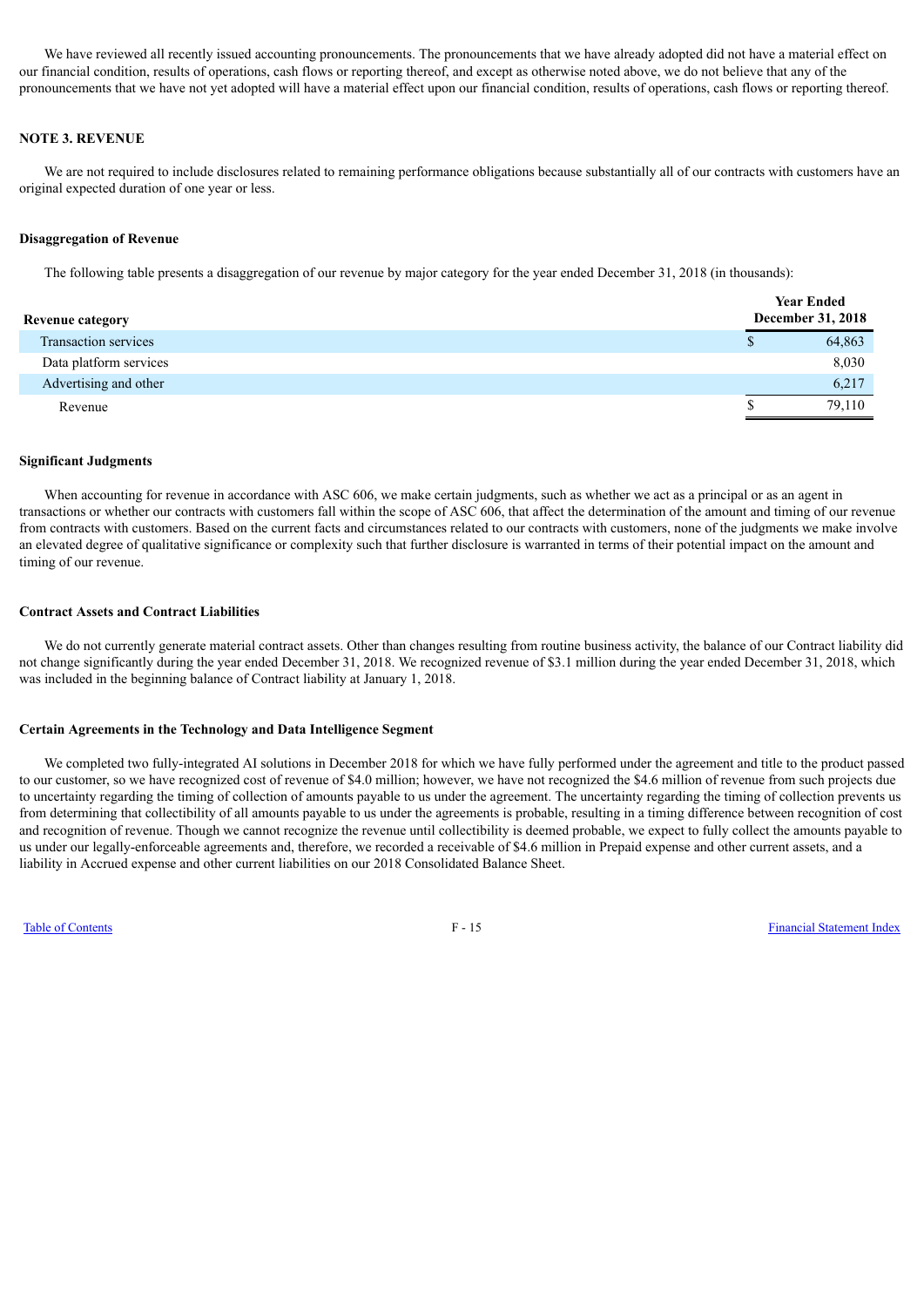# <span id="page-67-0"></span>**NOTE 4. FAIR VALUE MEASUREMENTS**

## **Liabilities Related to Warrants to Purchase Common Stock**

At the end of each reporting period, we use the Monte Carlo Simulation model to estimate and report the fair value of liabilities related to certain outstanding warrants. As of December 31, 2018, our outstanding liability-classified warrants include the warrants we issued or that we are obligated to issue as part of the consideration for our acquisition (the "CBG Acquisition") of assets of China Branding Group Limited ("CBG") in September 2016 (the "CBG Acquisition Warrants") and warrants we issued as a result of an amendment to the Financing Agreement related to the acquisition (the "CBG Financing Warrants").

The following table presents the quantitative inputs, which we classify in Level 3 of the fair value hierarchy, used in estimating the fair value of the warrants:

|                                 | December 31, |        |  |
|---------------------------------|--------------|--------|--|
|                                 | 2018         | 2017   |  |
| <b>CBG Financing Warrants</b>   |              |        |  |
| Expected volatility             | 70.00%       | 60.00% |  |
| Risk-free interest rate         | $2.52\%$     | 1.96%  |  |
| Expected remaining term (years) | 1.73         | 2.73   |  |
| <b>CBG Acquisition Warrants</b> |              |        |  |
| Expected volatility             | 70.00%       | 60.00% |  |
| Risk-free interest rate         | 2.46%        | 2.25%  |  |
| Expected remaining term (years) | 4.72         | 5.72   |  |

During the fourth quarter of 2018, we increased the expected volatility we use as an input to the model. We made the change after reviewing our recent stock price performance and the historical stock price volatilities of our peer group, which led us to conclude that volatility over the expected period of the warrants would be higher than we had previously estimated. In addition to the quantitative assumptions above, we also consider whether we would issue additional equity and, if so, the price per share of such equity. At December 31, 2018, we estimated that one future equity financing event would potentially occur within the subsequent twelve months.

Our estimate of expected volatility and our stock price tend to have the most significant impact on the estimated fair value of the CBG Financing Warrants and the CBG Acquisition Warrants. If we added or subtracted five percentage points with regard to our estimate of expected volatility, or if our stock price increased or decreased by five percent, our estimates of fair value would change approximately as follows (in thousands):

| <b>Change in volatility</b>     |   | Increase |      | <b>Decrease</b> |
|---------------------------------|---|----------|------|-----------------|
| <b>CBG</b> Financing Warrants   |   | 65       | - 75 | (65)            |
| <b>CBG</b> Acquisition Warrants |   | 175      |      | (230)           |
|                                 |   |          |      |                 |
| Change in stock price           |   |          |      |                 |
| <b>CBG Financing Warrants</b>   | ъ | 30       |      | (30)            |
| <b>CBG</b> Acquisition Warrants |   | 115      |      | (115)           |
|                                 |   |          |      |                 |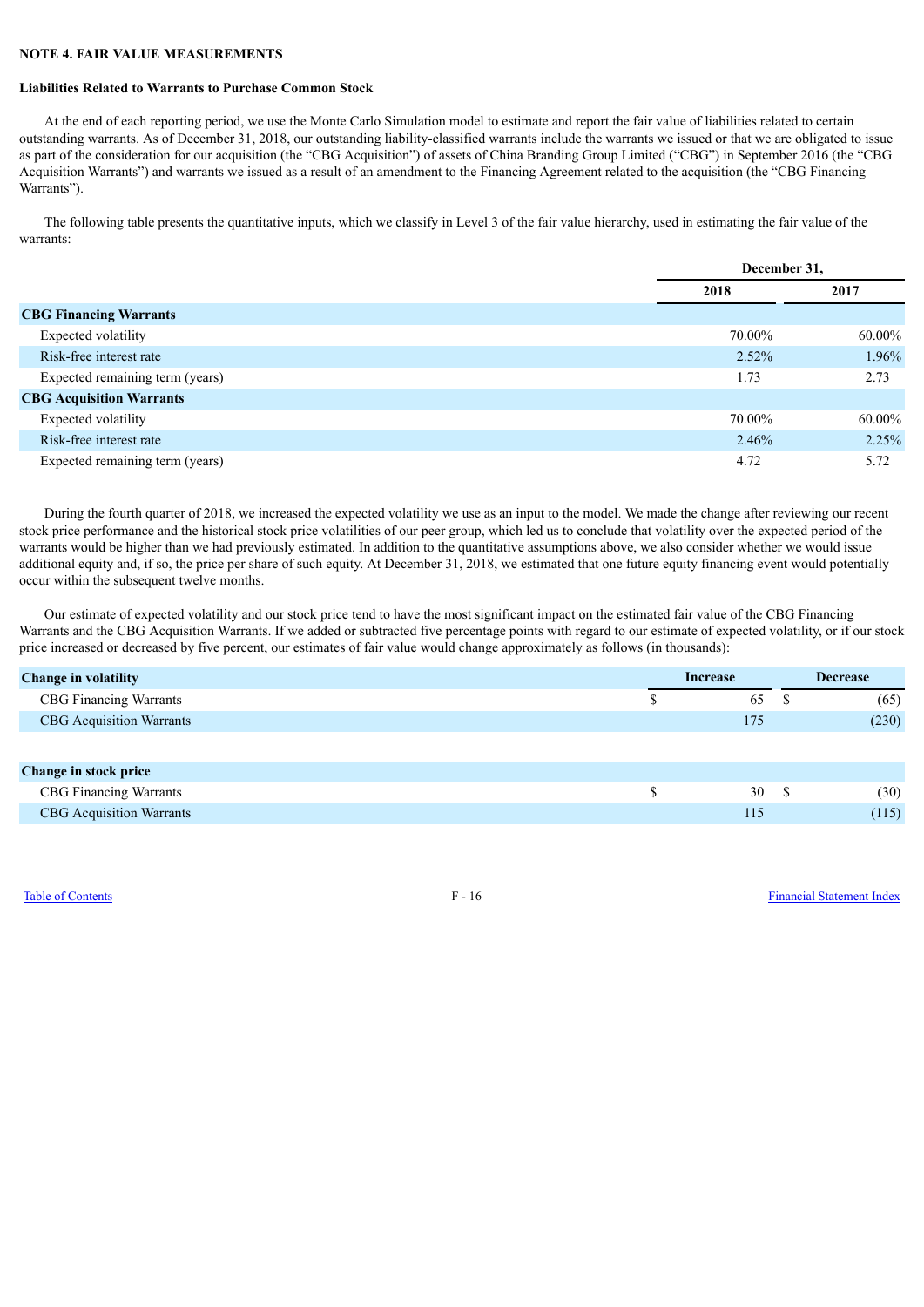The following table presents the change in the liability balance associated with our liability-classified warrants (in thousands):

|                                   |  | <b>Year Ended December 31,</b> |        |        |  |  |
|-----------------------------------|--|--------------------------------|--------|--------|--|--|
|                                   |  | 2018                           | 2017   |        |  |  |
| Balance at beginning of period    |  | 89,169                         | 25,030 |        |  |  |
| Warrant exercises                 |  | __                             |        |        |  |  |
| Increase (decrease) in fair value |  | (27, 879)                      |        | 64,139 |  |  |
| Balance at end of period          |  | .383                           |        | 89,169 |  |  |

At January 1, 2018, our outstanding liability-classified warrants included warrants we issued in connection with our acquisition of all of the outstanding equity interests in Vegas.com, LLC ("Vegas.com") in September 2015 (the "VDC Acquisition") and the financing related thereto (the "VDC Acquisition Warrants" and the "VDC Financing Warrants", respectively). On January 8, 2018, holders of VDC Acquisition Warrants with respect to 2,416,996 shares of our common stock exercised such warrants. Because the VDC Acquisition Warrants provided that such warrants were exercisable on a cashless basis only, we issued a total of 750,102 shares of common stock in settlement of such warrants without receiving any proceeds from the exercise thereof.

On January 10, 2018, we exercised our right to exercise all remaining VDC Acquisition Warrants and VDC Financing Warrants (which right became effective when the closing price of our common stock reached \$14.00), exercising VDC Acquisition Warrants with respect to 6,184,414 shares of our common stock and VDC Financing Warrants with respect to 3,117,148 shares of our common stock. Because the VDC Acquisition Warrants and VDC Financing Warrants provided that such warrants were exercisable on a cashless basis only, we issued a total of 2,236,915 and 1,385,396 shares of common stock to the holders of the VDC Acquisition Warrants and the VDC Financing Warrants, respectively, in settlement of such warrants without receiving any proceeds from the exercise thereof.

## **Contingent Consideration Issued in Business Acquisition**

We used the discounted cash flow valuation technique to estimate the fair value of the liability related to certain cash payments stipulated in the VDC Acquisition that were contingent upon the performance of Vegas.com in the years ended December 31, 2016 and 2017, and are contingent upon the performance of Vegas.com in the year ending December 31, 2018 (the "Earnout Payments"). The significant unobservable inputs that we used, which we classify in Level 3 of the fair value hierarchy, were projected earnings before interest, taxes, depreciation and amortization ("EBITDA"), the probability of achieving certain amounts of EBITDA, and the rate used to discount the liability.

The following table presents the change during the years ended December 31, 2018 and 2017 in the balance of the liability associated with the Earnout Payments (in thousands):

|                                                  | December 31, |         |      |         |  |  |
|--------------------------------------------------|--------------|---------|------|---------|--|--|
|                                                  |              | 2018    | 2017 |         |  |  |
| Balance at beginning of period                   |              | 1,930   |      | 2,830   |  |  |
| Payments                                         |              | (1,000) |      | (1,000) |  |  |
| Change in fair value of contingent consideration |              | 60      |      | 100     |  |  |
| Balance at end of period                         |              | 990     |      | 1,930   |  |  |

On the Consolidated Balance Sheets, we included the liability for contingent consideration as a component of Accrued expense and other liabilities.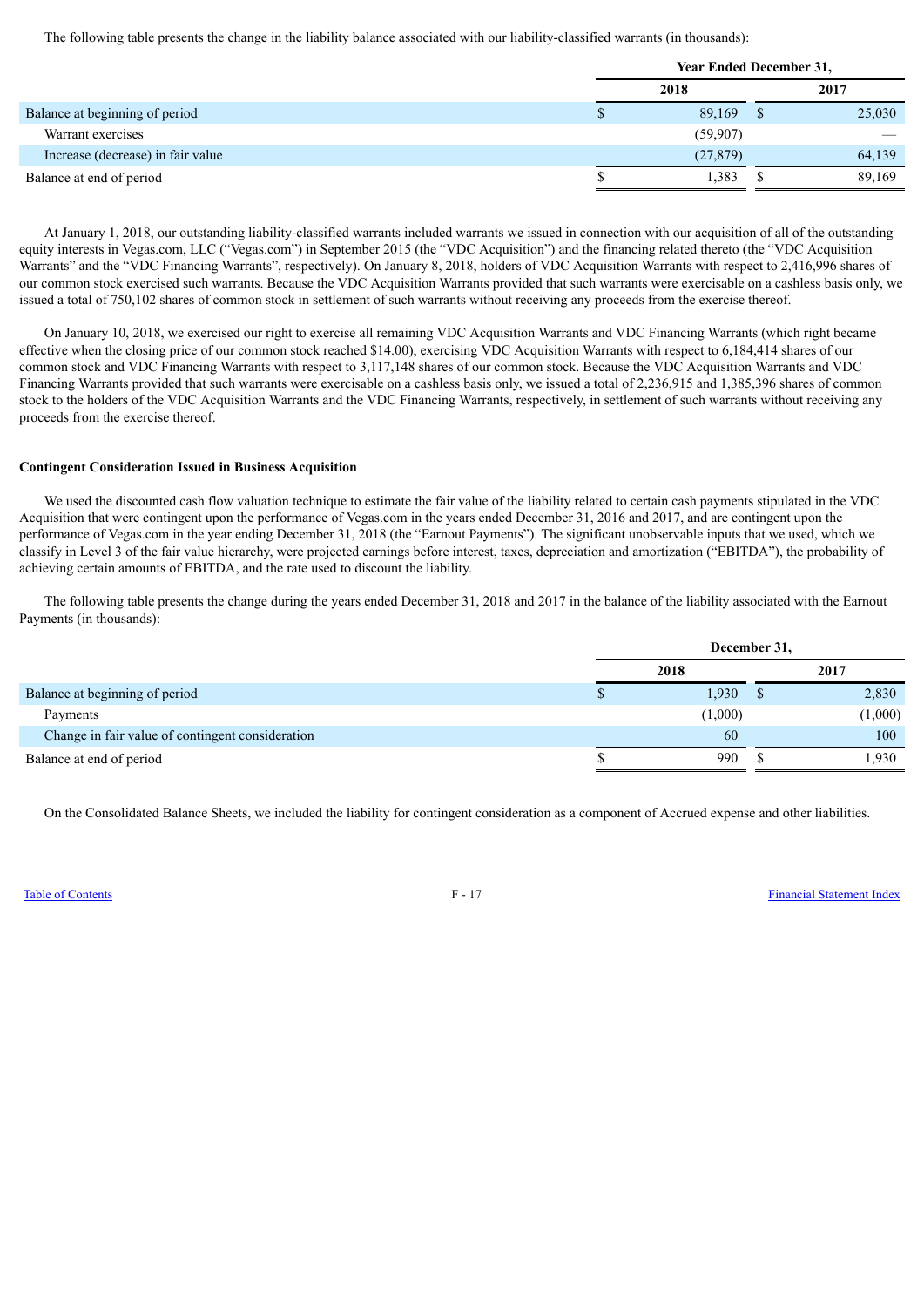## **NOTE 5. RESTRICTED CASH**

Our restricted cash for the year ended December 31, 2018 relates to a Letter of Credit Facility Agreement between Vegas.com and Bank of America, N.A. to satisfy the requirements of several of the vendors for whom we sell products (hotel rooms, air travel, show tickets, et cetera) through our online outlets. By contract, certain vendors require letters of credit as a means of securing our payment to them of amounts related to the sales we make on their behalf. We renew the letter of credit facility annually in May, and the restrictions on the cash related to the letters of credit will remain to the extent we continue to enter into contracts requiring the security of letters of credit. In November 2018, we amended the Letter of Credit Facility Agreement to increase by \$1.7 million the total amount of letters of credit we can issue, bringing the total amount of letters of credit issuable to \$11.0 million.

The following table provides a reconciliation of the amounts separately reported as Cash and cash equivalents and Restricted cash on our consolidated balance sheets with the single line item reported on our consolidated statements of cash flows as Cash, cash equivalents and restricted cash (in thousands):

|                                                  | December 31, |        |  |        |  |
|--------------------------------------------------|--------------|--------|--|--------|--|
|                                                  |              | 2018   |  | 2017   |  |
| Cash and cash equivalents                        |              | 14.410 |  | 22,632 |  |
| Restricted cash reported in current assets       |              | 11.138 |  | 11,670 |  |
| Total cash, cash equivalents and restricted cash |              | 25.548 |  | 34,302 |  |

## <span id="page-69-0"></span>**NOTE 6. INVESTMENTS IN UNCONSOLIDATED AFFILIATES**

In 2009, we co-founded a U.S.-based venture, Sharecare, to build a web-based platform that simplifies the search for health and wellness information. The other co-founders of Sharecare were Dr. Mehmet Oz, HARPO Productions, Discovery Communications, Jeff Arnold and Sony Pictures Television. As of December 31, 2018, we owned approximately five percent of Sharecare's issued capital stock and maintained representation on its Board of Directors.

During June 2018, one of our consolidated VIEs acquired a 20% interest in AIO, a Chinese technology company which provides consulting and data services to the Chinese film industry, in exchange for \$1.0 million, a portion of which was paid by December 31, 2018, and a license to use our proprietary KanKan data intelligence platform in China. Based on our evaluation of the facts and circumstances related to the transaction, we determined that we will account for such transaction using the equity method of accounting. We recognize our equity in the net earnings or losses relating to AIO on a one-quarter reporting lag in our Consolidated Statements of Operations and Comprehensive Loss. For the year ended December 31, 2018, the amount of our equity in AIO's net earnings from the date we acquired our interest in AIO until September 30, 2018 was not material.

## **NOTE 7. PREPAID EXPENSE AND OTHER CURRENT ASSETS**

The following table presents the components of prepaid expense and other current assets (in thousands):

|                      | December 31, |  |              |  |  |
|----------------------|--------------|--|--------------|--|--|
| Other receivables    | 2018         |  | 2017         |  |  |
|                      | $5,132$ \$   |  | 1,281        |  |  |
| Prepaid expense      | 2,747        |  | 2,036        |  |  |
| Deposits             | 3,420        |  | 1,960        |  |  |
| Inventory, net       | 587          |  | 234          |  |  |
| Other current assets | 242          |  | $\mathbf{z}$ |  |  |
| Total                | 12,128       |  | 5,518        |  |  |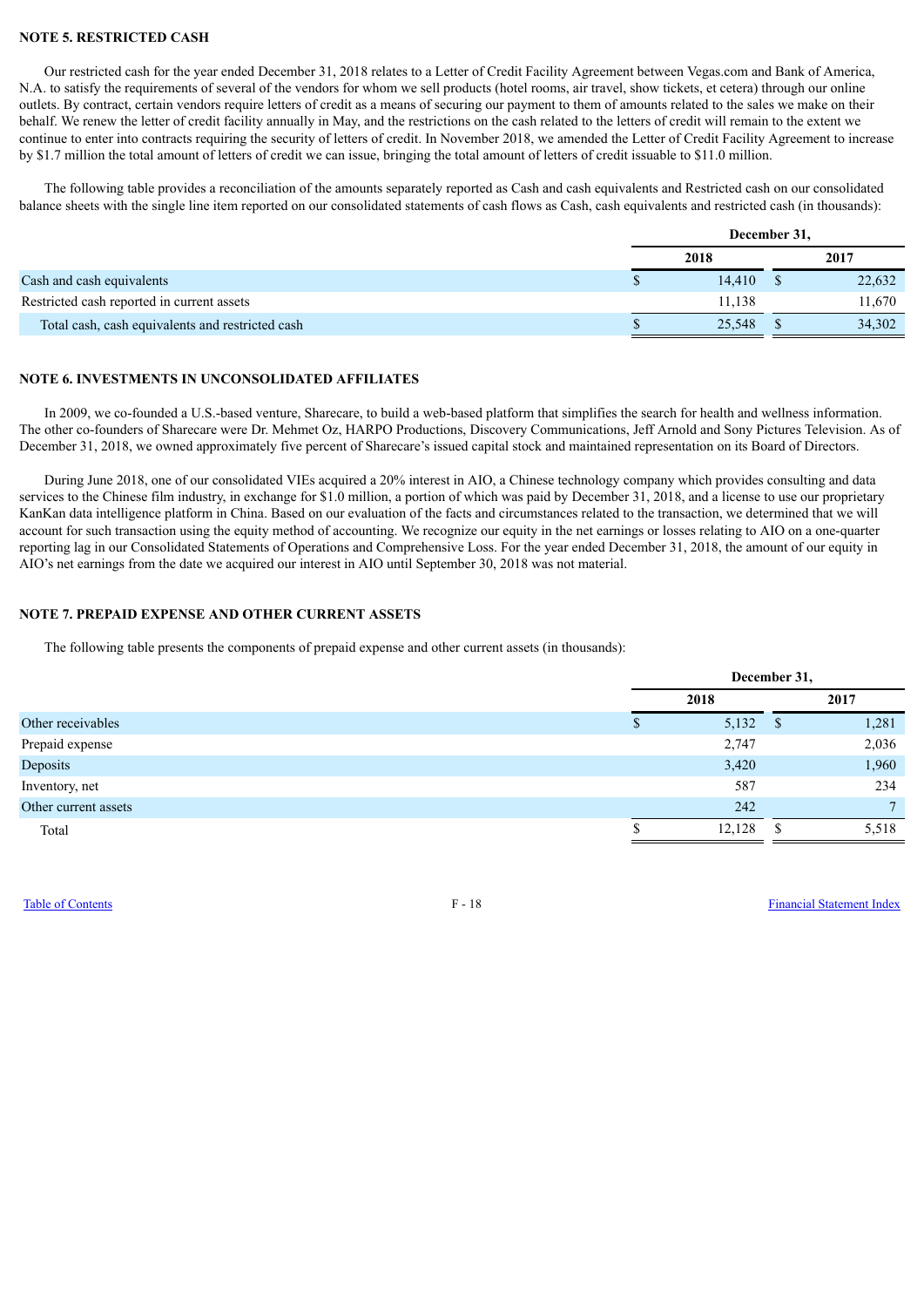# **NOTE 8. PROPERTY AND EQUIPMENT**

Property and equipment consist of the following (in thousands, except estimated lives):

|                                                |                                  |      | December 31. |  |            |  |  |  |
|------------------------------------------------|----------------------------------|------|--------------|--|------------|--|--|--|
|                                                | <b>Estimated Life</b><br>(Years) | 2018 |              |  | 2017       |  |  |  |
| Vehicles                                       | 5                                | S    | $1,296$ \$   |  | 447        |  |  |  |
| Computers and equipment                        | $2 - 12$                         |      | 1,989        |  | 1,635      |  |  |  |
| Furniture and fixtures                         | $2 - 9$                          |      | 155          |  | <b>220</b> |  |  |  |
| Software                                       | $3 - 5$                          |      | 21,559       |  | 20,773     |  |  |  |
| Software development in progress               |                                  |      | 2,139        |  | 1,935      |  |  |  |
| Leasehold improvements                         | $1 - 10$                         |      | 599          |  | 328        |  |  |  |
| Total property, equipment and software         |                                  |      | $27,737$ \$  |  | 25,338     |  |  |  |
| Less accumulated depreciation and amortization |                                  |      | (17,167)     |  | (11, 951)  |  |  |  |
| Total property, equipment and software, net    |                                  |      | 10,570       |  | 13,387     |  |  |  |

For the year ended December 31, 2018 and 2017, depreciation (and amortization of software) expense was \$5.7 million and \$5.6 million, respectively.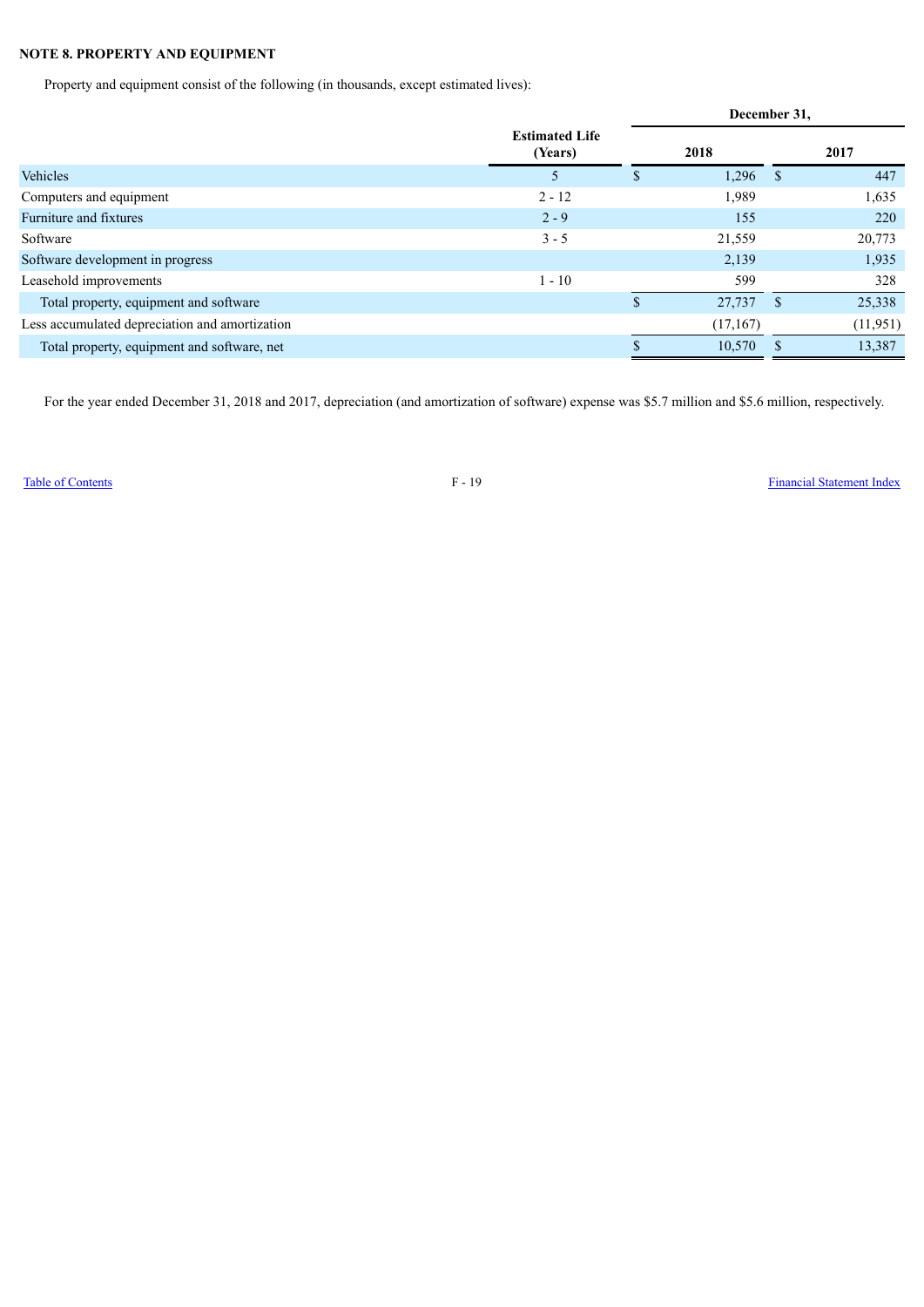# <span id="page-71-0"></span>**NOTE 9. GOODWILL AND OTHER INTANGIBLE ASSETS**

#### **Intangible Assets**

The following table summarizes intangible assets by category (in thousands):

|                                              | December 31, 2018 |                     |              |                             | December 31, 2017 |                   |               |                     |              |                                    |              |                   |
|----------------------------------------------|-------------------|---------------------|--------------|-----------------------------|-------------------|-------------------|---------------|---------------------|--------------|------------------------------------|--------------|-------------------|
|                                              |                   | <b>Gross Amount</b> |              | Accumulated<br>Amortization |                   | <b>Net Amount</b> |               | <b>Gross Amount</b> |              | <b>Accumulated</b><br>Amortization |              | <b>Net Amount</b> |
| <b>Finite-lived intangible</b><br>assets     |                   |                     |              |                             |                   |                   |               |                     |              |                                    |              |                   |
| Domain names                                 | \$                | 1,411               | \$           | (917)                       | -\$               | 494               | \$            | 2,591               | \$           | $(1,663)$ \$                       |              | 928               |
| Customer<br>relationships                    |                   | 23,186              |              | (14,611)                    |                   | 8,575             |               | 23,486              |              | (10, 539)                          |              | 12,947            |
| Media content and<br>broadcast rights        |                   | 1,350               |              | (923)                       |                   | 427               |               | 2,485               |              | (936)                              |              | 1,549             |
| Acquired technology                          |                   | 436                 |              | (406)                       |                   | 30                |               | 578                 |              | (461)                              |              | 117               |
| Other intangible assets                      |                   | 68                  |              | (68)                        |                   |                   |               | 68                  |              | (68)                               |              |                   |
|                                              | $\mathbf{s}$      | 26,451              | $\mathbb{S}$ | (16, 925)                   | $\mathbb{S}$      | 9,526             | $\mathcal{S}$ | 29,208              | $\mathbb{S}$ | (13, 667)                          | $\mathbf{s}$ | 15,541            |
| <b>Indefinite-lived</b><br>intangible assets |                   |                     |              |                             |                   |                   |               |                     |              |                                    |              |                   |
| Trademarks and trade<br>names                | $\mathcal{S}$     | 8,276               |              |                             | \$                | 8,276             | $\mathcal{S}$ | 8,276               |              |                                    | \$           | 8,276             |
| License to operate in<br>China               |                   | 128                 |              |                             |                   | 128               |               | 129                 |              |                                    |              | 129               |
| Total intangible assets                      | \$                | 34,855              |              |                             | \$                | 17,930            | \$            | 37,613              |              |                                    | $\mathbf S$  | 23,946            |

For the year ended December 31, 2018 and 2017, total amortization expense was \$5.1 million and \$5.5 million, respectively.

During the fourth quarter of 2017, we made certain decisions based upon information that came to our attention which led us to determine that certain of our intangible assets related to the CBG Acquisition were impaired, so we recognized a loss of approximately \$5.8 million. More specifically, we decided that we would not rely on the customer base underlying our customer relationship intangible asset that we acquired in the CBG Acquisition and would therefore develop our own customer relationships, and that we would not renew the contracts underlying the media broadcast rights that we acquired in the CBG Acquisition. We also believe that certain of the other parties to the Second Amended and Restated Asset and Securities Purchase Agreement in the CBG Acquisition had fraudulently mispresented and concealed material information such that, among other consequences, the Fanstang tradename did not hold more than nominal value to us.

On October 24, 2017, we and Intersearch Tax Solutions, Inc. ("ITS") entered into a quitclaim agreement (the "ITS Agreement") under which we sold certain domain names and related rights and property to ITS. Pursuant to the ITS Agreement, in exchange for the assets we sold to ITS, we received \$0.1 million in cash, \$0.2 million in the form of a promissory note (the "ITS Note"), 25% of the amount of tax-extension related revenue generated by hyperlinks on our IRS.com website that link to the domain names ITS purchased from us, and 35% of the amount of gross profit in excess of \$0.3 million generated by any of the properties ITS purchased from us.

The ITS Note will accrue interest at a rate of 5% per annum, compounded annually, with \$0.1 million principal plus related accrued and unpaid interest due and payable on each of April 30, 2018 and April 30, 2019.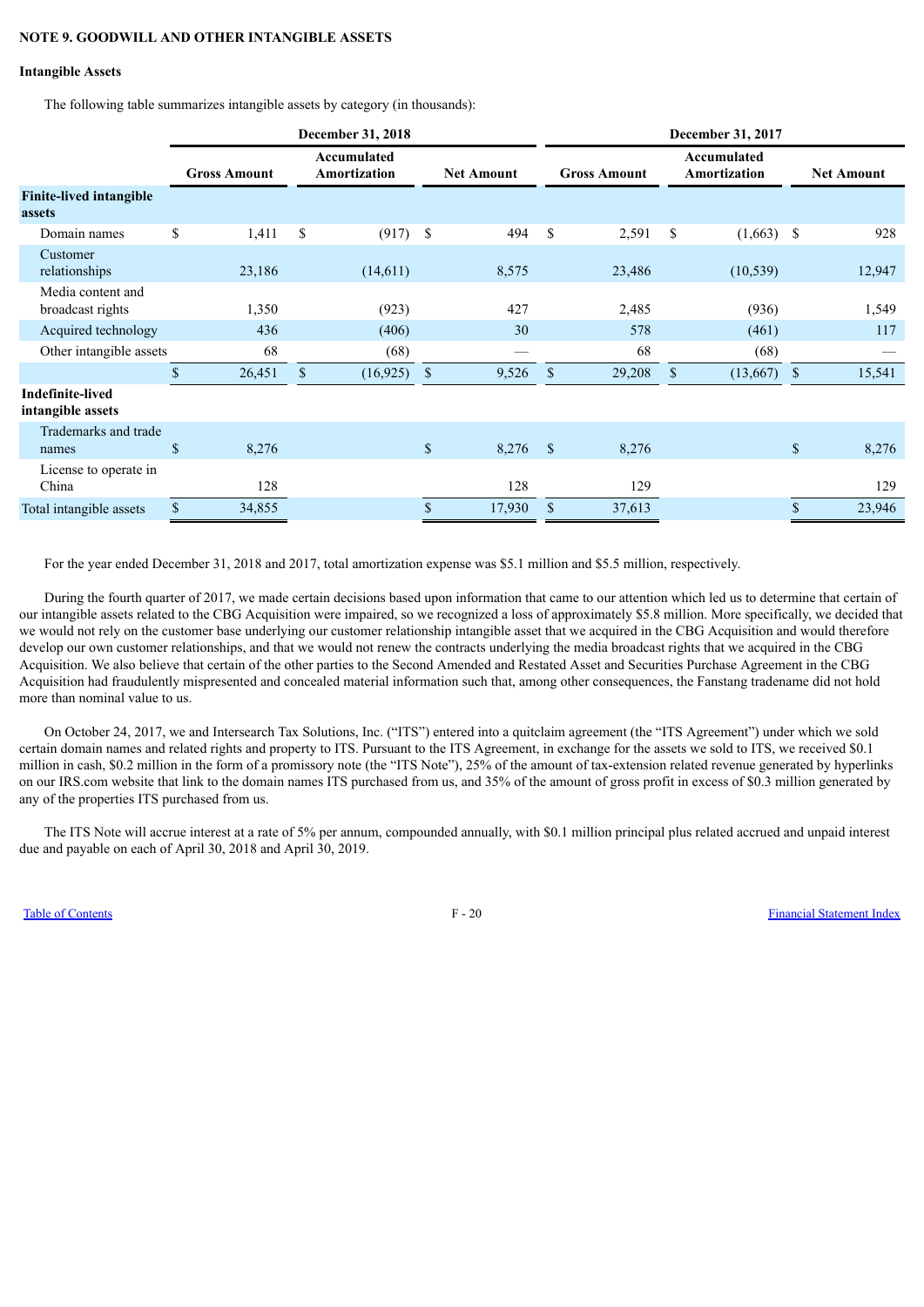We recognized an immaterial loss on the sale, which we reported in Other loss on our 2017 Consolidated Statement of Operations and Comprehensive Loss.

During the fourth quarter of 2018, we decided that we would outsource video production to a third party for Remark Entertainment. As a result, we determined that the remaining intangible asset related to the CBG Acquisition was impaired based on revised cash flow estimates, so we recognized an impairment loss of approximately \$0.6 million.

On December 18, 2018, we and Simply FinTech, Inc. ("Simply FinTech") entered into a quitclaim agreement (the "Simply FinTech Agreement") under which we sold the Banks.com domain name and related rights and property to Simply FinTech. Pursuant to the Simply FinTech Agreement, in exchange for the assets we sold to Simply FinTech, we received \$0.5 million in cash. We recognized a gain of approximately \$0.4 million on the sale, which we reported in Other loss on our 2018 Consolidated Statement of Operations and Comprehensive Loss. See [Note](#page-84-0) 15 for details regarding the sale of the IRS.com web domain.

The following table presents the aggregate amortization expense related to finite-lived intangible assets for the next five years (in thousands):

### **For the year ending December 31: Amount**

| $\cdot$  | $\overline{\phantom{a}}$ |   |       |
|----------|--------------------------|---|-------|
| 2019     |                          | S | 4,749 |
| $2020\,$ |                          |   | 3,481 |
| 2021     |                          |   | 299   |
| 2022     |                          |   | 299   |
| 2023     |                          |   | 299   |

### **Goodwill**

The following table summarizes the changes in goodwill during the year ended December 31, 2018 and December 31, 2017 (in thousands):

|                                   | <b>Year Ended December 31, 2018</b> |                                                      |     |                                                               | <b>Year Ended December 31, 2017</b> |              |    |                                                      |              |                                                               |      |              |
|-----------------------------------|-------------------------------------|------------------------------------------------------|-----|---------------------------------------------------------------|-------------------------------------|--------------|----|------------------------------------------------------|--------------|---------------------------------------------------------------|------|--------------|
|                                   |                                     | <b>Travel and</b><br><b>Entertainment</b><br>Segment |     | <b>Corporate Entity</b><br>and Other<br><b>Business Units</b> |                                     | <b>Total</b> |    | <b>Travel and</b><br><b>Entertainment</b><br>Segment |              | <b>Corporate Entity</b><br>and Other<br><b>Business Units</b> |      | <b>Total</b> |
| Balance at beginning of<br>period |                                     | 18,514                                               | -\$ | 1,585                                                         | - \$                                | 20,099       | \$ | 18,514                                               | <sup>S</sup> | 8,249                                                         | - \$ | 26,763       |
| Business acquisitions             |                                     |                                                      |     |                                                               |                                     |              |    |                                                      |              | 2,116                                                         |      | 2,116        |
| Impairment of<br>goodwill         |                                     |                                                      |     | (1,585)                                                       |                                     | (1,585)      |    |                                                      |              | (8,796)                                                       |      | (8,796)      |
| Other                             |                                     |                                                      |     |                                                               |                                     |              |    |                                                      |              | 16                                                            |      | 16           |
| Balance at end of period          |                                     | 18,514                                               | \$  | $\overline{\phantom{0}}$                                      |                                     | 18,514       |    | 18,514                                               | \$.          | 1,585                                                         |      | 20,099       |

Our sale of substantially all of Banks.com's remaining assets during the fourth quarter of 2018 prompted us to record the impairment of goodwill noted in the table above, as we determined at that time that will not operate the Banks.com business in the future.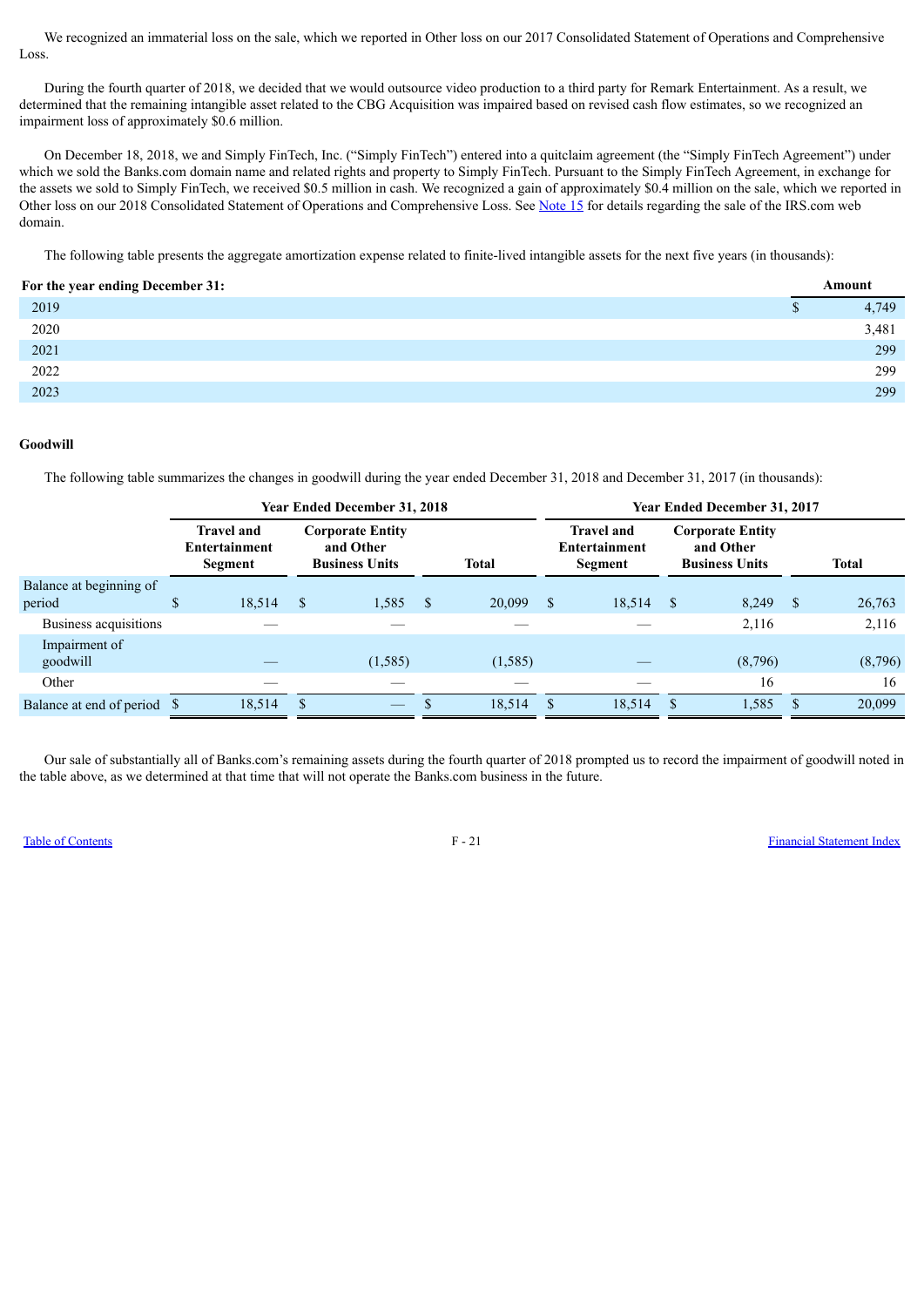# **NOTE 10. INCOME TAX**

The following table presents the components of our provision for income taxes for the year ended December 31, 2018, and 2017, in thousands:

|                                  | <b>Year Ended December 31,</b> |  |      |  |  |
|----------------------------------|--------------------------------|--|------|--|--|
|                                  | 2018                           |  | 2017 |  |  |
| Current                          |                                |  |      |  |  |
| Foreign                          | $(140)$ \$                     |  | 270  |  |  |
| Deferred                         |                                |  |      |  |  |
| Federal                          | (527)                          |  | 8    |  |  |
| Income tax provision as reported | (667)                          |  | 278  |  |  |

The following table presents a reconciliation between the income tax benefit computed by applying the federal statutory rate and our actual income tax expense:

|                                                              |   | <b>Year Ended December 31,</b> |  |          |  |
|--------------------------------------------------------------|---|--------------------------------|--|----------|--|
|                                                              |   | 2018                           |  | 2017     |  |
| Income tax benefit at federal statutory rate                 | S | $(4,667)$ \$                   |  | (36,208) |  |
| Change in deferred tax asset valuation allowance             |   | 11,806                         |  | (18,998) |  |
| Tax reform                                                   |   |                                |  | 22,496   |  |
| Tax impact of warrants                                       |   | (5,855)                        |  | 21,807   |  |
| Tax effects of:                                              |   |                                |  |          |  |
| Foreign tax rates different than U.S. federal statutory rate |   | (470)                          |  | (85)     |  |
| Other permanent items                                        |   | 80                             |  | 363      |  |
| Deferred adjustments                                         |   | (1,369)                        |  | 11,505   |  |
| Other                                                        |   | (192)                          |  | (602)    |  |
| Income tax provision (benefit) as reported                   |   | (667)                          |  | 278      |  |
|                                                              |   |                                |  |          |  |

Our 2018 effective tax rate was impacted by maintaining a valuation allowance against domestic federal net deferred tax assets and a permanent tax adjustment related to the fair value of the outstanding warrants. Our 2017 effective tax rate was impacted by maintaining a valuation allowance against domestic federal net deferred tax assets as well as the permanent tax adjustment related to the fair value of the outstanding warrants. Our 2016 effective tax rate was impacted by the recording of a valuation allowance against domestic federal net deferred tax assets and certain permanent adjustments made for tax purposes.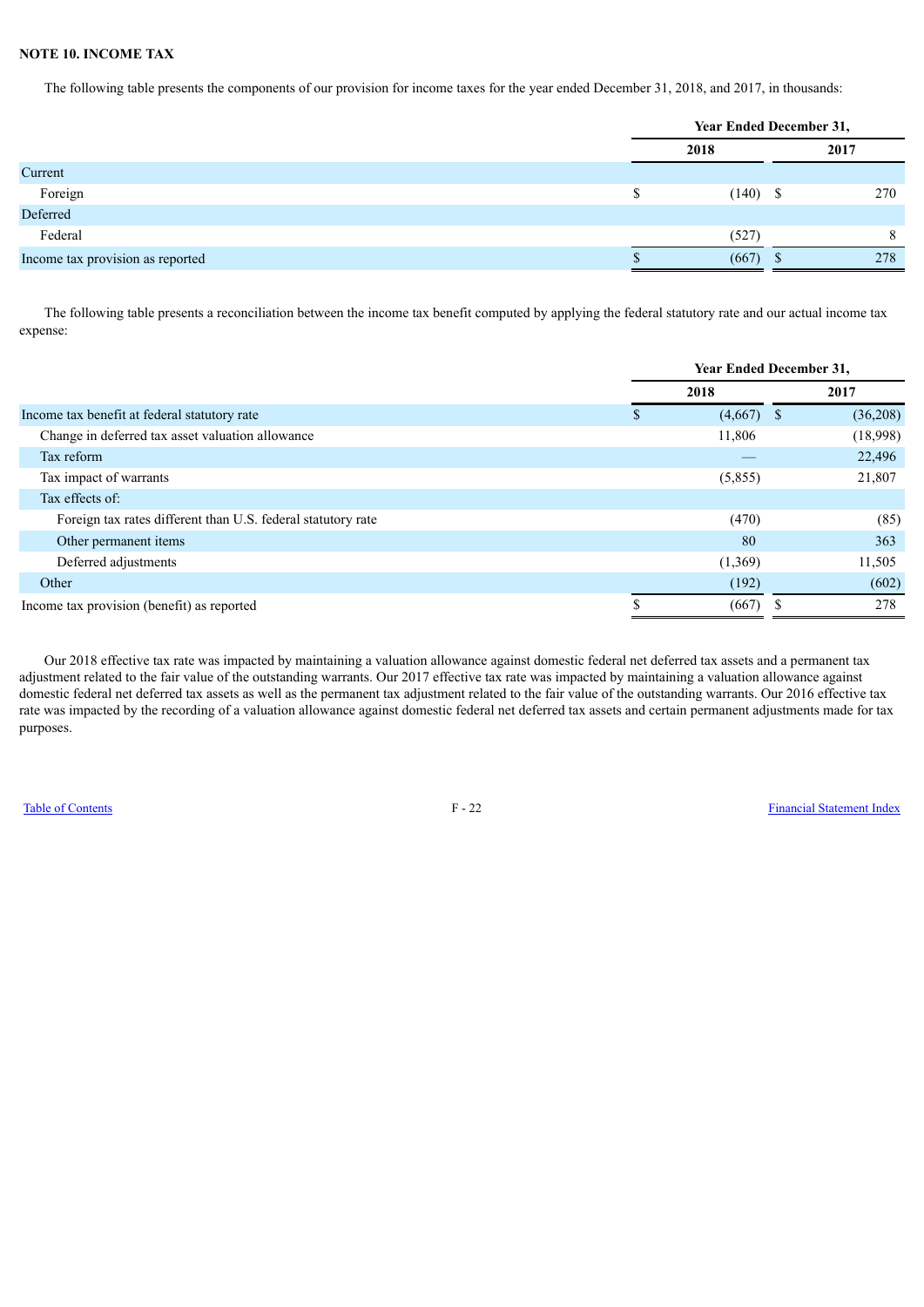The following table presents loss before income tax attributable to domestic and to foreign operations (in thousands):

|                          |    | <b>Year Ended December 31,</b> |  |            |  |  |
|--------------------------|----|--------------------------------|--|------------|--|--|
|                          |    | 2018                           |  | 2017       |  |  |
| Domestic                 | D. | $(10, 465)$ \$                 |  | (107, 452) |  |  |
| Foreign                  |    | (11,760)                       |  | 995        |  |  |
| Loss before income taxes |    | (22, 225)                      |  | (106, 457) |  |  |

## **Deferred Tax Assets and Liabilities**

We assessed the available positive and negative evidence to estimate whether sufficient future taxable income will be generated to permit use of existing DTAs. A significant piece of objective negative evidence evaluated was the cumulative loss incurred over the three-year period ended December 31, 2018. Such objective evidence limits our ability to consider other subjective evidence. On the basis of our evaluation, as of December 31, 2018, we continued to maintain the valuation allowance noted in the table below to recognize only the portion of the DTAs that, more likely than not, we can realize. The amount of the DTAs considered realizable, however, could be adjusted if estimates of future taxable income during the carryforward period are reduced or increased or if objective negative evidence in the form of cumulative losses is no longer present and additional weight is given to subjective evidence such as projections for future growth.

The following table presents the components of our DTAs and DTLs (in thousands):

|                                                         | December 31, |           |               |           |
|---------------------------------------------------------|--------------|-----------|---------------|-----------|
|                                                         |              | 2018      |               | 2017      |
| <b>Deferred Tax Assets</b>                              |              |           |               |           |
| Net operating loss carryforwards                        | \$           | 36,090    | - \$          | 28,424    |
| Deferred income and reserves                            |              | 332       |               | 382       |
| Amortization of intangibles                             |              | 4,918     |               | 4,315     |
| Share-based compensation expense                        |              | 7,386     |               | 4,419     |
| Differences related to stock basis in equity investment |              |           |               | 233       |
| Other                                                   |              | 1,980     |               | 148       |
| Gross deferred tax assets                               | \$           | 50,706    | <sup>S</sup>  | 37,921    |
| Valuation allowance                                     |              | (50, 176) |               | (38, 348) |
| Deferred tax assets, net of valuation allowance         | Ъ            | 530       | <sup>\$</sup> | (427)     |
| <b>Deferred Tax Liabilities</b>                         |              |           |               |           |
| Depreciation of fixed assets                            |              | (744)     |               | (314)     |
| Gross deferred tax liabilities                          |              | (744)     |               | (314)     |
| Net deferred tax liability                              |              | (214)     | <sup>8</sup>  | (741)     |

Net operating losses available at December 31, 2018 to offset future taxable income in the U.S. federal, U.S. state, Hong Kong and China jurisdictions are \$142.5 million, \$31.7 million, \$1.7 million and \$10.1 million, respectively. The income tax rates in Hong Kong and China are 16.5% and 25%, respectively.

The U.S. net operating losses generated prior to 2018 expire between 2019 and 2037. The US net operating losses generated in 2018 have no expiration date and carry forward indefinitely. The net operating losses generated in Hong Kong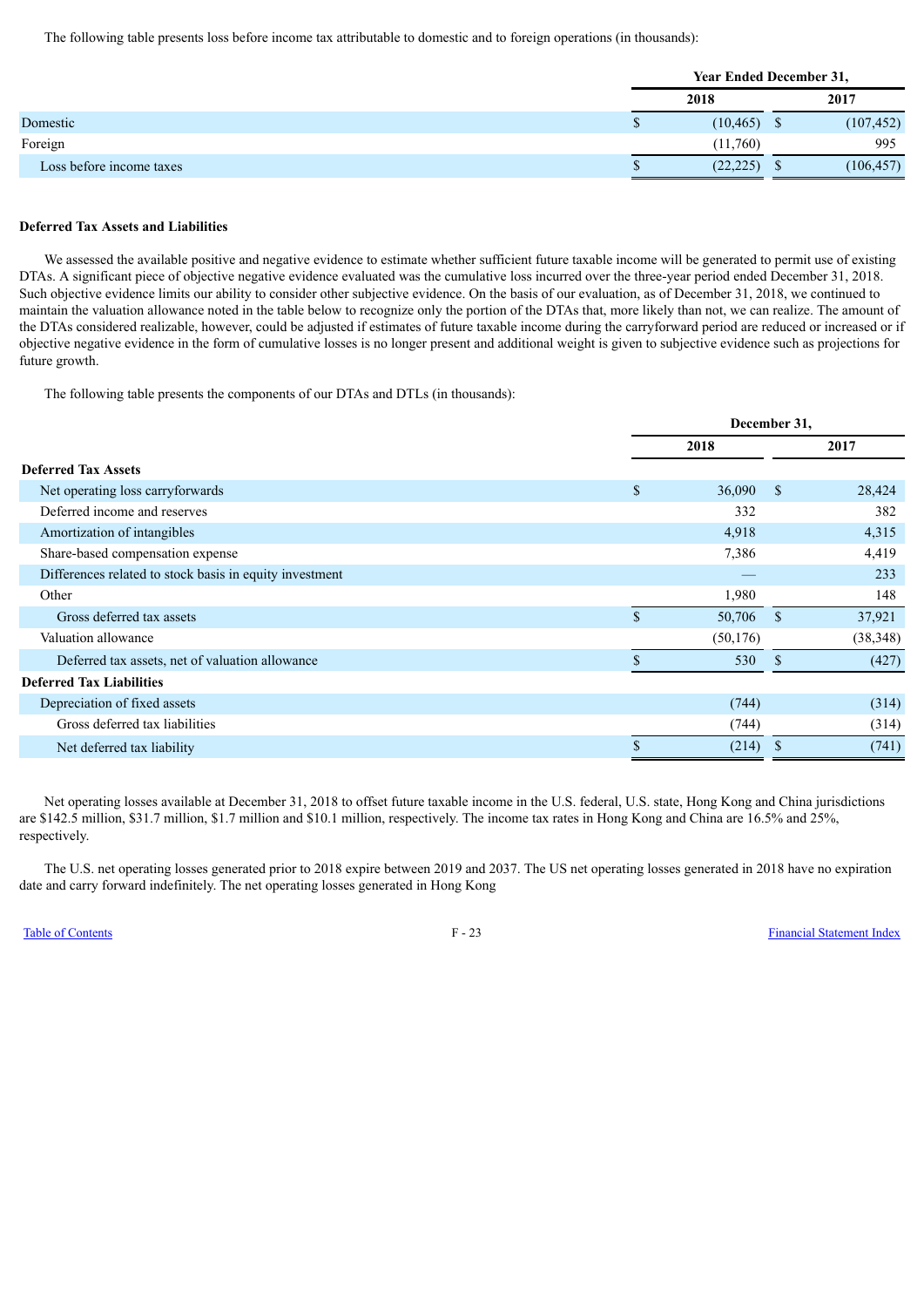have no expiration date and carry forward indefinitely, while the net operating losses generated in China have a 5-year carryover period.

We file income tax returns in various domestic and foreign tax jurisdictions with varying statutes of limitations. We are currently under examination by the IRS in the U.S. federal jurisdiction regarding our 2016 tax year, while our 2015, 2017 and 2018 tax years generally remain subject to examination by federal and most state tax authorities. In significant foreign jurisdictions, our 2014 through 2017 tax years generally remain subject to examination by the relevant tax authorities.

Under the Internal Revenue Code of 1986, as amended (the "Code"), if an ownership change (as defined for income tax purposes) occurs, §382 of the Code imposes an annual limitation on the amount of a corporation's taxable income that can be offset by net operating loss carryforwards. During our 2014 tax year, we analyzed recent acquisitions and ownership changes and determined that certain of such transactions qualified as an ownership changes under §382. As a result, we will likely not be able to use a portion of our net operating loss carryforwards.

For the years ended December 31, 2018 and 2017, we had no unrecognized tax benefits, and we have not taken any tax positions which we expect might significantly change unrecognized tax benefits during the 12 months following December 31, 2018. We comply with tax legislation and rules that apply in jurisdictions in which we operate around the globe, to the best of our ability. In China, we incur certain business expenses subject to jurisdictionally specific requirements. While we have adhered to such rules, circumstances exist outside of our control that create uncertainty relative to our ability to sustain certain deductions. We believe, at a more likely than not level, we will sustain such deductions; however, taxing authorities in China may take an alternative position.

### **Tax Reform**

On December 22, 2017, the U.S. government enacted comprehensive tax legislation commonly referred to as the Tax Cuts and Jobs Act (the "Tax Act"), which makes broad and complex changes to the U.S. tax code that affected the 2017 tax year, including, but not limited to, (1) requiring a one-time transition tax on certain unrepatriated earnings of foreign subsidiaries and (2) bonus depreciation that will allow for full expensing of qualified property.

The Tax Act also establishes new tax laws that affect the 2018 tax year and future tax years, including, but not limited to: (1) reduction of the U.S. federal corporate tax rate from 35 percent to 21 percent; (2) a new limitation on deductible interest expense; (3) a general elimination of U.S. federal income taxes on dividends from foreign subsidiaries; (4) elimination of the corporate alternative minimum tax (AMT); (5) a new provision designed to tax global intangible low-taxed income (GILTI); (6) the creation of the base erosion anti-abuse tax (BEAT), a new minimum tax; (7) limitations on the deductibility of certain executive compensation; and (8) changing rules related to uses of and limitations of net operating losses (NOLs) generated after December 31, 2017.

Staff of the Securities and Exchange Commission (the "SEC") issued SAB 118, which provided guidance on accounting for the tax effects of the Tax Act. The guidance provides for a measurement period that should not extend beyond one year from the Tax Act enactment date for companies to complete their accounting for the Tax Act under GAAP. Our accounting for all elements of the Tax Act was completed during the fourth quarter of 2018. Consistent with SAB 118, we included reasonable estimates of certain effects and, therefore, recorded provisional adjustments as of December 31, 2017 for certain aspects of the Tax Act. For others, we were not able to make reasonable estimates and did not record provision adjustments. We completed our accounting for all aspects of the Tax Act during the fourth quarter of 2018 as follows:

## *Impact on DTAs and DTLs from reduction of U.S. federal corporate tax rate*

We computed the provisional impact of the reduced tax rate (from 35% to 21%) on our U.S. federal DTAs and DTLs, which were remeasured as of December 31, 2017. We also computed the provisional impact on our valuation allowance as it relates to our U.S. federal DTAs and DTLs and appropriately adjusted our valuation allowance as of December 31, 2017.

During the fourth quarter of 2018, we completed our accounting for the remeasured federal DTAs and DTLs and corresponding valuation allowance, making no changes to the provisional amounts recorded in the year ended December 31, 2017.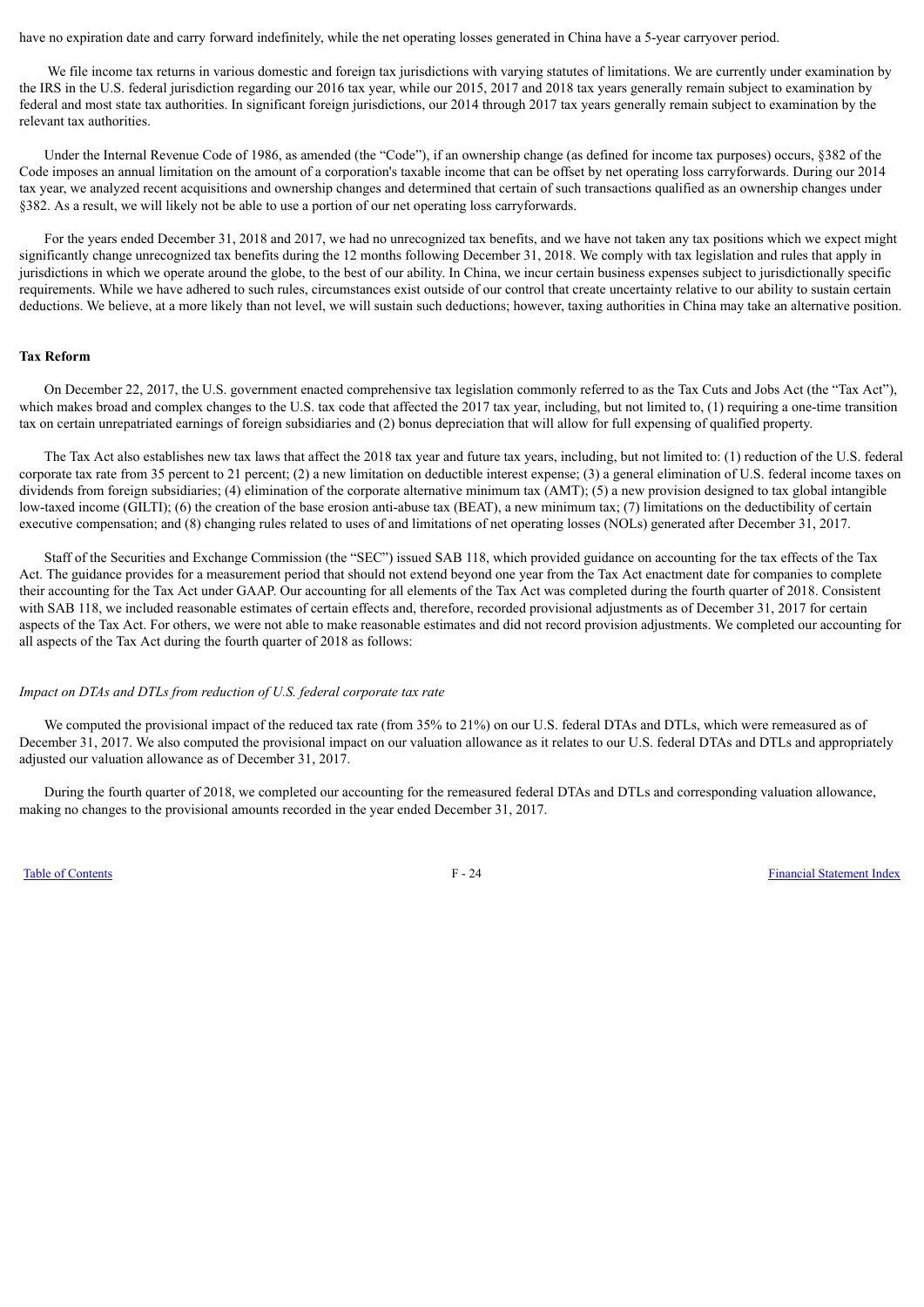## *Valuation Allowances*

During the fourth quarter of 2018, we completed our accounting for the need and amount of valuation allowance, making no changes to the provisional amounts recorded in the year ended December 31, 2017.

### *Deemed Repatriation Tax*

As of December 31, 2017, we were unable to record a reasonable estimate of the amount of transition tax. During the fourth quarter of 2018, we completed our accounting for transition tax and did not record any amount of liability because we have cumulative tax losses in all non-US tax jurisdictions.

#### *Global Intangible Low Taxed Income (GILTI)*

As of December 31, 2017, we did not make a provisional estimate for the impact of GILTI. During the fourth quarter of 2018, we completed our accounting for GILTI and have made a policy choice to account for GILTI as a current period expense when incurred.

We account for the undistributed earnings of subsidiaries as a temporary difference, except that we do not record DTLs for undistributed earnings of foreign subsidiaries that are deemed to be indefinitely reinvested in foreign jurisdictions.

# **NOTE 11. DEBT**

## **Short-Term Debt**

On April 12, 2017, we issued a short-term note payable in the principal amount of \$3.0 million to a private lender in exchange for cash in the same amount. The agreement, which does not have a stated interest rate, required us to repay the note plus a fee of \$115 thousand on the maturity date of June 30, 2017. The note is accruing interest at \$500 per day on the unpaid principal until we repay the note in full.

### **Other Debt**

The following table presents debt as of (in thousands):

|                                                                    | December 31, |          |   |          |
|--------------------------------------------------------------------|--------------|----------|---|----------|
|                                                                    |              | 2018     |   | 2017     |
| Loan due September 2020                                            |              | 35,500   | S | 35,500   |
| Unamortized original issue discount                                |              | (1, 418) |   | (836)    |
| Unamortized debt issuance cost                                     |              | (18)     |   | (79)     |
| Carrying value of Loan                                             |              | 34,064   |   | 34,585   |
| Exit fee payable in relation to Loan                               |              | 1,250    |   | 3,500    |
| Total long-term debt                                               |              | 35,314   |   | 38,085   |
| Less: current portion                                              |              | (35,314) |   | (38,085) |
| Long-term debt, less current portion and net of debt issuance cost |              |          |   |          |

On September 24, 2015, we entered into the Financing Agreement, pursuant to which the Lenders provided us with the \$27.5 million Loan. We entered into Amendment No. 1 to Financing Agreement on September 20, 2016 which, among other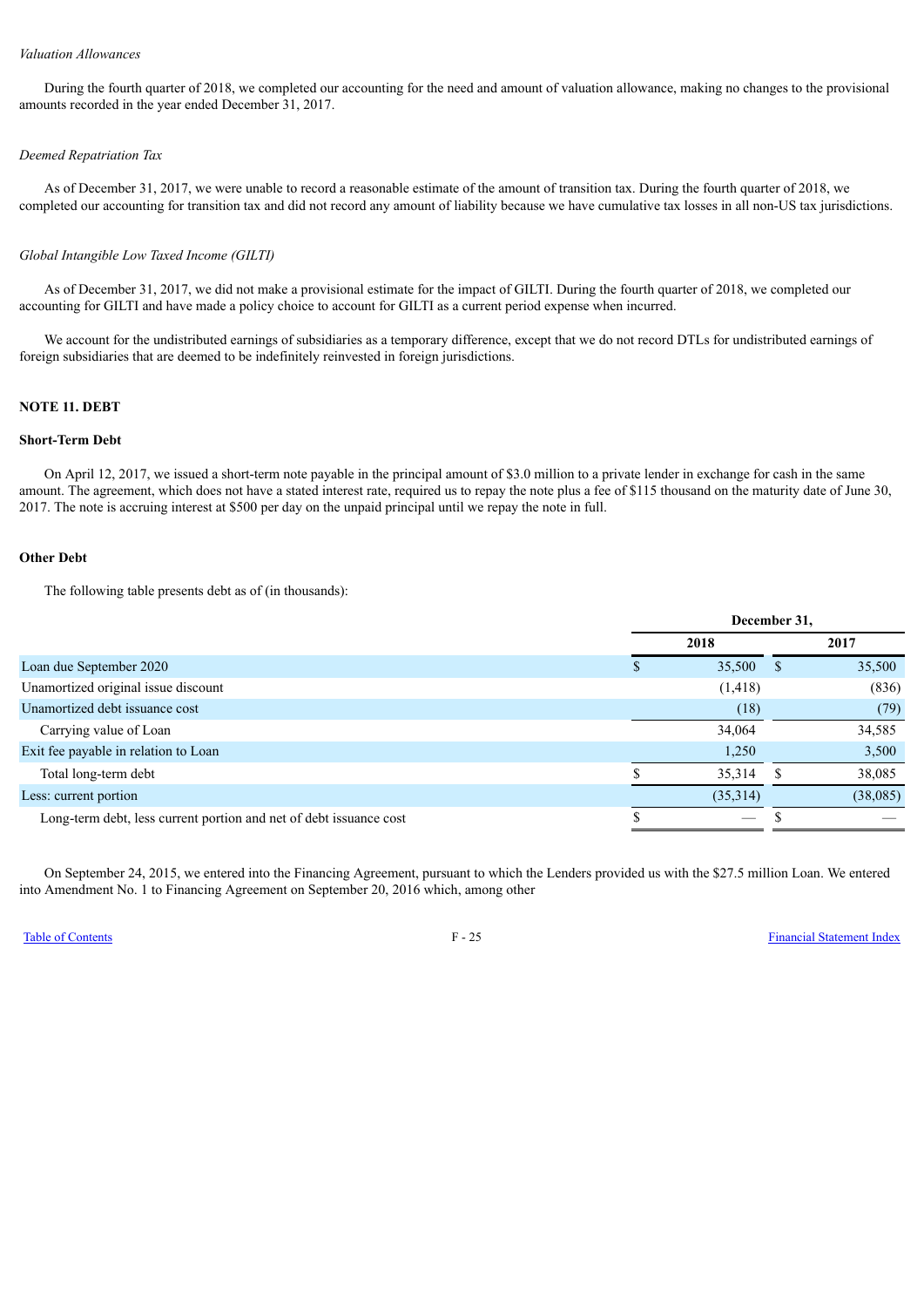changes, increased the Loan by \$8.0 million to a total aggregate principal amount of \$35.5 million. As of December 31, 2018, after amendments and other events described below, the Loan bore interest at three-month LIBOR (with a floor of 1%) plus 11% per annum, payable monthly, and had a maturity date of September 30, 2020. As of December 31, 2018, the applicable interest rate on the Loan was approximately 13% per annum.

In connection with the Financing Agreement, we also entered into a security agreement dated as of September 24, 2015 (the "Security Agreement") with the other Borrowers and the Guarantors for the benefit of MGG, as collateral agent for the Secured Parties referred to therein, to secure the obligations of the Borrowers and the Guarantors under the Financing Agreement. The Security Agreement provides for a first-priority lien on, and security interest in, all assets of Remark and our subsidiaries, subject to certain exceptions.

On October 25, 2017, we entered into Amendment No. 2 and Waiver and Consent to Financing Agreement, pursuant to which the Lenders waived specified events of default under the Financing Agreement occurring prior to January 1, 2018, including but not limited to events of default resulting from our non-compliance with covenants requiring minimum consolidated EBITDA of Remark and its subsidiaries and value of our assets. The Lenders also waived the covenant related to restricted cash balance through September 19, 2017.

On December 5, 2017, we entered into Amendment No. 3 to Financing Agreement pursuant to which the Lenders agreed, among other things, to modify certain of our covenants under the Financing Agreement, including (i) replacing the covenant regarding consolidated EBITDA of Remark and our subsidiaries with a covenant regarding consolidated gross revenue of our subsidiaries engaged in the operation of our KanKan business, (ii) modifying the covenants regarding consolidated EBITDA of Vegas.com and its subsidiaries and the value of certain of our assets, and (iii) increasing the amount we are permitted to invest in our non-U.S. subsidiaries operating our KanKan business, subject to certain conditions.

On April 30, 2018, we entered into Amendment No. 4 and Waiver to Financing Agreement (the "Fourth Financing Amendment"), which provided for, among other things, (i) a reduction in the interest rate on the remaining amount outstanding under the Financing Agreement to three-month LIBOR plus 8.5% per annum, (ii) an extension of the maturity date under the Financing Agreement to September 30, 2020, (iii) a modification of certain of our covenants under the Financing Agreement, including covenants regarding capital expenditures, minimum value of certain of our assets, consolidated EBITDA of Vegas.com and its subsidiaries, and revenue generated by KanKan, (iv) an increase in the amount we are permitted to invest in our non-U.S. subsidiaries operating our KanKan business (v) a waiver by the Lenders of certain events of default under the Financing Agreement and (vi) prepayment by the Borrowers of \$8.0 million principal amount outstanding and \$3.5 million of exit fees under the Financing Agreement within 60 days following the date of the Fourth Financing Amendment. In consideration for the Lenders' entry into the Fourth Financing Amendment, we also paid a closing fee of approximately \$413 thousand.

Effective as of June 29, 2018, we entered into Amendment No. 5 and Waiver to Financing Agreement (the "Fifth Financing Amendment") pursuant to which the Lenders agreed, among other things, to extend the due date of the prepayments required by the Fourth Financing Amendment for up to three months, provided that we made extension payments on the first business day of each such month. The extension payments were \$250,000 for each of the first two months and \$500,000 for the third month, with the final extension period ending on September 28, 2018. We made the extension payments required by the Fifth Financing Amendment to extend the due date of the prepayments required by the Fourth Financing Amendment to September 28, 2018; however, we failed to prepay the \$8.0 million principal amount and \$3.5 million of exit fees due on such date. Such failure to make the required payments constitutes an event of default under the Financing Agreement and as a result, from September 28, 2018, the Loan bore interest at three-month LIBOR plus 11.0%, the default interest rate.

The Financing Agreement also contains certain affirmative and negative covenants (including, but not limited to, financial covenants with respect to quarterly EBITDA levels and the value of our assets). As of December 31, 2018 and September 30, 2018, we were not in compliance with the covenants under the Financing Agreement requiring minimum revenue from our KanKan business during the year ended December 31, 2018 of \$25.0 million and during the trailing nine month period ended September 30, 2018 of \$12.6 million, as actual revenue from our KanKan business during such periods was \$8.0 million and \$5.6 million, respectively. Our non-compliance with such covenants constitute events of default under the Financing Agreement.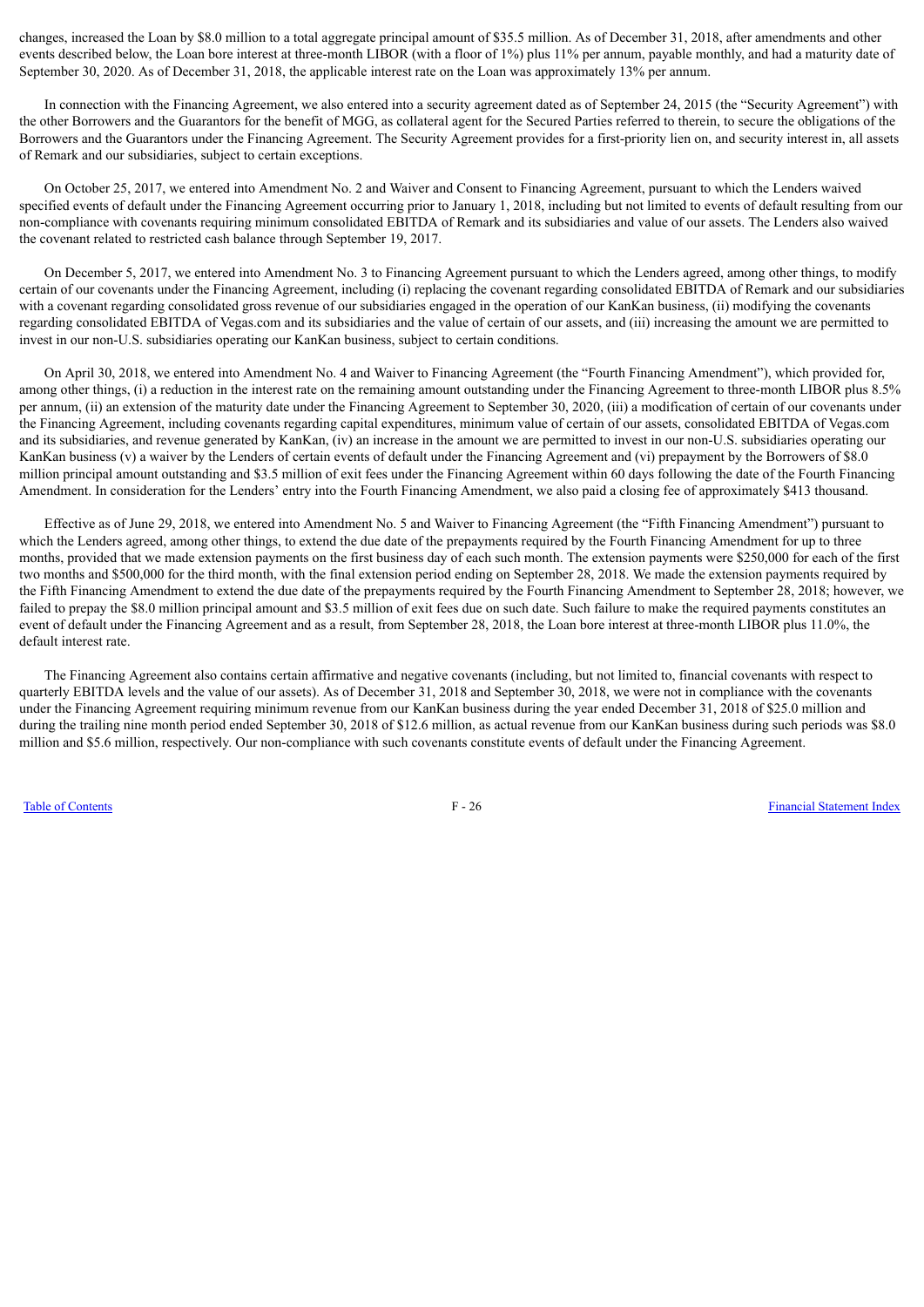On October 4, 2018, \$2.25 million held in a cash collateral account to secure our obligations under the Financing Agreement (such amount reflected in Restricted cash in our consolidated balance sheet) was transferred to the Lenders and applied to the amount of exit fees due and payable under the Financing Agreement. The Financing Agreement requires us to maintain a balance in that account of at least \$2.25 million and we have not replaced that amount transferred to Lenders, which constitutes an event of default under the Financing Agreement.

On October 16, 2018, in connection with our discussions with Lenders regarding a resolution of the events of default then existing under the Financing Agreement described herein, we agreed to increase the amount of the exit fees payable to the Lenders under the Financing Agreement by \$1.0 million. See [Note](#page-86-0) 17 for additional information regarding the Lenders' willingness to forbear from taking enforcement action as a result of our events of default.

We accounted for the Second Financing Amendment through the Fifth Financing Amendment as debt modifications, individually and collectively resulting in an immaterial amount of debt issuance cost expensed as incurred. The Fourth Financing Amendment and the Fifth Financing Amendment added additional debt discount totaling \$1.5 million during the year ended December 31, 2018, while the Second Financing Amendment and the Third Financing Amendment added additional debt discount totaling \$1.0 million during the year ended December 31, 2017, all of which is being amortized over the remaining term of the debt.

# **NOTE 12. OTHER LIABILITIES**

The following table presents the components of other liabilities (in thousands):

|                                           | December 31, |    |       |  |
|-------------------------------------------|--------------|----|-------|--|
|                                           | 2018         |    | 2017  |  |
| Deferred rent                             | 1,583        | -S | 1,820 |  |
| Accrued early lease termination liability | 1,137        |    |       |  |
| Contingent consideration liability        |              |    | 940   |  |
| Deferred tax liability                    | 214          |    | 741   |  |
| Other                                     | 34           |    |       |  |
| Total                                     | 2.968        | S  | 3,501 |  |
|                                           |              |    |       |  |

During the first quarter of 2018, we determined that we would no longer use certain leased office space and, as a result, we sublet the majority of such office space to third parties. As a result of our decision, we recognized \$2.3 million of unallocated rent expense in the corporate entity, and an associated liability for early lease termination. The current portion of the liability is recorded in Accrued expense and other current liabilities, with the long-term portion recorded in Other liabilities (see table above).

The following table presents the change in the liability balance related to the early lease termination (in thousands):

|                                                    | December 31, |         |
|----------------------------------------------------|--------------|---------|
|                                                    | 2018         |         |
| Balance at beginning of period                     |              |         |
| Establishment of early lease termination liability |              | 2,295   |
| Payment of rent and other costs                    |              | (1,039) |
| Receipt of amounts due under subleases             |              | 223     |
| Other                                              |              | 22      |
| Balance at end of period                           |              | l.501   |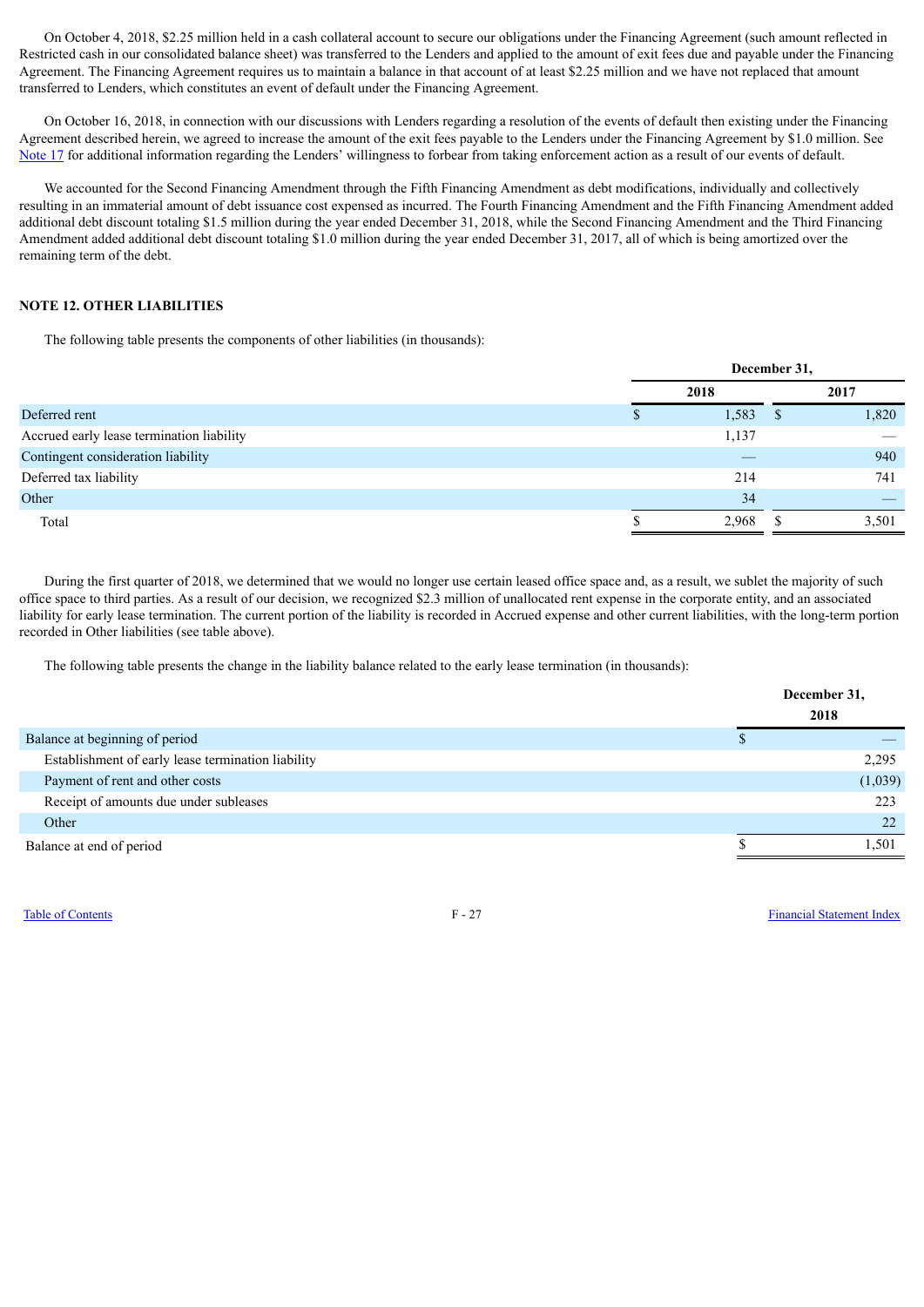# **NOTE 13. COMMITMENTS AND CONTINGENCIES**

### **Letters of Credit**

As detailed in <u>[Note](#page-69-0) 5</u>, we are party to a letter of credit facility under which certain third parties could potentially require us to make payment. At December 31, 2018, we had restricted approximately \$11.1 million of cash for potential payments under our letter of credit facility.

### **Lease Commitments**

We are party to various operating leases for office space, certain of which contain rent escalation clauses and renewal options, under which we incur rent expense that we recognize on a straight-line basis over the lease term. Our operating lease obligations expire on various future dates, with the latest expiring in 2024. For the years ended December 31, 2018 and 2017, we incurred approximately \$4.8 million and \$3.1 million of rent expense, respectively.

The following table presents future minimum lease payments under non-cancelable operating leases (in thousands):

|            | <b>Future Minimum</b><br><b>Lease Payments</b> |
|------------|------------------------------------------------|
| 2019       | 3,713<br>Φ                                     |
| 2020       | 3,262                                          |
| 2021       | 3,169                                          |
| 2022       | 2,686                                          |
| 2023       | 1,793                                          |
| Thereafter | 301                                            |
| Total      | 14,924                                         |

We did not reduce future minimum lease payments in the table above by minimum sublease rentals of approximately \$2.2 million due in the future under noncancelable subleases.

# **Other Commitment**

On February 22, 2018, Vegas.com entered into an agreement for use of a suite at the new stadium being built in Las Vegas for the Vegas Raiders team of the National Football League. Under the agreement, we are obligated to pay \$0.2 million on each of March 1, 2019 and March 1, 2020, and thereafter we are obligated to pay an aggregate of \$7.2 million in 14 annual installments beginning on the March 1<sup>st</sup> after the Vegas Raiders play their first game in the new stadium.

### **Contingencies**

We are neither a defendant in any material pending legal proceeding nor are we aware of any material threatened claims against us; therefore, we have not accrued any contingent liabilities related to such proceedings.

Pursuant to the terms of the purchase agreement we entered into in connection with the VDC Acquisition, we are obligated to make one more Earnout Payment, which is due in the second quarter of 2019. As of December 31, 2018 we have accrued approximately \$1.0 million related to the Earnout Payment.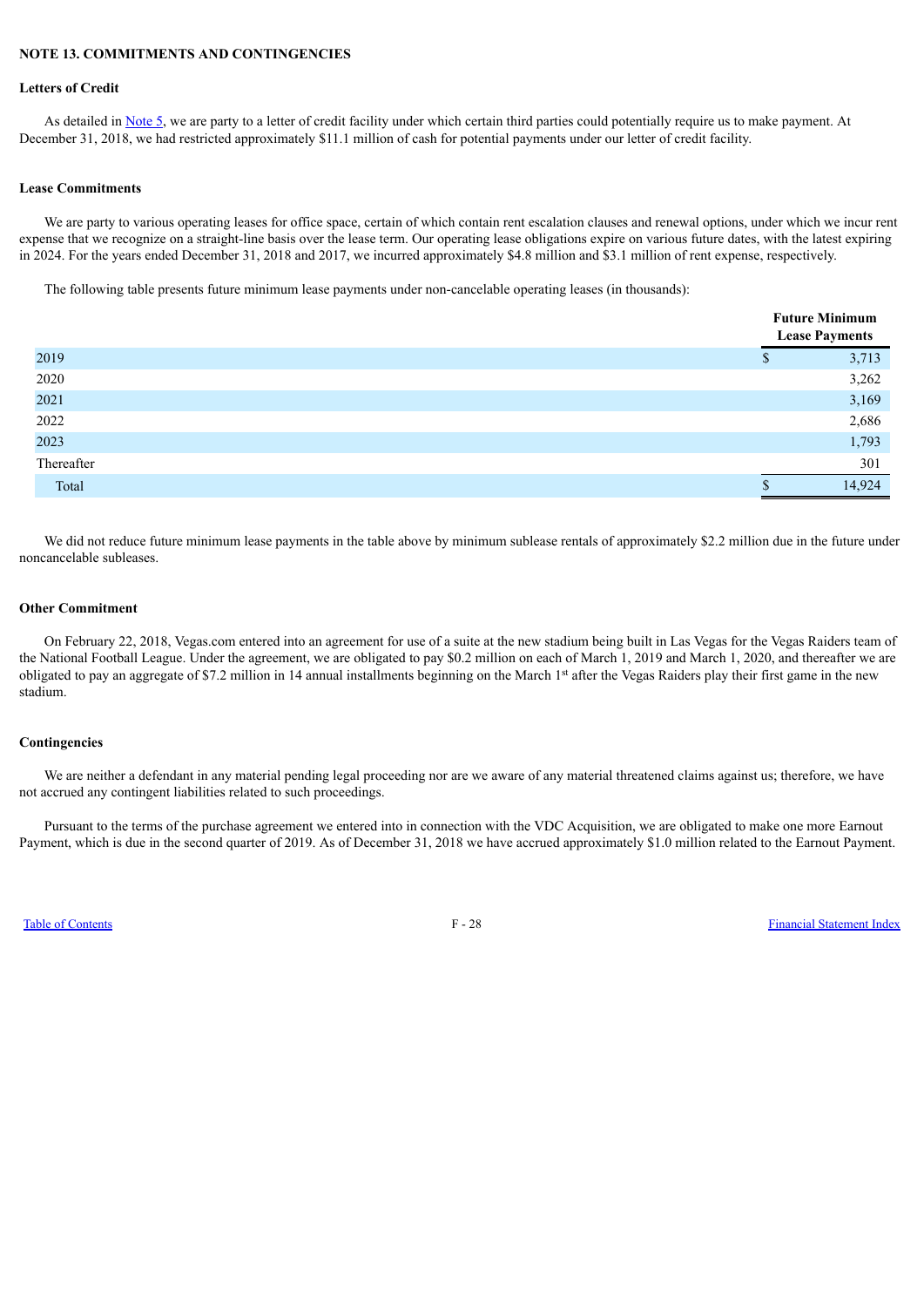## **NOTE 14. STOCKHOLDERS' EQUITY, STOCK-BASED COMPENSATION AND NET LOSS PER SHARE**

#### **Equity Issuances**

On July 2, 2018, we entered into the 2018 Aspire Purchase Agreement with Aspire Capital, which provides that, upon the terms and subject to the conditions and limitations set forth therein, we have the right to direct Aspire Capital to purchase up to an aggregate of \$30.0 million of shares of our common stock over the 30-month term of the 2018 Aspire Purchase Agreement. The 2018 Aspire Purchase Agreement replaced the 2016 Aspire Purchase Agreement, which was terminated under the terms of the 2018 Aspire Purchase Agreement.

Under the 2018 Aspire Purchase Agreement, on any trading day over the 30-month term of such agreement, we have the right, in our sole discretion, to present Aspire Capital with a purchase notice (each, a "Purchase Notice") directing Aspire Capital to purchase up to 50,000 shares of our common stock per business day, up to an aggregate of \$30.0 million under the 2018 Aspire Purchase Agreement, at a per share price (the "Purchase Price") equal to the lesser of (i) the lowest sale price of our common stock on the purchase date or (ii) the arithmetic average of the three lowest closing sale prices for our common stock during the 10 consecutive trading days ending on the trading day immediately preceding the purchase date.

The aggregate purchase price payable by Aspire Capital on any one purchase date may not exceed \$250,000, unless otherwise mutually agreed. The parties may mutually agree to increase the number of shares of our common stock that may be purchased per trading day pursuant to the terms of the 2018 Aspire Purchase Agreement to 3,000,000 shares.

In addition, on any trading day on which we submit a Purchase Notice to Aspire Capital to purchase at least 50,000 shares, we also have the right, in our sole discretion, to present Aspire Capital with a volume-weighted average price purchase notice (each, a "VWAP Purchase Notice") directing Aspire Capital to purchase an amount of our common stock equal to up to 30% of the aggregate shares of our common stock traded on the next trading day (the "VWAP Purchase Date"), subject to a maximum number of shares we may determine, and a minimum purchase price threshold equal to the greater of (i) 80% of the closing price of our common stock on the business day immediately preceding the VWAP Purchase Date or (ii) a higher price that may be determined by us. The purchase price per share pursuant to such VWAP Purchase Notice will be equal to the lesser of (i) the closing sale price of our common stock on the VWAP Purchase Date, or (ii) 97% of the volume-weighted average price for our common stock traded on its principal market on the VWAP Purchase Date, subject to certain exceptions.

We may deliver multiple Purchase Notices and VWAP Purchase Notices to Aspire Capital from time to time during the term of the Purchase Agreement, so long as the most recent purchase has been completed.

In addition, Aspire Capital will not be required to buy any shares of our common stock pursuant to a Purchase Notice that is received by Aspire Capital on any trading day on which the last closing trade price of our common stock is below \$1.00. There are no trading volume requirements or restrictions under the 2018 Aspire Purchase Agreement, and we will control the timing and amount of sales of our common stock to Aspire Capital. Aspire Capital has no right to require any sales by us, but is obligated to make purchases from us as directed by us in accordance with the 2018 Aspire Purchase Agreement. There are no limitations on use of proceeds, financial or business covenants, restrictions on future fundings, rights of first refusal, participation rights, penalties or liquidated damages in the 2018 Aspire Purchase Agreement. The 2018 Aspire Purchase Agreement may be terminated by us at any time, at our discretion, without any cost to us. Aspire Capital has agreed that neither it nor any of its agents, representatives and affiliates will engage in any direct or indirect shortselling or hedging our common stock during any time prior to the termination of the 2018 Aspire Purchase Agreement.

The 2018 Aspire Purchase Agreement provides that the total number of shares that may be issued pursuant to such agreement is limited to 6,629,039 shares (the "2018 Aspire Exchange Cap"), or 19.99% of our shares of common stock outstanding as of the date of the 2018 Aspire Purchase Agreement, unless stockholder approval is obtained in accordance with the rules of the Nasdaq Stock Market. If stockholder approval is not obtained, such limitation will not apply after the 2018 Aspire Exchange Cap is reached if at all times thereafter the average purchase price paid for all shares issued under the 2018 Aspire Purchase Agreement is equal to or greater than \$3.91 per share. The 2018 Aspire Purchase Agreement also provides that at no time will Aspire Capital (together with its affiliates) beneficially own more than 19.99% of our outstanding shares of common stock.

As of December 31, 2018, we have issued to Aspire Capital a total of 3,308,812 shares of our common stock under the 2018 Aspire Purchase Agreement, including 3,095,238 shares purchased by Aspire Capital for an aggregate purchase price of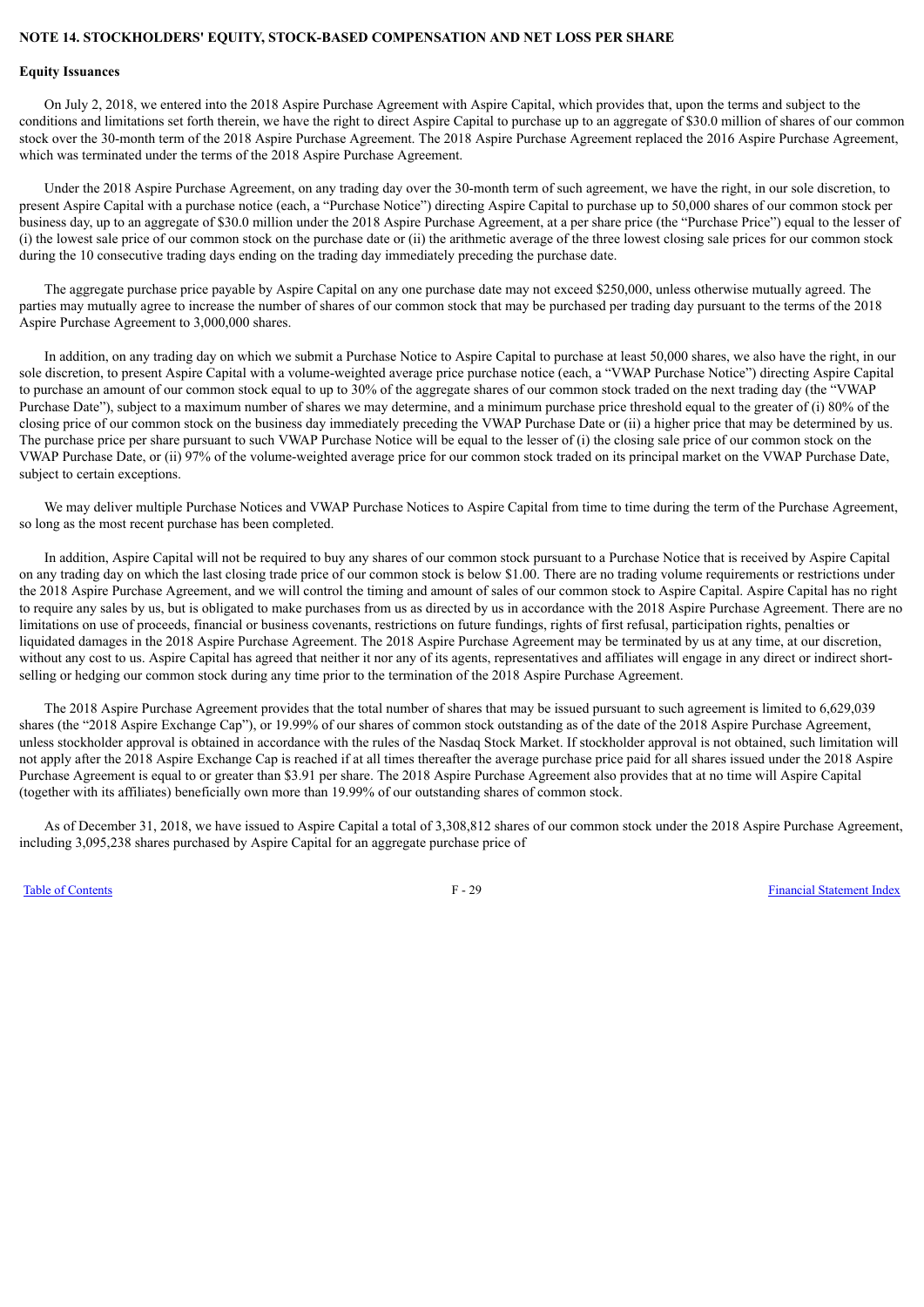\$10.0 million, and 213,574 shares issued to Aspire Capital upon executing the 2018 Aspire Purchase Agreement. We also issued the shares of our common stock in settlement of the warrants as described in Note 4.

During the years ended December 31, 2018 and 2017, we issued a total of 2,584,616 and 2,110,379 shares of our common stock to investors in certain private placements in exchange for approximately \$3.6 million and \$13.8 million in cash, respectively.

#### **Stock-Based Compensation**

We are authorized to issue equity-based awards with respect to as many as 525,000, 10,000,000 and 10,000,000 shares of our common stock under our 2010 Equity Incentive Plan, our 2014 Incentive Plan, and our 2017 Incentive Plan, respectively, each of which our stockholders have approved. We also award cash bonuses ("China Cash Bonuses") to our employees in China, which grants are not subject to a formal incentive plan and which can only be settled in cash. We grant such awards to attract, retain and motivate eligible officers, directors, employees and consultants. Under each of the plans, we have granted shares of restricted stock and options to purchase common stock to our officers and employees with exercise prices equal to or greater than the fair value of the underlying shares on the grant date.

Stock options and China Cash Bonuses awarded generally expire 10 years from the grant date. All forms of equity awards and the China Cash Bonuses vest upon the passage of time, the attainment of performance criteria, or both. When participants exercise stock options, we issue any shares of our common stock resulting from such exercise from new authorized and unallocated shares available at the time of exercise.

We estimate the fair value of stock option awards using the BSM Model. During the periods noted, we applied the following weighted-average assumptions:

|                         | <b>Year Ended December 31,</b> |          |
|-------------------------|--------------------------------|----------|
|                         | 2018                           | 2017     |
| Expected term in years  | 6.0                            | 6.0      |
| Expected volatility     | 60%                            | 50%      |
| Expected dividends      | $-$ %                          | $-$ %    |
| Risk-free interest rate | 2.37%                          | $2.00\%$ |

We estimated the expected term based upon historical data. The risk-free interest rate is based on the U.S. Treasury yield curve appropriate for the expected term on the date of grant, and we estimate the expected volatility primarily using the historical volatility of our common stock. Actual compensation, if any, ultimately realized may differ significantly from the amount estimated using an option-pricing model.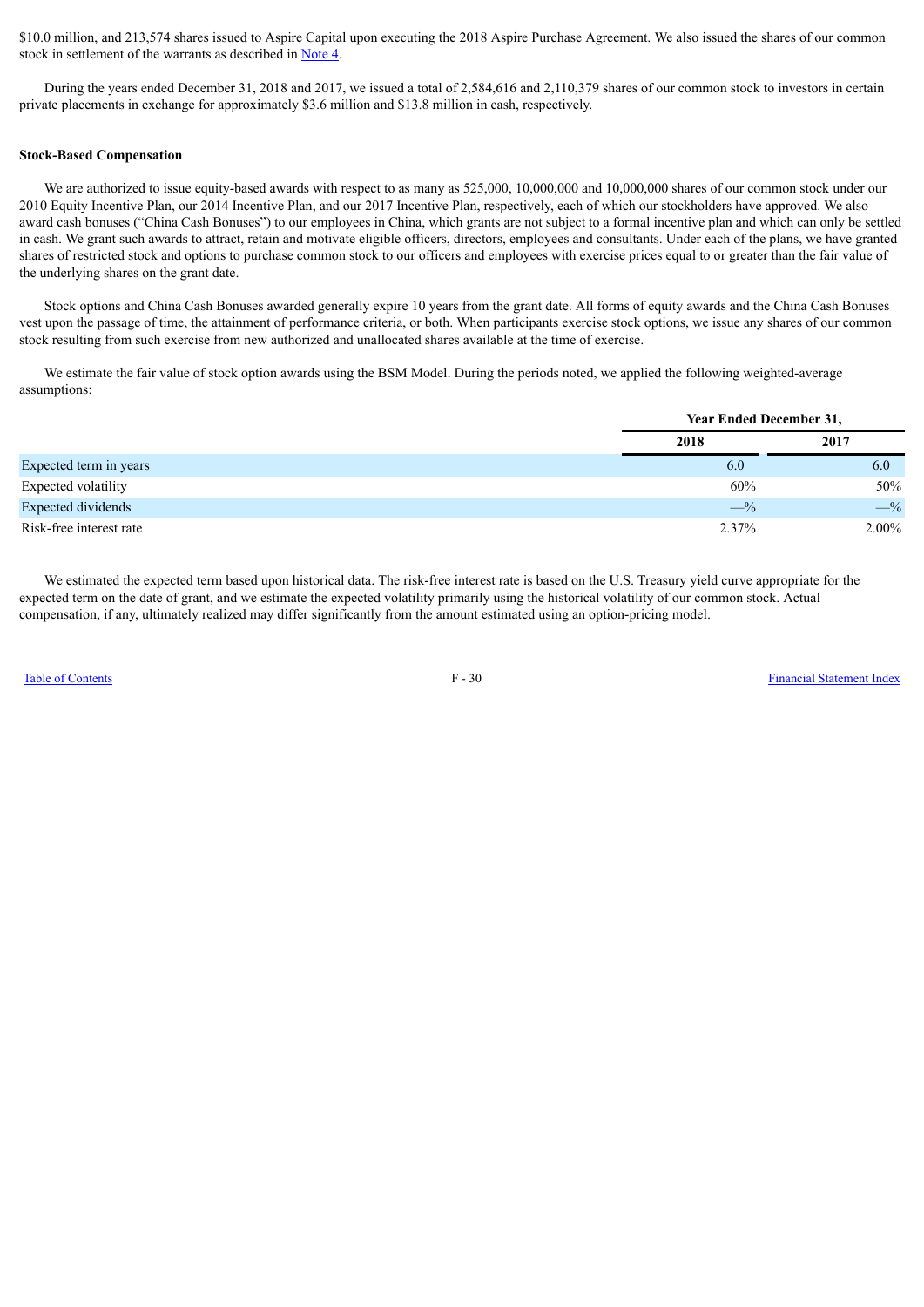The following table summarizes activity under our equity incentive plans related to equity-classified stock option grants as of December 31, 2018, and changes during the twelve months then ended:

|                                  | <b>Shares</b> |    | Weighted-Average<br><b>Exercise Price</b> | Weighted-Average<br>Remaining<br><b>Contractual Term</b><br>(in years) | <b>Aggregate Intrinsic</b><br>Value (in thousands) |
|----------------------------------|---------------|----|-------------------------------------------|------------------------------------------------------------------------|----------------------------------------------------|
| Outstanding at January 1, 2018   | 9,397,056     | S  | 3.80                                      |                                                                        |                                                    |
| Granted                          | 1,915,500     |    | 6.78                                      |                                                                        |                                                    |
| Exercised                        | (381, 445)    |    | 2.58                                      |                                                                        |                                                    |
| Forfeited, cancelled or expired  | (56,262)      |    | 5.61                                      |                                                                        |                                                    |
| Outstanding at December 31, 2018 | 10.874.849    | -S | 4.36                                      | $7.5 \quad$                                                            |                                                    |
| Exercisable at December 31, 2018 | 10,630,224    |    | 4.33                                      | 7.5                                                                    | <sup>\$</sup>                                      |
|                                  |               |    |                                           |                                                                        |                                                    |

The following table summarizes the status of non-vested stock options as of December 31, 2018, and changes during the year then ended:

|                                 | <b>Shares</b> |    | Weighted-Average<br><b>Grant-Date Fair</b><br>Value |
|---------------------------------|---------------|----|-----------------------------------------------------|
| Non-vested at January 1, 2018   | 1,111,826     | -S | 1,202                                               |
| Granted                         | 1,915,500     |    | 12,758                                              |
| Vested                          | (2,742,359)   |    | 13,449                                              |
| Forfeited                       | (40, 342)     |    | 69                                                  |
| Non-vested at December 31, 2018 | 244,625       | -S | 439                                                 |

For the year ended December 31, 2017, the weighted-average grant-date fair value of options granted was \$3.1 million. For the years ended December 31, 2018 and 2017, we received proceeds from stock option exercises totaling approximately \$1.0 million and \$1.8 million, respectively, while the total intrinsic values of all stock option exercises during each of such years was approximately \$1.5 million and \$1.1 million, respectively.

As of December 1, 2017, we changed the way we compensate our employees in China. On that date, we cancelled stock options previously issued to China employees and compensated such employees with China Cash Bonuses. The amount and timing of each China Cash Bonus paid is determined in a manner similar to stock appreciation rights. We accounted for the change to China Cash Bonuses, which affected approximately 40 of our China employees, as modifications of the original awards, recognizing incremental compensation expense of approximately \$0.5 million in 2017.

The following table summarizes activity related to the liability-classified China Cash Bonuses as of December 31, 2018, and changes during the twelve months then ended: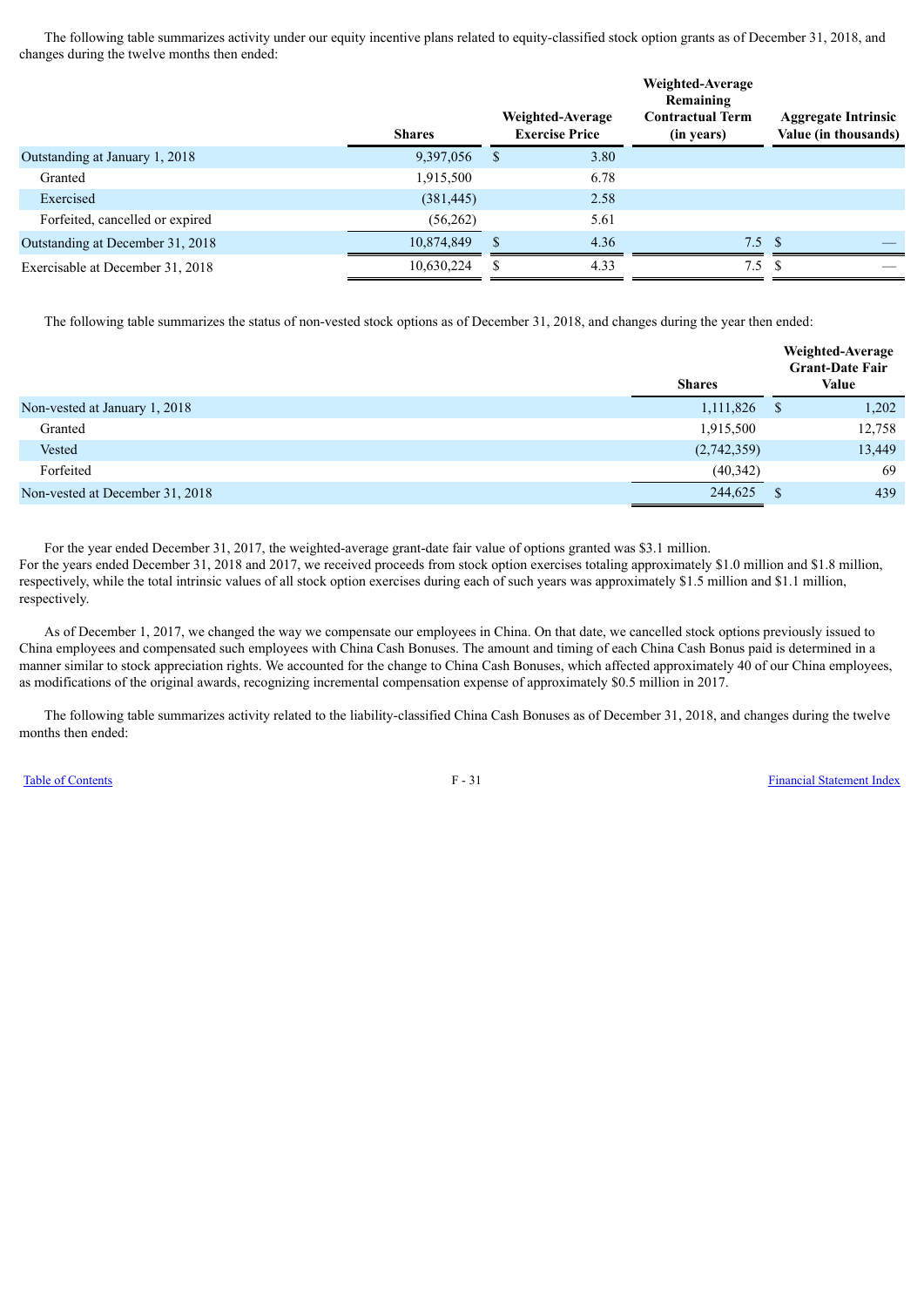|                                  | <b>Shares</b> |               | Weighted-Average<br><b>Exercise Price</b> | <b>Aggregate Intrinsic</b><br>Value (in thousands) |  |
|----------------------------------|---------------|---------------|-------------------------------------------|----------------------------------------------------|--|
| Outstanding at January 1, 2018   | 266,500       | <sup>\$</sup> | 3.84                                      |                                                    |  |
| Granted                          | 1,421,375     |               | 5.92                                      |                                                    |  |
| Exercised                        | (7, 875)      |               | 4.23                                      |                                                    |  |
| Forfeited, cancelled or expired  | (215,250)     |               | 5.70                                      |                                                    |  |
| Outstanding at December 31, 2018 | 1,464,750     | \$.           | 5.60                                      | 9.1 S                                              |  |
| Exercisable at December 31, 2018 | 500,000       | \$.           | 5.19                                      | 8.8                                                |  |
|                                  |               |               |                                           |                                                    |  |

During the year ended December 31, 2018, we did not award restricted stock under our equity incentive plans.

The following table presents a breakdown of share-based compensation cost included in operating expense (in thousands):

|                    |   | <b>Year Ended December 31,</b> |  |       |  |  |
|--------------------|---|--------------------------------|--|-------|--|--|
|                    |   | 2018                           |  | 2017  |  |  |
| Stock options      | S | 13,494                         |  | 2,765 |  |  |
| China Cash Bonuses |   | (546)                          |  | 602   |  |  |
| Restricted stock   |   |                                |  | 853   |  |  |
| Total              |   | 12,948                         |  | 4,220 |  |  |

The following table presents information regarding unrecognized share-based compensation cost associated with stock options and China Cash Bonuses:

|                                                                                                     | December 31, 2018 |
|-----------------------------------------------------------------------------------------------------|-------------------|
| Unrecognized share-based compensation cost for non-vested awards (in thousands):                    |                   |
| Stock options                                                                                       | 355               |
| China Cash Bonuses                                                                                  | 203               |
| Weighted-average years over which unrecognized share-based compensation expense will be recognized: |                   |
| Stock options                                                                                       | 1.1               |
| China Cash Bonuses                                                                                  |                   |
|                                                                                                     |                   |

# **Net Income (Loss) per Share**

For the years ended December 31, 2018 and 2017, there were no reconciling items related to either the numerator or denominator of the loss per share calculation.

Securities which would have been anti-dilutive to a calculation of diluted earnings per share include:

• the outstanding stock options described above;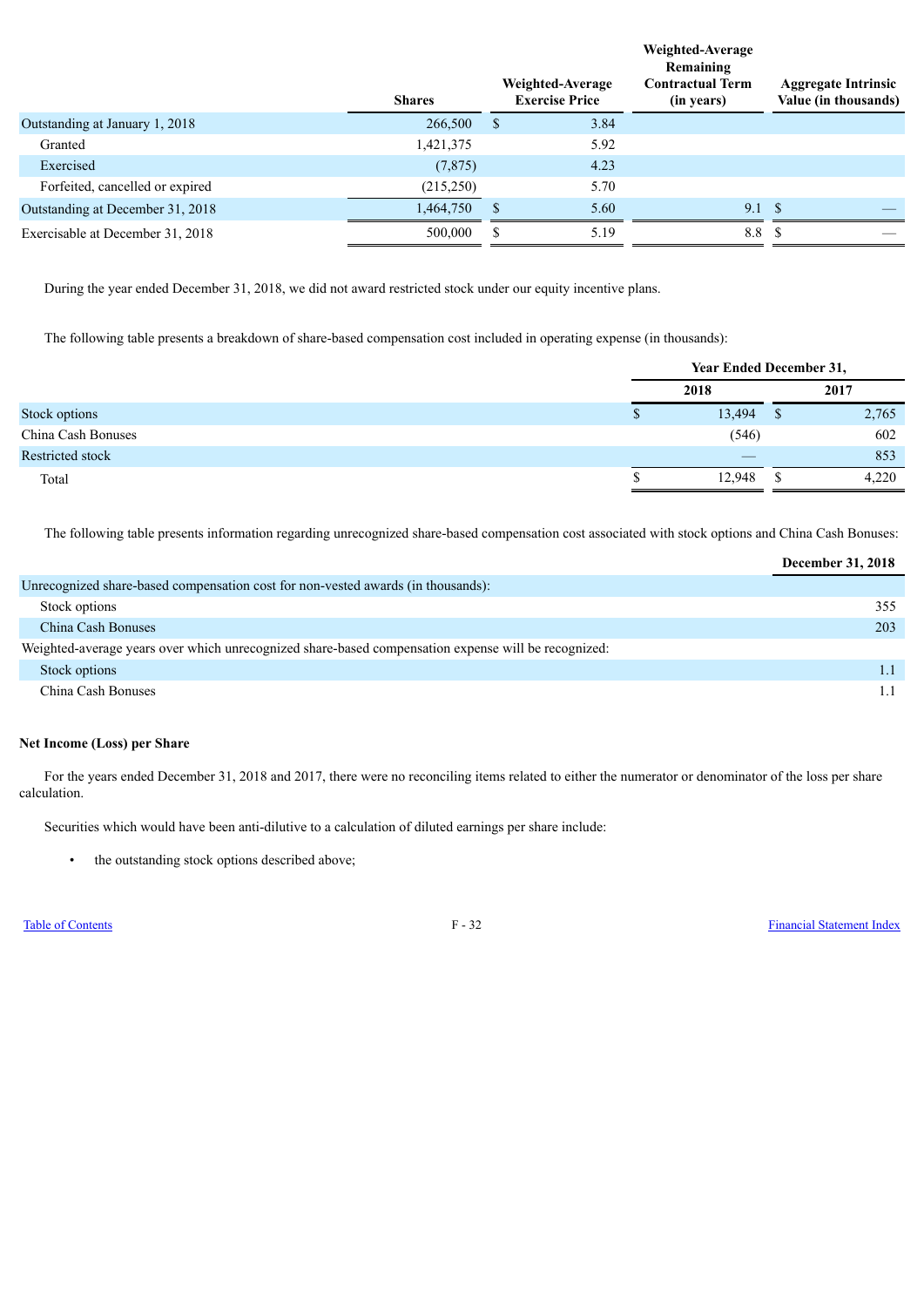- the outstanding CBG Acquisition Warrant, which may be exercised to purchase 40,000 shares of our common stock at a per-share exercise price of \$10.00 (we are also committed to the future issuance of additional CBG Acquisition Warrants at the same per-share exercise price as the CBG Acquisition Warrant that has already been issued), and the outstanding CBG Financing Warrants, which may be exercised to purchase 3,221,777 shares of our common stock at an exercise price of \$4.56 per share; and
- the warrants issued in conjunction with our acquisition of Hotelmobi, Inc., which may be exercised to purchase 1,000,000 shares of our common stock, half at an exercise price of \$8.00 per share and half at an exercise price of \$12.00 per share.

### <span id="page-84-0"></span>**NOTE 15. RELATED PARTY TRANSACTIONS**

On June 11, 2018, we sold the IRS.com web domain to a company in which our former CFO has a significant ownership interest. The consideration consisted of a cash payment of approximately \$0.6 million and assumed liabilities of approximately \$0.1 million. We recognized a gain of approximately \$0.6 million on the transaction which is reported in Other gain (loss) on our 2018 Consolidated Statement of Operations and Comprehensive Loss.

One of our senior managers owns the equity interests of one of the VIEs that we consolidate, and we loaned money to him during the fourth quarter of 2017 to fund the registered capital of such VIE. Of the amount we loaned, approximately \$0.7 million had not yet been deposited in the VIE's bank account as of December 31, 2017, so we reported the outstanding amount in Other receivables on our consolidated balance sheet as of that date. There was only a de minimis balance outstanding as of December 31, 2018.

### **NOTE 16. SEGMENT INFORMATION**

We currently report on two segments: our Travel & Entertainment segment, which provides our customers with access to a full range of travel and entertainment services in Las Vegas and surrounding areas, and our Technology & Data Intelligence segment, which provides products and services to our customers based upon the data collected and processed by our proprietary data intelligence software.

Our chief operating decision makers use Adjusted EBITDA as the primary measure of profitability for evaluating the operational performance of our reportable segments. Adjusted EBITDA represents operating income (loss) plus depreciation and amortization expense, share-based compensation expense, impairments and net other income, less other loss. For our Travel & Entertainment segment, Adjusted EBITDA includes an allocation of rent expense, which allocation we base on usage of space. We do not allocate certain other types of shared expense, such as legal and accounting, to our reportable segments; such costs are included in Corporate Entity and Other.

The following table presents certain financial information regarding our business segments and other entities for the years ended December 31, 2018 and 2017 (in thousands):

|                                     | Travel &<br><b>Entertainment</b> |               | Technology & Data<br>Intelligence |      | <b>Corporate Entity and</b><br>Other |      | Consolidated |
|-------------------------------------|----------------------------------|---------------|-----------------------------------|------|--------------------------------------|------|--------------|
| <b>Year Ended December 31, 2018</b> |                                  |               |                                   |      |                                      |      |              |
| Revenue                             | \$<br>69,057                     | S             | 8,030                             | - \$ | 2,023                                | -S   | 79,110       |
| <b>Adjusted EBITDA</b>              | \$<br>9,043                      | <sup>\$</sup> | (11,061)                          | - \$ | $(15,563)$ \$                        |      | (17,581)     |
|                                     |                                  |               |                                   |      |                                      |      |              |
| <b>Year Ended December 31, 2017</b> |                                  |               |                                   |      |                                      |      |              |
| Revenue                             | \$<br>61,543                     | -S            | 5.744                             | - S  | 3.314                                | - \$ | 70,601       |
| <b>Adjusted EBITDA</b>              | \$<br>6,562                      | -S            | $(3,116)$ \$                      |      | $(11,183)$ \$                        |      | (7, 737)     |
|                                     |                                  |               |                                   |      |                                      |      |              |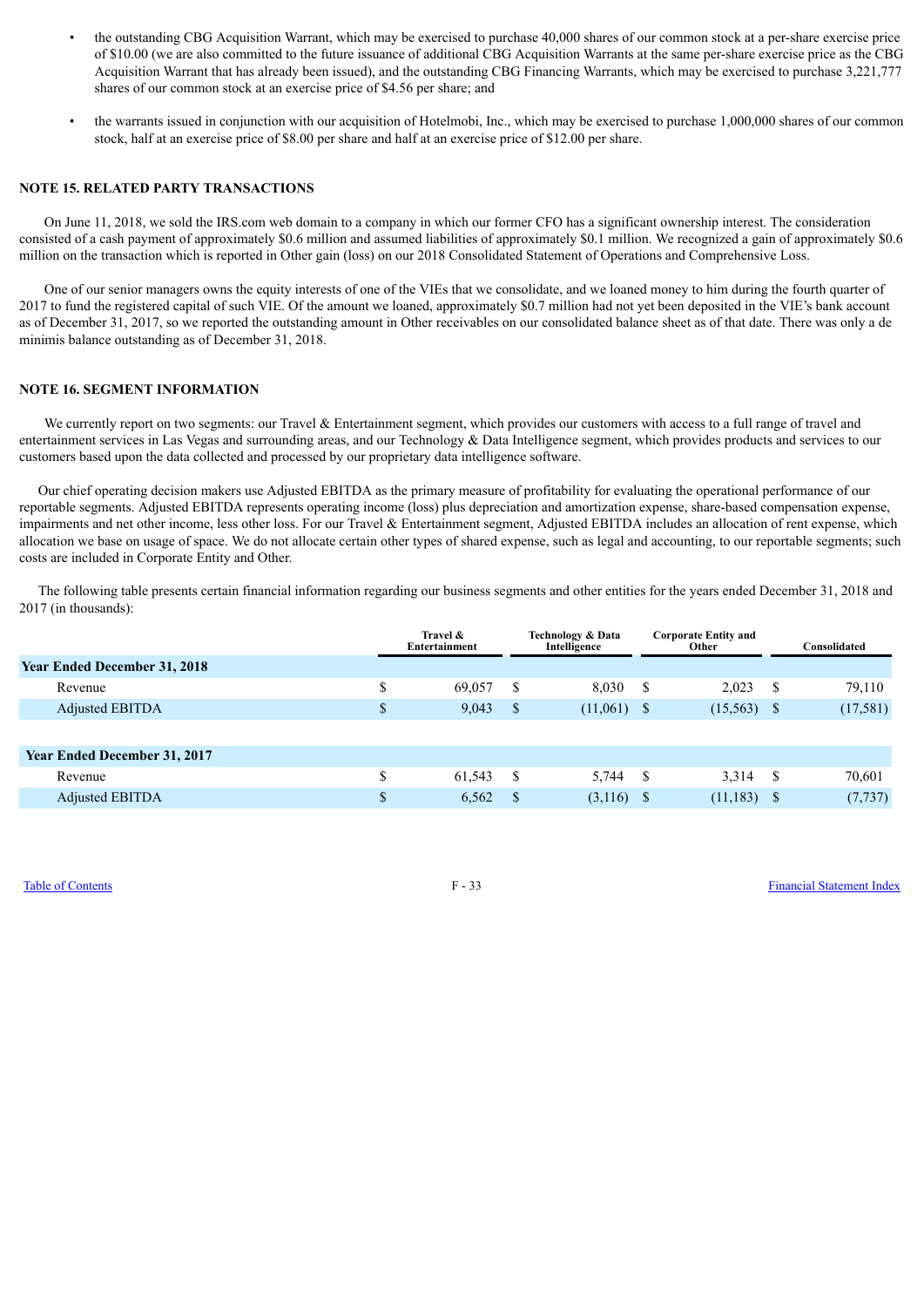The following table reconciles Adjusted EBITDA for our business segments to Operating loss (in thousands):

|                                     | Travel &<br><b>Entertainment</b> |               | <b>Technology &amp; Data</b><br>Intelligence |                    | <b>Corporate Entity and</b><br>Other | Consolidated    |
|-------------------------------------|----------------------------------|---------------|----------------------------------------------|--------------------|--------------------------------------|-----------------|
| <b>Year Ended December 31, 2018</b> |                                  |               |                                              |                    |                                      |                 |
| <b>Adjusted EBITDA</b>              | \$<br>9,043                      | <sup>\$</sup> | $(11,061)$ \$                                |                    | $(15,563)$ \$                        | (17,581)        |
| Less:                               |                                  |               |                                              |                    |                                      |                 |
| Depreciation and amortization       | (8,786)                          |               | (653)                                        |                    | (1, 436)                             | (10, 875)       |
| Impairments                         |                                  |               |                                              |                    | (2,209)                              | (2,209)         |
| Share-based compensation expense    | (523)                            |               | 185                                          |                    | (12,610)                             | (12, 948)       |
| Other income, net                   | (15)                             |               | (225)                                        |                    | (42)                                 | (282)           |
| Plus:                               |                                  |               |                                              |                    |                                      |                 |
| Other loss                          | 28                               |               | $\overline{2}$                               |                    | (888)                                | (858)           |
| Operating loss                      | \$<br>(253)                      | \$            | (11, 752)                                    | \$                 | (32, 748)                            | \$<br>(44, 753) |
|                                     |                                  |               |                                              |                    |                                      |                 |
| Year Ended December 31, 2017        |                                  |               |                                              |                    |                                      |                 |
| <b>Adjusted EBITDA</b>              | \$<br>6,562                      | <sup>\$</sup> | $(3,116)$ \$                                 |                    | $(11,183)$ \$                        | (7, 737)        |
| Less:                               |                                  |               |                                              |                    |                                      |                 |
| Depreciation and amortization       | (8, 473)                         |               | (520)                                        |                    | (2,077)                              | (11,070)        |
| Impairments                         |                                  |               |                                              |                    | (14, 646)                            | (14, 646)       |
| Share-based compensation expense    |                                  |               |                                              |                    | (4,220)                              | (4,220)         |
| Other income, net                   | (19)                             |               | (3)                                          |                    | (1)                                  | (23)            |
| Plus:                               |                                  |               |                                              |                    |                                      |                 |
| Other loss                          | 125                              |               | 6                                            |                    | 186                                  | 317             |
| Operating loss                      | \$<br>(1,805)                    | $\mathbb{S}$  | (3,633)                                      | $\mathbf{\hat{S}}$ | (31, 941)                            | \$<br>(37, 379) |

The following table presents total assets for our segments (in thousands):

|                                           | December 31, |        |  |         |  |
|-------------------------------------------|--------------|--------|--|---------|--|
|                                           |              | 2018   |  | 2017    |  |
| Travel and entertainment segment          |              | 73,089 |  | 75,820  |  |
| Technology and data intelligence segment  |              | 15,563 |  | 7,579   |  |
| Corporate entity and other business units |              | 5,156  |  | 20,138  |  |
| Consolidated                              |              | 93.808 |  | 103,537 |  |

In the table above, we have restated total segment assets at December 31, 2017 for our Technology and Data Intelligence segment as well as the balance of total assets related to our corporate entity and other business units to conform to the current year presentation. We made the reporting change in response to a change in the way we analyze asset balances when making resource allocation decisions at the segment level.

Capital expenditures for our travel and entertainment segment totaled \$2.2 million and \$2.3 million during the years ended December 31, 2018 and 2017, respectively, while capital expenditures for our technology and data intelligence segment totaled \$0.7 million and \$1.2 million during the same periods, respectively.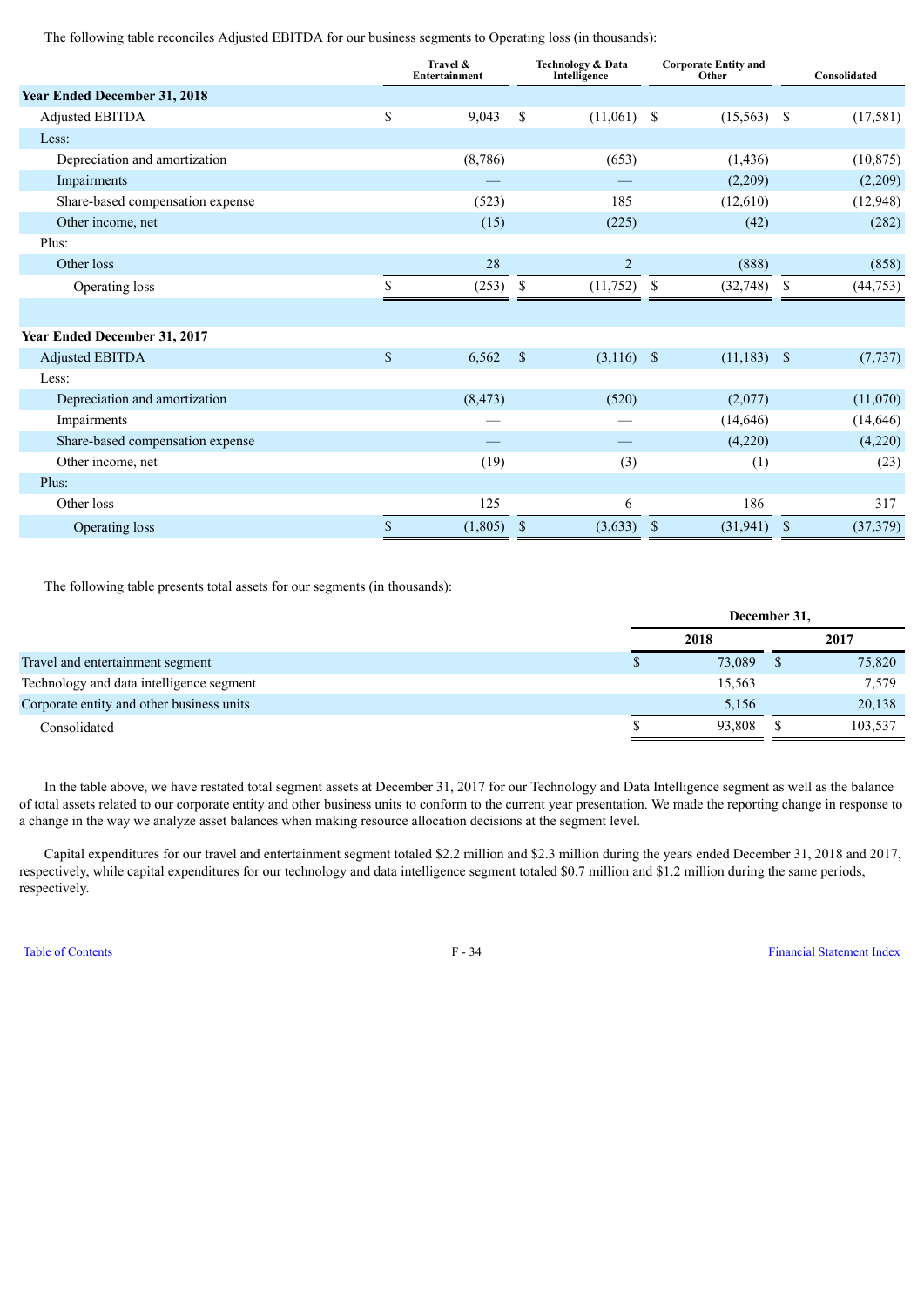#### <span id="page-86-0"></span>**NOTE 17. SUBSEQUENT EVENTS**

#### **Agreements with Lenders**

On March 15, 2019, we entered into a Membership Interest Purchase Agreement (the "VDC Purchase Agreement") with VDC-MGG Holdings LLC, a Delaware limited liability company ("Purchaser"). Pursuant to the terms of the VDC Purchase Agreement, we agreed to sell to Purchaser all of the issued and outstanding membership interests of Vegas.com, for an aggregate purchase price of \$30 million (the "VDC Transaction"). By purchasing the membership interest of Vegas.com, the Purchaser effectively assumed an amount of negative working capital. The cash proceeds of the VDC Transaction will be used to pay amounts due under that certain Financing Agreement dated as of September 24, 2015 (as amended, the "Financing Agreement"), by and among us and certain of our subsidiaries as borrowers, certain of our subsidiaries as guarantors, the lenders from time to time party thereto (the "Lenders"), and MGG Investment Group LP ("MGG"), in its capacity as collateral agent and administrative agent for the Lenders, of which approximately \$10.0 million will remain outstanding after giving effect to the application of such cash proceeds. The Purchaser is an affiliate of MGG.

The VDC Purchase Agreement contains representations, warranties, covenants, indemnification provisions and closing conditions customary for transactions of this type. The VDC Purchase Agreement also contains a restriction on Vegas.com making any payment or transfer of funds, cash or any other asset to us or our other subsidiaries in excess of \$150,000 in the aggregate in any 30-day period from and after the date of the VDC Purchase Agreement. Additionally, the VDC Purchase Agreement contains the following closing conditions, among others: (i) Vegas.com's purchasing at its expense a six-year tail directors' and officers' liability insurance policy; (ii) with respect to certain intellectual property license agreement pursuant to which certain intellectual property is licensed to Vegas.com, execution and delivery of an assignment of such agreement by the licensor party to such agreement to the record owner of the relevant intellectual property; and (iii) approval of the VDC Transaction by the holders of a majority of our outstanding shares of common stock ("Stockholder Approval"). Under the VDC Purchase Agreement, we also agreed that we will not, and we will cause Vegas.com not to, engage in certain transactions or take certain actions prior to closing without Purchaser's prior written consent.

The VDC Purchase Agreement is subject to customary termination provisions, and also may be terminated (i) by Purchaser, if we did not file a preliminary proxy statement related to the VDC Purchase Agreement with the SEC within five business days after the date of the VDC Purchase Agreement (we filed the preliminary proxy statement on March 22, 2019), (ii) by either party, if our stockholders vote on approval of the VDC Purchase Agreement and the VDC Transaction at a stockholder meeting held for such purpose (the "Special Meeting") and Stockholder Approval is not obtained, (iii) by either party, if the closing does not occur before June 15, 2019, which deadline may be extended by Purchaser in its sole discretion to August 15, 2019 if Stockholder Approval is not obtained by June 15, 2019, or (iv) by either party, if our board of directors (the "Board") makes a "Seller Adverse Recommendation Change" (as defined in the VDC Purchase Agreement) in accordance with the terms of the VDC Purchase Agreement, which may relate to, among other things, the Board's approval of an alternative third party acquisition proposal. The Board's ability to make a Seller Adverse Recommendation Change is subject to the Board's determination, after consultation with independent financial advisors and outside legal counsel, that the failure to make such a Seller Adverse Recommendation Change would be inconsistent with the Board's fiduciary duties under applicable law. Additionally, before the Board can make a Seller Adverse Recommendation Change, we are required to give Purchaser notice and, if and to the extent desired by Purchaser, negotiate with Purchaser in good faith to make adjustments to the terms of the VDC Purchase Agreement.

In connection with our entry into the VDC Purchase Agreement, in its capacity as administrative agent and collateral agent for the Lenders, MGG provided us with a letter in which MGG (a) consented to the VDC Transaction, or to an alternative transaction to sell all of the issued and outstanding membership interests of Vegas.com under certain limited conditions (an "Alternative Transaction") and (b) agreed it is willing to forbear from taking enforcement actions under the Financing Agreement and applicable law, effective on such date as we pay certain outstanding costs and expenses of the Lenders payable under the Financing Agreement, through up to June 4, 2019. The forbearance will terminate early under certain circumstances, including but not limited to the following: (i) if any event of default occurs under the Financing Agreement, other than those previously specified by us to the Lenders; (ii) if we or Vegas.com breach or default under the VDC Purchase Agreement; (iii) if the VDC Purchase Agreement is terminated for any reason other than for us to enter into an agreement with respect to an Alternative Transaction under the conditions specified in the VDC Purchase Agreement; (iv) if we do not file a preliminary proxy statement with the SEC within five business days after the date of the VDC Purchase Agreement; (v) if we do not file a definitive proxy statement with the SEC within three business days after expiration of the required 10-day waiting period after filing the preliminary proxy statement, or if we receive SEC comments, on the earlier of (x) three business days after resolution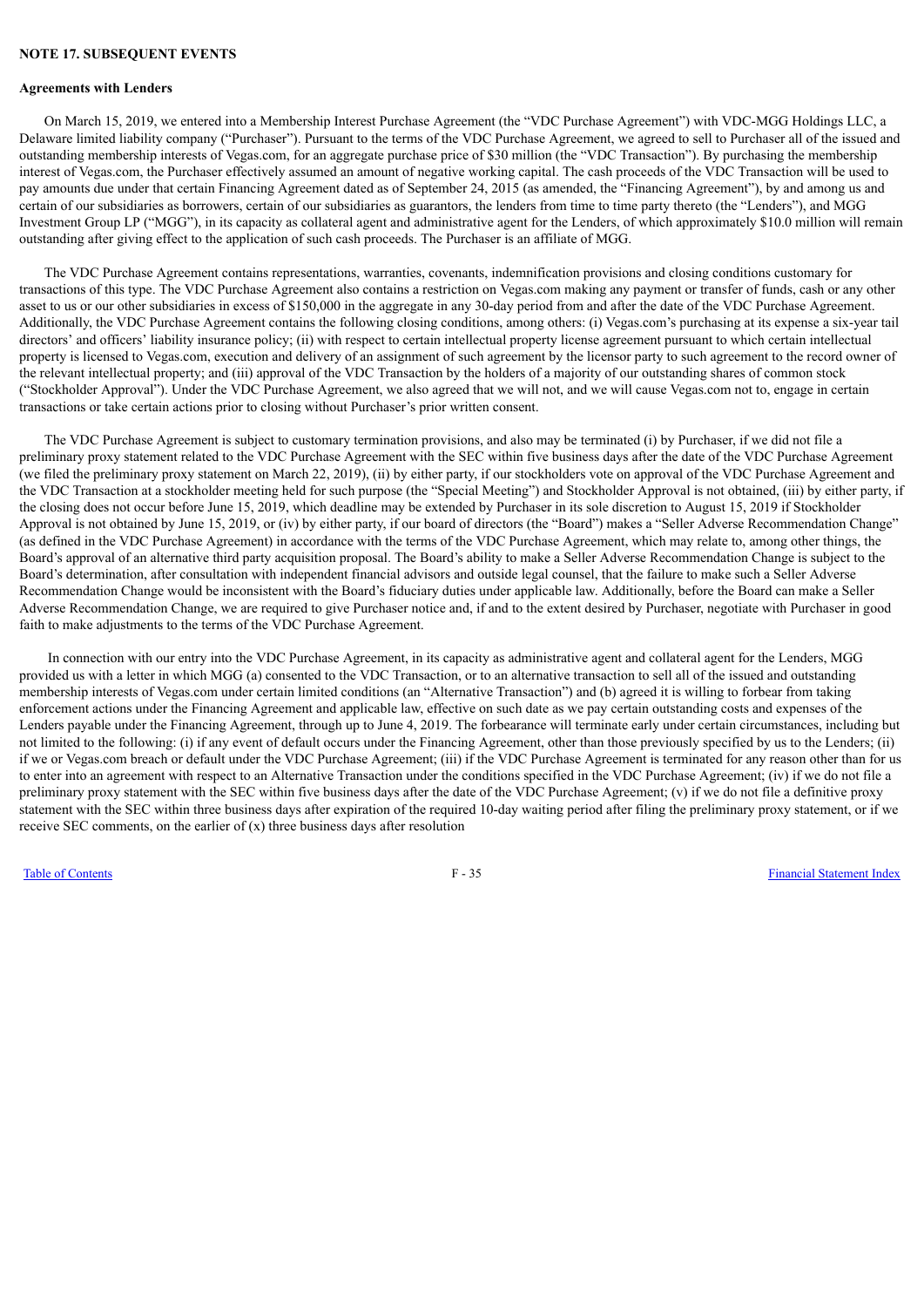of such comments and (y) April 24, 2019; (vi) if we do not hold the Special Meeting within 40 calendar days after the filing of the definitive proxy statement with the SEC; and (vii) if the VDC Transaction does not close in accordance with the VDC Purchase Agreement within one business day after the Special Meeting. The forbearance letter with MGG also (i) restricts Vegas.com from transferring cash or other assets to us or our other subsidiaries in excess of \$150,000 in any 30-day consecutive period, (ii) restricts us and our domestic subsidiaries from transferring cash or other assets to our foreign subsidiaries in excess of \$10,000, other than the transfer of cash proceeds from certain future equity issuances and (iii) requires us to deliver to MGG a rolling 13-week cash flow forecast each week.

If MGG's forbearance expires, as a result of existing events of default under the Financing Agreement (as previously disclosed in our filings with the SEC), the Lenders may declare our obligations under the Financing Agreement, including all unpaid principal and interest, due and payable immediately and exercise such other rights available to them under the Financing Agreement, which could have a material adverse effect on our financial condition. Additionally, in connection with our entry into the VDC Purchase Agreement, we are in discussions with MGG regarding a resolution of the existing events of default under the Financing Agreement and an amendment to the Financing Agreement, anticipated to be entered into at the closing of the VDC Transaction. We cannot provide any assurance that we will be successful in completing the VDC Transaction or resolving the existing events of default under the Financing Agreement, or that the Lenders will forbear from taking any enforcement actions against us.

### **Sale of Common Stock**

On March 21, 2019, we sold 1,666,667 shares of our common stock to Aspire Capital in exchange for \$2.5 million.

### **New Common Stock Purchase Agreement**

On March 29, 2019, we entered into a common stock purchase agreement (the "2019 Aspire Purchase Agreement") with Aspire Capital Fund, LLC ("Aspire Capital"), which provides that, upon the terms and subject to the conditions and limitations set forth therein, we have the right to direct Aspire Capital to purchase up to an aggregate of \$30.0 million of shares of our common stock over the 30-month term of the 2019 Aspire Purchase Agreement. Upon the satisfaction of certain commencement conditions set forth in the 2019 Aspire Purchase Agreement, the 2019 Aspire Purchase Agreement will replace the 2018 Aspire Purchase Agreement, which will terminate under the terms of the 2019 Aspire Purchase Agreement. In consideration for entering into the 2019 Aspire Purchase Agreement, upon commencement of the 2019 Aspire Purchase Agreement, we will issue to Aspire Capital \$0.9 million of shares of our common stock.

Under the 2019 Aspire Purchase Agreement, on any trading day over the 30-month term of such agreement, we have the right, in our sole discretion, to present Aspire Capital with a purchase notice (each, a "Purchase Notice") directing Aspire Capital to purchase up to 50,000 shares of our common stock per trading day, up to an aggregate of \$30.0 million under the 2019 Aspire Purchase Agreement, at a per share price (the "Purchase Price") equal to the lesser of (i) the lowest sale price of our common stock on the purchase date or (ii) the arithmetic average of the three lowest closing sale prices for our common stock during the 10 consecutive trading days ending on the trading day immediately preceding the purchase date.

The aggregate purchase price payable by Aspire Capital on any one purchase date may not exceed \$250,000, unless otherwise mutually agreed. The parties may mutually agree to increase the number of shares of our common stock that may be purchased per trading day pursuant to the terms of the 2019 Aspire Purchase Agreement to 3,000,000 shares.

In addition, on any trading day on which we submit a Purchase Notice to Aspire Capital to purchase at least 50,000 shares, we also have the right, in our sole discretion, to present Aspire Capital with a volume-weighted average price purchase notice (each, a "VWAP Purchase Notice") directing Aspire Capital to purchase an amount of our common stock equal to up to 30% of the aggregate shares of our common stock traded on the next trading day (the "VWAP Purchase Date"), subject to a maximum number of shares we may determine, and a minimum purchase price threshold equal to the greater of (i) 80% of the closing price of our common stock on the trading day immediately preceding the VWAP Purchase Date or (ii) a higher price that may be determined by us. The purchase price per share pursuant to such VWAP Purchase Notice will be equal to the lesser of (i) the closing sale price of our common stock on the VWAP Purchase Date, or (ii) 97% of the volume-weighted average price for our common stock traded on its principal market on the VWAP Purchase Date.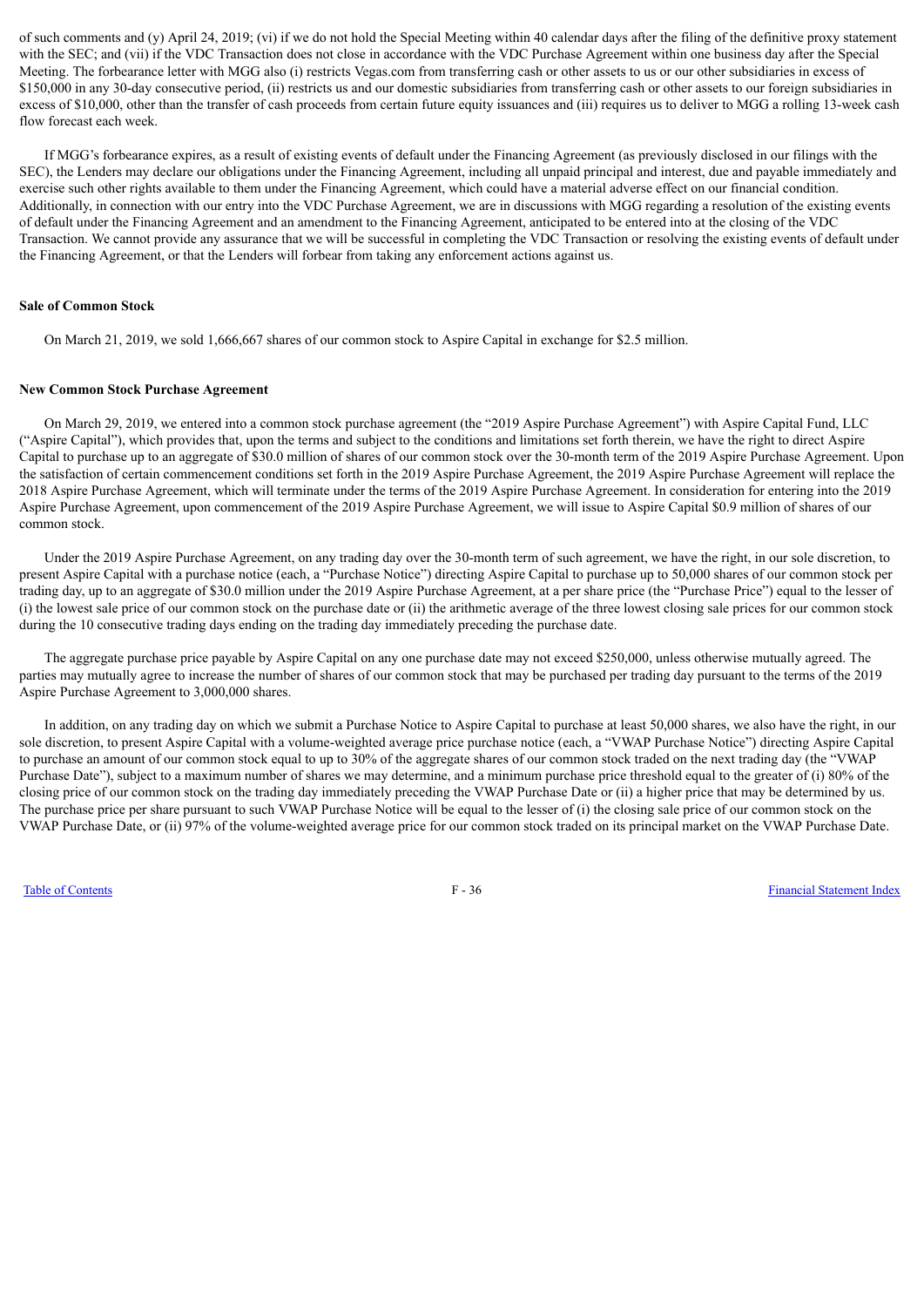We may deliver multiple Purchase Notices and VWAP Purchase Notices to Aspire Capital from time to time during the term of the Purchase Agreement, so long as the most recent purchase has been completed.

In addition, Aspire Capital will not be required to buy any shares of our common stock pursuant to a Purchase Notice on any trading day on which the closing trade price of our common stock is below \$0.25. There are no trading volume requirements or restrictions under the 2019 Aspire Purchase Agreement, and we will control the timing and amount of sales of our common stock to Aspire Capital. Aspire Capital has no right to require any sales by us, but is obligated to make purchases from us as directed by us in accordance with the 2019 Aspire Purchase Agreement. There are no limitations on use of proceeds, financial or business covenants, restrictions on future fundings, rights of first refusal, participation rights, penalties or liquidated damages in the 2019 Aspire Purchase Agreement. The 2019 Aspire Purchase Agreement may be terminated by us at any time, at our discretion, without any cost to us. Aspire Capital has agreed that neither it nor any of its agents, representatives and affiliates will engage in any direct or indirect short-selling or hedging our common stock during any time prior to the termination of the 2019 Aspire Purchase Agreement.

The 2019 Aspire Purchase Agreement provides that the total number of shares that may be issued pursuant to such agreement is limited to 8,140,373 shares (the "2019 Aspire Exchange Cap"), or 19.99% of our shares of common stock outstanding as of the date of the 2019 Aspire Purchase Agreement, unless stockholder approval is obtained in accordance with the rules of the Nasdaq Stock Market. If stockholder approval is not obtained, such limitation will not apply after the 2019 Aspire Exchange Cap is reached if at all times thereafter the average purchase price paid for all shares issued under the 2019 Aspire Purchase Agreement is equal to or greater than \$1.85 per share. The 2019 Aspire Purchase Agreement also provides that at no time will Aspire Capital (together with its affiliates) beneficially own more than 19.99% of our outstanding shares of common stock.

#### **Pending Settlement of CBG Litigation**

In January 2019, we and CBG and the CBG's joint official liquidators (the "JOLs") entered into a Stipulation for Settlement which sets forth the binding terms of our settlement agreement (the "Stipulation for Settlement"). Pursuant to the Stipulation for Settlement, we shall issue fully-transferable warrants on a non-diluted basis allowing for the purchase of 5,710,000 shares of our common stock at a per-share exercise price of \$6.00, which warrants are exercisable for a period of 5 years from the date of the Stipulation for Settlement, and which we have the right to cause the warrant holders to exercise if the closing price of our common stock is \$8.00 or greater on any 5 non-consecutive days in any consecutive 30-day trading window. The parties to the Stipulation for Settlement also agreed to negotiate anti-dilution provisions for the warrants. In exchange for the foregoing consideration, the parties to the Stipulation for Settlement agreed to release their claims against each other and enter into a written definitive settlement agreement. After entering into the Stipulation for Settlement, the JOLs demanded the warrants also include an exchange right. We rejected this request as it is a material term that was not included in the Stipulation for Settlement, which we believe is binding and enforceable. We filed a motion to enforce the Stipulation for Settlement on March 12, 2019, and intend to vigorously protect our rights thereunder.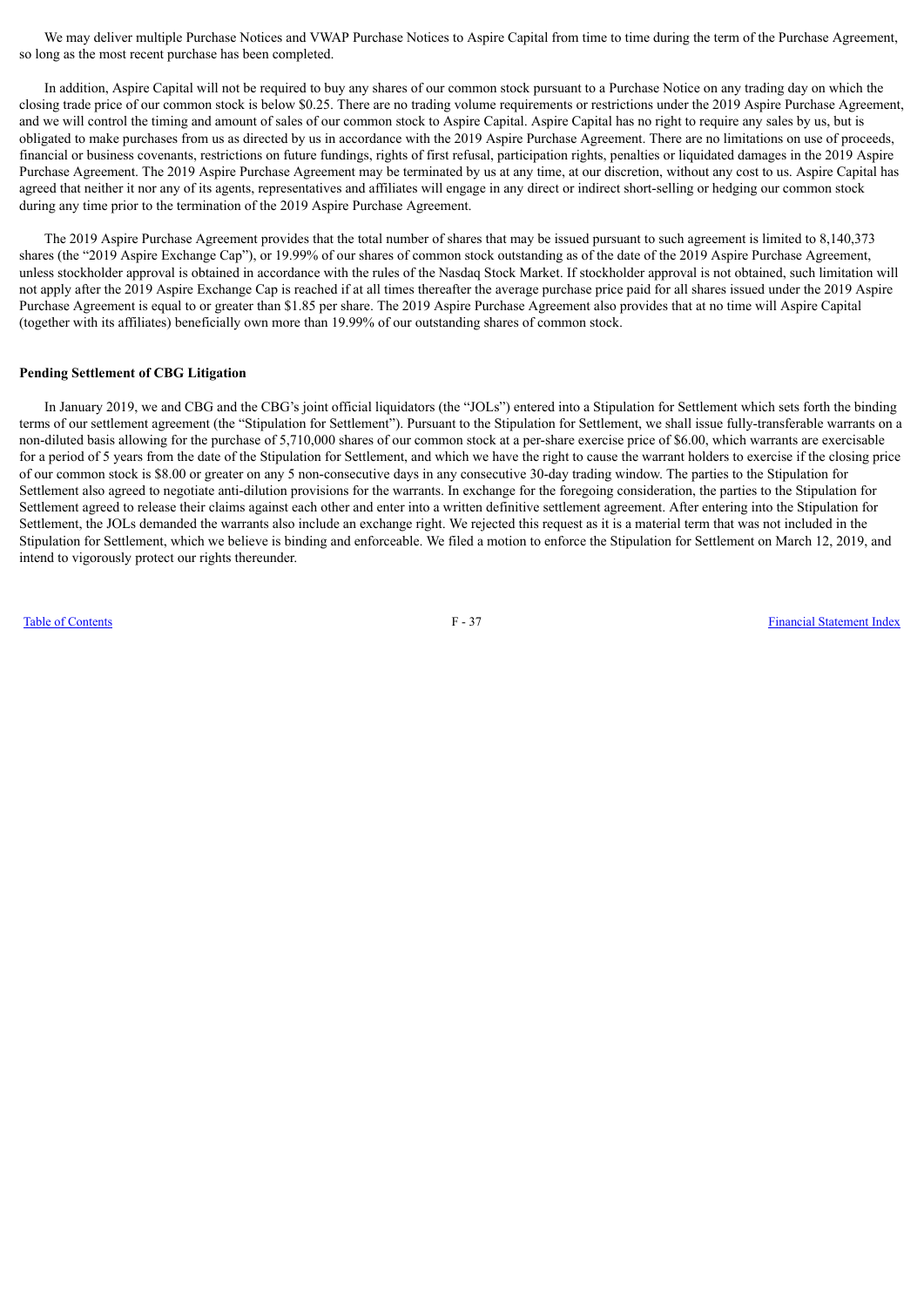# **SUBSIDIARIES OF REMARK HOLDINGS, INC.**

- Vegas.com, LLC, a Nevada limited liability company
	- LV.com, LLC, a Nevada limited liability company
	- Casino Travel & Tours, LLC, a Nevada limited liability company
		- \* CTT Tours, LLC, a Nevada limited liability company
		- \* CT&T Transportation, LLC, a Nevada limited liability company
- RAAD Productions, LLC, a California limited liability company
- KanKan Holdings, Ltd. (Cayman Islands), a Cayman Islands company
	- KanKan Limited (Hong Kong), a Hong Kong corporation
		- \* KanKan Technology (Shanghai) Co., Ltd., a Chinese limited liability company
			- † Chengdu Remark Technology Co. Ltd., a Chinese limited liability company (a consolidated variable interest entity)
			- † Hangzhou Shufeng Technology Co., Ltd., a Chinese limited liability company (a consolidated variable interest entity)
			- † Remark Data Technology Co., Ltd., a Chinese limited liability company (a consolidated variable interest entity)
			- † Bonet (Beijing) Technology LLC, a Chinese limited liability company (a consolidated variable interest entity)
- HSW (HK), Inc. Limited, a Hong Kong corporation
	- Remark Entertainment (Shanghai) Co. Ltd., a Chinese limited liability company
- Bikini.com LLC, a Nevada limited liability company
- Remark Travel, Inc., a Delaware corporation
	- Roomlia, Inc., a Delaware corporation
- Intac International, Inc., a Nevada corporation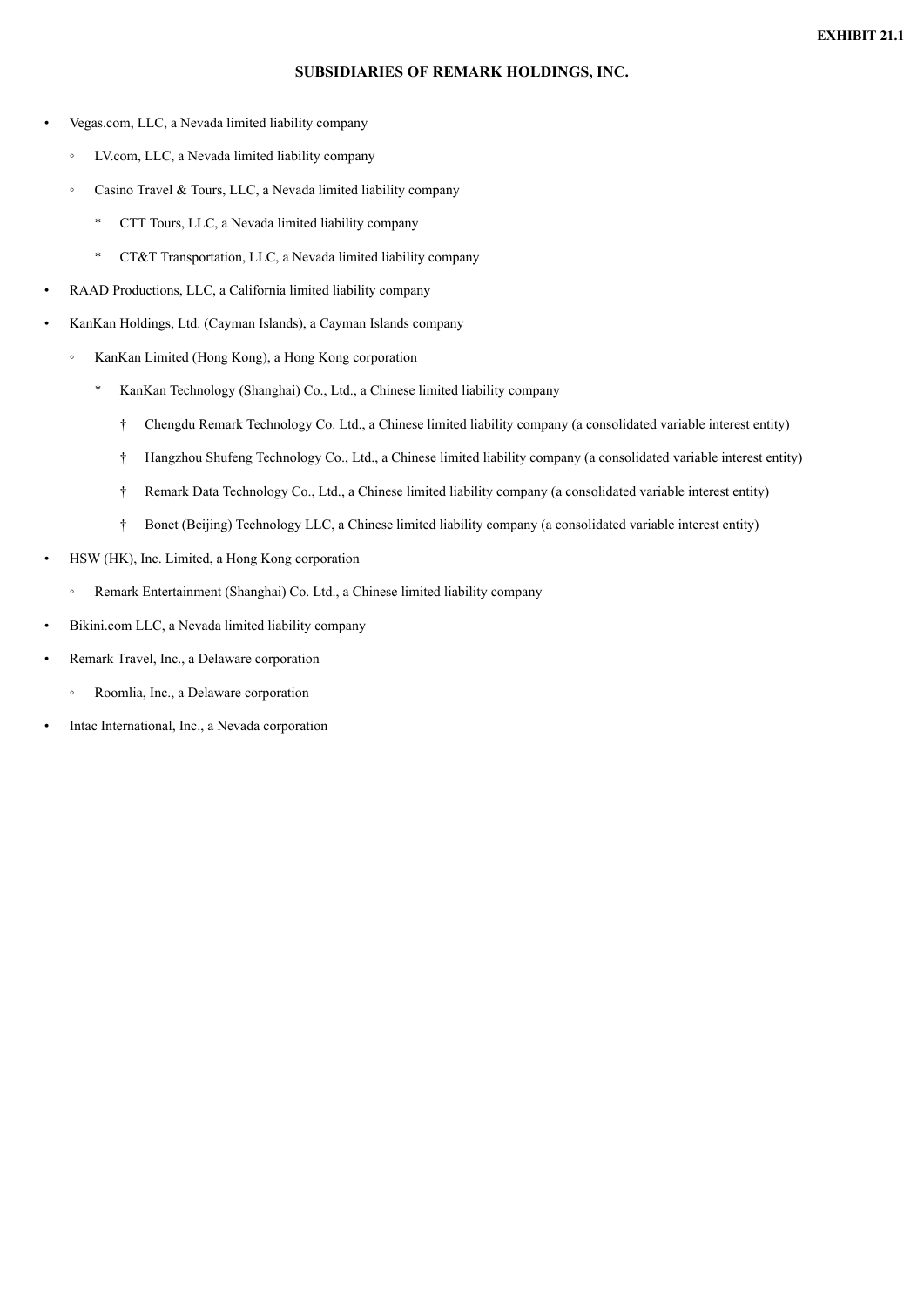## CONSENT OF INDEPENDENT REGISTERED PUBLIC ACCOUNTING FIRM

We hereby consent to the incorporation by reference in the Registration Statements on Forms S-8 (Nos. 333-226207, 333-218187, 333-147149, 333-168800, 333-200375, and 333-202027) and Forms S-3 (Nos. 333-225448, 333-180290, 333-202024 and 333-207896) of our reports dated April 1, 2019 included in this Annual Report on Form 10-K of Remark Holdings, Inc. (the "Company") relating to the consolidated balance sheets of the Company as of December 31, 2018 and 2017, and the related consolidated statements of operations and comprehensive loss, stockholders' equity (deficit), and cash flows, for each of the two years in the period ended December 31, 2018, and the related notes (which report expresses an unqualified opinion and contains an explanatory paragraph regarding substantial doubt about the Company's ability to continue as a going concern), and the effectiveness of internal control over financial reporting (which report expresses and adverse opinion on the effectiveness of the Company's internal control over financial reporting because of material weaknesses) for the Company as of December 31, 2018.

/s/ Cherry Bekaert LLP

Atlanta, GA

April 1, 2019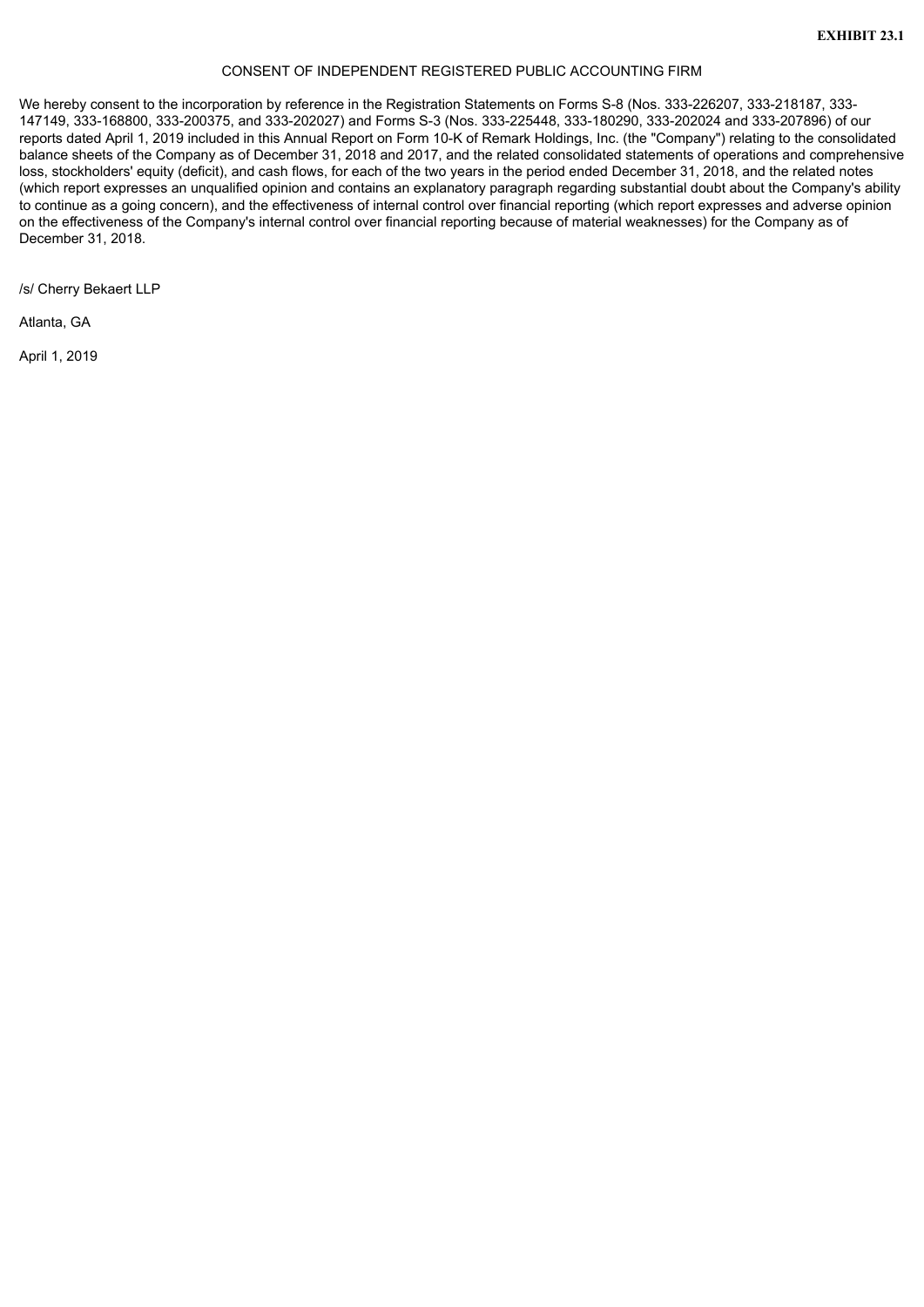# **CERTIFICATION OF PRINCIPAL EXECUTIVE OFFICER PURSUANT TO SECTION 302 OF THE SARBANES-OXLEY ACT OF 2002**

I, Kai-Shing Tao (the registrant's principal executive officer), certify that:

- 1. I have reviewed this Annual Report on Form 10-K of Remark Holdings, Inc.;
- 2. Based on my knowledge, this report does not contain any untrue statement of a material fact or omit to state a material fact necessary to make the statements made, in light of the circumstances under which such statements were made, not misleading with respect to the period covered by this report;
- 3. Based on my knowledge, the financial statements, and other financial information included in this report fairly present in all material respects the financial condition, results of operations and cash flows of the registrant as of, and for, the periods presented in this report;
- 4. The registrant's other certifying officer and I are responsible for establishing and maintaining disclosure controls and procedures (as defined in Exchange Act Rules 13a-15(e) and 15d-15(e)) and internal control over financial reporting (as defined in Exchange Act Rules 13a-15(f) and 15d-15(f)) for the registrant and have:
	- a) Designed such disclosure controls and procedures, or caused such disclosure controls and procedures to be designed under our supervision, to ensure that material information relating to the registrant, including its consolidated subsidiaries, is made known to us by others within those entities, particularly during the period in which this report is being prepared;
	- b) Designed such internal control over financial reporting, or caused such internal control over financial reporting to be designed under our supervision, to provide reasonable assurance regarding the reliability of financial reporting and the preparation of financial statements for external purposes in accordance with generally accepted accounting principles;
	- c) Evaluated the effectiveness of the registrant's disclosure controls and procedures and presented in this report our conclusions about the effectiveness of the disclosure controls and procedures, as of the end of the period covered by this report based on such evaluation; and
	- d) Disclosed in this report any change in the registrant's internal control over financial reporting that occurred during the registrant's most recent fiscal quarter (the registrant's fourth fiscal quarter in the case of an annual report) that has materially affected, or is reasonably likely to materially affect, the registrant's internal control over financial reporting; and
- 5. The registrant's other certifying officer and I have disclosed, based on our most recent evaluation of internal control over financial reporting, to the registrant's auditors and the audit committee of the registrant's board of directors (or persons performing the equivalent functions):
	- a) All significant deficiencies and material weaknesses in the design or operation of internal control over financial reporting which are reasonably likely to adversely affect the registrant's ability to record, process, summarize and report financial information; and
	- b) Any fraud, whether or not material, that involves management or other employees who have a significant role in the registrant's internal control over financial reporting.

Date: April 1, 2019

By: */s/ Kai-Shing Tao*

Kai-Shing Tao Chief Executive Officer and Chairman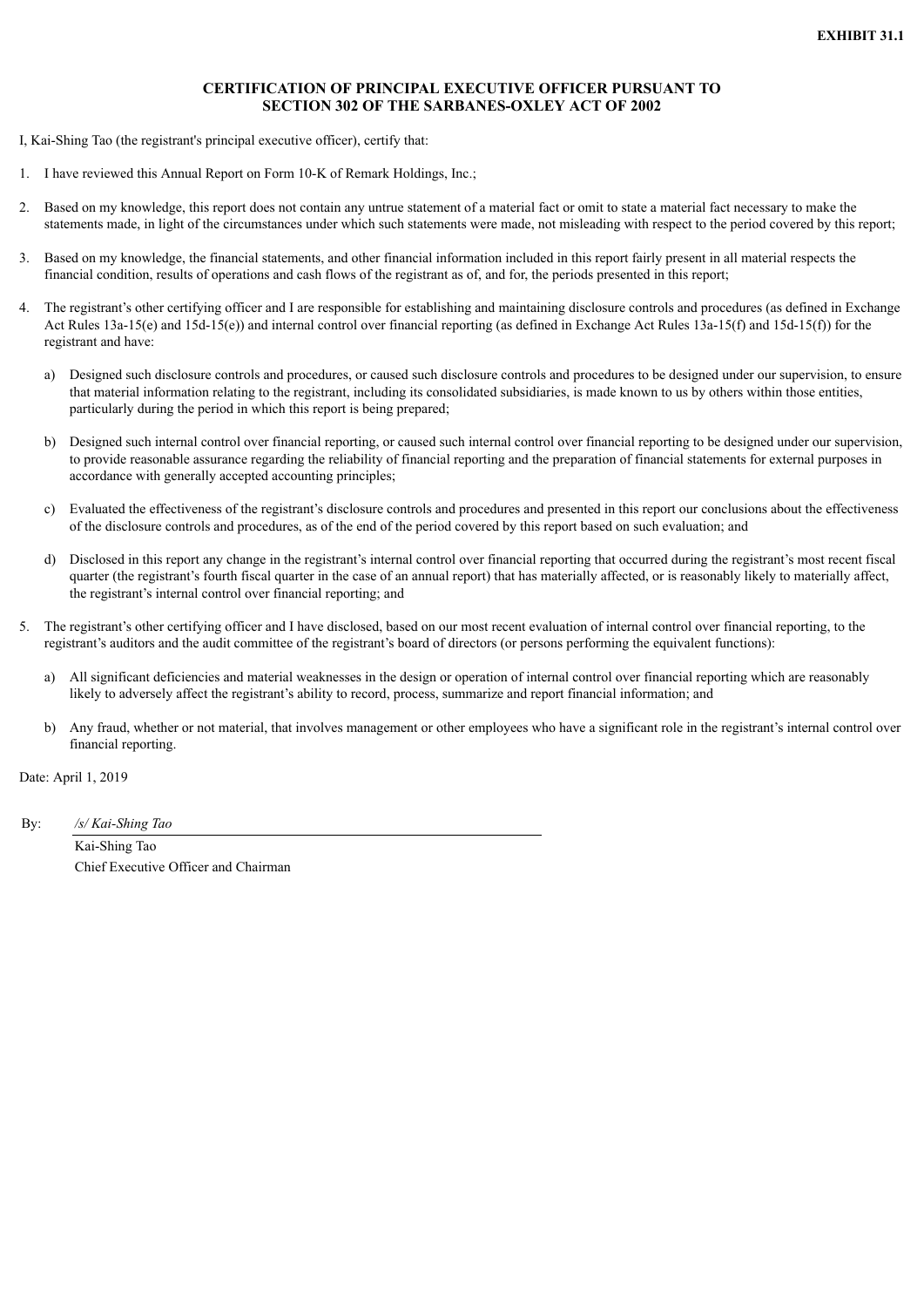# **CERTIFICATION OF PRINCIPAL FINANCIAL OFFICER PURSUANT TO SECTION 302 OF THE SARBANES-OXLEY ACT OF 2002**

- I, Alison Davidson, (the registrant's principal financial officer and principal accounting officer), certify that:
- 1. I have reviewed this Annual Report on Form 10-K of Remark Holdings, Inc.;
- 2. Based on my knowledge, this report does not contain any untrue statement of a material fact or omit to state a material fact necessary to make the statements made, in light of the circumstances under which such statements were made, not misleading with respect to the period covered by this report;
- 3. Based on my knowledge, the financial statements, and other financial information included in this report fairly present in all material respects the financial condition, results of operations and cash flows of the registrant as of, and for, the periods presented in this report;
- 4. The registrant's other certifying officer and I are responsible for establishing and maintaining disclosure controls and procedures (as defined in Exchange Act Rules 13a-15(e) and 15d-15(e)) and internal control over financial reporting (as defined in Exchange Act Rules 13a-15(f) and 15d-15(f)) for the registrant and have:
	- a) Designed such disclosure controls and procedures, or caused such disclosure controls and procedures to be designed under our supervision, to ensure that material information relating to the registrant, including its consolidated subsidiaries, is made known to us by others within those entities, particularly during the period in which this report is being prepared;
	- b) Designed such internal control over financial reporting, or caused such internal control over financial reporting to be designed under our supervision, to provide reasonable assurance regarding the reliability of financial reporting and the preparation of financial statements for external purposes in accordance with generally accepted accounting principles;
	- c) Evaluated the effectiveness of the registrant's disclosure controls and procedures and presented in this report our conclusions about the effectiveness of the disclosure controls and procedures, as of the end of the period covered by this report based on such evaluation; and
	- d) Disclosed in this report any change in the registrant's internal control over financial reporting that occurred during the registrant's most recent fiscal quarter (the registrant's fourth fiscal quarter in the case of an annual report) that has materially affected, or is reasonably likely to materially affect, the registrant's internal control over financial reporting; and
- 5. The registrant's other certifying officer and I have disclosed, based on our most recent evaluation of internal control over financial reporting, to the registrant's auditors and the audit committee of the registrant's board of directors (or persons performing the equivalent functions):
	- a) All significant deficiencies and material weaknesses in the design or operation of internal control over financial reporting which are reasonably likely to adversely affect the registrant's ability to record, process, summarize and report financial information; and
	- b) Any fraud, whether or not material, that involves management or other employees who have a significant role in the registrant's internal control over financial reporting.

Date: April 1, 2019

By */s/ Alison Davidson*

Alison Davidson Interim Chief Financial Officer